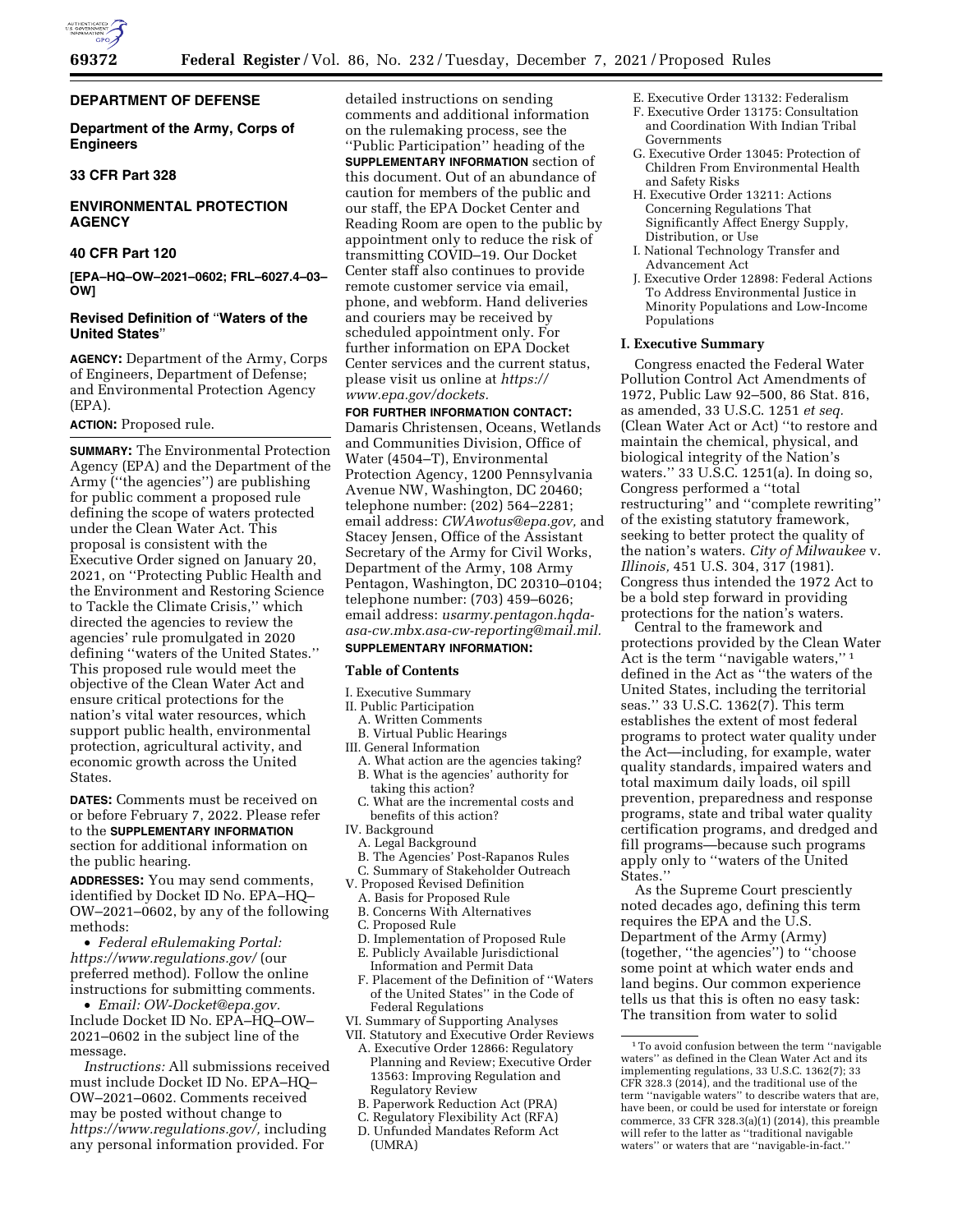ground is not necessarily or even typically an abrupt one. Rather, between open waters and dry land may lie shallows, marshes, mudflats, swamps, bogs—in short, a huge array of areas that are not wholly aquatic but nevertheless fall far short of being dry land. Where on this continuum to find the limit of 'waters' is far from obvious.'' *United States* v. *Riverside Bayview Homes,* 474 U.S. 121, 132 (1985) (''*Riverside Bayview*'').2

In the nearly five decades since the Clean Water Act was enacted, the agencies have undertaken the challenge of developing and implementing a durable definition of the term ''waters of the United States'' that draws the line on the *Riverside Bayview* ''continuum'' consistent with the objective of the Act—to restore and maintain the chemical, physical, and biological integrity of the nation's waters—based on science, and refined over the years by extensive experience in implementing the definition in the field. In 2020, however, the agencies issued a rule, called the ''Navigable Waters Protection Rule'' (NWPR), which substantially departed from prior rules defining ''waters of the United States.'' The earlier rules had been based on scientific concepts, implementation experience, and consideration of how the water quality implications of the definitions would advance the Clean Water Act's statutory objective. While the NWPR's interpretation of the statute and case law overlaps in some respects with those prior regulations—for example, its understanding that the statute authorizes the agencies to regulate waters beyond those that are navigable-in-fact—it departed from prior regulations by diminishing the appropriate role of science and Congress's objective in the Clean Water Act. The NWPR provided less protection and could have allowed far more impacts to the nation's waters than any rule that preceded it.

In response to President Joseph R. Biden Jr.'s Executive Order 13990, 86 FR 7037 (January 25, 2021), which directed federal agencies to review certain regulations, EPA and the Army undertook a review of the NWPR. The agencies found that the NWPR did not appropriately consider the water quality impacts of its approach to defining ''waters of the United States,'' in contravention of Congress's objective in

the Clean Water Act ''to restore and maintain the chemical, physical, and biological integrity of the Nation's waters,'' and that the rule's reduction in the scope of protected waters could have a potentially extensive and adverse impact on the nation's waters. The agencies' ongoing analyses of waters that fall outside of the Act's protections because of the NWPR support these findings.

Following a federal district court decision vacating the NWPR on August 30, 2021, the agencies halted implementation of the NWPR and began interpreting ''waters of the United States'' consistent with the pre-2015 regulatory regime.3 4 Though EPA and the U.S. Army Corps of Engineers (Corps) are not currently implementing the NWPR, the agencies are aware that further developments in litigation over the rule could bring the rule back into effect. For these reasons, among others discussed more fully below, the agencies have decided that prompt replacement of the NWPR through the administrative rulemaking process is vital.

In order to ensure necessary federal protections for the nation's waters, the agencies are proposing to exercise their discretion under the statute to return generally to the familiar pre-2015 definition that has bounded the Act's protections for decades, has been codified multiple times, and has been implemented by every Administration for the last 35 years, from that of Ronald Reagan through Donald Trump, which re-promulgated the pre-2015 regulations. *See In re EPA & Dep't of Def. Final Rule,* 803 F.3d 804, 808 (6th Cir. 2015). The pre-2015 regulations were largely in place for both agencies in 1986 and are thus commonly referred to as ''the 1986 regulations.'' 5

In this proposed rule the agencies are exercising their discretionary authority to interpret ''waters of the United States'' to mean the waters defined by the longstanding 1986 regulations, with amendments to certain parts of those rules to reflect the agencies' interpretation of the statutory limits on the scope of the ''waters of the United States'' and informed by Supreme Court case law. Thus, in the proposed rule, the agencies interpret the term ''waters of the United States'' to include: Traditional navigable waters, interstate waters, and the territorial seas, and their adjacent wetlands; most impoundments of ''waters of the United States''; tributaries to traditional navigable waters, interstate waters, the territorial seas, and impoundments that meet either the relatively permanent standard or the significant nexus standard; wetlands adjacent to impoundments and tributaries, that meet either the relatively permanent standard or the significant nexus standard; and ''other waters'' that meet either the relatively permanent standard or the significant nexus standard. The ''relatively permanent standard'' means waters that are relatively permanent, standing or continuously flowing and waters with a continuous surface connection to such waters. The ''significant nexus standard'' means waters that either alone or in combination with similarly situated waters in the region, significantly affect the chemical, physical, or biological integrity of traditional navigable waters, interstate waters, or the territorial seas (the ''foundational waters''). With these amendments to the 1986 regulations, the proposed rule is within the proper scope of the agencies' statutory authority and would restore and maintain the chemical, physical, and biological integrity of the nation's waters.

The proposed rule advances the Clean Water Act's statutory objective as it is based on the best available science concerning the functions provided by upstream tributaries, adjacent wetlands, and ''other waters'' to restore and maintain the water quality of downstream foundational waters. By contrast, the agencies conclude that the NWPR, which this proposed rule would replace, and which found jurisdiction primarily under the relatively permanent standard, established a test for jurisdiction that did not adequately address the impacts of degradation of upstream waters on downstream waters, including traditional navigable waters, and was therefore incompatible with the objective of the Clean Water Act. While

<sup>2</sup>The Supreme Court has twice more addressed the issue of Clean Water Act jurisdiction over ''waters of the United States.'' *Solid Waste Agency of Northern Cook County* v. *U.S. Army Corps of Engineers,* 531 U.S. 159 (2001) (''*SWANCC*''); *Rapanos* v. *United States,* 547 U.S. 715 (2006) (''*Rapanos*'').

<sup>3</sup>*See Pascua Yaqui Tribe* v. *EPA,* No. 20–00266 (D. Ariz. Aug. 30, 2021); U.S. EPA, *Current Implementation of Waters of the United States, [https://www.epa.gov/wotus/current](https://www.epa.gov/wotus/current-implementation-waters-united-states)[implementation-waters-united-states.](https://www.epa.gov/wotus/current-implementation-waters-united-states)* 

<sup>4</sup>The ''pre-2015 regulatory regime'' refers to the agencies' pre-2015 definition of ''waters of the United States,'' implemented consistent with relevant case law and longstanding practice, as informed by applicable guidance, training, and experience.

<sup>5</sup>EPA and the Corps have separate regulations defining the statutory term ''waters of the United States,'' but their interpretations were substantially similar and remained largely unchanged between 1977 and 2015. *See, e.g.,* 42 FR 37122, 37144 (July 19, 1977); 44 FR 32854, 32901 (June 7, 1979). For convenience, the agencies in this preamble will generally cite the Corps' longstanding regulations and will refer to them as ''the 1986 regulations,'' ''the pre-2015 regulations,'' or ''the regulations in place until 2015'' as inclusive of EPA's comparable regulations that were recodified in 1988 and of the exclusion for prior converted cropland both agencies added in 1993.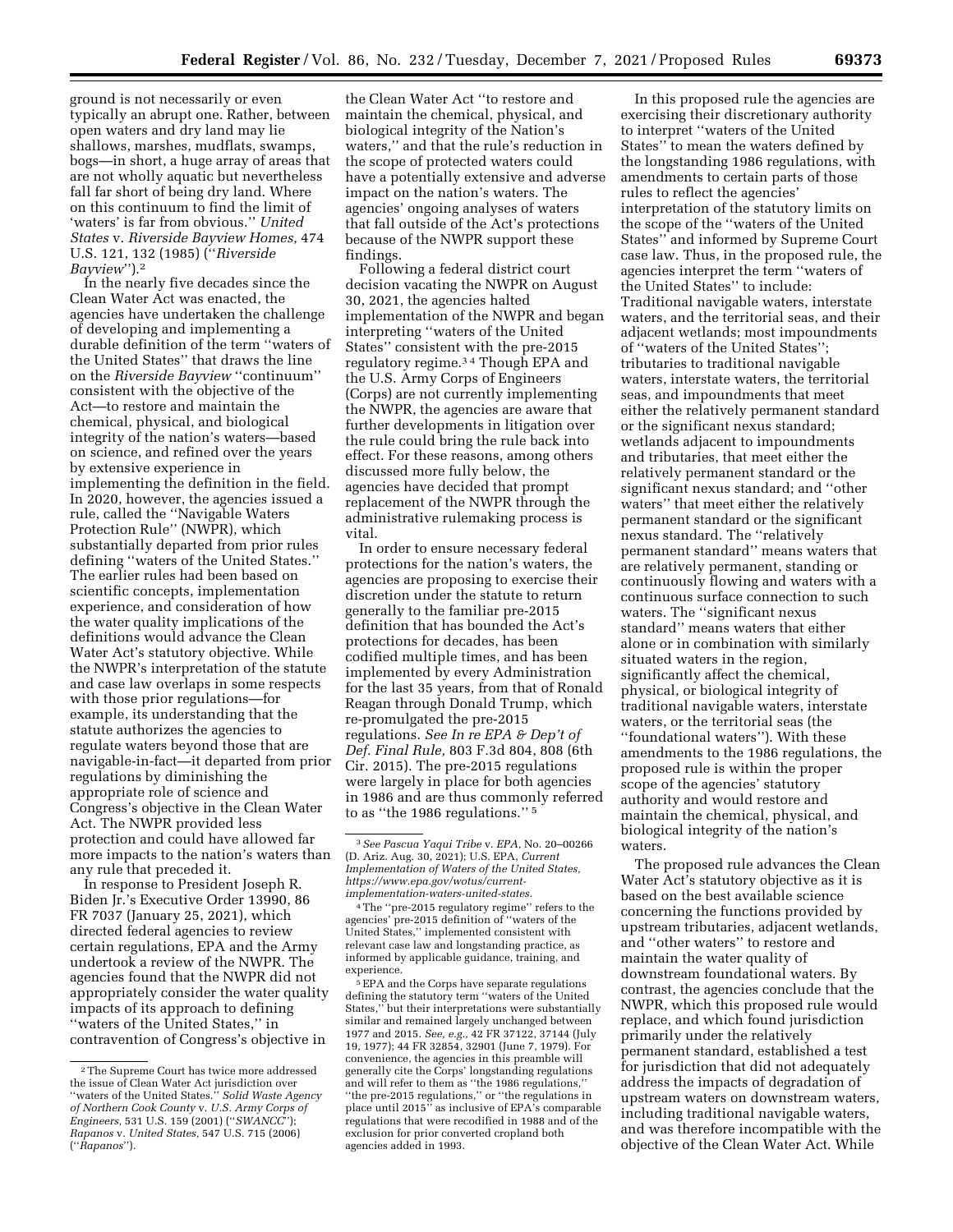the ''more absolute position'' taken by the NWPR ''may be easier to administer,'' it has ''consequences that are inconsistent with major congressional objectives, as revealed by the statute's language, structure, and purposes.'' *County of Maui, Hawaii* v. *Hawaii Wildlife Fund,* 140 S. Ct. 1462,

1477 (2020). In developing the proposed rule, the agencies also considered the statute as a whole, the scientific record, relevant Supreme Court case law, and the agencies' experience and expertise after more than 30 years of implementing the 1986 regulations defining ''waters of the United States,'' including more than a decade of experience implementing those regulations consistent with the Supreme Court's decisions in *Riverside Bayview, SWANCC,* and *Rapanos.* The agencies' interpretation also reflects consideration of the statute as a whole, including section 101(b), which states that ''it is the policy of Congress to recognize, preserve, and protect the primary responsibilities and rights of States to prevent, reduce, and eliminate pollution, to plan the development and use (including restoration, preservation, and enhancement) of land and water resources.'' 33 U.S.C. 1251(b). The proposed rule's limits appropriately draw the boundary of waters subject to federal protection by ensuring that where upstream waters significantly affect the integrity of waters and the federal interest is indisputable—the traditional navigable waters, interstate waters, and territorial seas—Clean Water Act programs would apply to ensure that those downstream waters are protected. And where they do not, the agencies would leave regulation to the states and tribes. The proposed rule's relatively permanent and significant nexus limitations are thus based on the agencies' conclusion that together, those standards are consistent with the statutory text, advance the objective of the Act, are supported by the scientific record and Supreme Court case law, and appropriately consider the policies of the Act. In addition, because the proposed rule reflects consideration of the agencies' experience and expertise, as well as updates in implementation tools and resources, it is familiar and implementable.

While there are case-specific determinations that would need to be made under this proposed rule, that was also true under the NWPR and many other regulatory regimes where agencies must balance competing factors. The agencies, moreover, believe that a return to the pre-2015 definition would provide a known and familiar framework for co-regulators and

stakeholders. In addition, the clarifications proposed here and the intervening advancements in implementation resources, tools, and scientific support (*see* section V.D.3.d of this preamble) would address some of the concerns raised in the past about timeliness and consistency of jurisdictional determinations under this regulatory regime.

Through this rulemaking process, the agencies will consider all public comments on the proposed rule including changes that improve clarity, implementability, and long-term durability of the definition. The agencies will also consider changes through a second rulemaking that they anticipate proposing in the future, which would build upon the foundation of this proposed rule.

#### **II. Public Participation**

#### *A. Written Comments*

Submit your comments, identified by Docket ID No. EPA–HQ–OW–2021– 0602, at *<https://www.regulations.gov>*  (our preferred method), or via the other methods identified in the **ADDRESSES** section. Once submitted, comments cannot be edited or removed from the docket. EPA and the Army may publish any comment received to the public docket. Do not submit to EPA's docket at *<https://www.regulations.gov>* any information you consider to be Confidential Business Information (CBI) or other information whose disclosure is restricted by statute. Multimedia submissions (audio, video, etc.) must be accompanied by a written comment. The written comment is considered the official comment and should include discussion of all points you wish to make. EPA and the Army will generally not consider comments or comment contents located outside of the primary submission (*i.e.,* on the web, cloud, or other file sharing system). For additional submission methods, the full EPA public comment policy, information about CBI or multimedia submissions, and general guidance on making effective comments, please visit *[https://www.epa.gov/dockets/](https://www.epa.gov/dockets/commenting-epa-dockets)  [commenting-epa-dockets.](https://www.epa.gov/dockets/commenting-epa-dockets)* 

Due to public health concerns related to COVID–19, the EPA Docket Center and Reading Room are open to the public by appointment only. Our Docket Center staff also continue to provide remote customer service via email, phone, and webform. Hand deliveries or couriers will be received by scheduled appointment only. For further information and updates on EPA Docket Center services, please visit us online at *[https://www.epa.gov/dockets.](https://www.epa.gov/dockets)* 

EPA and the Army continue to carefully monitor information from the Centers for Disease Control and Prevention (CDC), local area health departments, and our federal partners so that we can respond rapidly as conditions change regarding COVID–19.

### *B. Virtual Public Hearings*

Please note that because of current CDC recommendations, as well as state and local orders for social distancing to limit the spread of COVID–19, EPA and the Army cannot hold in-person public meetings at this time. The agencies are hosting virtual public hearings on Wednesday, January 12, 2022 from 10 a.m. to 1 p.m. Eastern Time; on Thursday, January 13, 2022 from 2 p.m. to 5 p.m. Eastern Time; and on Tuesday, January 18, 2022 from 5 p.m. to 8 p.m. Eastern Time.

EPA and the Army will begin preregistering speakers for the hearing upon publication of this document in the **Federal Register**. To register to speak at a specific session of the virtual hearing, please use the online registration forms available at:

1. Wednesday, January 12, 2022 *[https://www.eventbrite.com/e/us-epa](https://www.eventbrite.com/e/us-epa-and-department-of-the-army-wotus-public-hearing-tickets-211244667487)[and-department-of-the-army-wotus](https://www.eventbrite.com/e/us-epa-and-department-of-the-army-wotus-public-hearing-tickets-211244667487)[public-hearing-tickets-211244667487.](https://www.eventbrite.com/e/us-epa-and-department-of-the-army-wotus-public-hearing-tickets-211244667487)* 

2. Thursday, January 13, 2022 *[https://www.eventbrite.com/e/us-epa](https://www.eventbrite.com/e/us-epa-and-department-of-the-army-wotus-public-hearing-tickets-211258017417)[and-department-of-the-army-wotus](https://www.eventbrite.com/e/us-epa-and-department-of-the-army-wotus-public-hearing-tickets-211258017417)[public-hearing-tickets-211258017417.](https://www.eventbrite.com/e/us-epa-and-department-of-the-army-wotus-public-hearing-tickets-211258017417)* 

3. Tuesday, January 18, 2022—*[https://](https://www.eventbrite.com/e/us-epa-and-department-of-the-army-wotus-public-hearing-tickets-211274536827) [www.eventbrite.com/e/us-epa-and](https://www.eventbrite.com/e/us-epa-and-department-of-the-army-wotus-public-hearing-tickets-211274536827)[department-of-the-army-wotus-public](https://www.eventbrite.com/e/us-epa-and-department-of-the-army-wotus-public-hearing-tickets-211274536827)[hearing-tickets-211274536827.](https://www.eventbrite.com/e/us-epa-and-department-of-the-army-wotus-public-hearing-tickets-211274536827)* 

The last day to pre-register to speak at each session will be, respectively, Friday, January 7, 2022; Monday, January 10, 2022; and Thursday, January 13, 2022. A day before each scheduled session, EPA and the Army will post a general agenda for the hearing that will list pre-registered speakers in approximate order at *[https://](https://www.epa.gov/wotus/public-outreach-and-stakeholder-engagement-activities) [www.epa.gov/wotus/public-outreach](https://www.epa.gov/wotus/public-outreach-and-stakeholder-engagement-activities)[and-stakeholder-engagement-activities.](https://www.epa.gov/wotus/public-outreach-and-stakeholder-engagement-activities)*  People may also register to listen to the public sessions at the registration links above.

To allow more time for speakers, the agencies may prerecord a video introduction and overview of the rule, which will be available on the EPA website above for viewing before the public hearings. EPA and the Army will make every effort to follow the schedule as closely as possible on the day of the hearing, but it is possible that the hearings will run either ahead of schedule or behind schedule.

Each commenter will have three (3) minutes to provide oral testimony. EPA and the Army encourage commenters to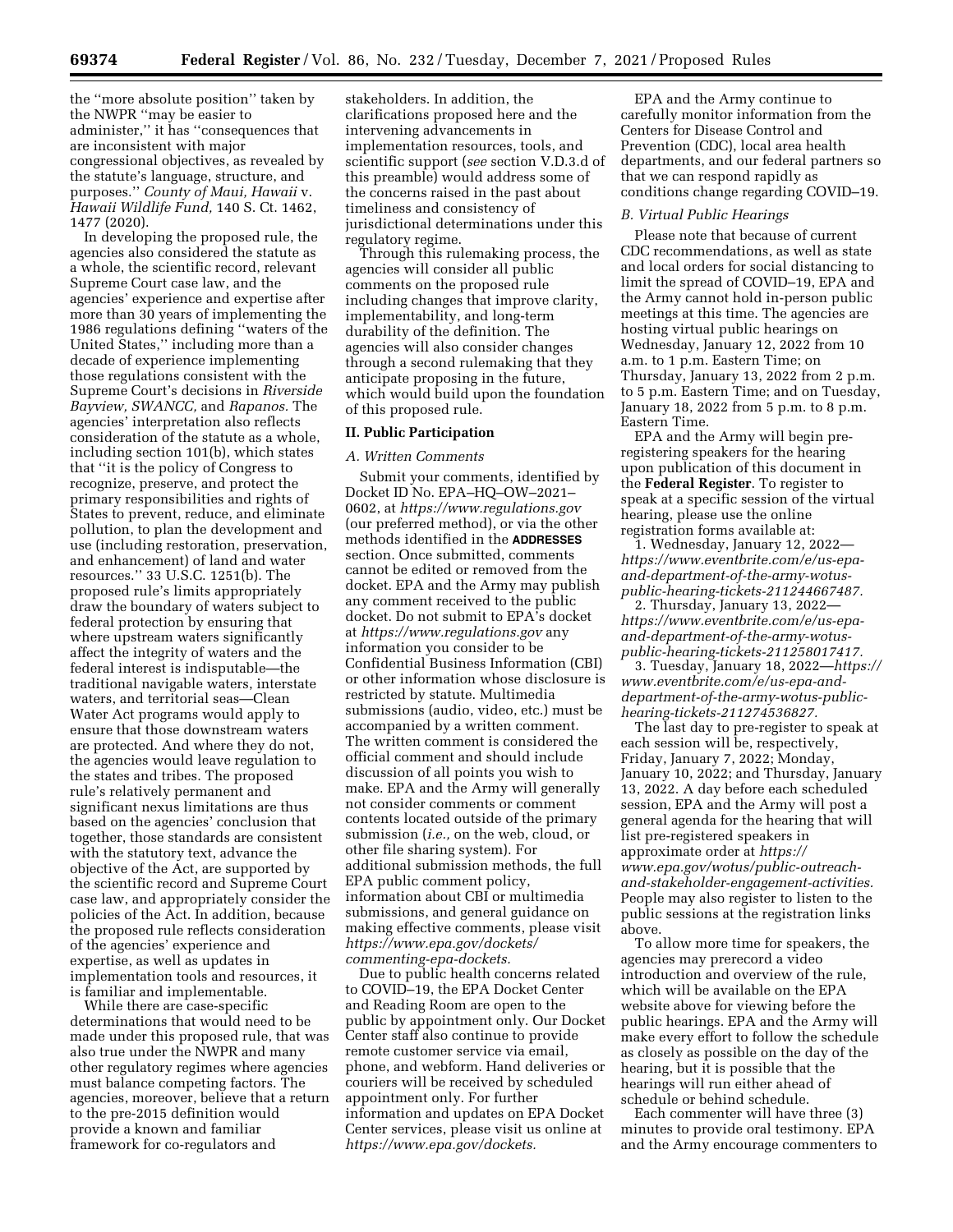provide the agencies with a copy of their oral testimony electronically by emailing it to *[CWAwotus@epa.gov.](mailto:CWAwotus@epa.gov)* EPA and the Army also recommend submitting the text of your oral comments as written comments to the rulemaking docket.

The agencies may ask clarifying questions during the oral presentations but will not respond to the presentations at that time. Written statements and supporting information submitted during the comment period will be considered with the same weight as oral comments and supporting information presented at the public hearing.

Please note that any updates made to any aspect of the hearing will be posted online at *[https://www.epa.gov/wotus/](https://www.epa.gov/wotus/public-outreach-and-stakeholder-engagement-activities) [public-outreach-and-stakeholder](https://www.epa.gov/wotus/public-outreach-and-stakeholder-engagement-activities)[engagement-activities.](https://www.epa.gov/wotus/public-outreach-and-stakeholder-engagement-activities)* While the agencies expect the hearing to go forward as set forth above, please monitor our website or contact *[CWAwotus@epa.gov](mailto:CWAwotus@epa.gov)* to determine if there are any updates. EPA and the Army do not intend to publish a document in the **Federal Register**  announcing updates.

If you require the services of a translator or special accommodations such as audio description, please preregister for the hearing with *[CWAwotus@epa.gov](mailto:CWAwotus@epa.gov)* and describe your needs a week in advance of each session—respectively, by Wednesday, January 5, 2022; Thursday, January 6, 2022; and Tuesday, January 11, 2022. EPA and the Army may not be able to arrange accommodations without advanced notice.

# **III. General Information**

#### *A. What action are the agencies taking?*

In this action, the agencies are publishing a proposed rule defining 'waters of the United States" in 33 CFR 328.3 and 40 CFR 120.2.

### *B. What is the agencies' authority for taking this action?*

The authority for this action is the Federal Water Pollution Control Act, 33 U.S.C. 1251 *et seq.,* including sections 301, 304, 311, 401, 402, 404, and 501.

# *C. What are the incremental costs and benefits of this action?*

Because the agencies are not currently implementing the NWPR, the proposed rule would provide protections that are generally comparable to current practice; as such, the agencies find that there would be no appreciable cost or benefit difference. Potential costs and benefits would be incurred as a result of actions taken under existing Clean

Water Act programs (*i.e.,* sections 303, 311, 401, 402, and 404) that implement and follow this proposed rule. Entities currently are, and would continue to be, regulated under these programs that protect ''waters of the United States'' under the Clean Water Act.

The agencies prepared the Economic Analysis for the Proposed ''Revised Definition of 'Waters of the United States' '' Rule (''Economic Analysis for the Proposed Rule''), available in the rulemaking docket, for informational purposes to analyze the potential costs and benefits associated with this proposed action. The agencies analyze the potential costs and benefits against two baselines: The current status quo and the vacated NWPR. The analysis is summarized in section VI of this preamble. The agencies' primary estimate is that the proposed rule would have zero impact.

### **IV. Background**

# *A. Legal Background*

# 1. The Clean Water Act

Before passage of the Clean Water Act, the nation's waters were in ''serious trouble, thanks to years of neglect, ignorance, and public indifference.'' H.R. Rep. No. 92–911, at 753 (1972). Congress enacted the Federal Water Pollution Control Act Amendments of 1972, Public Law 92–500, 86 Stat. 816, as amended, 33 U.S.C. 1251 *et seq.,* with the objective ''to restore and maintain the chemical, physical and biological integrity of the Nation's waters.'' 33 U.S.C. 1251(a). The Act was intended to address longstanding concerns regarding the quality of the nation's waters and the Federal government's ability to respond to those concerns under existing law.

Prior to 1972, the Federal government's authority to control and redress pollution in the nation's waters largely fell to the Corps under the Rivers and Harbors Act of 1899. While much of that statute focused on restricting obstructions to navigation on the nation's major waterways, section 13 of the statute made it unlawful to discharge refuse ''into any navigable water of the United States, or into any tributary of any navigable water from which the same shall float or be washed into such navigable water.'' 33 U.S.C. 407. In 1948, Congress enacted the Federal Water Pollution Control Act of 1948, Public Law 80–845, 62 Stat. 1155 (June 30, 1948), to address interstate water pollution, and subsequently amended that statute in 1956, 1961, and 1965. These early versions of the statute that eventually became known as the Clean Water Act encouraged the

development of pollution abatement programs, required states to develop water quality standards, and authorized the Federal government to bring enforcement actions to abate water pollution. However, these authorities proved inadequate to address the decline in the quality of the nation's waters. *See City of Milwaukee* v. *Illinois,*  451 U.S. 304, 310 (1981).

As a result, in 1972, Congress performed ''a 'total restructuring' and 'complete rewriting' of the existing'' statutory framework. *City of Milwaukee,*  451 U.S. at 317 (quoting legislative history of 1972 amendments). The Clean Water Act, which was passed as an amendment to the Federal Water Pollution Control Act, was described by its supporters as the first truly comprehensive federal water pollution legislation. The ''major purpose'' of the Clean Water Act was ''to establish a comprehensive long-range policy for the elimination of water pollution.'' S. Rep. No. 92–414, at 95 (1971), 2 Legislative History of the Water Pollution Control Act Amendments of 1972 (Committee Print compiled for the Senate Committee on Public Works by the Library of Congress), Ser. No. 93–1, p. 1511 (1971) (emphasis added). ''No Congressman's remarks on the legislation were complete without reference to [its] 'comprehensive' nature.'' *City of Milwaukee,* 451 U.S. at 318. In passing the 1972 amendments, Congress ''intended to repudiate limits that had been placed on federal regulation by earlier water pollution control statutes and to exercise its powers under the Commerce Clause to regulate at least some waters that would not be deemed 'navigable' under the classical understanding of that term.'' *United States* v. *Riverside Bayview Homes,* 474 U.S. 121, 133 (1985) (''*Riverside Bayview*''); *see also Int'l Paper Co.* v. *Ouellette,* 479 U.S. 481, 486 n.6 (1987)

One of the Clean Water Act's principal tools to protect the integrity of the nation's waters is section 301(a), which generally prohibits ''the discharge of any pollutant by any person'' without a permit or other authorization under the Act. The terms ''discharge of a pollutant'' and ''discharge of pollutants'' are defined broadly to include ''any addition of any pollutant to navigable waters from any point source.'' 33 U.S.C. 1362(12). And ''navigable waters'' means ''the waters of the United States, including the territorial seas.'' *Id.* at 1362(7). Although Congress opted to carry over the term ''navigable waters'' from prior versions of the Federal Water Pollution Control Act, Congress broadened the definition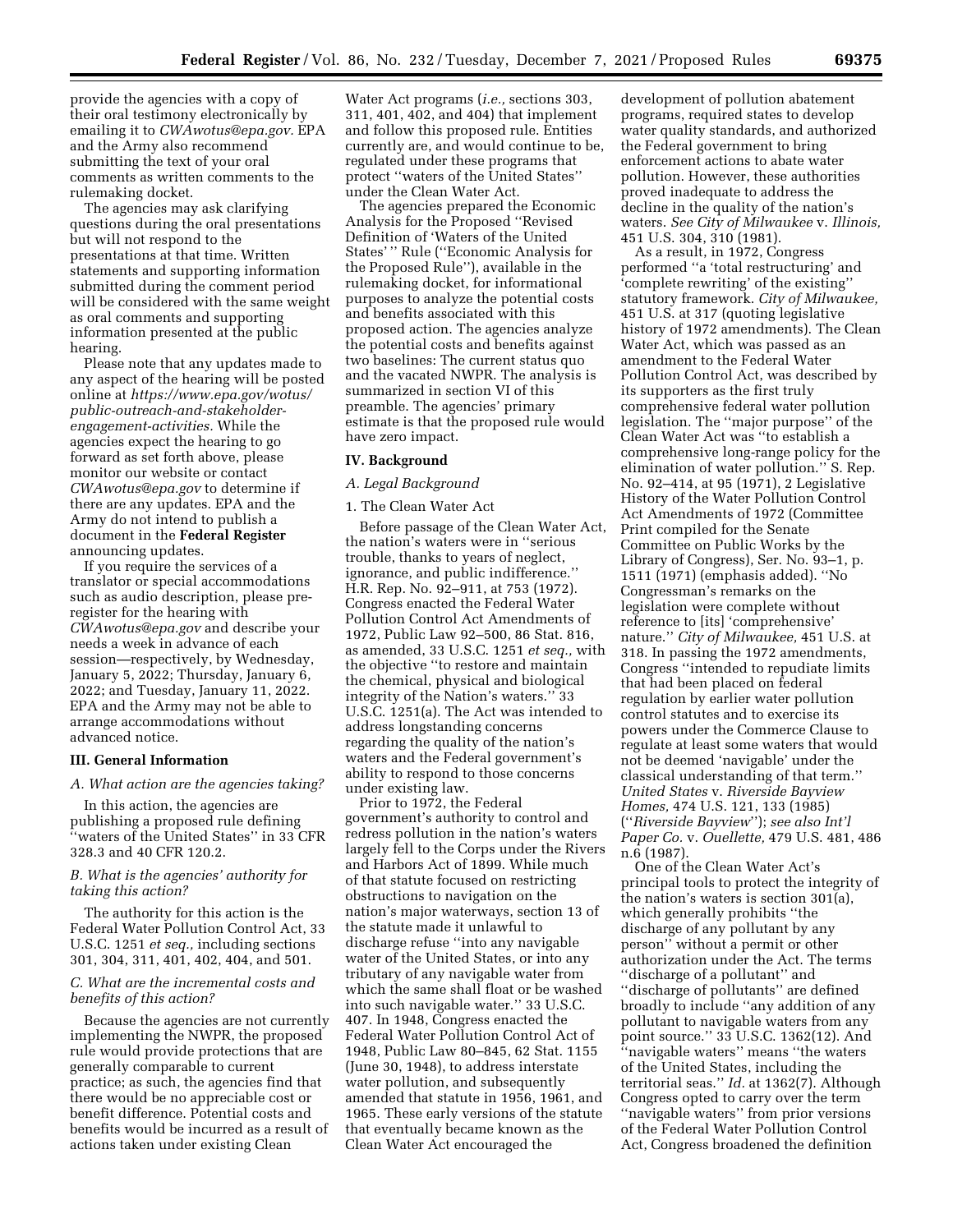of ''navigable waters'' to encompass all ''waters of the United States.'' *Id.*  Indeed, in finalizing the 1972 amendments, the conferees specifically deleted the word ''navigable'' from the definition of ''waters of the United States'' that had originally appeared in the House version of the Act. S. Conf. Rep. No. 92–1236, at 144 (1972). Further, the Senate Report stated that ''navigable waters'' means ''the navigable waters of the United States, portions thereof, *tributaries thereof,* and includes the Territorial Seas and the Great Lakes.'' S. Rep. No. 92–414, at 77 (1971), *as reprinted in* 1972 U.S.C.C.A.N. 3668, 3742–43 (emphasis added). The Senate Report accompanying the 1972 Act also explained that ''[w]ater moves in hydrologic cycles and it is essential that the discharge of pollutants be controlled at the source.'' *Id.* 

The definition of ''waters of the United States'' affects most Clean Water Act programs—including water quality standards, impaired waters and total maximum daily loads, oil spill prevention, preparedness and response programs, the state and tribal water quality certification programs, National Pollutant Discharge Elimination System (NPDES) programs, and dredge and fill programs—because such programs apply only to ''waters of the United States.'' Some Clean Water Act programs are implemented by the Federal government, and others are implemented by state or tribal governments where the statute provides a direct grant of authority to the state or authorized tribe or provides an option for the state or authorized tribe to take on those programs. States and tribes may additionally implement, establish, or modify their own programs under state or tribal law to manage and regulate waters independent of the Clean Water Act.

Under Clean Water Act section 303(d) and EPA's implementing regulations, states are required to assemble and evaluate all existing and readily available water quality-related data and information and to submit to EPA every two years a list of impaired waters that require total maximum daily loads (TMDLs). For waters identified on a 303(d) list, states establish TMDLs for all pollutants preventing or expected to prevent attainment of water quality standards. Section 303(d) applies to ''waters of the United States'' and ''nonjurisdictional'' waterbodies are not required to be assessed or otherwise identified as impaired; TMDL restoration plans likewise apply to ''waters of the United States.''

Clean Water Act section 311 and the Oil Pollution Act (OPA) of 1990 authorize the Oil Spill Liability Trust Fund (OSLTF) to reimburse costs of assessing and responding to oil spills to ''waters of the United States'' or adjoining shorelines. The OSLTF allows an immediate response to a spill, including containment, countermeasures, cleanup, and disposal activities. The OSLTF is not available to reimburse costs incurred by states or tribes to clean up spills and costs related to business and citizen impacts (*e.g.,* lost wages and damages) for spills affecting waters not subject to Clean Water Act jurisdiction. EPA also lacks authority to take enforcement actions based on spills solely affecting waters not subject to Clean Water Act jurisdiction.

The scope of facilities required to prepare oil spill prevention and response plans is also affected by the definition of ''waters of the United States.'' EPA-regulated oil storage facilities with storage capacities greater than 1,320 gallons (except farms) that have a reasonable expectation of an oil discharge to ''waters of the United States'' or adjoining shorelines are required to prepare and implement spill prevention plans. High-risk oil storage facilities that meet certain higher storage thresholds and related harm factors are required to prepare and submit oil spill preparedness plans to EPA for review. The U.S. Coast Guard and Department of Transportation also require oil spill response plans under their respective authorities. However, Clean Water Act section 311 spill prevention and preparedness plan requirements do not apply to a facility if there is no reasonable expectation that an oil discharge from a facility could reach a jurisdictional water or adjoining shoreline.

Clean Water Act section 401 provides that a Federal agency cannot issue a permit or license for an activity that may result in a discharge to ''waters of the United States'' until the state or tribe where the discharge would originate has granted or waived water quality certification. As a result, section 401 certification provides states and authorized tribes an opportunity to address the proposed aquatic resource impacts of federally-issued permits and licenses. The definition of ''waters of the United States'' affects where federal permits are required and thus where section 401 certification applies.

Under section 402 of the Clean Water Act, a National Pollutant Discharge Elimination System (NPDES) permit is required where a point source

discharges a pollutant to a ''water of the United States.''

The Clean Water Act section 404 permitting program addresses the discharge of dredged or fill material from a point source into ''waters of the United States,'' unless the activity is exempt from Clean Water Act section 404 regulation (*e.g.,* certain farming, ranching, and forestry activities). Section 404 requires a permit before dredged or fill material may be discharged to ''waters of the United States.'' Where Clean Water Act jurisdiction does not apply, no section 404 permits are required for dredged or fill activities in those waters or features.

States and tribes play a vital role in the implementation and enforcement of these and other Clean Water Act programs. Section 101(b) of the Act established that ''it is the policy of Congress to recognize, preserve and protect the primary responsibilities and rights of States to prevent, reduce and eliminate pollution, to plan the development and use (including restoration, preservation, and enhancement) of land and water resources.'' 33 U.S.C. 1251(b). All states and 74 tribes have authority to implement section 401 water quality certification programs. Currently 47 states and one territory have authority to administer all or portions of the section 402 NPDES program for ''waters of the United States.'' All states and 46 tribes have established water quality standards pursuant to section 303 of the Act, which form a legal basis for limitations on discharges of pollutants to ''waters of the United States.''

Moreover, consistent with the Clean Water Act, states and tribes retain authority to implement their own programs to protect the waters in their jurisdiction more broadly and more stringently than the Federal government. Under section 510 of the Clean Water Act, unless expressly stated, nothing in the Clean Water Act precludes or denies the right of any state or tribe to establish more protective standards or limits than the Clean Water Act.6 Many states and tribes, for example, regulate groundwater, and some others protect wetlands that are vital to their environment and economic

 $^{\rm 6}\!$  Congress has provided for eligible tribes to administer Clean Water Act programs over their reservations and expressed a preference for tribal regulation of surface water quality on reservations to ensure compliance with the goals of the statute. *See* 33 U.S.C. 1377; 56 FR 64876, 64878–79 (December 12, 1991). In addition, tribes may establish more protective standards or limits under tribal law that may be more stringent than the federal Clean Water Act. Where appropriate, references to states in this document may also include eligible tribes.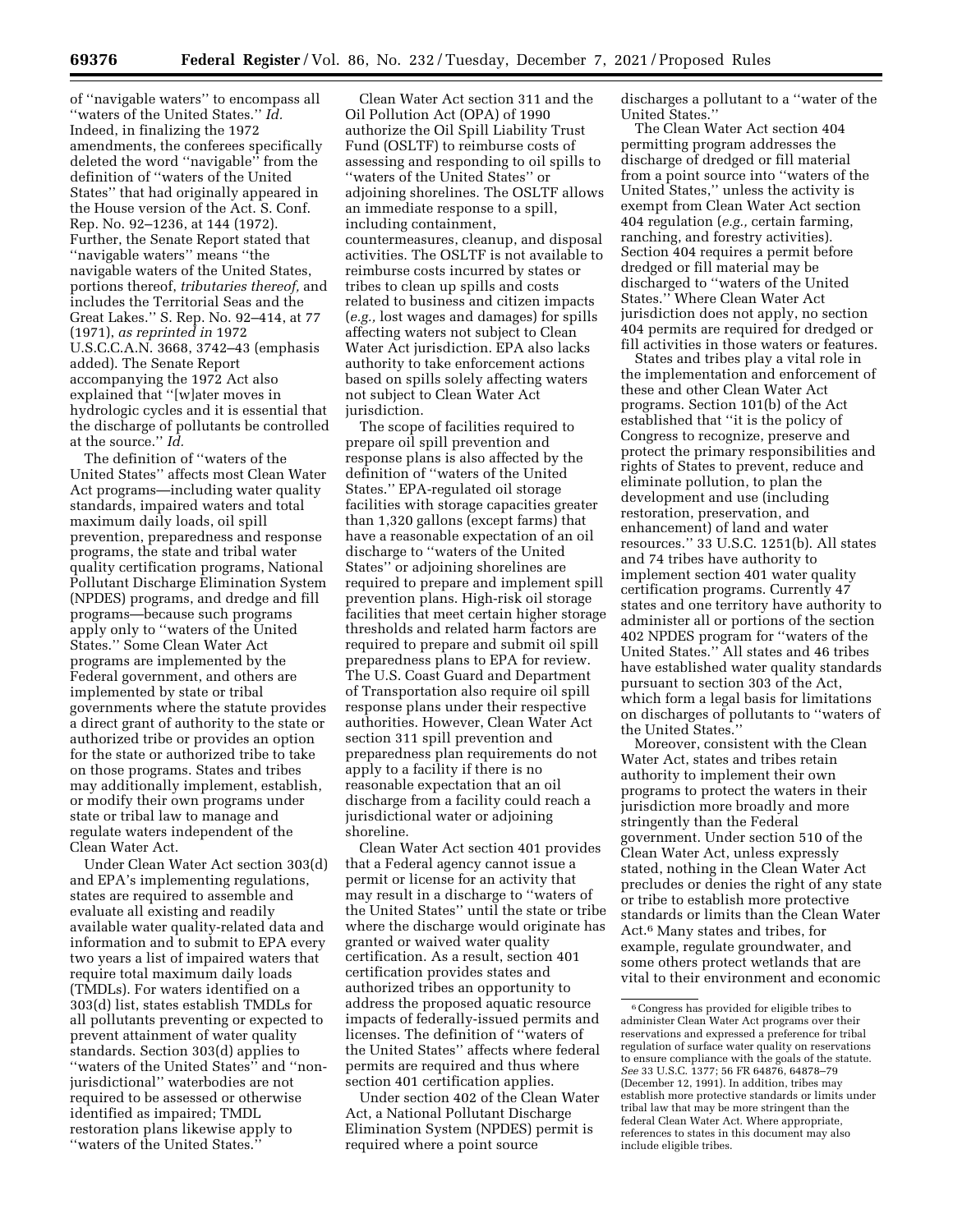well-being but which may be outside the scope of the Clean Water Act.

In 1977, Congress considered and rejected a legislative proposal that would have redefined and limited the waters subject to the Corps' permitting authority under section 404 of the Clean Water Act to only navigable-in-fact waters and their adjacent wetlands. In 1975, the Corps had extended the scope of ''waters of the United States'' to encompass, in a phased approach, nonnavigable tributaries, wetlands adjacent to primary navigable waters, intermittent rivers, streams, tributaries, and certain other categories of waters. 40 FR 31325–31326 (1975). In reaction to that broadened definition, Congress considered a proposal to limit the geographic reach of section 404, but it was defeated in the Senate and eliminated by the Conference Committee. H.R. Conf. Rep. No. 95–830, at 97–105 (1977). As the Supreme Court explained in *Riverside Bayview,* ''efforts to narrow the definition of 'waters' were abandoned; the legislation as ultimately passed, in the words of Senator Baker, 'retain[ed] the comprehensive jurisdiction over the Nation's waters exercised in the 1972 Federal Water Pollution Control Act.'" 474 U.S. at 136–137; *see also* 123 Cong. Rec. 26718 (1977) (remarks of Senator Baker: ''Continuation of the comprehensive coverage of this program is essential for the protection of the aquatic environment. The once seemingly separable types of aquatic systems are, we now know, interrelated and interdependent. We cannot expect to preserve the remaining qualities of our water resources without providing appropriate protection for the entire resource.'').

Rather than alter the geographic reach of section 404 in 1977, Congress instead amended the statute by exempting certain activities—for example, certain agricultural and silvicultural activities from the permit requirements of section 404. *See* 33 U.S.C. 1344(f). The amendments also authorized the use of general permits to streamline the permitting process. *See id.* at 1344(e). Finally, the 1977 Act established for the first time a mechanism by which a state, rather than the Corps, could assume responsibility for implementing the section 404 permitting program, but only for waters ''other than'' traditional navigable waters and their adjacent wetlands. *Id.* at 1344(g)(1). Three states have since assumed the section 404 program.

The fact that a resource is a ''water of the United States'' does not mean that activities such as farming, construction, infrastructure development, or resource

extraction, cannot occur in or near the resource at hand. The Clean Water Act exempts a number of activities from permitting or from the definition of 'point source," including agricultural storm water and irrigation return flows. *See id.* at 1342(*l*)(2), 1362(14). As discussed above, since 1977 the Clean Water Act in section 404(f) has exempted many normal farming activities from the section 404 permitting requirement, including seeding, harvesting, cultivating, planting, and soil and water conservation practices, among other activities. *Id.* at 1344(f). The scope of ''waters of the United States'' does not affect these statutory exemptions.

In addition, permits are routinely issued under sections 402 and 404 of the Clean Water Act. The permitting authority, which is most often a state agency for the section 402 NPDES program and the Corps in the context of section 404, generally works with permit seekers to ensure that activities can occur without harming the integrity of the nation's waters.

Effluent limitations serve as the primary mechanism in NPDES permits for controlling discharges of pollutants to receiving waters, and include technology-based effluent limitations and water quality-based effluent limitations. These limits, which are typically numeric, generally specify an acceptable level of a pollutant or pollutant parameter in a discharge (for example, a certain level of bacteria). The permittee may choose which technologies to use to achieve that level. Some permits contain certain ''best management practices'' (BMPs) which are actions or procedures to prevent or reduce the discharge of pollution to ''waters of the United States'' (for example, stormwater control measures for construction activities).

In issuing section 404 permits, the Corps or authorized state works with the applicant to avoid, minimize, or compensate for any unavoidable impacts to ''waters of the United States.'' Permit applicants show that steps have been taken to avoid impacts to wetlands, streams, and other aquatic resources; that potential impacts have been minimized; and that compensatory mitigation will be provided for all remaining unavoidable impacts. For most discharges that will have only minimal adverse effects, a general permit (*e.g.,* a ''nationwide'' permit) may be suitable. General permits are issued on a nationwide, regional, or state basis for particular categories of activities. While some general permits require the applicant to submit a preconstruction notification to the Corps,

others allow the applicant to proceed with no formal notification. The general permit process eliminates individual review and allows certain activities to proceed with little or no delay, provided that the general or specific conditions for the general permit are met. For example, minor road construction activities, utility line backfill, and minor discharges for maintenance are activities in ''waters of the United States'' that can be considered for a general permit. States and tribes also have a role in section 404 decisions, through state program general permits, water quality certification, or program assumption.

Under any regulation defining ''waters of the United States,'' property owners may obtain from the Corps jurisdictional determinations whether waters on their property are subject to the Clean Water Act. The Corps' regulations provide that a jurisdictional determination consists of ''a written Corps determination that a wetland and/ or waterbody is subject to regulatory jurisdiction under Section 404 of the Clean Water Act (33 U.S.C. 1344) or a written determination that a waterbody is subject to regulatory jurisdiction under Section 9 or 10 of the Rivers and Harbors Act of 1899 (33 U.S.C. 401 *et seq.*).'' *See* 33 CFR 331.2. These jurisdictional determinations can be obtained at no charge to the property owners. *See* 33 CFR 325.1 (omitting mention of fees for jurisdictional determinations) and Regulatory Guidance Letter 16–01 (2016) (stating that such determinations are issued as a ''public service'').

2. The 1986 Regulations Defining ''Waters of the United States''

In 1973, EPA published regulations defining ''navigable waters'' broadly to include traditional navigable waters; tributaries of traditional navigable waters; interstate waters; and intrastate lakes, rivers, and streams used in interstate commerce. 38 FR 13528, 13528–29 (May 22, 1973). The Corps published regulations in 1974 defining the term ''navigable waters'' to mean ''those waters of the United States which are subject to the ebb and flow of the tide, and/or are presently, or have been in the past, or may be in the future susceptible for use for purposes of interstate or foreign commerce.'' 39 FR 12115, 12119 (April 3, 1974); 33 CFR 209.120(d)(1) (1974); *see also* 33 CFR 209.260(e)(1) (1974) (explaining that ''[i]t is the water body's capability of use by the public for purposes of transportation or commerce which is the determinative factor'').

Several federal courts then held that the Corps had given ''waters of the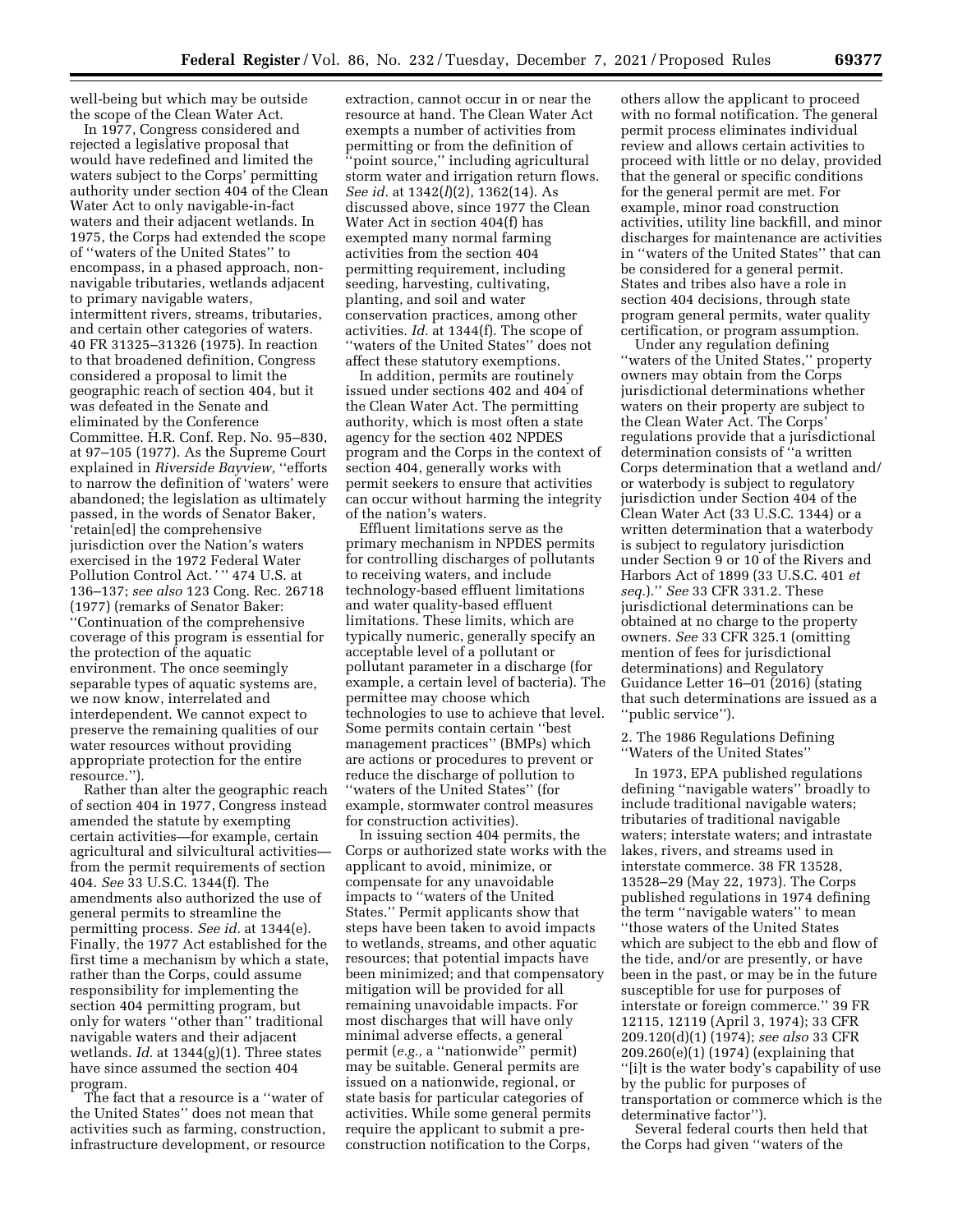United States'' an unduly restrictive reading in its regulations implementing Clean Water Act section 404. *See, e.g., United States* v. *Holland,* 373 F. Supp. 665, 670–676 (M.D. Fla. 1974). EPA and the House Committee on Government Operations agreed with the decision in *Holland.*7 In *Natural Resources Defense Council, Inc.* v. *Callaway,* 392 F. Supp. 685, 686 (D.D.C. 1975) (''*Callaway*''), the court held that in the Clean Water Act, Congress had ''asserted federal jurisdiction over the nation's waters to the maximum extent permissible under the Commerce Clause of the Constitution. Accordingly, as used in the [Federal] Water [Pollution Control] Act, the term ['navigable waters'] is not limited to the traditional tests of navigability.'' The court ordered the Corps to publish new regulations ''clearly recognizing the full regulatory mandate of the [Federal] Water [Pollution Control] Act.'' *Id.* 

In response to the district court's order in *Callaway,* the Corps promulgated interim final regulations providing for a phased-in expansion of its section 404 jurisdiction. 40 FR 31320 (July 25, 1975); *see* 33 CFR 209.120(d)(2) and (e)(2) (1976). The interim regulations revised the definition of ''waters of the United States'' to include, *inter alia,* waters (sometimes referred to as ''isolated waters'') that are not connected by surface water or adjacent to traditional navigable waters. 33 CFR 209.120(d)(2)(i) (1976).8 On July 19,

8Phase I, which was immediately effective, included coastal waters and traditional inland navigable waters and their adjacent wetlands. 40 FR 31321, 31324, 31326 (July 25, 1975). Phase II, which took effect on July 1, 1976, extended the Corps' jurisdiction to lakes and certain tributaries of Phase I waters, as well as wetlands adjacent to the lakes and certain tributaries. *Id.* Phase III, which took effect on July 1, 1977, extended the Corps' jurisdiction to all remaining areas encompassed by the regulations, including ''intermittent rivers, streams, tributaries, and perched wetlands that are not contiguous or adjacent to navigable waters.'' *Id.* 

1977, the Corps published its final regulations, in which it revised the 1975 interim regulations to clarify many of the definitional terms. 42 FR 37122 (July 19, 1977). The 1977 final regulations defined the term ''waters of the United States'' to include, *inter alia,* ''isolated wetlands and lakes, intermittent streams, prairie potholes, and other waters that are not part of a tributary system to interstate waters or to navigable waters of the United States, the degradation or destruction of which could affect interstate commerce.'' 33 CFR 323.2(a)(5) (1978); *see also* 40 CFR 122.3 (1979).9

In 1986, the Corps consolidated and recodified its regulatory provisions defining ''waters of the United States'' for purposes of implementing the section 404 program. *See* 51 FR 41216– 17 (November 13, 1986). These regulations reflected the interpretation of both agencies. While EPA and the Corps also have separate regulations defining the statutory term ''waters of the United States,'' their interpretations, reflected in the 1986 regulations, have been identical and remained largely unchanged from 1977 to 2015. *See* 42 FR 37122, 37124, 37127 (July 19, 1977).10 EPA's comparable regulations were recodified in 1988 (53 FR 20764, June 6, 1988), and both agencies added an exclusion for prior converted cropland in 1993 (58 FR 45008, 45031, August 25, 1993). For convenience, the agencies in this preamble will generally cite the Corps' longstanding regulations and will refer to ''the 1986 regulations'' as inclusive of EPA's comparable regulations and the 1993 addition of the exclusion for prior converted cropland.

The 1986 regulations define ''waters of the United States'' as follows (33 CFR 328.3 (2014)) 11:

at 31325; *see also* 42 FR 37124 (July 19, 1977) (describing the three phases).

10Multiple provisions in the Code of Federal Regulations contained the definition of the phrases ''waters of the United States'' and ''navigable waters'' for purposes of implementing the Clean Water Act,  $33 \overline{U}$ .S.C. 1362(7), and other water pollution protection statutes such as the Oil Pollution Act, 33 U.S.C. 2701(21). Some EPA definitions were added after 1986, but each conformed to the 1986 regulations except for variations in the waste treatment system exclusion. *See, e.g.,* 55 FR 8666 (March 8, 1990); 73 FR 71941 (November 26, 2008).

 $^{\rm 11}$  There are some variations in the waste treatment system exclusion across EPA's regulations defining ''waters of the United States.'' The placement of the waste treatment system and prior converted cropland exclusions also varies in EPA's regulations.

The term waters of the United States means:

1. All waters which are currently used, or were used in the past, or may be susceptible to use in interstate or foreign commerce, including all waters which are subject to the ebb and flow of the tide;

2. All interstate waters including interstate wetlands;

3. All other waters such as intrastate lakes, rivers, streams (including intermittent streams), mudflats, sandflats, wetlands, sloughs, prairie potholes, wet meadows, playa lakes, or natural ponds, the use, degradation or destruction of which could affect interstate or foreign commerce including any such waters:

a. Which are or could be used by interstate or foreign travelers for recreational or other purposes; or

b. From which fish or shellfish are or could be taken and sold in interstate or foreign commerce; or

c. Which are used or could be used for industrial purposes by industries in interstate commerce;

4. All impoundments of waters otherwise defined as waters of the United States under this definition;

5. Tributaries of waters identified in paragraphs (a)(1) through (4) of this section;

6. The territorial seas;

7. Wetlands adjacent to waters (other than waters that are themselves wetlands) identified in paragraphs (a)(1) through (6) of this section.

8. Waters of the United States do not include prior converted cropland. Notwithstanding the determination of an area's status as prior converted cropland by any other federal agency, for the purposes of the Clean Water Act, the final authority regarding Clean Water Act jurisdiction remains with EPA. Waste treatment systems, including treatment ponds or lagoons designed to meet the requirements of Clean Water Act (other than cooling ponds as defined in 40 CFR 423.11(m) which also meet the criteria of this definition) are not waters of the United States.

Note that these categories in the 1986 regulations may be referred to by this numbering system (for example, (a)(1) through (a)(8) waters) throughout this preamble. *See* sections I.C.3 and I.C.4 of the Economic Analysis for the Proposed Rule for a comparison of regulatory categories between the NWPR and this proposed rule.

# 3. U.S. Supreme Court Decisions

The U.S. Supreme Court first addressed the scope of ''waters of the United States'' protected by the Clean

<sup>7</sup>EPA expressed the view that ''the *Holland*  decision provides a necessary step for the preservation of our limited wetland resources,'' and that ''the [*Holland*] court properly interpreted the jurisdiction granted under the [Clean Water Act] and Congressional power to make such a grant.'' *See* section 404 of the Federal Water Pollution Control Act Amendments of 1972: Hearings Before the Senate Comm. on Pub. Works, 94th Cong., 2d Sess. 349 (1976) (letter dated June 19, 1974, from Russell E. Train, Administrator of EPA, to Lt. Gen. W.C. Gribble, Jr., Chief of Corps of Engineers). Shortly thereafter, the House Committee on Government Operations discussed the disagreement between the two agencies (as reflected in EPA's June 19 letter) and concluded that the Corps should adopt the broader view of the term ''waters of the United States'' taken by EPA and by the court in *Holland. See* H.R. Rep. No. 93–1396, at 23–27 (1974). The Committee urged the Corps to adopt a new definition that ''complies with the congressional mandate that this term be given the broadest possible constitutional interpretation.'' *Id.*  at 27 (internal quotation marks omitted).

<sup>9</sup>An explanatory footnote published in the Code of Federal Regulations stated that ''[p]aragraph (a)(5) incorporates all other waters of the United States that could be regulated under the Federal government's Constitutional powers to regulate and protect interstate commerce.'' 33 CFR 323.2(a)(5), at 616 n.2 (1978).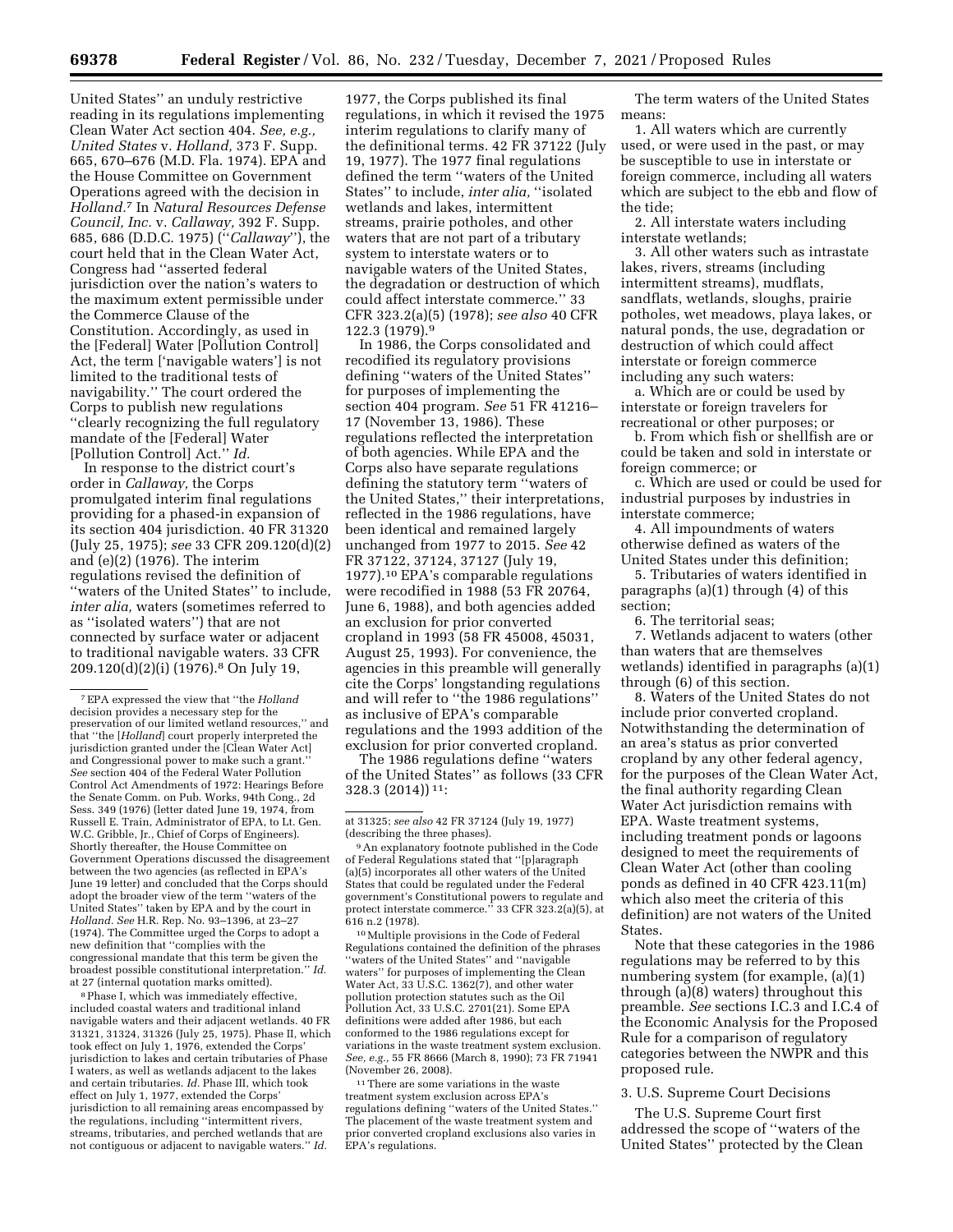Water Act in *United States* v. *Riverside Bayview Homes,* 474 U.S. 121 (1985) (''*Riverside Bayview*''), which involved wetlands adjacent to a traditional navigable water in Michigan. In a unanimous opinion, the Court deferred to the Corps' judgment that adjacent wetlands are ''inseparably bound up with the 'waters' of the United States,'' thus concluding that ''adjacent wetlands may be defined as waters under the Act.'' *Riverside Bayview,* 474 U.S. at 134, 139. The Court observed that the broad objective of the Clean Water Act to restore the integrity of the nation's waters ''incorporated a broad, systemic view of the goal of maintaining and improving water quality . . . . Protection of aquatic ecosystems, Congress recognized, demanded broad federal authority to control pollution, for '[w]ater moves in hydrologic cycles and it is essential that discharge of pollutants be controlled at the source.' '' *Id.* at 132–33 (citing S. Rep. 92–414). The Court then stated: ''In keeping with these views, Congress chose to define the waters covered by the Act broadly. Although the Act prohibits discharges into 'navigable waters,' see CWA [sections] 301(a), 404(a), 502(12), 33 U.S.C. [sections] 1311(a), 1344(a), 1362(12), the Act's definition of 'navigable waters' as 'the waters of the United States' makes it clear that the term 'navigable' as used in the Act is of limited import.'' *Id.* at 133.

The Court also recognized that ''[i]n determining the limits of its power to regulate discharges under the Act, the Corps must necessarily choose some point at which water ends and land begins. Our common experience tells us that this is often no easy task: The transition from water to solid ground is not necessarily or even typically an abrupt one. Rather, between open waters and dry land may lie shallows, marshes, mudflats, swamps, bogs—in short, a huge array of areas that are not wholly aquatic but nevertheless fall far short of being dry land. Where on this continuum to find the limit of 'waters' is far from obvious.'' *Id.* at 132. The Court then deferred to the agencies' interpretation: ''In view of the breadth of federal regulatory authority contemplated by the Act itself and the inherent difficulties of defining precise bounds to regulable waters, the Corps' ecological judgment about the relationship between waters and their adjacent wetlands provides an adequate basis for a legal judgment that adjacent wetlands may be defined as waters under the Act.'' *Id.* at 134.

The Court went on to note that to achieve the goal of preserving and improving adjacent wetlands that have significant ecological and hydrological impacts on traditional navigable waters, it was appropriate for the Corps to regulate all adjacent wetlands, even though some might not have any impacts on traditional navigable waters. *Id.* at 135 n.9. Indeed, the Court acknowledged that some adjacent wetlands might not have significant hydrological and biological connections with navigable waters, but concluded that the Corps' regulation was valid in part because such connections exist in the majority of cases. *Id.* 

The Court deferred to the Corps' definition of ''adjacent'': ''The term adjacent means bordering, contiguous, or neighboring. Wetlands separated from other waters of the United States by man-made dikes or barriers, natural river berms, beach dunes and the like are 'adjacent wetlands.' '' The Court expressly reserved the question of whether the Act applies to ''wetlands that are not adjacent to open waters.'' *Id.*  at 131 n.8.

The Supreme Court again addressed the issue of Clean Water Act jurisdiction over ''waters of the United States'' in *Solid Waste Agency of Northern Cook County* v. *U.S. Army Corps of Engineers,*  531 U.S. 159 (2001) (''*SWANCC*''). In *SWANCC,* the Court (in a 5–4 opinion) held that the use of ''isolated'' nonnavigable intrastate ponds by migratory birds was not by itself a sufficient basis for the exercise of federal authority under the Clean Water Act. The Court noted that in *Riverside Bayview* it had ''found that Congress' concern for the protection of water quality and aquatic ecosystems indicated its intent to regulate wetlands 'inseparably bound up with the ''waters'' of the United States' '' and that ''[i]t was the significant nexus between the wetlands and 'navigable waters' that informed [the Court's] reading of the Clean Water Act'' in that case. *Id.* at 167.

While recognizing that in *Riverside Bayview* it had found the term ''navigable'' to be of limited import, the Court in *SWANCC* noted that the term ''navigable'' could not be read entirely out of the Act. *Id.* at 172. The Court stated: ''We said in *Riverside Bayview Homes* that the word 'navigable' in the statute was of 'limited import' and went on to hold that [section] 404(a) extended to non-navigable wetlands adjacent to open waters. But it is one thing to give a word limited effect and quite another to give it no effect whatever. The term 'navigable' has at least the import of showing us what Congress had in mind as its authority for enacting the CWA: its traditional jurisdiction over waters that were or had been navigable in fact or

which could reasonably be so made.'' *Id.* at 172 (internal citations omitted).

The Court found that the exercise of Clean Water Act regulatory authority over discharges into the ponds, on the grounds that their use by migratory birds is within the power of Congress to regulate activities that in the aggregate have a substantial effect on interstate commerce, raised questions. *Id.* at 173. The Court explained that ''[w]here an administrative interpretation of a statute invokes the outer limits of Congress' power, we expect a clear indication that Congress intended that result,'' *id.* at 172, and that this is particularly true ''where the administrative interpretation alters the federal-state framework by permitting federal encroachment upon a traditional state power,'' *id.* at 173 (citing *United States* v. *Bass,* 404 U.S. 336, 349 (1971)). The Court thus construed the Clean Water Act to avoid the constitutional questions related to the scope of federal authority authorized therein. *Id.* at 174.

Five years after *SWANCC,* the Court again addressed the Clean Water Act term ''waters of the United States'' in *Rapanos* v. *United States,* 547 U.S. 715 (2006) (''*Rapanos*''). *Rapanos* involved two consolidated cases in which the Act had been applied to wetlands adjacent to non-navigable tributaries of traditional navigable waters. All members of the Court agreed that the term ''waters of the United States'' encompasses some waters that are not navigable in the traditional sense. *Id.* at 731 ((Scalia, J., plurality opinion) (''We have twice stated that the meaning of 'navigable waters' in the Act is broader than the traditional understanding of that term, *SWANCC,* 531 U.S. at 167, 121 S. Ct. 675, 148 L. Ed. 2d 576; *Riverside Bayview,* 474 U.S. at 133, 106 S. Ct. 455, 88 L. Ed. 2d 419.'')).

A four-Justice plurality in *Rapanos*  interpreted the term ''waters of the United States'' as covering ''relatively permanent, standing or continuously flowing bodies of water,'' *id.* at 739, that are connected to traditional navigable waters, *id.* at 742, as well as wetlands with a "continuous surface connection" to such water bodies, *id.* (Scalia, J., plurality opinion). The *Rapanos*  plurality noted that its reference to ''relatively permanent'' waters did ''not necessarily exclude streams, rivers, or lakes that might dry up in extraordinary circumstances, such as drought,'' or ''*seasonal* rivers, which contain continuous flow during some months of the year but no flow during dry months.'' *Id.* at 732 n.5 (emphasis in original).

Justice Kennedy's concurring opinion took a different approach that was based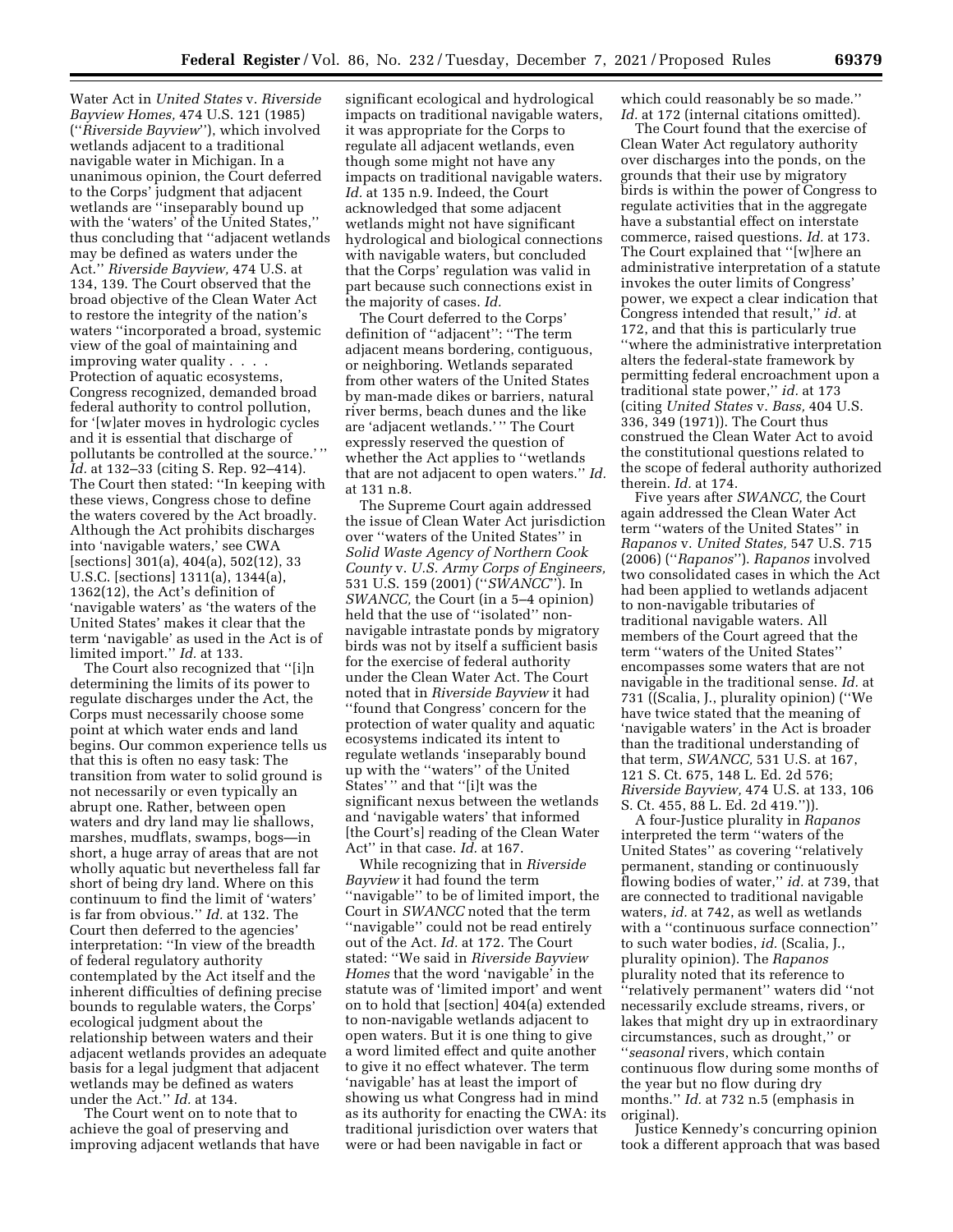in the Court's *SWANCC* opinion. Justice Kennedy concluded that ''to constitute 'navigable waters' under the Act, a water or wetland must possess a 'significant nexus' to waters that are or were navigable in fact or that could reasonably be so made.'' *Id.* at 759 (citing *SWANCC,* 531 U.S. at 167, 172). He concluded that wetlands possess the requisite significant nexus if the wetlands ''either alone or in combination with similarly situated [wet]lands in the region, significantly affect the chemical, physical, and biological integrity of other covered waters more readily understood as 'navigable.' '' *Id.* at 780. Justice Kennedy's opinion notes that to be jurisdictional, such a relationship with traditional navigable waters must be more than ''speculative or insubstantial.'' *Id.* 

The four dissenting Justices in *Rapanos,* who would have affirmed the court of appeals' application of the agencies' regulation to find jurisdiction over the waters at issue, also concluded that the term ''waters of the United States'' encompasses, *inter alia,* all tributaries and wetlands that satisfy ''either the plurality's [standard] or Justice Kennedy's.'' *Id.* at 810 & n.14 (Stevens, J., dissenting). The four dissenting Justices stated: ''The Army Corps has determined that wetlands adjacent to tributaries of traditionally navigable waters preserve the quality of our Nation's waters by, among other things, providing habitat for aquatic animals, keeping excessive sediment and toxic pollutants out of adjacent waters, and reducing downstream flooding by absorbing water at times of high flow. The Corps' resulting decision to treat these wetlands as encompassed within the term 'waters of the United States' is a quintessential example of the Executive's reasonable interpretation of a statutory provision.'' *Id.* at 788 (citation omitted).

In addition to joining the plurality's opinion, Chief Justice Roberts issued his own concurring opinion noting that the agencies ''are afforded generous leeway by the courts in interpreting the statute they are entrusted to administer,'' and the agencies thus have ''plenty of room to operate in developing *some* notion of an outer bound to the reach of their authority'' under the Clean Water Act. *Id.* at 758.

Neither the plurality nor the concurring opinions in *Rapanos*  invalidated any of the regulatory provisions defining ''waters of the United States.''

# 4. Post-Rapanos Appellate Court Decisions

The earliest post-*Rapanos* decisions by the United States Courts of Appeals focused on which standard to apply in interpreting the scope of ''waters of the United States''—the plurality's or Justice Kennedy's. Chief Justice Roberts anticipated this question and cited *Marks* v. *United States,* 430 U.S. 188 (1977) in his concurring opinion to *Rapanos* as applicable precedent. *Marks*  v. *United States* provides that ''[w]hen a fragmented Court decides a case and no single rationale explaining the result enjoys the assent of five Justices, the holding of the Court may be viewed as the position taken by those Members who concurred in the judgments on the narrowest grounds.'' The dissenting Justices in *Rapanos* also spoke to future application of the divided decision. While Justice Stevens stated that he assumed Justice Kennedy's significant nexus standard would apply in most instances, the dissenting Justices noted that they would find the Clean Water Act extended to waters meeting either the relatively permanent standard articulated by Justice Scalia or the significant nexus standard described by Justice Kennedy. *Rapanos,* 547 U.S. at 810 & n.14 (Stevens, J., dissenting).

Since *Rapanos,* every court of appeals to have considered the question has determined that the government may exercise Clean Water Act jurisdiction over at least those waters that satisfy the significant nexus standard set forth in Justice Kennedy's concurrence. None has held that solely the plurality's relatively permanent standard may be used to establish jurisdiction. Some have held that the government may establish jurisdiction under either standard. The Eleventh Circuit has held that only Justice Kennedy's standard applies. *Precon Dev. Corp.* v. *U.S. Army Corps of Eng'rs,* 633 F.3d 278 (4th Cir. 2011); *see also United States* v. *Donovan,* 661 F.3d 174 (3d Cir. 2011); *United States* v. *Bailey,* 571 F.3d 791 (8th Cir. 2009); *United States* v. *Cundiff,*  555 F.3d 200 (6th Cir. 2009); *United States* v. *Lucas,* 516 F.3d 316 (5th Cir. 2008); *N. Cal. River Watch* v. *City of Healdsburg,* 496 F.3d 993 (9th Cir. 2007) (superseding the original opinion published at 457 F.3d 1023 (9th Cir. 2006)); *United States* v. *Robison,* 505 F.3d 1208 (11th Cir. 2007); *United States* v. *Johnson,* 467 F.3d 56 (1st Cir. 2006); *United States* v. *Gerke Excavating, Inc.,* 464 F.3d 723 (7th Cir. 2006).

5. Post-Rapanos Implementation of the 1986 Regulations

For nearly a decade after *Rapanos,* the agencies did not revise their regulations but instead determined jurisdiction under the 1986 regulations consistent with the two standards established in *Rapanos* (the relatively permanent standard and the significant nexus standard) and by using guidance issued jointly by the agencies. *See* U.S. EPA & U.S. Army Corps of Engineers, Clean Water Act Jurisdiction Following the U.S. Supreme Court's Decision in *Rapanos* v. *United States & Carabell v. United States* (June 5, 2007), superseded December 2, 2008 (the ''*Rapanos*  Guidance'').

Under the *Rapanos* Guidance,12 the agencies concluded that Clean Water Act jurisdiction exists if a water meets either the relatively permanent standard or the significant nexus standard. The agencies' assertion of jurisdiction over traditional navigable waters and their adjacent wetlands remained unchanged by *Rapanos.* Under the relatively permanent standard, the guidance stated that the agencies would assert jurisdiction over: Non-navigable tributaries of traditional navigable waters that typically flow year-round or have continuous flow at least seasonally; and wetlands that directly abut such tributaries. *Id.* at 4–7. The guidance states that the agencies will determine jurisdiction under the significant nexus standard for the following waters: Non-navigable tributaries that are not relatively permanent, wetlands adjacent to nonnavigable tributaries that are not relatively permanent, and wetlands adjacent to but not directly abutting a relatively permanent non-navigable tributary. *Id.* at 8–12. The agencies generally did not assert jurisdiction over non-wetland swales or erosional features (*e.g.,* gullies and small washes characterized by low volume or infrequent or short duration flow) or ditches (including roadside ditches) excavated wholly in and draining only uplands and that did not carry a relatively permanent flow of water. *Id.*  at 11–12.

### *B. The Agencies' Post-Rapanos Rules*

Since 2015, EPA and the Army have finalized three rules revising the definition of ''waters of the United States.''

<sup>12</sup>The agencies note that the guidance ''does not impose legally binding requirements on EPA, the Corps, or the regulated community, and may not apply to a particular situation depending on the circumstances.'' *Rapanos* Guidance at 4 n.17.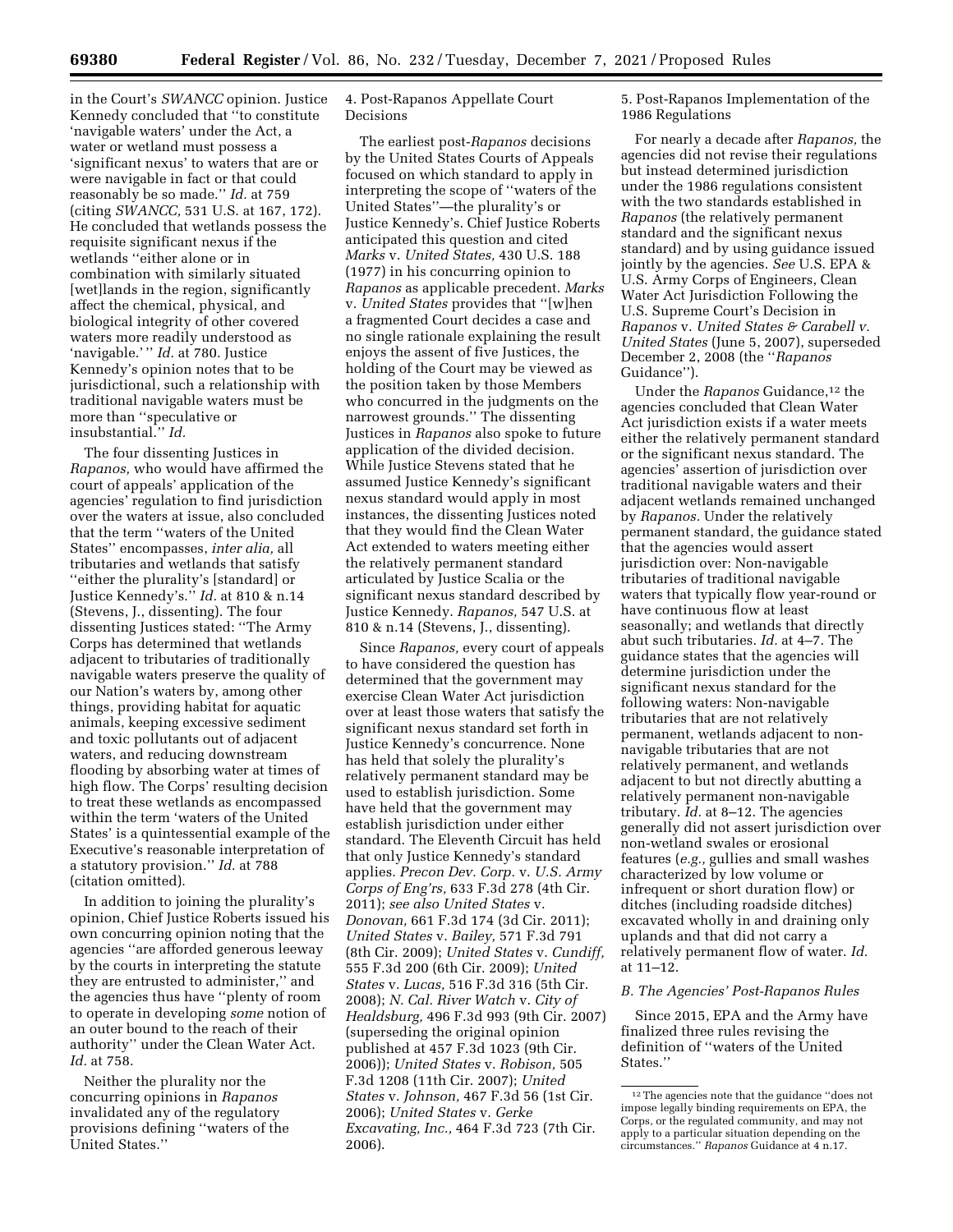### 1. The 2015 Clean Water Rule

On June 29, 2015, EPA and the Army published the ''Clean Water Rule: Definition of 'Waters of the United States,' '' 80 FR 37054 (June 29, 2015). The 2015 Clean Water Rule's definition of ''waters of the United States'' established three categories: (A) Waters that are categorically ''jurisdictional by rule'' (without the need for additional analysis); (B) waters that are subject to case-specific analysis to determine whether they are jurisdictional; and (C) waters that are categorically excluded from jurisdiction. *Id.* at 37054. Waters considered ''jurisdictional by rule'' included (1) traditional navigable waters; (2) interstate waters, including interstate wetlands; (3) the territorial seas; (4) impoundments of waters otherwise identified as jurisdictional; (5) tributaries of the first three categories of ''jurisdictional by rule'' waters; and (6) waters adjacent to a water identified in the first five categories of ''jurisdictional by rule'' waters, including ''wetlands, ponds, lakes, oxbows, impoundments, and similar waters.'' Finally, all exclusions from the definition of ''waters of the United States'' in the pre-2015 regulations were retained, and several exclusions reflecting agency practice or based on public comment were added to the regulation for the first time.13

### 2. The 2019 Repeal Rule

On February 28, 2017, Executive Order 13778 ''Restoring the Rule of Law, Federalism, and Economic Growth by Reviewing the 'Waters of the United States' Rule,'' directed EPA and the Army to review the 2015 Clean Water Rule for consistency with the policy outlined in section 1 of the order and to issue a proposed rule rescinding or revising the 2015 rule as appropriate and consistent with law. 82 FR 12497 (March 3, 2017). The Executive Order also directed the agencies to ''consider interpreting the term 'navigable waters' . . . in a manner consistent with'' Justice Scalia's opinion in *Rapanos. Id.* 

Consistent with this directive, after notice and comment, on October 22, 2019, the agencies published a final rule repealing the 2015 Clean Water Rule

and recodifying the 1986 regulations without any changes to the regulatory text. 84 FR 56626 (October 22, 2019).

3. The 2020 Navigable Waters Protection Rule

Three months later, on January 23, 2020, the agencies signed another final rule––the Navigable Waters Protection Rule: Definition of ''Waters of the United States'' (NWPR)––that for the first time defined ''waters of the United States'' based generally on Justice Scalia's plurality test from *Rapanos.*  The NWPR was published on April 21, 2020, and went into effect on June 22, 2020. 85 FR 22250 (April 21, 2020). The NWPR interpreted the term ''the waters'' within ''the waters of the United States'' to ''encompass relatively permanent flowing and standing waterbodies that are traditional navigable waters in their own right or that have a specific surface water connection to traditional navigable waters, as well as wetlands that abut or are otherwise inseparably bound up with such relatively permanent waters.'' *Id.* at 22273. Specifically, the rule established four categories of jurisdictional waters: (1) The territorial seas and traditional navigable waters; (2) tributaries of such waters; (3) certain lakes, ponds, and impoundments of jurisdictional waters; and (4) wetlands adjacent to other jurisdictional waters (other than jurisdictional wetlands). *Id.* at 22273.

The NWPR defined the scope of each of these four categories. The territorial seas and traditional navigable waters were defined consistent with the agencies' longstanding interpretations of those terms. A ''tributary'' was defined as a river, stream, or similar naturally occurring surface water channel that contributes surface water flow to a territorial sea or traditional navigable water in a typical year either directly or indirectly through other tributaries, jurisdictional lakes, ponds, or impoundments, or adjacent wetlands. A tributary was required to be perennial or intermittent in a typical year. The term ''tributary'' included a ditch that either relocates a tributary, is constructed in a tributary, or is constructed in an adjacent wetland as long as the ditch is perennial or intermittent and contributes surface water flow to a traditional navigable water or territorial sea in a typical year. *Id.* at 22251. The definition did not include ephemeral features, which were defined as surface waters that flow only in direct response to precipitation, including ephemeral streams, swales, gullies, rills, and pools. *Id.* 

The NWPR defined ''lakes and ponds, and impoundments of jurisdictional

waters'' as ''standing bodies of open water that contribute surface water flow in a typical year to a territorial sea or traditional navigable water either directly or through a tributary, another jurisdictional lake, pond, or impoundment, or an adjacent wetland.'' *Id.* A lake, pond, or impoundment of a jurisdictional water did not lose its jurisdictional status if it contributes surface water flow to a downstream jurisdictional water in a typical year through certain artificial or natural features. The NWPR also defined a lake, pond, or impoundment of a jurisdictional water inundated by flooding from a jurisdictional water in a typical year as jurisdictional. *Id.* 

As for wetlands, the NWPR interpreted ''adjacent wetlands'' to be those wetlands that abut jurisdictional waters and those non-abutting wetlands that are (1) ''inundated by flooding'' from a jurisdictional water in a typical year, (2) physically separated from a jurisdictional water only by certain natural features (*e.g.,* a berm, bank, or dune), or (3) physically separated from a jurisdictional water by an artificial structure that ''allows for a direct hydrologic surface connection'' between the wetland and the jurisdictional water in a typical year. *Id.* at 22251. Wetlands that do not have these types of connections to other waters were not jurisdictional.

The NWPR expressly provided that waters that do not fall into one of these jurisdictional categories are not considered ''waters of the United States.'' *Id.* Moreover, waters within these categories, including traditional navigable waters and the territorial seas, were not ''waters of the United States'' if they also fit within the NWPR's broad exclusions. *See id.* at 22325 (''If the water meets any of the[ ] exclusions, the water is excluded even if the water satisfies one or more conditions to be a [jurisdictional] water.'').14 The rule excluded groundwater, including groundwater drained through subsurface drainage systems; ephemeral features; diffuse stormwater runoff and directional sheet flow over upland; ditches that are not traditional navigable waters, tributaries, or that are not constructed in adjacent wetlands, subject to certain limitations; prior converted cropland; artificially irrigated areas; artificial lakes and ponds; waterfilled depressions constructed or excavated in upland or in nonjurisdictional waters incidental to

<sup>13</sup> In February 2018, the agencies issued a rule that added an applicability date of February 6, 2020 to the 2015 Clean Water Rule. 83 FR 5200 (February 6, 2018) (''Applicability Date Rule''). The Applicability Date Rule was challenged in several district court actions and on August 16, 2018—a mere six months after the rule had been issued the rule was vacated and enjoined nationwide. *See South Carolina Coastal Conservation League* v. *Pruitt,* 318 F. Supp. 3d 959 (D.S.C. Aug. 16, 2018); *see also Puget Soundkeeper All.* v. *Wheeler,* No. 15– 01342 (W.D. Wash. Nov. 26, 2018) (vacating the Applicability Date Rule nationwide).

<sup>14</sup>The NWPR's exclusion for ditches, however, explicitly did not encompass ditches that are traditional navigable waters or jurisdictional tributaries. 33 CFR 328.3(b)(5).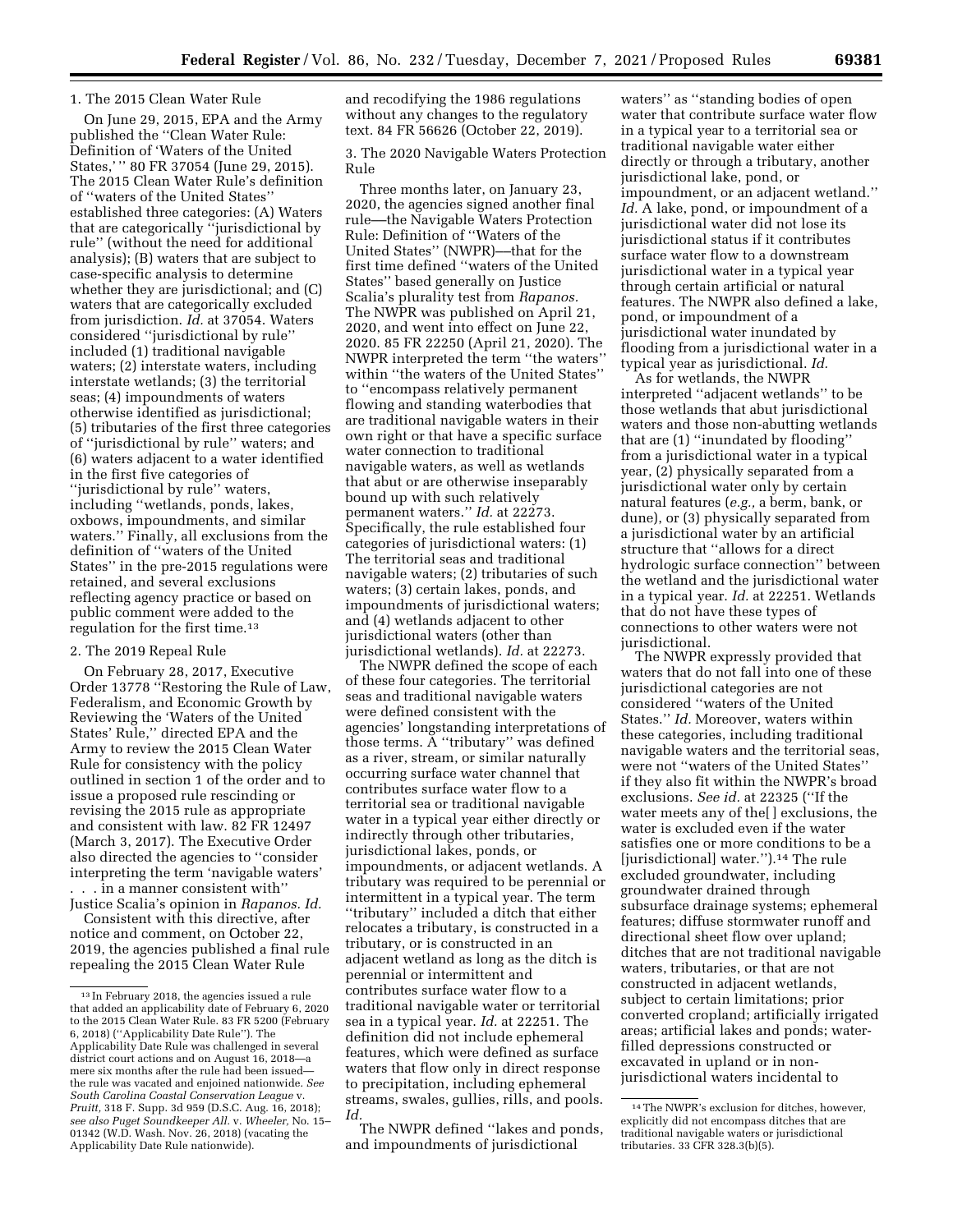mining or construction activity; pits excavated in upland or in nonjurisdictional waters for the purpose of obtaining fill, sand, or gravel; stormwater control features constructed or excavated in upland or in nonjurisdictional waters; groundwater recharge, water reuse, and wastewater recycling structures constructed or excavated in upland or in nonjurisdictional waters; and waste treatment systems.

# 4. Legal Challenges to the Rules

Starting with the 2015 Clean Water Rule, the agencies' rulemakings to revise the definition of ''waters of the United States'' have been subject to multiple legal challenges.

Multiple parties sought judicial review of the 2015 Clean Water Rule in various district and circuit courts. On January 22, 2018, the Supreme Court, in a unanimous opinion, held that rules defining the scope of ''waters of the United States'' are subject to direct review in the district courts. *Nat'l Ass'n of Mfrs.* v. *Dep't of Def.,* 138 S. Ct. 617 (2018). Several of those district court cases remain pending.15 While the 2015 Clean Water Rule went into effect in some parts of the country in August 2015, due to multiple injunctions 16 and later rulemakings, the 2015 Clean Water Rule was never implemented nationwide.

A number of pending cases involve claims against the NWPR. On August 30, 2021, the U.S. District Court for the District of Arizona remanded the NWPR and vacated the rule. *Pascua Yaqui Tribe* v. *EPA,* No. 4:20–cv–00266, 2021 WL 3855977 (D. Ariz. Aug. 30, 2021). The court found that ''[t]he seriousness of the Agencies' errors in enacting the NWPR, the likelihood that the Agencies will alter the NWPR's definition of 'waters of the United States,' and the possibility of serious environmental harm if the NWPR remains in place upon remand, all weigh in favor of remand with vacatur.'' *Id.* at \*5. On September 27, 2021, the U.S. District Court for the District of New Mexico

also issued an order vacating and remanding the NWPR. *Navajo Nation* v. *Regan,* No. 2:20–cv–00602 (D.N.M. Sept. 27, 2021). In vacating the rule, the court agreed with the reasoning of the *Pascua Yaqui* court that the NWPR suffers from ''fundamental, substantive flaws that cannot be cured without revising or replacing the NWPR's definition of 'waters of the United States.''' Slip. op. at 6. Six courts also remanded the NWPR without vacatur or without addressing vacatur.17

At this time, 14 cases are pending challenging the agencies' rules defining ''waters of the United States,'' including the 2015 Clean Water Rule, 2019 Repeal Rule, and the NWPR.18 Some of these cases challenge only one of the rules, while others challenge two or even all three rules in the same lawsuit. See section I.A of the Technical Support Document for a comprehensive history of the effects of the litigation surrounding the 2015 Clean Water Rule, 2019 Repeal Rule, and the NWPR.

5. 2021 Executive Order and Review of the Navigable Waters Protection Rule

On January 20, 2021, President Biden signed Executive Order 13990, entitled ''Executive Order on Protecting Public Health and the Environment and Restoring Science to Tackle the Climate Crisis,'' which provides that ''[i]t is, therefore, the policy of my Administration to listen to the science; to improve public health and protect our environment; to ensure access to clean air and water; to limit exposure to dangerous chemicals and pesticides; to hold polluters accountable, including

18*Pascua Yaqui Tribe* v. *EPA,* No. 20–00266 (D. Ariz.); *Colorado* v. *EPA,* No. 20–01461 (D. Colo.); *Am. Exploration & Mining Ass'n* v. *EPA,* No. 16– 01279 (D.D.C.); *Envtl. Integrity Project* v. *Regan,* No. 20–01734 (D.D.C.); *Se. Stormwater Ass'n* v. *EPA,*  No. 15–00579 (N.D. Fla.); *Se. Legal Found.* v. *EPA,*  No. 15–02488 (N.D. Ga.); *Chesapeake Bay Found.*  v. *Regan,* Nos. 20–1063 & 20–1064 (D. Md.); *Navajo Nation* v. *Regan,* No. 20–00602 (D.N.M.); *N.M. Cattle Growers' Ass'n* v. *EPA,* No. 19–00988 (D.N.M.); *North Dakota* v. *EPA,* No. 15–00059 (D.N.D.); *Ohio* v. *EPA,* No. 15–02467 (S.D. Ohio); *Or. Cattlemen's Ass'n* v. *EPA,* No. 19–00564 (D. Or.); *S.C. Coastal Conservation League* v. *Regan,*  No. 19–03006 (D.S.C.); *Puget Soundkeeper All.* v. *EPA,* No. 20–00950 (W.D. Wash.); *Wash. Cattlemen's Ass'n* v. *EPA,* No. 19–00569 (W.D. Wash.).

those who disproportionately harm communities of color and low-income communities; to reduce greenhouse gas emissions; to bolster resilience to the impacts of climate change; to restore and expand our national treasures and monuments; and to prioritize both environmental justice and the creation of the well-paying union jobs necessary to deliver on these goals.'' 86 FR 7037 (published January 25, 2021, signed January 20, 2021). The order ''directs all executive departments and agencies (agencies) to immediately review and, as appropriate and consistent with applicable law, take action to address the promulgation of Federal regulations and other actions during the last 4 years that conflict with these important national objectives, and to immediately commence work to confront the climate crisis.'' *Id.* at section 2(a). ''For any such actions identified by the agencies, the heads of agencies shall, as appropriate and consistent with applicable law, consider suspending, revising, or rescinding the agency actions.'' *Id.* The order also revoked Executive Order 13778 of February 28, 2017 (Restoring the Rule of Law, Federalism, and Economic Growth by Reviewing the ''Waters of the United States'' Rule), which had initiated development of the NWPR.

In conformance with Executive Order 13990, the agencies reviewed the NWPR to determine if it is aligned with the principles laid out therein:

*Science:* Science plays a critical role in understanding how to protect the integrity of our nation's waters. As discussed in detail below, *see* section V.B.3 of this preamble, the NWPR did not properly consider the extensive scientific evidence demonstrating the interconnectedness of waters and their downstream effects, thereby undermining Congress's objective to restore and maintain the chemical, physical, and biological integrity of the nation's waters. The NWPR's definition of ''waters of the United States'' does not adequately consider the way pollution moves through waters or the way filling in a wetland affects downstream water resources.

*Climate:* Science has established that human and natural systems have been extensively impacted by climate change. Climate change can have a variety of impacts on water resources in particular. *See* Technical Support Document section III.C. For instance, a warming climate is already increasing precipitation in many areas (*e.g.,* the Northeast and Midwest), while decreasing precipitation in other areas (*e.g.,* the Southwest). Climate change can also increase the intensity of

<sup>15</sup>*See, e.g., North Dakota* v. *EPA,* No. 15–00059 (D.N.D.); *Ohio* v. *EPA,* No. 15–02467 (S.D. Ohio); *Southeastern Legal Found.* v. *EPA,* No. 15–02488 (N.D. Ga.).

<sup>16</sup>*See, e.g., North Dakota* v. *EPA,* 127 F. Supp. 3d 1047 (D.N.D. 2015) (preliminary injunction barring implementation of the 2015 Clean Water Rule in 13 states); *Georgia* v. *Pruitt,* 326 F. Supp. 3d 1356 (S.D. Ga. June 6, 2018) (same as to 11 states); *Texas* v. *EPA,* No. 3:15–cv–162, 2018 WL 4518230 (S.D. Tex. Sept. 12, 2018) (same as to 3 states). See section I.A of the Technical Support Document for the Proposed ''Revised Definition of 'Waters of the United States''' Rule (''Technical Support Document''; located in the docket for this action), for a comprehensive history of the effects of the litigation against the 2015 Clean Water Rule.

<sup>17</sup>Order, *Pueblo of Laguna* v. *Regan,* No. 1:21–cv– 00277, ECF No. 40 (D.N.M. Sept. 21, 2021) (declining to reach issue of vacatur in light of the *Pascua* decision); Order, *California* v. *Wheeler,* No. 3:20–cv–03005, ECF No. 271 (N.D. Cal. Sept. 16, 2021) (same); *Waterkeeper All.* v. *Regan,* No. 3:18– cv–03521, ECF No. 125 (N.D. Cal. Sept. 16, 2021) (same); Order, *Conservation Law Found.* v. *EPA,*  No. 1:20–cv–10820, ECF No. 122 (D. Mass. Sept. 1, 2021) (same); Order, *S.C. Coastal Conservation League* v. *Regan,* No. 2:20–cv–01687, ECF No. 147 (D.S.C. July 15, 2021) (remanding without vacating); Order, *Murray* v. *Wheeler,* No. 1:19–cv–01498, ECF No. 46 (N.D.N.Y. Sept. 7, 2021) (same).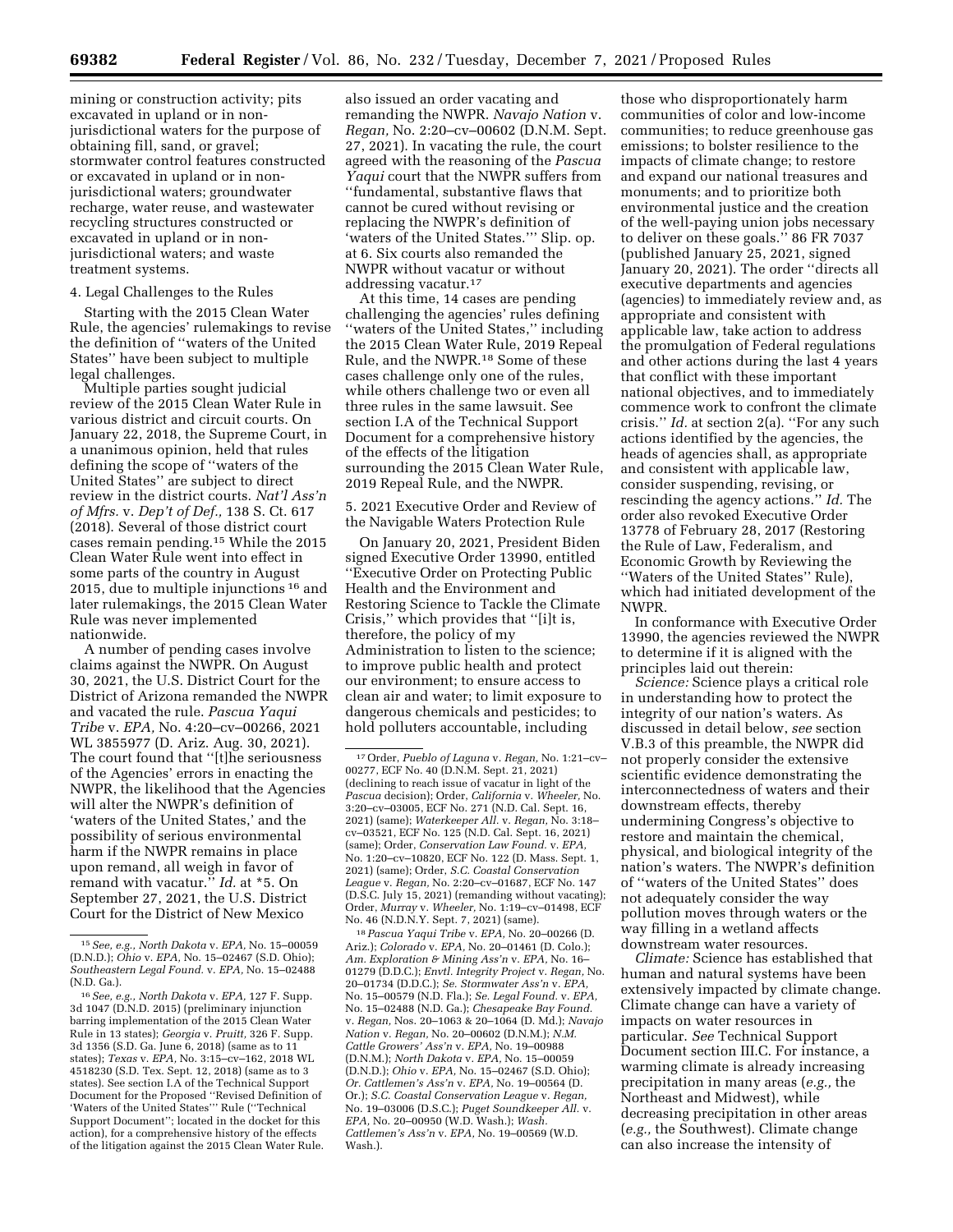precipitation events, including storms, and runoff from these storms can impair water quality as pollutants deposited on land wash into water bodies. Changes in streamflow, snowmelt timing, snowpack accumulation, and the size and frequency of heavy precipitation events can also cause river floods to become larger or more frequent than they used to be in some places. Climate change also affects streamflow characteristics like the magnitude and timing of flows, in part due to changes in snowpack magnitude and seasonality. As the climate continues to change, many historically dry areas are likely to experience less precipitation and increased risk of drought associated with more frequent and intense heatwaves, which can cause streams and wetlands to become drier, negatively affecting both water supplies and water quality. Lower streamflow and groundwater levels can also increase events such as wildfires, which can alter water quality and impact wetlands and their functions. A warming climate can also result in increased and more variable temperatures in streams, leading to fish kills and negatively affecting other aquatic species that can live only in colder water. Finally, rising sea levels associated with climate change are inundating low-lying wetlands and dry land and further contributing to coastal flooding and erosion.

Although water resources are vulnerable to the effects of climate change, they perform a variety of functions that can help restore ecological function of other water resources in light of climate change (*i.e.,*  contribute to climate resiliency) and mitigate the negative effects of climate change on other water resources including traditional navigable waters, interstate waters, and the territorial seas. For instance, wetlands inside and outside of floodplains are well-known to store large volumes of floodwaters, thereby protecting downstream watersheds from potential flooding. Coastal wetlands can also help buffer storm surges, which are becoming more frequent due to climate change. Additionally, small streams are particularly effective at retaining and attenuating floodwaters. As natural filters, wetlands help purify and protect the quality of other waters, including drinking water sources—a function which is more important than ever as intense precipitation events spurred on by a changing climate mobilize sediment, nutrients, and other pollutants. Biological communities and geomorphic processes in small streams

and wetlands break down leaves and other organic matter, burying and sequestering a portion of that carbon that could otherwise be released to the atmosphere and lead to continued negative effects on water resources.

The NWPR did not appropriately acknowledge or take account of the effects of a changing climate on the chemical, physical, and biological integrity of the nation's waters. For example, its rolling thirty-year approach to determining a ''typical year'' does not allow the agencies flexibility to account for the effects of a rapidly changing climate, including positive trends in temperature, increasing storm events, and extended droughts (*see* section V.B.3.c of this preamble). The NWPR also excluded ephemeral streams and their adjacent wetlands in the arid West from the definition of ''waters of the United States.'' These aquatic systems are increasingly critical to protecting and maintaining downstream integrity as the climate in that region continues to get hotter and drier, but with altered monsoon seasons with fewer but more intense storms that contribute to flashy hydrology (*i.e.,* higher runoff volume, leading to more rapidly rising and falling streamflow over shorter periods of time).

Section V.A.2.c.iv of this preamble contains a discussion of how the agencies believe that climate change can be appropriately considered in implementing the proposed rule.

*Environmental Justice:* The agencies recognize that the burdens of environmental pollution and climate change often fall disproportionately on population groups of concern (*e.g.,*  minority, low-income, and indigenous populations as specified in Executive Order 12898). Numerous groups have raised concerns that the NWPR had disproportionate impacts on tribes and indigenous communities.19 The NWPR

decreased the scope of Clean Water Act jurisdiction across the country, including in geographic regions where regulation of waters beyond those covered by the Act is not authorized under current state or tribal law (*see*  section V.B.3.d of this preamble). Absent regulations governing discharges of pollutants into previously jurisdictional waters, population groups of concern where these waters are located may experience increased water pollution and impacts from associated increases in health risk.

Further, the NWPR categorically excluded ephemeral streams from jurisdiction, which disproportionately impacts tribes and population groups of concern in the arid West. Tribes may lack the authority and often the resources to regulate waters within their boundaries, and they may also be affected by pollution from adjacent jurisdictions.20 Therefore, the change in jurisdiction under the NWPR may have disproportionately exposed tribes to increased pollution and health risks.

After completing the review and reconsidering the record for the NWPR, on June 9, 2021, the agencies announced their intention to revise or replace the rule. The factors the agencies found most relevant in making this decision are: The text of the Clean Water Act; Congressional intent and the objective of the Clean Water Act; Supreme Court precedent; the current and future harms to the chemical, physical, and biological integrity of the nation's waters due to the NWPR; concerns raised by stakeholders about the NWPR, including implementation-related issues; the principles outlined in the Executive Order; and issues raised in ongoing litigation challenging the NWPR. EPA and the Army concluded that the NWPR did not appropriately consider the effect of the revised definition of ''waters of the United States'' on the integrity of the nation's waters, and that the rule threatened the loss or degradation of waters critical to the protection of traditional navigable waters, among other concerns.

# *C. Summary of Stakeholder Outreach*

EPA held a series of stakeholder meetings during the agencies' review of the NWPR, including specific meetings in May 2021 with industry, environmental organizations, agricultural organizations, and state associations. On July 30, 2021, the

<sup>19</sup>*See, e.g.,* Tribal Consultation Comment Letter from President Jonathan Nez and Vice President Myron Lizer, Navajo Nation, October 4, 2021 (''The Navajo Nation relies greatly on all its surface waters, including ephemeral, intermittent, and perennial surface waters. The Navajo Nation currently lacks the resources to implement CWA permitting and other programs necessary to maintain and protect water quality and relies on the Agencies to fill that need. Therefore, any new WOTUS rule must not reduce the scope of the waters that the Agencies can protect, or it will have 'disproportionately high and adverse human health or environmental effects' on the Navajo Nation.''), and Tribal Consultation Comment Letter from Clarice Madalena, Interim Director, Natural Resources Department, Pueblo of Jemez, October 4, 2021 (''The combination of these factors—[desert] hydrology and the geographic location of Native communities—means that the Navigable Waters Rule had the effect of disparately stripping Clean Water Act protections from areas with higher Native populations. This means that the Rule

disproportionately harmed Native American communities. This discriminatory impact violates the principles of environmental justice'' (citations omitted). *See, also,* section V.B.3.d of this preamble and the Technical Support Document. 20*See supra* at note 18.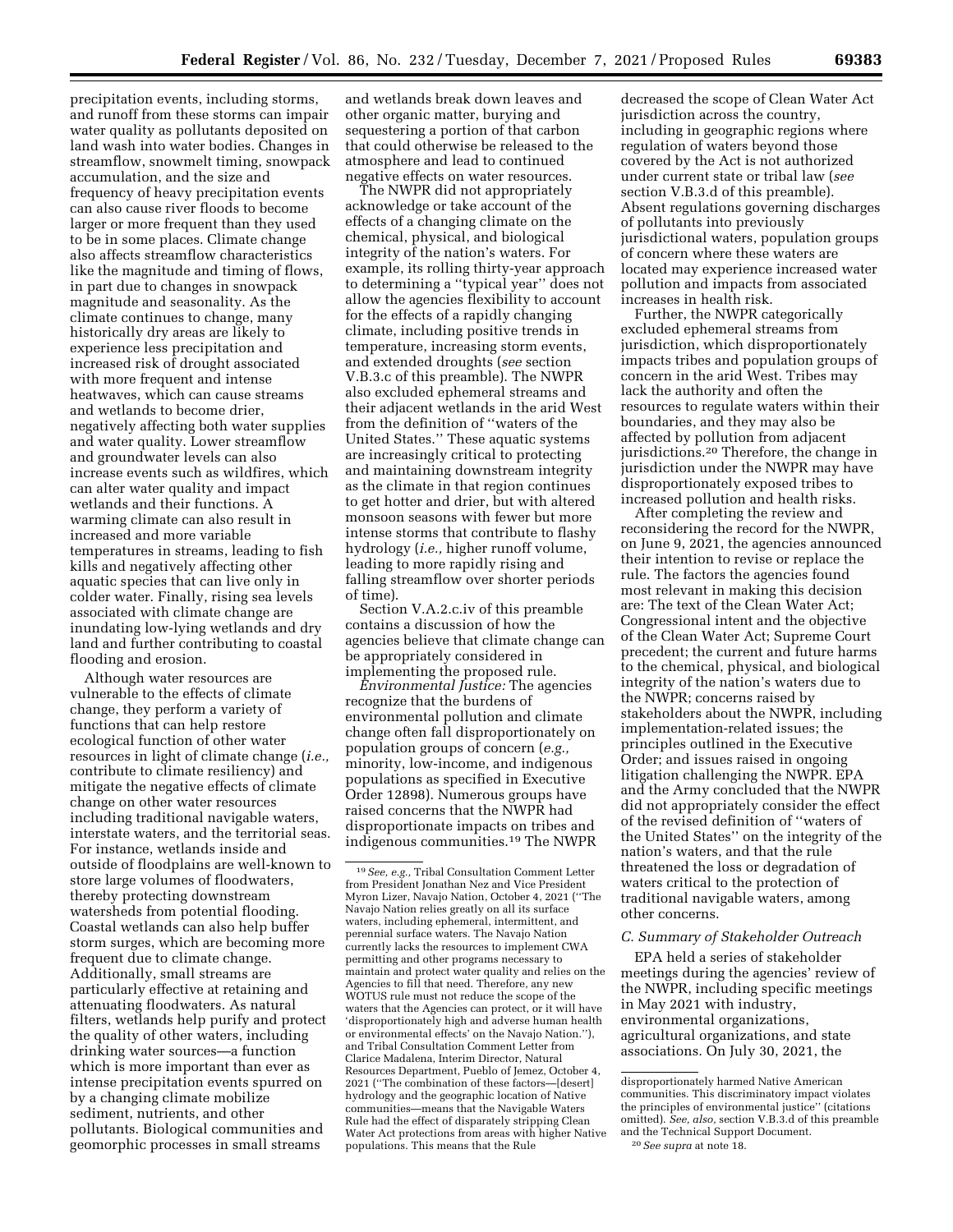agencies signed a **Federal Register**  notice that announced a schedule for initial public meetings to hear from interested stakeholders on their perspectives on defining ''waters of the United States'' under the Clean Water Act and how to implement the definition. 86 FR 41911 (August 4, 2021). The agencies also announced their intent to accept written preproposal recommendations from members of the public for a 30-day period beginning on August 4, 2021, and concluding on September 3, 2021. The agencies received over 32,000 recommendation letters from the public, which can be found in the pre-proposal docket (Docket ID EPA–HQ–OW–2021– 0328). The agencies also announced their plans for future engagement opportunities, including geographically focused roundtables to provide for broad, transparent, regionally focused discussions among a full spectrum of stakeholders. The **Federal Register**  notice articulated several specific issues that the agencies are particularly interested in receiving feedback on, including implementation of previous regulatory regimes; regional, state, and tribal interests; identification of relevant science; environmental justice interests; climate implications; the scope of jurisdictional waters such as tributaries, jurisdictional ditches, and adjacent features; and exclusions from jurisdiction.

The agencies also have engaged state and local governments over a 60-day federalism consultation period during development of this proposed rule, beginning with an initial federalism consultation meeting on August 5, 2021, and concluding on October 4, 2021. Additional information about the federalism consultation can be found in section VII.E of this preamble and in the report summarizing consultation and additional outreach to state and local governments, available in the docket (Docket ID No. EPA–HQ–OW–2021– 0602) for this proposed rule. On September 29, October 6, and October 20, 2021, the agencies hosted virtual meetings with states focused on implementation of prior ''waters of the United States'' regulatory regimes.

The agencies received input from a wide variety of states and local governments through virtual meetings, consultation letters, and recommendation letters submitted to the public docket. Many of these groups encouraged meaningful dialogue between the states, local governments, and the agencies, and identified implementation challenges with determining the jurisdiction of waters under the pre-2015 regulatory regime.

States and local governments stressed the need for guidance, training, and tools early in the process to help with implementing any revised definition of ''waters of the United States.'' A few also requested the agencies to consider a delayed effective date for revised definitions of ''waters of the United States'' to give state and local partners time to revise and develop new policies. Many state and local governments emphasized the variability of water resources across the United States and supported regionalized criteria for determining jurisdictional waters. Some of these groups noted the importance of strong Federal standards and the regulation of interstate waters, since pollutants from upstream states can enter waters within their borders.

States and local governments held divergent views on the agencies' plans to revert to the pre-2015 regulatory regime, and on which water resources should be considered ''waters of the United States.'' Some supported the NWPR and recommended the agencies generally retain and revise that rule. These state and local entities believed that the NWPR provided a clear definition for ''waters of the United States,'' maintained a balance between federal and state jurisdiction, and appropriately excluded waters that should not be subject to the Clean Water Act. Others supported the agencies' current rulemaking efforts as they thought the NWPR was not protective enough and did not account for the complexities of the hydrologic cycle, importance of ephemeral waters, or the connections among waters on the landscape. State and local governments held differing opinions on how the criteria for jurisdiction of ephemeral streams, ditches, tributaries, and wetlands should be determined, and which resources should be included in the scope of the Clean Water Act.

Several state and local governments recommended consideration of climate change and environmental justice concerns in any new rulemaking effort. Some emphasized that isolated wetlands and ephemeral streams are important in reducing flooding during extreme weather events and that the agencies should consider this importance in the rulemaking. Others acknowledged the impacts of climate change but stated that other programs and legislation are more appropriate ways to address climate change. Some state and local governments also noted that NWPR excluded wetlands that are important to minority and low-income communities and that future rulemaking needs to consider environmental justice issues.

The agencies also initiated a tribal consultation and coordination process on July 30, 2021. The agencies engaged tribes over a 66-day tribal consultation period during development of this proposed rule that concluded on October 4, 2021, including two consultation kick-off webinars and meetings. The agencies received consultation comment letters from 24 tribes and three tribal organizations and held three leader-to-leader consultation meetings and two staff-level meetings with tribes at their request. The agencies anticipate that consultation meetings with additional tribes will be held with tribes during the rulemaking process. Many tribes and tribal organizations expressed support for the agencies' efforts to replace the NWPR. One tribe did not support the agencies' efforts to revise the definition of ''waters of the United States,'' stating tribal sovereignty concerns and concerns that the agencies might exceed the power of Congress under the Commerce Clause. Some tribes stated that the NWPR disadvantaged tribes because unlike states, many tribes lack the resources to enforce a definition of ''tribal waters'' that is broader than the definition of ''waters of the United States.'' Several tribes also stated that they rely on the Federal government to permit discharges of pollutants into waters on their lands and do not have the resources to administer their own permitting programs. Some tribes spoke of the importance of protecting ephemeral streams, which were eliminated from jurisdiction under the NWPR, as well as for wetlands that were excluded under the NWPR. Several tribes spoke about the need to include ''waters of the tribe'' into the definition of ''waters of the United States'' Several tribes stated support for furthering environmental justice with the proposed rule, noting that the agencies failed to undertake an environmental justice analysis for the NWPR. Some tribes also supported the need to account for climate change in the definition of ''waters of the United States.'' Additional information about the tribal consultation process can be found in section VII.F of this preamble and the Summary of Tribal Consultation and Coordination, which is available in the docket for this proposed rule. On October 7, 13, 27, and 28, 2021, the agencies hosted virtual dialogues with tribes focused on implementation of prior ''waters of the United States'' regulatory regimes.

Consistent with the August 4, 2021 **Federal Register** notice, the agencies held six public meeting webinars on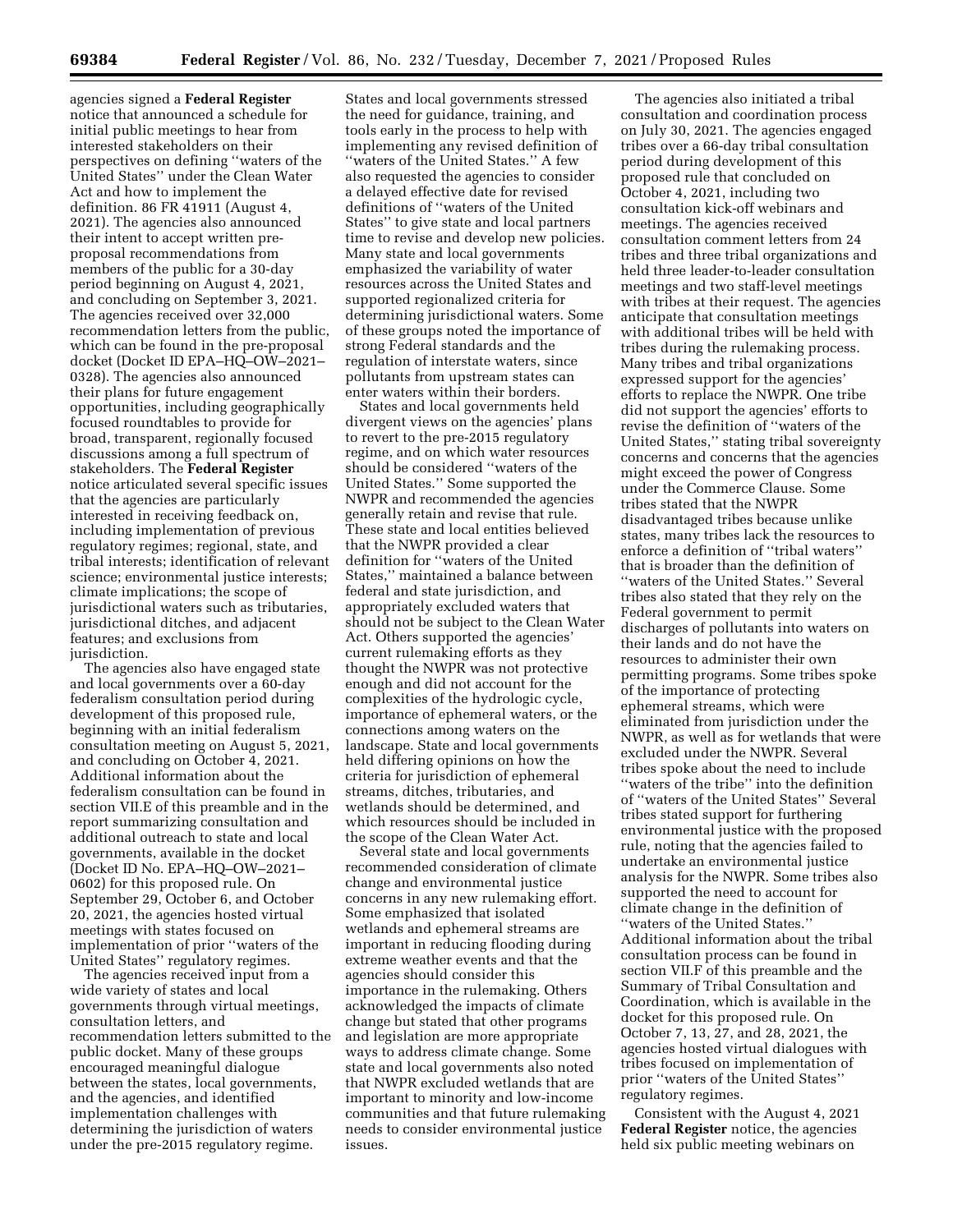August 18, August 23, August 25 (specifically for small entities), August 26, August 31, and September 2, 2021. At these pre-proposal webinars, the agencies provided a brief presentation and sought input on the agencies' intent to revise the definition of ''waters of the United States'' and the specific issues included in the outreach **Federal Register** notice described above. The agencies heard from stakeholders representing a diverse range of interests, positions, suggestions, and recommendations.

The agencies have received a variety of recommendations during this preproposal outreach process. The agencies received broad support for robust stakeholder outreach and the development of a rule that is consistent with Supreme Court precedent. Stakeholders disagreed about whether states and tribes could or would fill any perceived gap in permitting introduced by the NWPR's decreased scope of jurisdiction, with some stakeholders providing examples of environmental harms caused by the NWPR. Some stakeholders expressed support for a science-based rule, including stakeholders who believed the NWPR did not adequately consider the agencies' scientific record. Most stakeholders who provided input supported a clear, implementable rule that is easy for the public to understand, and the agencies received feedback that the significant nexus standard and typical year analysis were challenging to implement under prior regulatory regimes.

Many stakeholders also emphasized the importance of regional geographic variability across the United States, and some stakeholders suggested that the agencies consider regionally specific criteria for jurisdictional waters. Some stakeholders emphasized the importance of climate change considerations in any new rulemaking effort, while other stakeholders stated that climate change cannot be used as a tool to expand jurisdictional authority. Some stakeholders explicitly supported the consideration of impacts to minority and low-income communities in developing a revised definition of ''waters of the United States'' and asserted that the NWPR did not consider impacts to these communities.

Stakeholders also provided feedback on which water resources should be considered jurisdictional as ''waters of the United States.'' For instance, some stakeholders supported a jurisdictional category for interstate waters, while others opposed such a category. Stakeholders differed in whether they supported the criteria for jurisdictional

tributaries, wetlands, and ditches under the pre-2015 regulatory regime, 2015 Clean Water Rule, or NWPR. Some stakeholders suggested that the agencies should enhance clarity by using physical indicators, functional characteristics, or surface water flow as jurisdictional criteria. Some stakeholders asserted that the agencies should exclude most ditches from the definition of ''waters of the United States,'' while others stated that the agencies should instead include ditches as jurisdictional if they function as tributaries or have other connections to other hydrologic features in the watershed. Some stakeholders indicated that impoundments and ''other waters'' are not appropriate categories of jurisdictional waters, while others suggested regulating a broad spectrum of open waters.

Stakeholders expressed different views about which exclusions are important and should be included in a revised definition of ''waters of the United States.'' Many stakeholders noted that the waste treatment system exclusion and prior converted cropland exclusion should be retained, and some stakeholders expressed support for other exclusions such as stormwater control features and artificial lakes and ponds. As described in section V.C.8 of this preamble, the agencies are proposing to retain the waste treatment system exclusion and prior converted cropland exclusion from the 1986 regulations and have specified in the preamble that certain other waters are generally not considered ''waters of the United States.'' Stakeholders also had divergent views on whether ephemeral streams should be categorically excluded from the definition of ''waters of the United States'' or evaluated as tributaries. As described in section V.C.5 of this preamble, the agencies are not proposing to exclude ephemeral streams but are instead proposing that ephemeral streams that meet the significant nexus standard be jurisdictional as tributaries.

The agencies have considered the input that they received as part of the consultation processes and other opportunities for pre-proposal recommendations. The proposed rule, discussed in section V of this preamble, seeks to balance the considerations and concerns of co-regulators and stakeholders. The agencies welcome feedback on this proposed rule through a public hearing and the 60-day public comment period initiated through publication of this action. The agencies will consider all comments received during the comment period on this proposal, and this consideration will be reflected in the final rule and supporting documents.

### **V. Proposed Revised Definition**

# *A. Basis for Proposed Rule*

In this proposed rule, the agencies are exercising their discretionary authority to interpret ''waters of the United States'' to mean the waters defined by the familiar 1986 regulations, with amendments to reflect the agencies' determination of the statutory limits on the scope of the ''waters of the United States'' informed by Supreme Court precedent. The agencies propose to interpret the term ''waters of the United States'' to include: Traditional navigable waters, interstate waters, and the territorial seas, and their adjacent wetlands; most impoundments of ''waters of the United States''; tributaries to traditional navigable waters, interstate waters, the territorial seas, and impoundments, that meet either the relatively permanent standard or the significant nexus standard; wetlands adjacent to impoundments and tributaries, that meet either the relatively permanent standard or the significant nexus standard; and ''other waters'' that meet either the relatively permanent standard or the significant nexus standard.

The proposed rule advances the Clean Water Act's statutory objective to ''restore and maintain the chemical, physical, and biological integrity of the Nation's waters," section 101(a), as it is based on the best available science concerning the functions provided by upstream tributaries, adjacent wetlands, and ''other waters'' to restore and maintain the water quality of downstream foundational waters. In developing the proposed rule, the agencies also considered the statute as a whole, relevant Supreme Court case law, and the agencies' experience and expertise after more than 30 years of implementing the longstanding 1986 regulations defining ''waters of the United States,'' including more than a decade of experience implementing those regulations consistent with the decisions in *Riverside Bayview, SWANCC,* and *Rapanos* collectively. This proposed interpretation also reflects consideration of provisions of the Act including section 101(b) which states that ''[i]t is the policy of the Congress to recognize, preserve, and protect the primary responsibilities and rights of States to prevent, reduce, and eliminate pollution, to plan the development and use (including restoration, preservation, and enhancement) of land and water resources'' because the limitations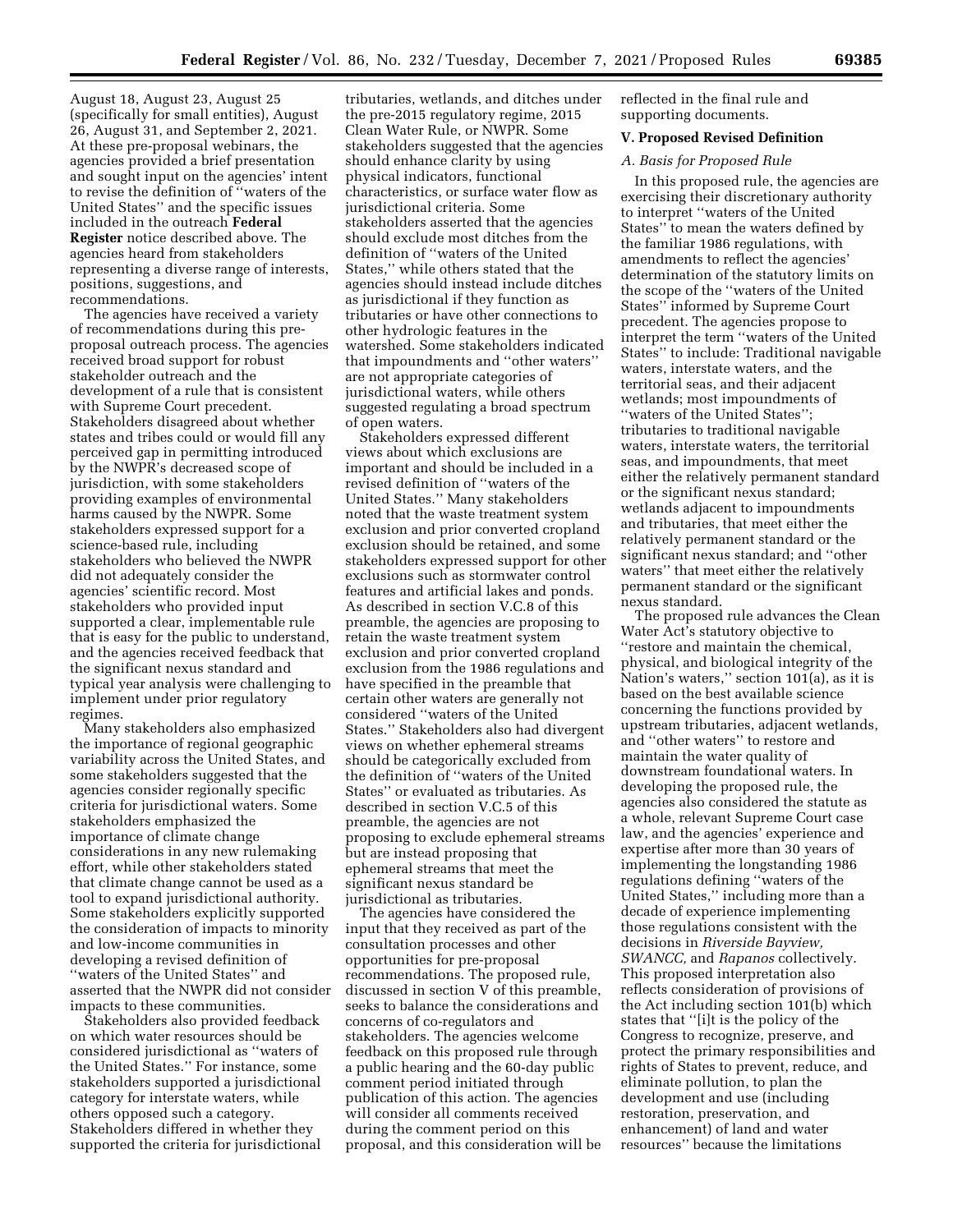reflect consideration of both the comprehensive nature and objective of the Clean Water Act and avoid assertions of jurisdiction that raise federalism concerns. Determining where to draw the boundaries of federal jurisdiction to ensure that the agencies achieve Congress's objective while preserving and protecting the responsibilities and rights of the states is a matter of judgment assigned by Congress to the agencies. The proposed rule's relatively permanent and significant nexus limitations appropriately draw this boundary by ensuring that where upstream waters significantly affect the integrity of the traditional navigable waters, interstate waters, and territorial seas, Clean Water Act programs will apply to ensure that those downstream waters are protected, and where they do not, the agencies will leave regulation to the states and tribes. These limitations are thus based on the agencies' conclusion that together those standards are consistent with the statutory text, advance the objective of the Act, are supported by the scientific record, and appropriately consider the objective in section 101(a) of the Act and the policy in section 101(b). In addition, because the proposed rule reflects consideration of the agencies' experience and expertise, as well as updates in implementation tools and resources, it is familiar and implementable.

For all these reasons, the proposed rule would achieve the agencies' goals of quickly and durably protecting the quality of the nation's waters. Quickly, because the regulatory framework is familiar to the agencies and stakeholders and supporting science is available along with confirmatory updates; and durably, because the foundation of the rule is the longstanding regulations amended to reflect the agencies' interpretation of appropriate limitations on the geographic scope of the Clean Water Act that is consistent with case law, the Act, and the best available science. The proposal would protect the quality of the nation's waters by restoring the important protections for jurisdictional waters provided by the Clean Water Act, including not only protections provided by the Act's permitting programs, but also protections provided by programs ranging from water quality standards and total maximum daily loads to oil spill prevention, preparedness and response programs, to the state and tribal water quality certification programs.

The proposed rule is based on the agencies' interpretation of the Clean Water Act, and the proposed rule's

protection of water resources advances both the goals of the Act and the goals identified in the Executive Order, including: Listening to the science; improving public health and protecting our environment; ensuring access to clean water; limiting exposure to dangerous chemicals and pesticides; holding polluters accountable, including those who disproportionately harm communities of color and lowincome communities; and bolstering resilience to the impacts of climate change.

1. The Proposed Rule Is Within the Agencies' Discretion Under the Act

The Clean Water Act delegates authority to the agencies to interpret the term ''navigable waters'' and its statutory definition ''waters of the United States,'' and agencies have inherent authority to reconsider past decisions and to revise, replace, or repeal a decision to the extent permitted by law and supported by a reasoned explanation. Given the regulatory and litigation history described above, there can be little disagreement that both terms under the Clean Water Act are ambiguous and that therefore the agencies have generous leeway to provide the considered and reasonable interpretation of the terms provided in this proposal. Indeed, the Supreme Court has twice held that the Act's terms ''navigable waters'' and ''waters of the United States'' are ambiguous and, therefore, that the agencies have delegated authority to reasonably interpret this phrase in the statute.

First, in *Riverside Bayview,* the Supreme Court deferred to and upheld the agencies' interpretation of the Act to protect wetlands adjacent to navigablein-fact bodies of water, relying on the familiar *Chevron* standard that ''[a]n agency's construction of a statute it is charged with enforcing is entitled to deference if it is reasonable and not in conflict with the expressed intent of Congress.'' 474 U.S. at 131 (citing *Chevron U.S.A. Inc.* v. *Natural Resources Defense Council, Inc.,* 467 U.S. 837, 842–45 (1984)). Second, in *Rapanos,* all Justices found ambiguity in the terms—albeit to varying degrees. In his concurring opinion, Justice Kennedy referenced ''ambiguity in the phrase 'navigable waters.'" 547 U.S. at 780. So did the dissenting Justices. *See id.* at 796 (''[G]iven the ambiguity inherent in the phrase 'waters of the United States,' the Corps has reasonably interpreted its jurisdiction[.]'') (Stevens, J., dissenting); *id.* at 811–12 (''Congress intended the Army Corps of Engineers to make the complex technical judgments that lie at the heart of the present cases (subject to

deferential judicial review).'') (Breyer, J., dissenting). The plurality also agreed that the term ''is in *some* respects ambiguous.'' *Id.* at 752.

Ambiguity in a statute represents ''delegations of authority to the agency to fill the statutory gap in reasonable fashion.'' *Nat'l Cable & Telecomm. Ass'n* v. *Brand X internet Servs.,* 545 U.S. 967, 980 (2005). As the Supreme Court explained in *Riverside Bayview,*  Congress delegated a ''breadth of federal regulatory authority'' and expected the agencies to tackle the ''inherent difficulties of defining precise bounds to regulable waters.'' 474 U.S. at 134. And, in concurring with the *Rapanos*  plurality opinion, Chief Justice Roberts emphasized the breadth of the agencies' discretion in defining ''waters of the United States'' through rulemaking, noting that ''[g]iven the broad, somewhat ambiguous, but nonetheless clearly limiting terms Congress employed in the Clean Water Act, the [agencies] would have enjoyed plenty of room to operate in developing *some*  notion of an outer bound to the reach of their authority'' under the Clean Water Act. 547 U.S. at 758 (Roberts, C.J., concurring). Indeed, the agencies' interpretations under the Act, Chief Justice Roberts emphasized, are ''afforded generous leeway by the courts.'' *Id.* 

In addition, agencies have inherent authority to reconsider past decisions and to revise, replace, or repeal a decision to the extent permitted by law and supported by a reasoned explanation. *FCC* v. *Fox Television Stations, Inc.,* 556 U.S. 502, 515 (2009) (''*Fox*''); *Motor Vehicle Manufacturers Ass'n of the United States, Inc.* v. *State Farm Mutual Automobile Insurance Co.,*  463 U.S. 29, 42 (1983) (''*State Farm*''); *see also Encino Motorcars, LLC* v. *Navarro,* 136 S. Ct. 2117, 2125 (2016) (''Agencies are free to change their existing policies as long as they provide a reasoned explanation for the change.''). Such a decision need not be based upon a change of facts or circumstances. A revised rulemaking based ''on a reevaluation of which policy would be better in light of the facts" is "well within an agency's discretion.'' *Nat'l Ass'n of Home Builders* v. *EPA,* 682 F.3d 1032, 1038 & 1043 (D.C. Cir. 2012) (citing *Fox,* 556 U.S. at 514–15).

As discussed further in section V.B.3 of this preamble, the agencies have reviewed the NWPR and determined that the rule should be replaced. The proposed rule properly considers the objective of the Act, is consistent with the text and structure of the Act and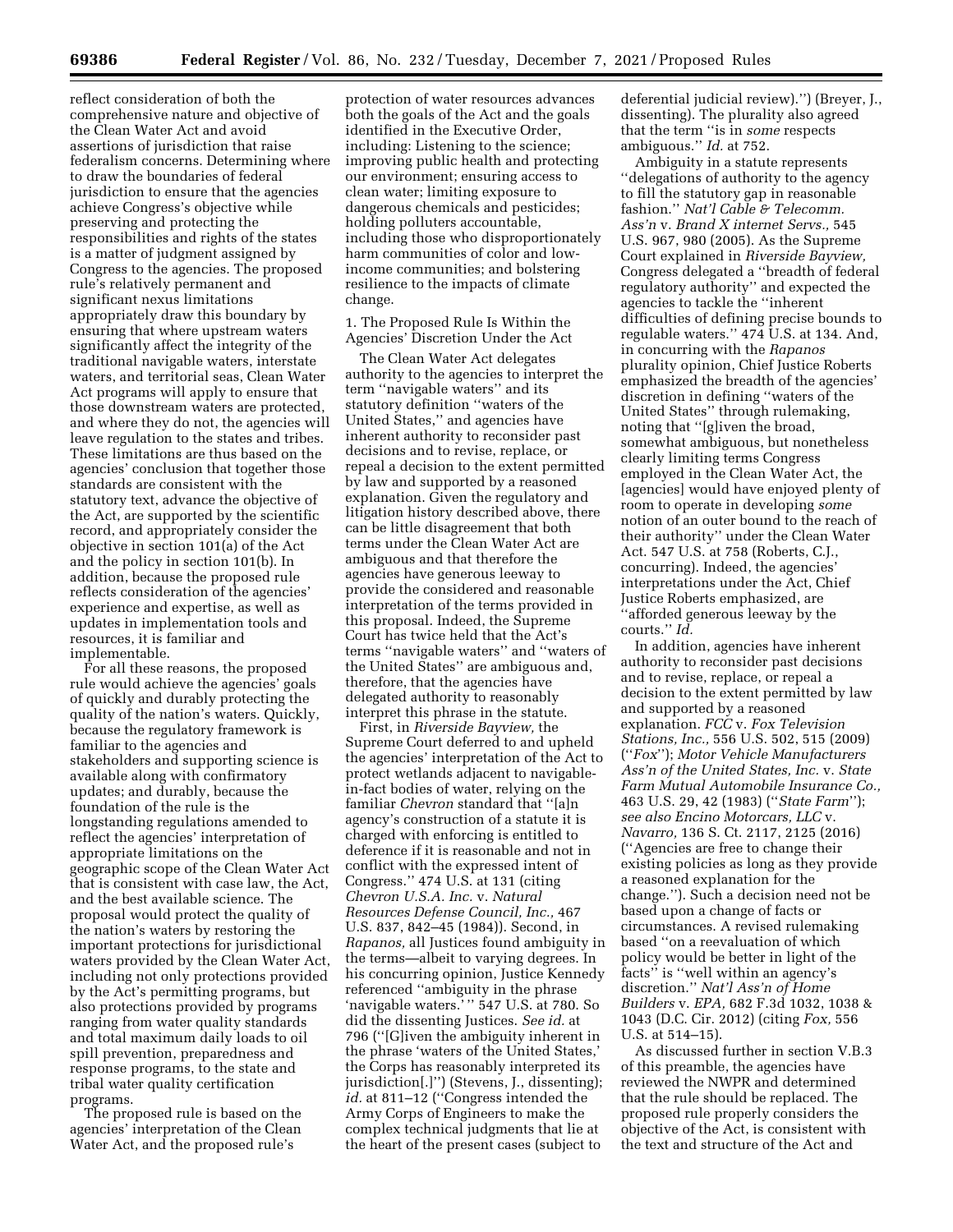Supreme Court precedent, and is supported by the best available science.

2. The Proposed Rule Advances the Objective of the Clean Water Act

The proposed rule is grounded in the Act's objective ''to restore and maintain the chemical, physical, and biological integrity of the Nation's waters,'' 33 U.S.C. 1251(a). The proposed rule advances the Act's objective by defining ''waters of the United States'' to include waters that significantly affect the chemical, physical, or biological integrity of traditional navigable waters, interstate waters, and the territorial seas and waters that are relatively permanent or that have a continuous surface connection to such waters. Those limitations also ensure that the agencies will not assert jurisdiction where the effect is not significant. The proposed rule is supported by the best available science on the functions provided by upstream waters, including wetlands, to restore and maintain the integrity of foundational waters because it recognizes that upstream waters can have significant effects and enables the agencies to make science-informed decisions about such effects. The proposed rule thus retains the familiar categories of waters in the 1986 regulations—traditional navigable waters, interstate waters, ''other waters,'' impoundments, tributaries, the territorial seas, and adjacent wetlands while proposing to add, where appropriate, a requirement that waters also meet either the significant nexus standard or the relatively permanent standard.

a. The Objective of the Clean Water Act To Protect Water Quality Must Be Considered When Defining ''Waters of the United States''

A statute must be interpreted in light of the purposes Congress sought to achieve. *See, e.g., Dickerson* v. *New Banner Institute, Inc.,* 460 U.S. 103, 118 (1983). Thus, the agencies must consider the objective of the Clean Water Act in interpreting the scope of the statutory term ''waters of the United States.'' The objective of the Clean Water Act is ''to restore and maintain the chemical, physical, and biological integrity of the Nation's waters.'' 33 U.S.C. 1251(a). To thus adequately consider the Act's statutory objective, a rule defining ''waters of the United States'' must consider its effects on the chemical, physical, and biological integrity of the nation's waters. And—as the text and structure of the Act, supported by legislative history and Supreme Court decisions, make clearchemical, physical, and biological integrity refers to water quality.

The Act begins with the objective in section 101(a) and establishes numerous programs all designed to protect the integrity of the nation's waters, ranging from permitting programs and enforcement authorities, to water quality standards and effluent limitations guidelines, to research and grant provisions.

One of the Clean Water Act's principal tools in protecting the integrity of the nation's waters is section 301(a), which prohibits ''the discharge of any pollutant by any person'' without a permit or other authorization under the Act. Other substantive provisions of the Clean Water Act that apply to ''navigable waters'' and are designed to meet the statutory objective include the section 402 NPDES permit program, the section 404 dredged and fill permit program, the section 311 oil spill prevention and response program, the section 303 water quality standards and total maximum daily load programs, and the section 401 state and tribal water quality certification process, as discussed above. Each of these programs is designed to protect water quality and, therefore, further the objective of the Act. The question of federal jurisdiction is foundational to most programs administered under the Clean Water Act. *See* section IV.A.1 of this preamble.21

Two recent Supreme Court Clean Water Act decisions, *County of Maui, Hawaii* v. *Hawaii Wildlife Fund,* 140 S. Ct. 1462, 1476 (2020) (''*Maui*'') and *Nat'l Ass'n of Mfrs.* v. *Dep't of Defense,* 138 S. Ct. 617, 624 (2018) (''*National Association of Manufacturers*''), affirm that Congress used specific language in the definitions of the Act in order to meet the objective of the Act, that the definition of ''waters of the United States'' is fundamental to meeting the objective of the Act, and, therefore, that the objective of the Act must be considered in interpreting the term ''waters of the United States.''

In *Maui,* the Supreme Court instructed that ''[t]he object in a given scenario will be to advance, in a manner consistent with the statute's language, the statutory purposes that Congress sought to achieve.'' 140 S. Ct. at 1476. The Court, in recognizing that Congress's purpose to '' 'restore and maintain the . . . integrity of the

Nation's waters'" is "reflected in the language of the Clean Water Act,'' also found that ''[t]he Act's provisions use specific definitional language to achieve this result,'' noting that among that definitional language is the phrase "navigable waters." *Id.* at 1468-69.<sup>22</sup> Thus, in accordance with *Maui,* in interpreting the ''specific definitional language'' of the Clean Water Act, the agencies must consider whether they are advancing the statutory purposes Congress sought to achieve.

In *National Association of Manufacturers,* the Court confirmed the importance of considering the objective of the Clean Water Act when interpreting the specific definitional language of the Act, and in particular when interpreting the definitional language ''waters of the United States.'' The Court identified section 301's prohibition on unauthorized discharges as one of the Act's principal tools for achieving the objective and then identified ''waters of the United States'' as key to the scope of the Act: ''Congress enacted the Clean Water Act in 1972 'to restore and maintain the chemical, physical, and biological integrity of the Nation's waters.' [33 U.S.C.] 1251(a). One of the Act's principal tools in achieving that objective is [section] 1311(a), which prohibits 'the discharge of any pollutant by any person,' except in express circumstances. . . . Because many of the Act's substantive provisions apply to 'navigable waters,' the statutory phrase 'waters of the United States' circumscribes the geographic scope of the Act in certain respects.'' 138 S. Ct. 617, 624. Thus, consideration of the objective of the Act is of particular importance when defining the foundational phrase ''waters of the United States.''

Many other Supreme Court decisions confirm the importance of considering the Act's objective. When faced with questions of statutory interpretation on the scope of the Clean Water Act, many Supreme Court decisions begin with the

<sup>21</sup>Additional provisions are also designed to achieve the Act's statutory objective and use its specific language, including the definition of ''pollution,'' which the Act defines as ''the manmade or man-induced alteration of the chemical, physical, biological, and radiological integrity of water.'' 33 U.S.C. 1362(19).

<sup>22</sup>The Court explained:

The Act's provisions use specific definitional language to achieve this result. First, the Act defines ''pollutant'' broadly, including in its definition, for example, any solid waste, incinerator residue, '' 'heat,' '' '' 'discarded equipment,' '' or sand (among many other things). § 502(6), 86 Stat. 886. Second, the Act defines a ''point source'' as '' 'any discernible, confined and discrete conveyance . . . from which pollutants are or may be discharged,' '' including, for example, any '' 'container,' '' '' 'pipe, ditch, channel, tunnel, conduit,'" or "'well.'" § 502(14), *id.*, at 887. Third, it defines the term ''discharge of a pollutant'' as '' 'any addition of any pollutant to navigable waters [including navigable streams, rivers, the ocean, or coastal waters] from any point source.'" § 502(12), *id.*, at 886.

*Maui,* 140 S. Ct. at 1469.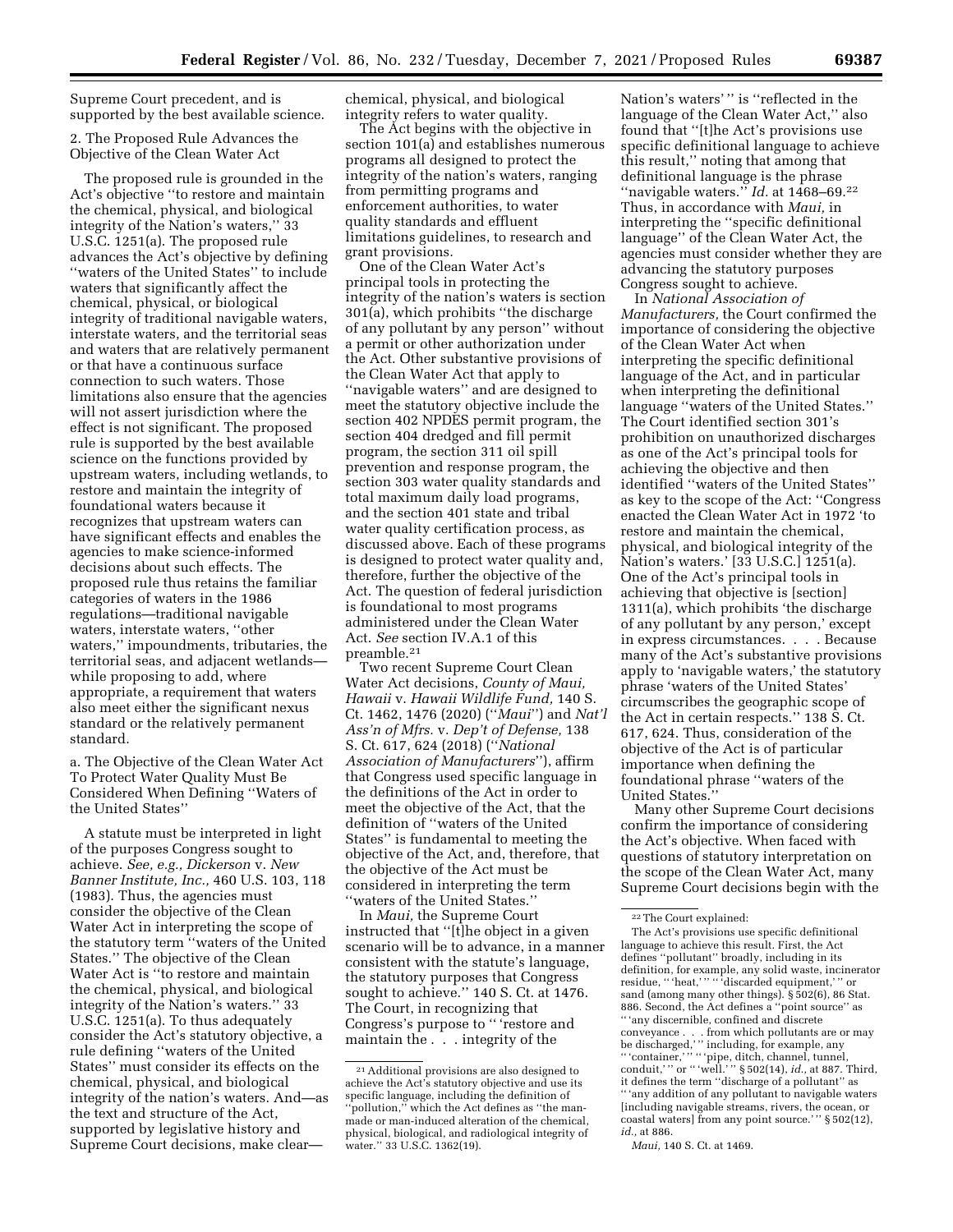objective of the Act and examine the relevant question through that lens. *See, e.g., PUD No. 1 of Jefferson Cty* v. *Washington Dep't of Ecology,* 511 U.S. 700, 704 (1994) (interpreting the scope of Clean Water Act section 401 and finding that the Act ''is a comprehensive water quality statute designed to 'restore and maintain the chemical, physical, and biological integrity of the Nation's waters," that "[t]he Act also seeks to attain 'water quality which provides for the protection and propagation of fish, shellfish, and wildlife, "and that "[t]o achieve these ambitious goals, the Clean Water Act establishes distinct roles for the Federal and State Governments''); *EPA* v. *California ex rel. State Water Resources Control Bd.,* 426 U.S. 200, 203, 205 n.12 (1976) (''In 1972, prompted by the conclusion of the Senate Committee on Public Works that 'the Federal water pollution control program . . . has been inadequate in every vital aspect,' Congress enacted the [Clean Water Act], declaring 'the national goal that the discharge of pollutants into the navigable waters be Eliminated by 1985.''); *Arkansas* v. *Oklahoma,* 503 U.S. 91 (1992) (reviewing the scope of EPA's authority to issue a permit affecting a downstream state and finding that the Act ''anticipates a partnership between the States and the Federal Government, animated by a shared objective: 'to restore and maintain the chemical, physical, and biological integrity of the Nation's waters' ''); *S.D. Warren Co.* v. *Maine Bd. of Envtl. Protection,* 126 S. Ct. 1843, 1852–53 (2006) (interpreting the scope of ''discharge'') (''Congress passed the Clean Water Act to 'restore and maintain the chemical, physical, and biological integrity of the Nation's waters,' 33 U.S.C. [section] 1251(a)''); *Int'l Paper Co.* v. *Ouellette,* 479 U.S. 481, 492–93 (1987) (''Congress intended the 1972 Act amendments to 'establish an all-encompassing program of water pollution regulation.' . . . The Act applies to all point sources and virtually all bodies of water, and it sets forth the procedures for obtaining a permit in great detail. . . . Given that the Act itself does not speak directly to the issue, the Court must be guided by the goals and policies of the Act in determining whether it in fact pre-empts an action based on the law of an affected State.'').

Along with *Maui* and *National Association of Manufacturers,* these cases confirm that, for purposes of a rulemaking revising the definition of ''waters of the United States,'' the agencies must consider the rule's effect on the chemical, physical, and

biological integrity of the nation's waters—*i.e.,* the quality of those waters. The Supreme Court in *Riverside Bayview* explained the inherent link between the Act's objective and water quality: ''This objective incorporated a broad, systemic view of the goal of maintaining and improving water quality: As the House Report on the legislation put it, 'the word ''integrity'' . . . refers to a condition in which the natural structure and function of ecosystems [are] maintained.' '' 474 U.S. at 132 (citations omitted).

Indeed, the Clean Water Act is replete with 90 references to water quality from the goals set forth in furtherance of meeting the statutory objective to the provisions surrounding research, effluent limitations, and water quality standards. *See, e.g.,* 33 U.S.C. 1251(a)(2) (''[I]t is the national goal that wherever attainable, an interim goal of water quality which provides for the protection and propagation of fish, shellfish, and wildlife and provides for recreation in and on the water be achieved''), 1254(b)(6) (providing that the Administrator shall collect ''basic data on chemical, physical, and biological effects of varying water quality''), 1311(b)(1)(C) (requiring permits to have limits as stringent as necessary to meet water quality standards), 1313(c) (providing that water quality standards ''shall be such as to protect the public health or welfare, enhance the quality of water and serve the purposes of this [Act]''). And Congress was clear that ''[t]he development of information which describes the relationship of pollutants to water quality is essential for carrying out the objective of the Act.'' S. Rep. No. 92–414 (1972), *as reprinted in* 1972 U.S.C.C.A.N. 3668, 3716. *See also id.* at 3717 (''Water quality is intended to refer to the biological, chemical and physical parameters of aquatic ecosystems, and is intended to include reference to key species, natural temperature and current flow patterns, and other characteristics which help describe ecosystem integrity. . . . The criteria will allow the translation of the narrative of the general objective of the Act to specific and precise parameters.''); *id.* at 3742 (''The Committee has added a definition of pollution to further refine the concept of water quality measured by the natural chemical, physical and biological integrity.''). As the Sixth Circuit explained shortly after the 1972 enactment of the Clean Water Act: ''It would, of course, make a mockery of [Congress's] powers if its authority to control pollution was limited to the bed of the navigable stream itself. The

tributaries which join to form the river could then be used as open sewers as far as federal regulation was concerned. The navigable part of the river could become a mere conduit for upstream waste.'' *United States* v. *Ashland Oil & Transp. Co.,* 504 F.2d 1317, 1326 (6th Cir. 1974).

To be clear, the agencies do not interpret the objective of the Clean Water Act to be the only factor relevant to determining the scope of the Act. Rather, in light of the precise definitional language of the definitions in the Act, the importance of water quality to the statute as a whole, and *Maui* and other Supreme Court decisions affirming that consideration of the objective of the Act is important in defining the scope of the Act, the agencies conclude that consideration of the objective of the Act for purposes of a rule defining ''waters of the United States'' must include substantive consideration of the effects of a revised definition on the integrity of the nation's waters. As discussed further below, the proposed rule properly considers and advances the objective of the Act because it focuses on the effects of upstream waters including wetlands on traditional navigable waters, interstate waters, and the territorial seas, and is supported by the best available science on those water quality effects.

b. The Proposed Rule Builds Upon the 1986 Regulations, Which Were Designed To Advance the Objective of the Act

The 1986 regulations—which are substantially the same as the 1977 regulations—represented the agencies' interpretation of the Clean Water Act in light of its objective and their scientific knowledge about aquatic ecosystems. The 1986 regulations were designed to advance the objective of the Act and are thus a reasonable foundation upon which to build the proposed rule. In this proposed rule, the agencies are exercising their discretionary authority to interpret ''waters of the United States'' to mean the waters defined by the familiar 1986 regulations, with amendments to reflect the agencies' interpretation of the statutory limits on the scope of the ''waters of the United States'' informed by Supreme Court decisions and the scientific record.

The best available science as discussed below confirms that the 1986 regulations remain a reasonable foundation for a definition of ''waters of the United States'' that furthers the water quality objective of the Clean Water Act. *See* Technical Support Document. This section describes the agencies' historic rationale for the 1986 regulations and its regulatory categories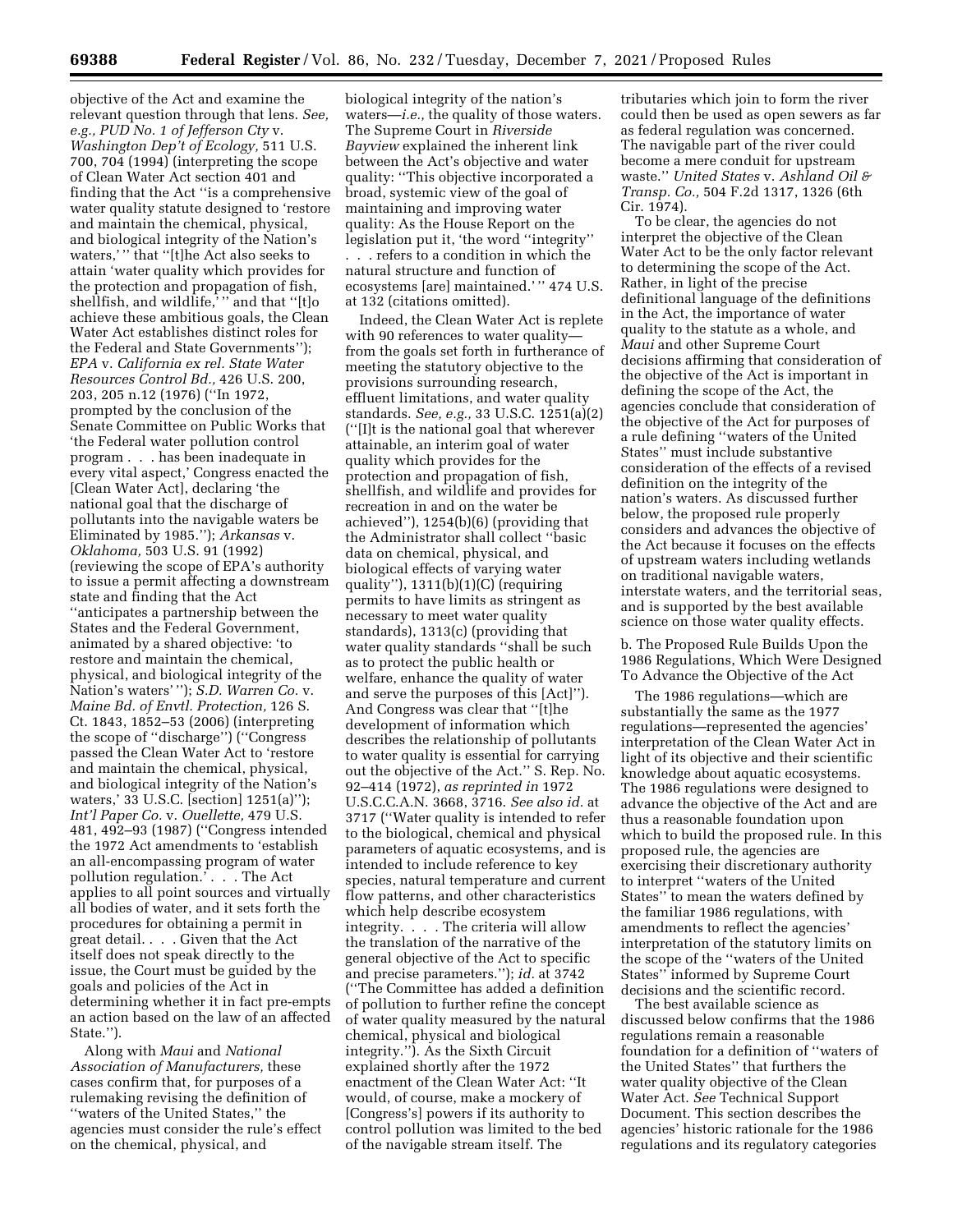and describes the latest science that supports the conclusion that the categories of waters identified in the 1986 regulations, such as tributaries, adjacent wetlands, and ''other waters,'' provide functions that restore and maintain the chemical, physical, and biological integrity of traditional navigable waters, interstate waters, and the territorial seas.

The agencies' historic regulations, which became the 1986 regulations, were based on the agencies' scientific and technical judgment about which waters needed to be protected to restore and maintain the chemical, physical, and biological integrity of traditional navigable waters, interstate waters, and the territorial seas. For more than 40 years, EPA and the Corps recognized the need to protect ''the many tributary streams that feed into the tidal and commercially navigable waters . . . since the destruction and/or degradation of the physical, chemical, and biological integrity of each of these waters is threatened by the unregulated discharge of dredged or fill material.'' 42 FR 37121, 37123. The agencies further recognized that the nation's wetlands are ''a unique, valuable, irreplaceable water resource. . . . Such areas moderate extremes in waterflow, aid in the natural purification of water, and maintain and recharge the ground water resource.'' EPA, Protection of Nation's Wetlands: Policy Statement, 38 FR 10834 (May 2, 1973). In *Riverside Bayview,* the Supreme Court acknowledged that the agencies were interpreting the Act consistent with its objective and based on their scientific expertise:

In view of the breadth of federal regulatory authority contemplated by the Act itself and the inherent difficulties of defining precise bounds to regulable waters, the Corps' ecological judgment about the relationship between waters and their adjacent wetlands provides an adequate basis for a legal judgment that adjacent wetlands may be defined as waters under the Act.

#### 474 U.S. at 134.

As the Corps stated in promulgating the 1977 definition, ''[t]he regulation of activities that cause water pollution cannot rely on . . . artificial lines, however, but must focus on all waters that together form the entire aquatic system. Water moves in hydrologic cycles, and the pollution of . . . part of the aquatic system . . . will affect the water quality of the other waters within that aquatic system.'' 42 FR 37128. Thus, the proposed rule includes the categories long identified by the agencies as affecting the water quality of traditional navigable waters, interstate waters, and the territorial seas,

including tributaries, adjacent wetlands, impoundments, and ''other waters.''

For example, the agencies have long construed the Act to include tributaries as ''waters of the United States.'' The Corps explained in 1977 that its regulations necessarily encompassed ''the many tributary streams that feed into the tidal and commercially navigable waters'' because ''the destruction and/or degradation of the physical, chemical, and biological integrity of each of these waters is threatened by the unregulated discharge of dredged or fill material.'' *Id.* at 37123.

Construing ''waters of the United States'' to include tributaries of traditional navigable waters, interstate waters, the territorial seas, and impoundments of ''waters of the United States'' is consistent with the discussion of tributaries in the Act's legislative history. The Senate Report accompanying the 1972 Act states that ''navigable waters'' means ''the navigable waters of the United States, portions thereof, *tributaries thereof,* and includes the territorial seas and the Great Lakes.'' S. Rep. No. 92414, at 77 (1971), *as reprinted in* 1972 U.S.C.C.A.N. 3668, 3742 (emphasis added). Furthermore, Congress recognized that Clean Water Act jurisdiction must extend broadly because ''[w]ater moves in hydrologic cycles and it is essential that [the] discharge of pollutants be controlled at the source.'' *Id.* Congress thus restated that ''reference to the control requirements must be made to the navigable waters, portions thereof, *and their tributaries.*'' *Id.* at 3743 (emphasis added).

As discussed below and further in the Technical Support Document, the best available science supports the 1986 regulations' conclusions about the importance of tributaries to the water quality of downstream foundational waters: Tributaries provide natural flood control, recharge groundwater, trap sediment, store and transform pollutants from fertilizers, decrease high levels of chemical contaminants, recycle nutrients, create and maintain biological diversity, and sustain the biological productivity of downstream rivers, lakes, and estuaries.

With the 1986 regulations, the agencies determined that wetlands adjacent to navigable waters generally play a key role in protecting and enhancing water quality: ''Water moves in hydrologic cycles, and the pollution of this part of the aquatic system, regardless of whether it is above or below an ordinary high water mark, or mean high tide line, will affect the water quality of the other waters within that

aquatic system. For this reason, the landward limit of Federal jurisdiction under Section 404 must include any adjacent wetlands that form the border of or are in reasonable proximity to other waters of the United States, as these wetlands are part of this aquatic system.'' 42 FR 37128; *see also* 38 FR 10834.

In *Riverside Bayview,* the Supreme Court deferred to the agencies' judgment that adjacent wetlands provide valuable functions for downstream waters:

[T]he Corps has concluded that wetlands may serve to filter and purify water draining into adjacent bodies of water and to slow the flow of surface runoff into lakes, rivers, and streams and thus prevent flooding and erosion. In addition, adjacent wetlands may ''serve significant natural biological functions, including food chain production, general habitat, and nesting, spawning, rearing and resting sites for aquatic. species.'' . . . [W]e cannot say that the Corps' judgment on these matters is unreasonable . . . .

474 U.S. at 134–35 (citations omitted). The Supreme Court then unanimously held that ''a definition of 'waters of the United States' encompassing all wetlands adjacent to other bodies of water over which the Corps has jurisdiction is a permissible interpretation.'' *Id.* at 135.

As discussed below and further in the Technical Support Document, the best available science supports the 1986 regulations' conclusions about the functions provided by adjacent wetlands to downstream traditional navigable waters, interstate waters, and the territorial seas, namely that adjacent wetlands provide valuable flood control and water quality functions including interruption and delay of the transport of water-borne contaminants over long distances, retention of sediment, prevention and mitigation of drinking water contamination, and assurance of drinking water supply.

The 1986 regulations also included ''other waters'' based on their effects on water quality and their effects on interstate commerce. 42 FR 37128. As discussed below and further in section IV.D of the Technical Support Document, the best available science also shows that ''other waters''—such as depressional wetlands, open waters, and peatlands—can provide important hydrologic (*e.g.,* flood control), water quality, and habitat functions which vary as a result of the diverse settings in which they exist across the country and which can have downstream effects on larger rivers, lakes, and estuaries, particularly when considered collectively with other non-floodplain wetlands on the landscape. The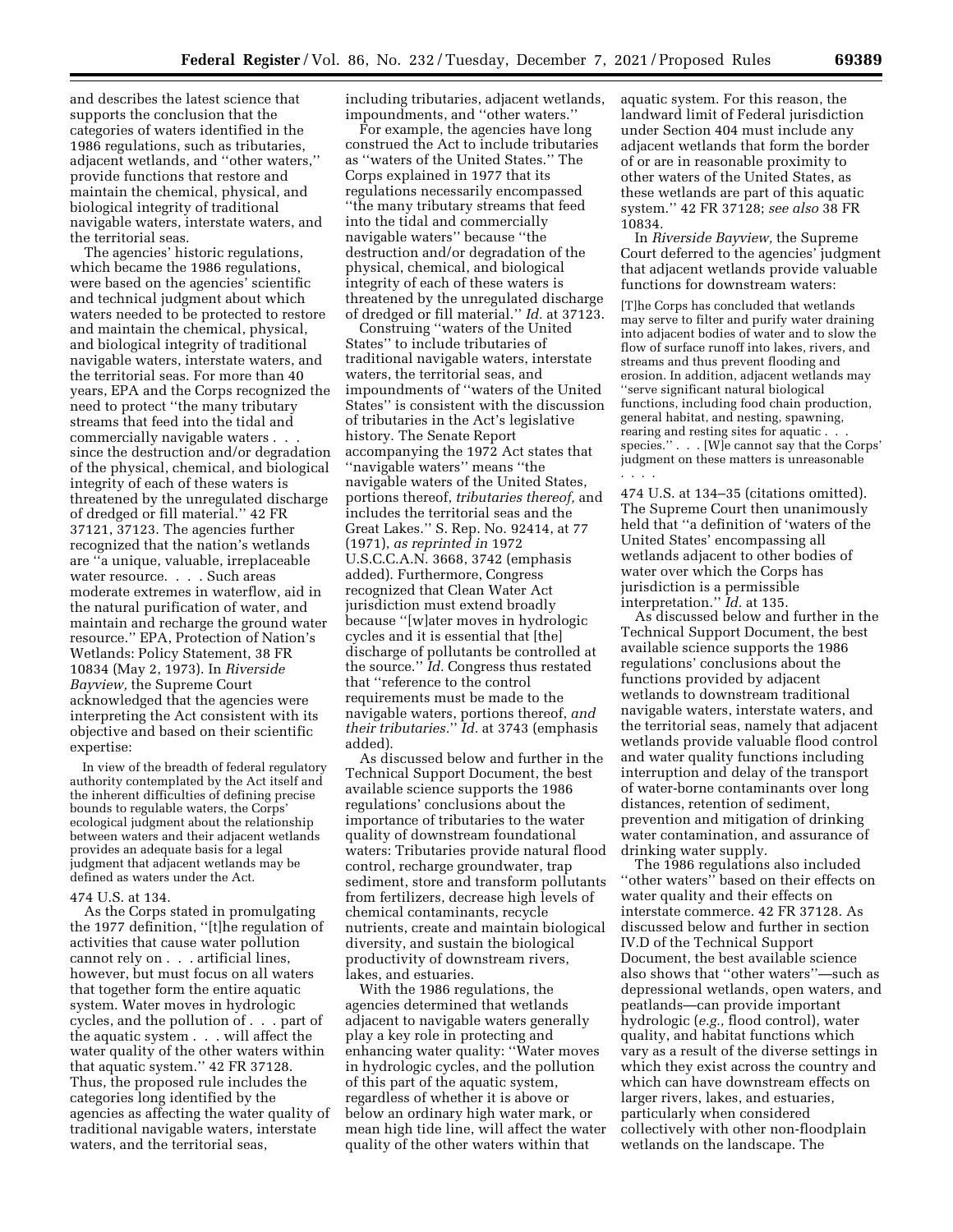functions that ''other waters'' provide include storage of floodwater, recharge of ground water that sustains river baseflow, retention and transformation of nutrients, metals, and pesticides, export of organisms to downstream waters, and habitats needed for aquatic and semi-aquatic species that also utilize streams.

While the 1986 regulations are a reasonable foundation upon which to build the proposed rule, the agencies are exercising their discretionary authority to interpret ''waters of the United States'' to mean the waters defined by the familiar 1986 regulations, with amendments to reflect the agencies' interpretation of the statutory limits on the scope of the ''waters of the United States'' informed by Supreme Court decisions as discussed in section V.A.3 of this preamble.

c. The Proposed Rule Properly Considers the Objective by the Act Because It Is Informed by the Best Available Science on Water Quality

As noted above, the agencies propose to interpret the term ''waters of the United States'' to include: Traditional navigable waters, interstate waters, and the territorial seas, and their adjacent wetlands; most impoundments of ''waters of the United States''; tributaries to traditional navigable waters, interstate waters, the territorial seas, and impoundments, that meet either the relatively permanent standard or the significant nexus standard; wetlands adjacent to impoundments and tributaries, that meet either the relatively permanent standard or the significant nexus standard; and ''other waters'' that meet either the relatively permanent standard or the significant nexus standard. The proposal is supported by the best available science on the functions provided by upstream waters, including wetlands, that are important for the chemical, physical, and biological integrity of foundational waters. The agencies' proposal is supported by a wealth of scientific knowledge. The scientific literature extensively illustrates the effects tributaries, wetlands adjacent to impoundments and tributaries, and ''other waters'' can and do have on the integrity of downstream traditional navigable waters, interstate waters, and the territorial seas. The relevant science on the relationship and downstream effects of streams, wetlands, and open waters has advanced considerably in recent years, and confirms the agencies' longstanding view that these waters can be subject to jurisdiction. A comprehensive report prepared by EPA's Office of Research and

Development entitled ''Connectivity of Streams and Wetlands to Downstream Waters: A Review and Synthesis of the Scientific Evidence'' 23 (hereafter the Science Report) in 2015 synthesized the peer-reviewed science. Since the release of the Science Report, additional published peer-reviewed scientific literature has strengthened and supplemented the report's conclusions. The agencies have summarized and provided an update on more recent literature and scientific support for this section in the Technical Support Document section II.

Again, in the proposed rule, the agencies are not including all tributaries, adjacent wetlands, and "other waters" as jurisdictional waters. Rather, the agencies are concluding that proposing these longstanding, familiar categories of waters as subject to the relatively permanent or significant nexus jurisdictional standards is consistent with the best available science because waters in these categories can have significant effects on downstream foundational waters, and are therefore proposing to restore them from the 1986 regulations. The agencies are also proposing to add the relatively permanent and significant nexus standards based on their conclusion that together those standards are consistent with the statutory text, advance the objective and policies of the Act, and are supported by the scientific record. Indeed, the agencies are not reaching any conclusions, categorical or otherwise, about which tributaries, adjacent wetlands (other than those adjacent to traditional navigable waters, interstate waters, or the territorial seas), or ''other waters'' meet either the relatively permanent or the significant nexus standard. Instead, the proposal enables the agencies to make scienceinformed determinations of whether or not a water that falls within these categories meets either jurisdictional standard and is therefore a ''water of the United States,'' on a case-specific basis.

The agencies also reiterate their previous conclusion that significant nexus is not a purely scientific determination. 80 FR 37054, 37060 (June 29, 2015). As the agencies charged with interpreting the statute, EPA and the Corps must develop the outer bounds of the scope of the Clean Water Act and science does not provide bright line boundaries with respect to where ''water ends'' for purposes of the Clean

Water Act. *Riverside Bayview,* 474 U.S. at 132–33. This section summarizes the best available science in support of the longstanding categories of the 1986 regulation, and in support of the proposed rule and the agencies' conclusion that the proposal advances the objective of the Clean Water Act. This section reflects the scientific consensus on the strength of the effects that upstream tributaries, adjacent wetlands, and ''other waters'' can and do have on downstream foundational waters. However, a significant nexus determination requires legal, technical, and policy judgment, as well as scientific considerations, for example, to assess the significance of any effects. Section V.D of this preamble discusses the agencies' approaches to making case-specific relatively permanent and significant nexus determinations under the proposed rule.

Thus, while the agencies are not proposing to establish that any tributaries, adjacent wetlands (other than those wetlands adjacent to traditional navigable waters, interstate waters, and the territorial seas), or ''other waters'' are jurisdictional without the need for further assessment, they are proposing a rule that, based on the scientific record, identifies those categories of waters as subject to jurisdiction under the Clean Water Act under either the relatively permanent or significant nexus standard.

i. Tributaries Can Provide Functions That Restore and Maintain the Chemical, Physical, and Biological Integrity of Downstream Traditional Navigable Waters, Interstate Waters, and the Territorial Seas

Tributaries play an important role in the transport of water, sediments, organic matter, nutrients, and organisms to downstream foundational waters. *See*  Technical Support Document section IV.A. Tributaries slow and attenuate floodwaters; provide functions that help maintain water quality; trap and transport sediments; transport, store and modify pollutants; and sustain the biological productivity of downstream mainstem waters. Tributaries can provide these functions whether they are natural, modified, or constructed and whether they are perennial, intermittent, or ephemeral.

All tributary streams, including perennial, intermittent, and ephemeral streams, are chemically, physically, and biologically connected to larger downstream waters via channels and associated alluvial deposits where water and other materials are concentrated, mixed, transformed, and transported. Streams, even where seasonally dry, are

<sup>23</sup>U.S. Environmental Protection Agency, *Connectivity of Streams and Wetlands to Downstream Waters: A Review and Synthesis of the Scientific Evidence* (Final Report), EPA/600/R–14/ 475F (2015), *available at [https://cfpub.epa.gov/](https://cfpub.epa.gov/ncea/risk/recordisplay.cfm?deid=296414)  [ncea/risk/recordisplay.cfm?deid=296414.](https://cfpub.epa.gov/ncea/risk/recordisplay.cfm?deid=296414)*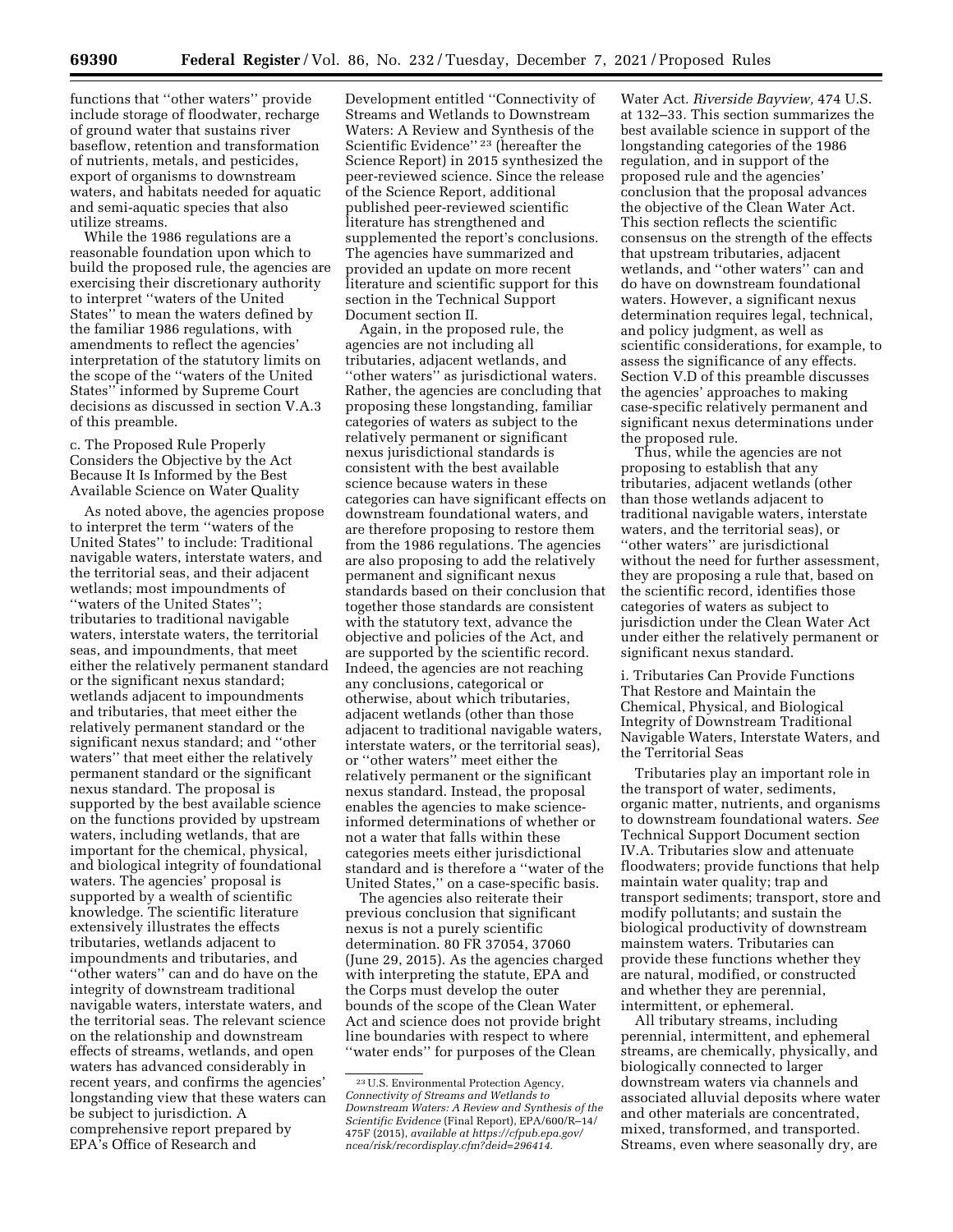the dominant source of water in most rivers, rather than direct precipitation or groundwater input to mainstem river segments. Within stream and river networks, headwater streams make up most of the total channel length. The smallest streams represent an estimated three-quarters of the total length of stream and river channels in the United States.24 Because of their abundance and location in the watershed, small streams offer the greatest opportunity for exchange between the water and the terrestrial environment.

In addition, compared with the humid regions of the country, stream and river networks in arid regions have a higher proportion of channels that flow ephemerally or intermittently. For example, in Arizona, most of the stream channels—96% by length—are classified as ephemeral or intermittent. The functions that streams provide to benefit downstream waters occur even when streams flow less frequently, such as intermittent or ephemeral streams. For example, ephemeral headwater streams shape larger downstream river channels by accumulating and gradually or episodically releasing stored materials such as sediment and large woody debris.25 Due to the episodic nature of flow in ephemeral and intermittent channels, sediment and organic matter can be deposited some distance downstream in the arid Southwest in particular, and then moved farther downstream by subsequent precipitation events. Over time, sediment and organic matter continue to move downstream and influence larger downstream waters. These materials help structure downstream river channels by slowing the flow of water through channels and providing substrate and habitat for aquatic organisms.

Stream and wetland ecosystems also process natural and human sources of nutrients, such as those found in leaves that fall into streams and those that may flow into creeks from agricultural fields. Some of this processing converts the nutrients into more biologically useful forms. Other aspects of the processing store nutrients, thereby allowing their slow and steady release and preventing the kind of short-term glut of nutrients that can cause algal blooms in downstream rivers or lakes. Small streams and their associated wetlands play a key role in both storing and modifying potential pollutants, ranging from chemical fertilizers to rotting salmon carcasses, in ways that maintain downstream water quality. Inorganic nitrogen and phosphorus, the main chemicals in agricultural fertilizers, are essential nutrients not just for plants, but for all living organisms. However, in excess or in the wrong proportions, these chemicals can harm natural systems and humans. Larger rivers process excess nutrients much more slowly than smaller streams. Loss of nutrient retention capacity in headwater streams is known to cause downstream water bodies to contain higher concentrations and loads of nitrogen and phosphorus. In freshwater ecosystems, eutrophication, the enriching of waters by excess nitrogen and phosphorus, reduces water quality in streams, lakes, estuaries, and other downstream water bodies. One obvious result of eutrophication is the excessive growth of algae. Too much algae clouds previously clear streams, such as those favored by trout. Algal blooms not only reduce water column visibility, but the microbial decay of algal blooms reduces the amount of oxygen dissolved in the water, sometimes to a degree that causes fish kills. Fish are not the only organisms harmed by eutrophication: Some of the algae species that grow in eutrophic waters generate tastes and odors or are toxic—a clear problem for stream systems, reservoirs, and lakes that supply drinking water for municipalities or that are used for swimming and other contactrecreational purposes. In addition, increased nitrogen and phosphorus and associated algal blooms can injure people and animals. Algal blooms can also lead to beach closures. In addition to causing algal blooms, eutrophication changes the natural community composition of aquatic ecosystems by altering environmental conditions.

Recycling organic carbon contained in dead plants and animals is another crucial function provided by headwater streams and wetlands. Ecological

processes that transform inorganic carbon into organic carbon and recycle organic carbon are the basis for every food web on the planet. In freshwater ecosystems, much of the recycling happens in small streams and wetlands, where microorganisms transform everything from leaf litter and downed logs to dead salamanders into food for other organisms in the aquatic food web, including salmon. Like nitrogen and phosphorus, carbon is essential to life but can be harmful to freshwater ecosystems if it is present in excess or in the wrong chemical form. If all organic material received by headwater streams and wetlands went directly downstream, the glut of decomposing material could deplete oxygen in downstream rivers, thereby damaging and even killing fish and other aquatic life. The ability of headwater stream ecosystems to transform organic matter into more usable forms helps maintain healthy downstream ecosystems.

Microorganisms in headwater stream systems use material such as leaf litter and other decomposing material for food and, in turn, become food for other organisms. For example, fungi that grow on leaf litter become nutritious food for invertebrates that make their homes on the bottom of a stream, including mayflies, stoneflies, and caddis flies. These animals provide food for larger animals, including birds such as flycatchers and fish such as trout. The health and productivity of downstream traditional navigable waters, interstate waters, or the territorial seas depend in part on processed organic carbon delivered by upstream headwater systems.

To be clear, the agencies recognize that *SWANCC* held that the use of ''isolated'' non-navigable intrastate ponds by migratory birds was not by itself a sufficient basis for the exercise of federal regulatory authority under the Clean Water Act. Consideration of biological functions does not constitute an assertion of jurisdiction over a water based solely on its use by migratory birds; rather, the agencies would consider biological functions for purposes of significant nexus determinations under the proposed rule only to the extent that the functions provided by tributaries, adjacent wetlands, and ''other waters'' significantly affect the biological integrity of the downstream traditional navigable waters, interstate waters, or the territorial seas. For example, to protect Pacific and Atlantic salmon in traditional navigable waters (and their associated commercial and recreational fishing industries), headwater streams must be protected because Pacific and

<sup>24</sup>The actual proportion may be much higher because this estimate is based on the stream networks shown on the U.S. Geological Survey (USGS) National Hydrography Dataset, which does not show all headwater streams.

<sup>25</sup> Videos of ephemeral streams flowing after rain events in the Southwest highlight how effective ephemeral streams can be in transporting woody debris (*e.g.,* tree branches) and sediment downstream during the rainy season. *See, e.g.,* U.S. Department of Agriculture, Agricultural Research Service, *Multiflume Runoff Event August 1, 1990, [https://www.tucson.ars.ag.gov/unit/WGWebcam/](https://www.tucson.ars.ag.gov/unit/WGWebcam/WalnutGulchWebcam.htm)  [WalnutGulchWebcam.htm;](https://www.tucson.ars.ag.gov/unit/WGWebcam/WalnutGulchWebcam.htm)* U.S. Geological Survey, *Post-fire Flash Flood in Coronado National Memorial, Arizona* (August 25, 2011), *[https://](https://www.youtube.com/watch?v=qJ8JxBZt6Ws) [www.youtube.com/watch?v=qJ8JxBZt6Ws;](https://www.youtube.com/watch?v=qJ8JxBZt6Ws)* Santa Clara Pueblo Fire/Rescue/EMS Volunteer Department, Greg Lonewolf, *#4 Santa Clara Pueblo Flash Flood Event 01 Sept 2013* (April 14, 2017), *[https://www.youtube.com/watch?v=nKOQzkRi4BQ;](https://www.youtube.com/watch?v=nKOQzkRi4BQ)*  Rankin Studio, *Amazing Flash Flood/Debris Flow Southern Utah HD* (July 19, 2019), *[https://](https://www.youtube.com/watch?v=_yCnQuILmsM) [www.youtube.com/watch?v=](https://www.youtube.com/watch?v=_yCnQuILmsM)*\_*yCnQuILmsM.*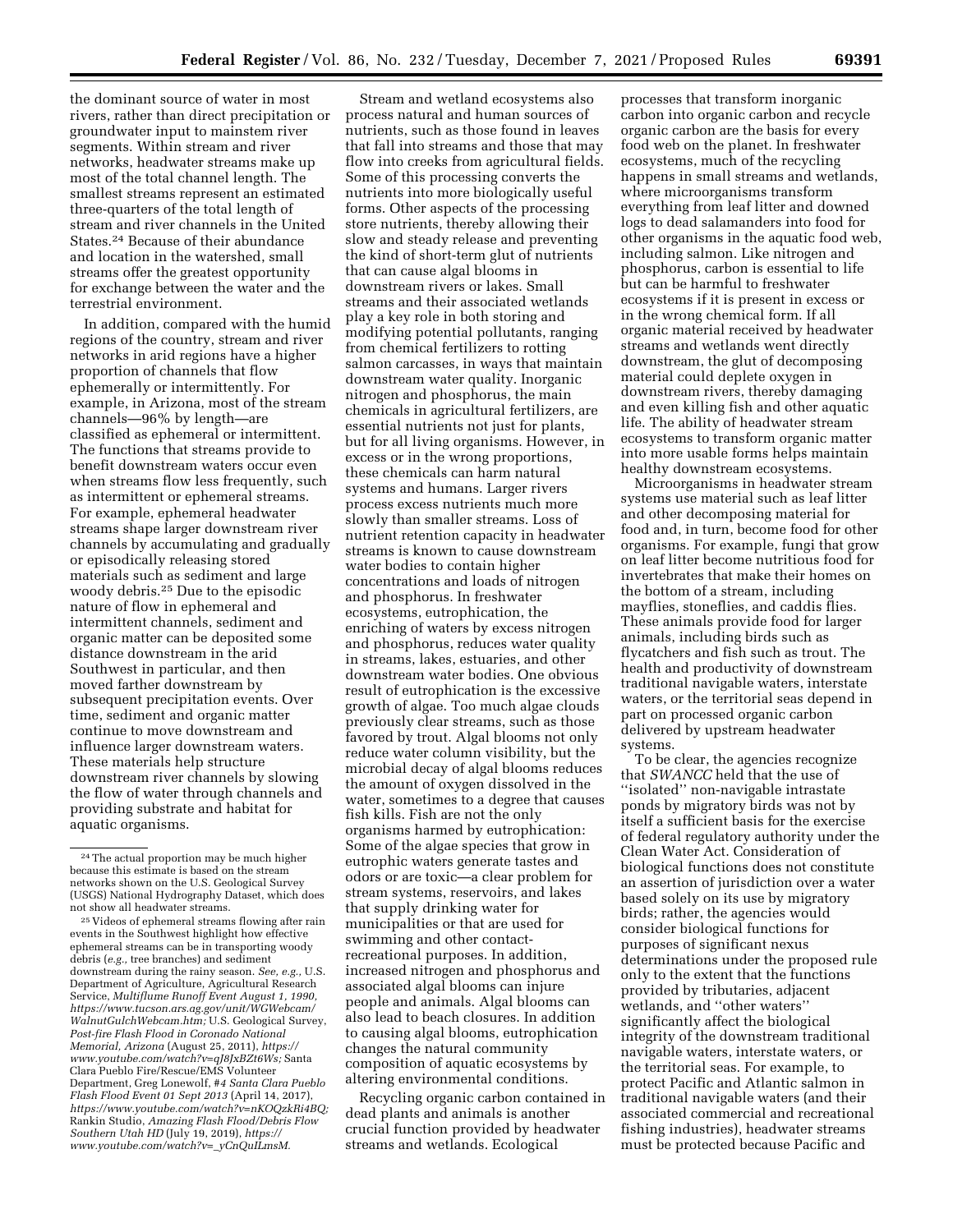Atlantic salmon require both freshwater and marine habitats over their life cycles and therefore migrate along river networks, providing one of the clearest illustrations of biological connectivity. Many Pacific salmon species spawn in headwater streams, where their young grow for a year or more before migrating downstream, live their adult life stages in the ocean, and then migrate back upstream to spawn. Even where they do not provide direct habitat for salmon themselves, ephemeral streams may contribute to the habitat needs of salmon by supplying sources of cold water that these species need to survive (*i.e.,* by providing appropriate physical conditions for cold water upwelling to occur at downstream confluences), transporting sediment that supports fish habitat downstream, and providing and transporting food for juveniles and adults downstream. These species thereby create a biological connection along the entire length of the river network and functionally help to maintain the biological integrity of the downstream traditional navigable water. Many other species of anadromous fish—that is fish that are born in freshwater, spend most of their lives in saltwater, and return to freshwater to lay eggs—as well as species of freshwater fish like rainbow trout and brook trout also require small headwater streams to carry out life cycle functions.

Based on the importance of the functions that can be provided by tributaries to foundational waters, the agencies' proposal to interpret the Clean Water Act to protect tributaries where those tributaries meet either the relatively permanent standard or the significant nexus standard reflects proper consideration of the objective of the Act and the best available science.

ii. Adjacent Wetlands Provide Functions That Restore and Maintain the Chemical, Physical, and Biological Integrity of Downstream Traditional Navigable Waters, Interstate Waters, and the Territorial Seas

Adjacent wetlands provide valuable flood control and water quality functions that affect the chemical, physical, and biological integrity of downstream foundational waters including interruption and delay of the transport of water-borne contaminants over long distances; retention of sediment; retention and slow release of flood waters; and prevention and mitigation of drinking water contamination and assurance of drinking water supply. *See* Technical Support Document section IV.B.

Because adjacent wetlands retain sediment and augment streamflow via

the gradual release of groundwater or water flowing just beneath the solid surface, wetland loss correlates with increased need for dredging and unpredictability of adequate streamflow for navigation. The Supreme Court has recognized the importance of the physical integrity of upstream tributaries in overcoming sedimentation hazards to navigation. *United States* v. *Rio Grande Dam Irrigation Co.,* 174 U.S. 690 (1899). Headwater wetlands are located where erosion risk is highest and are therefore best suited to recapture and stabilize manageable amounts of sediment that might enter traditional navigable waters, interstate waters, or the territorial seas. Adjacent wetlands naturally serve to recapture and stabilize sediment carried by streams and rivers in times when flood flow distributes water across a floodplain.

Adjacent wetlands affect the integrity of downstream waters by retaining stormwater and slowly releasing floodwaters that could otherwise negatively affect the condition or function of downstream waters. The filling or draining of wetlands, including those that are close to the stream network, reduces water storage capacity in a watershed and causes runoff from rainstorms to overwhelm the remaining available water conveyance system. The resulting stream erosion and channel downcutting quickly drains the watershed as surface water leaves via incised (deeper) channels. Disconnecting the incised channel from the wetlands leads to more downstream flooding. As the adjacent wetlands remain disconnected, riparian vegetation and wetland functions are reduced. Because less water is available in groundwater and wetlands for slow release to augment streamflow during dry periods, the filling or draining of wetlands can make the timing and extent of navigability on some waterways less predictable during dry periods. Therefore, the filling or draining of adjacent wetlands, including headwater wetlands, can interfere with the ability to maintain navigability on the nation's rivers and harbors and can lead to flooding in larger downstream waters.

The loss of wetlands adjacent to tributaries of navigable waters, interstate waters, and the territorial seas can also result in notable reductions in drinking water supply and quality. Over 225 million people are served by nearly 15,000 public water systems using surface water such as streams, rivers, lakes, tributaries, and surface-water storage impoundments as a primary

source of water. Though drinking water supplied through public water supplies is regulated by the Safe Drinking Water Act, many water suppliers also rely on source water protection efforts, as the quality of the drinking water source is dependent on the protection of its upstream waters. Discharge of agricultural, industrial, sanitary, or other waste into any surface water may pose a public health risk downstream. For example, excessive upstream discharge may overwhelm a public water system filtration unit, allowing microbial pathogens into the drinking water system. EPA's Science Advisory Board cited drinking water contamination by pathogens as one of the most important environmental risks. Drinking water treatment to address microbial pathogens has little effect on many toxic chemicals, metals, and pesticides discharged into streams, drainage ditches, canals, or other surface waters. Conserving wetlands in source water protection areas can help protect water quality, recharge aquifers, and maintain surface water flow during dry periods.

Adjacent wetlands have an important role in improving source water quality, due to their strategic location as buffers for other water bodies and their filtration of surface water. Detention of water and its associated constituents by wetlands allows the biochemical uptake and/or breakdown of contaminants, and the destruction of pathogens. A wide and dense distribution of adjacent wetlands protects and mitigates against contaminant discharges. The water detention capacity of adjacent wetlands also allows for the storage and gradual release of surface waters that may supply public water system intakes during times of drought. In either case, this detention substantially improves both the supply and quality of drinking water. For example, wetlands conservation is a crucial feature of the low-cost New York City municipal water system, which provides highquality drinking water to millions of people through watershed protection, including of adjacent wetlands, of its source waters rather than extensive treatment.

Based on the importance of the functions that are provided by adjacent wetlands to foundational waters, the agencies' proposal to interpret the Clean Water Act to protect adjacent wetlands where those adjacent wetlands meet either the relatively permanent standard or the significant nexus standard reflects proper consideration of the objective of the Act and the best available science.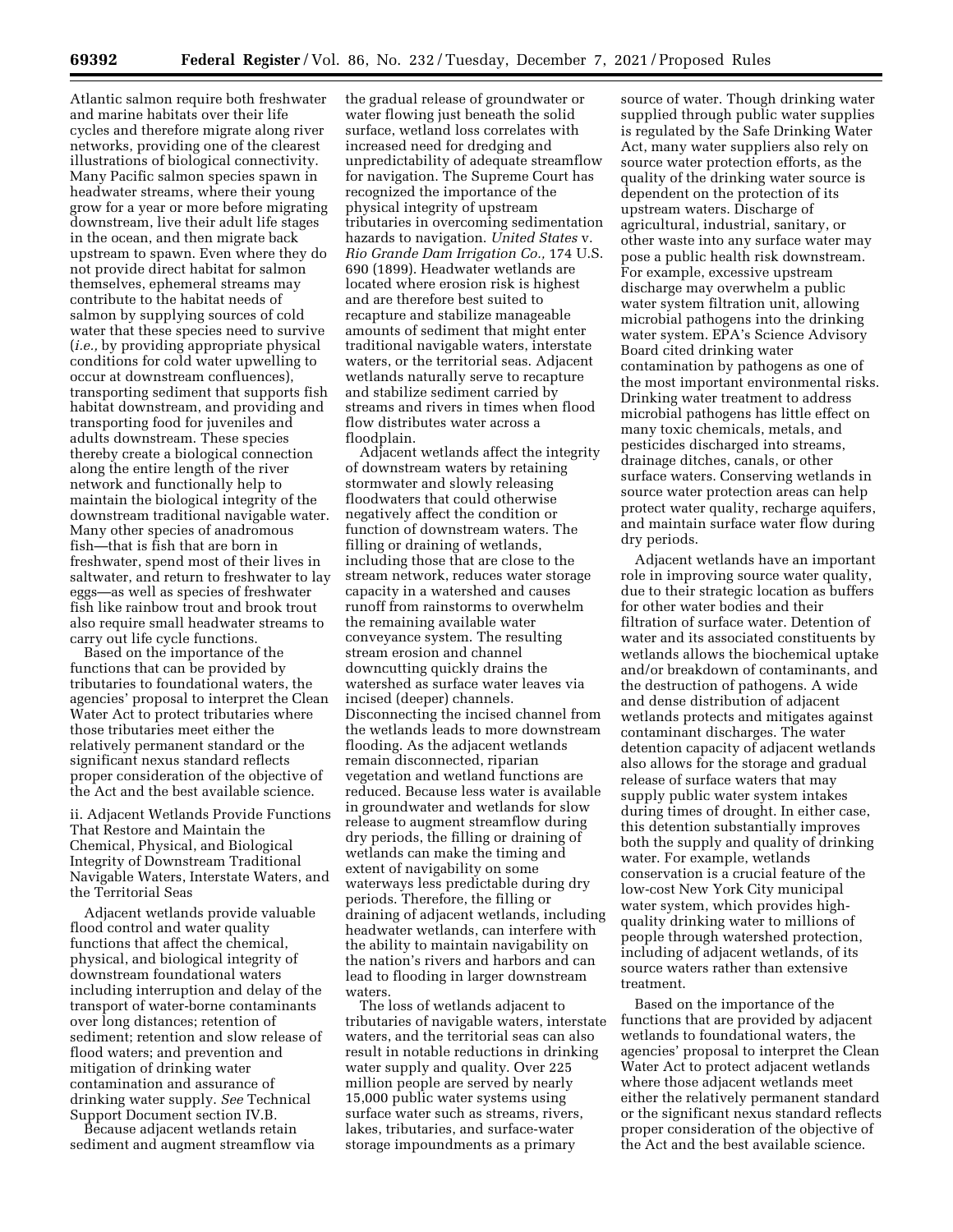iii. ''Other waters'' Can Provide Functions That Restore and Maintain the Chemical, Physical, and Biological Integrity of Downstream Traditional Navigable Waters, Interstate Waters, and the Territorial Seas

'Other waters''—examples of which include, but are not limited to, intrastate lakes, wetlands, prairie potholes, playa lakes, streams that are not tributaries, and natural ponds—can provide important functions which affect the chemical, physical, and biological integrity of downstream foundational waters. *See* Technical Support Document section IV.D. These functions are particularly valuable when considered cumulatively across the landscape or across different watershed/ sub-watershed scales and are similar to the functions that adjacent wetlands provide, including water storage to control streamflow and mitigate downstream flooding; interruption and delay of the transport of water-borne pollutants (such as excess nutrients and contaminants) over long distances; and retention of sediment. These functions can be important to the physical integrity of downstream foundational waters. For non-floodplain wetlands and open waters lacking a channelized surface or regular shallow subsurface connection, generalizations from the available literature about their specific effects on downstream waters are difficult because information on both function and connectivity is needed, and thus case-specific analysis of their effects on downstream waters is appropriate from both a scientific and policy perspective.

''Other waters'' individually span the gradient of connectivity identified in the Science Report; they can be open waters located in the riparian area or floodplain of traditional navigable waters, interstate waters, and the territorial seas (*e.g.,* oxbow lakes) and otherwise be physically proximate to the stream network (similar to adjacent wetlands) or they can be open waters or wetlands that are fairly distant from the network. They can be connected to downstream foundational waters via confined surface or subsurface connections (including channels, pipes, and culverts), unconfined surface connections, shallow subsurface connections, deeper groundwater connections, biological connections, or spillage. They can also provide additional functions such as storage and mitigation of peak flows, natural filtration by biochemical uptake and/or breakdown of contaminants, and in some locations, high volume aquifer recharge that contributes to the baseflow

in downstream waters. The strength of functions provided by ''other waters'' on downstream waters will vary depending on the type and degree of connection (*i.e..,* from highly connected to highly isolated) to downstream waters and landscape features such as proximity to stream networks and to ''other waters'' with similar characteristics that function as a group to influence jurisdictional downstream waters.

Since the publication of the Science Report in 2015, the published literature has expanded scientific understanding and quantification of functions that ''other waters'' perform that affect the integrity of traditional navigable waters, interstate waters, and the territorial seas, particularly in the aggregate. The more recent literature (*i.e.,* 2014-present, as some literature from 2014 and 2015 may not have been included in the Science Report) has determined that nonfloodplain wetlands can have demonstrable hydrologic and biogeochemical downstream effects, such as decreasing peak flows, maintaining baseflows, and performing nitrate removal, particularly when considered cumulatively.

Oxbow lakes and other lakes and ponds that are in close proximity to the stream network, located within floodplain or riparian areas, or that are connected via surface and shallow subsurface hydrology to the stream network or to other ''waters of the United States'' also perform critical chemical, physical, and biological functions that affect downstream foundational waters. Like adjacent wetlands, these waters individually and collectively affect the integrity of downstream waters by acting as sinks that retain floodwaters, sediments, nutrients, and contaminants that could otherwise negatively impact the condition or function of downstream waters. They also provide important habitat for aquatic species to forage, breed, and rest.

Some ''other waters'' are wetlands that are located too far from other jurisdictional waters to be considered ''adjacent.'' The specific distance may vary based on the characteristics of the aquatic resources being evaluated, but they are often located outside of the riparian area or floodplain, lack a confined surface or shallow subsurface hydrologic connection to jurisdictional waters, or exceed the minimum distances necessary for aquatic species that cannot disperse overland to utilize both the subject waters and the waters in the broader tributary network. Some "other waters" may be too removed from the stream network or from jurisdictional waters to have significant

effects on downstream traditional navigable waters, interstate waters, or the territorial seas. However, particularly when considered in the aggregate, some ''other waters'' can, in certain circumstances, have strong chemical, physical, and biological connections to and effects on foundational waters. Sometimes it is their relative isolation from the stream network (*e.g.,* lack of a hydrologic surface connection) that contributes to the important effect that they have downstream; for example, depressional non-floodplain wetlands lacking surface outlets can function individually and cumulatively to retain and transform nutrients, retain sediment, provide habitat, and reduce or attenuate downstream flooding, depending on site-specific conditions such as landscape characteristics (*e.g.,* slope of the terrain, permeability of the soils).

Based on the functions that can be provided by ''other waters'' to traditional navigable waters, interstate waters, and the territorial seas, the agencies' proposal to assess ''other waters'' to determine whether they meet either the relatively permanent standard or the significant nexus standard reflects proper consideration of the objective of the Act and the best available science.

The agencies' use of the best available science to interpret the scope of ''waters of the United States'' is a change from the NWPR. In the NWPR's preamble, the agencies stated: ''While science informs the agencies' interpretation'' of the phrase ''waters of the United States,'' ''science cannot dictate where to draw the line between Federal and State or tribal waters, as those are legal distinctions.'' 85 FR 22271, April 21, 2020; *see also id.* at 22314 (''the line between Federal and State waters is a legal distinction, not a scientific one''). In this proposal, the agencies agree that science alone cannot dictate where to draw the line defining ''waters of the United States.'' But science is critical to attaining Congress's objective to restore and maintain the chemical, physical, and biological integrity of the nation's waters: Only by relying upon scientific principles to understand the way waters affect one another can the agencies know whether they are achieving that objective. Drawing the line without regard to science risks nullifying Congress's objective altogether. And because the agencies believe that the definition of ''waters of the United States'' should advance the objective of the Act and that objective is focused on restoring and maintaining water quality, *see* section V.A.2 of this preamble, the best available science is of far more importance to the agencies' proposed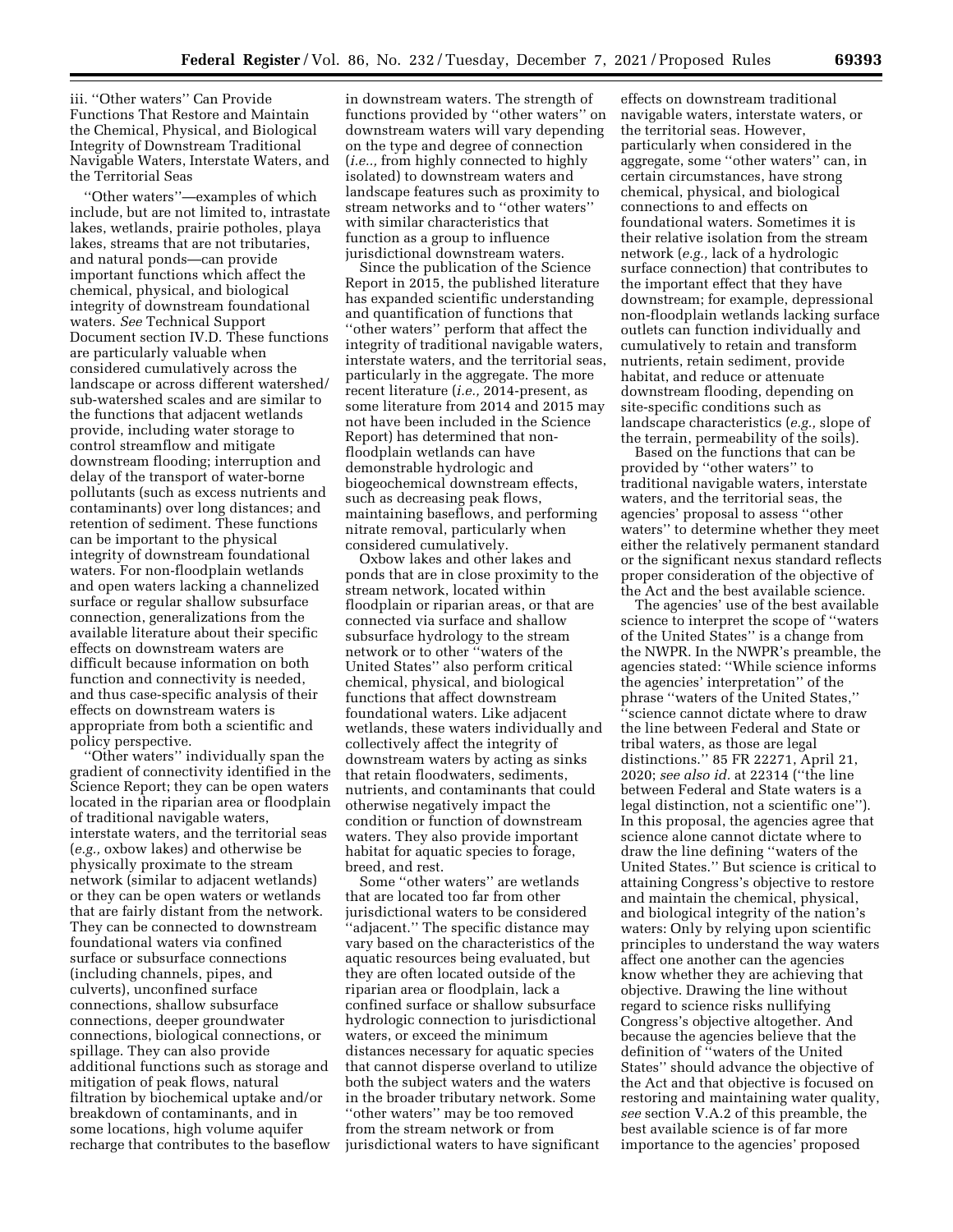rule than it was in the NWPR. Moreover, the agencies have concluded that the NWPR was not informed by the science, but rather was inconsistent with the best available science in substantially important ways. *See* section V.B.3 of this preamble.

iv. The Significant Nexus Standard Allows for Consideration of the Effects of Climate Change on Water Resources Consistent With the Best Available Science

The significant nexus standard allows for the agencies to consider a changing climate when evaluating if upstream waters significantly affect foundational waters. This is because the significant nexus standard is based on the science of the strength of the effects that upstream tributaries, adjacent wetlands, and ''other waters'' can and do have on downstream foundational waters, and so implementation of the standard can adapt to changing climatic conditions. For example, a lake that dries up from warming temperatures due to climate change and no longer has a surface hydrologic connection to downstream waters might become non-jurisdictional, whereas another lake that previously had limited surface hydrologic connectivity might have increased hydrologic connectivity with higher precipitation conditions under a changing climate.

In addition, the significant nexus standard allows the agencies to consider the functions of streams, wetlands, and open waters that support the resilience of the chemical, physical, or biological integrity of traditional navigable waters, interstate waters, or the territorial seas to climate change. For example, as more intense and frequent storms and other shifts in precipitation cause floods to increase in frequency and volume in some areas of the United States, a significant nexus determination can evaluate the strength of the effect of runoff storage in wetlands, open waters, and headwater tributaries in mitigating increased flood risk associated with climate change in downstream foundational waters. In addition, as drought leads to decreased baseflows in foundational waters in other areas of the country, the transmission of flows into alluvial or regional aquifer storage through tributaries and wetlands can mitigate for these climate change-related conditions, and those benefits to downstream traditional navigable waters or interstate waters can be assessed as part of a significant nexus analysis. Changes in flow in tributaries caused by climate change will also be relevant to the relatively permanent standard, but that standard may not

allow the agencies to take into account the contribution of upstream waters to the resilience of the integrity of downstream waters.

As discussed in section V.C.10 of this preamble, the agencies believe that there are climate benefits that streams, wetlands, and open waters provide that are not related to restoring or maintaining the integrity of downstream traditional navigable waters, interstate waters, or the territorial seas, such as carbon sequestration. Those functions would not be considered under this rule because they are not directly related to the chemical, physical, and biological integrity of downstream waters. However, considering a changing climate when conducting jurisdictional decisions by considering on a case-bycase basis the functions of aquatic resources that contribute to the resilience of the integrity of downstream foundational waters to climate change is consistent with the policy and goals of the Clean Water Act, case law, and the policy goals of this administration as articulated in Executive Order 13990.

3. The Proposed Rule Establishes Limitations That Together Are Consistent With the Statutory Text, Supported by the Scientific Record, and Informed by Relevant Supreme Court Decisions

In this proposed rule, the agencies are exercising their discretionary authority to interpret ''waters of the United States'' to mean the waters defined by the familiar 1986 regulations, with amendments to reflect the agencies' interpretation of the statutory limits on the scope of the ''waters of the United States'' informed by Supreme Court decisions. The proposed rule's relatively permanent and significant nexus limitations are based on the agencies' conclusion that together those standards are consistent with the statutory text, are supported by the scientific record, and appropriately consider the objective in section 101(a) of the Act and the policy in section 101(b). Moreover, these fact-dependent, science-informed approaches to jurisdiction are not unique under the Clean Water Act.

At the outset, the agencies think it is useful to lay out the areas where the agencies agree with the statutory interpretation and case law laid out in the NWPR. The agencies agree that ''[b]y the time the 1972 amendments were enacted, the Supreme Court had held that Congress' authority over the channels of interstate commerce was not limited to regulation of the channels themselves but could extend to activities necessary to protect the channels,'' 85 FR 22263, April 21, 2020

(citing *Oklahoma ex rel. Phillips* v. *Guy F. Atkinson Co.,* 313 U.S. 508, 523 (1941)), and that ''Congress had in mind a broader scope of waters subject to CWA jurisdiction than waters traditionally understood as navigable,'' *id.; see also id.* at 22267 (recognizing that ''[t]he plurality and Justice Kennedy both recognized the jurisdictional scope of the CWA is not restricted to traditional navigable waters'' in *Rapanos*). In fact, it would be impossible to achieve Congress's objective if the scope of authority were constrained to waters traditionally understood as navigable because those channels cannot be protected without protecting the tributaries that flow into them and wetlands adjacent to them. *Cf. United States* v. *Ashland Oil & Transp. Co.,* 504 F.2d 1317, 1326 (6th Cir. 1974) (''It would, of course, make a mockery of [Congress's] powers if its authority to control pollution was limited to the bed of the navigable stream itself. The tributaries which join to form the river could then be used as open sewers as far as federal regulation was concerned. The navigable part of the river could become a mere conduit for upstream waste.''). The Supreme Court has explained both that the term ''navigable'' in the defined term ''navigable waters'' has ''limited import,'' *Riverside Bayview,* 474 U.S. at 133, and also that by using the term ''navigable,'' ''Congress had in mind as its authority for enacting the CWA[ ] [i]ts traditional jurisdiction over waters that were or had been navigable in fact or which could reasonably be so made,'' *SWANCC,* 531 U.S. at 172. As the agencies did in the NWPR, the agencies interpret this to mean that the *object* of federal protection is foundational waters, and that jurisdiction encompasses (and is limited to) those tributaries, wetlands, and open waters that are necessary to protect the foundational waters.26

The agencies also agree that ''there must be a limit to that authority and to what water is subject to federal jurisdiction,'' 85 FR 22263, April 21, 2020, that where to draw that limit is ambiguous, and that ''Congress, when it left ambiguity in a statute meant for implementation by an agency, understood that the ambiguity would be resolved, first and foremost, by the agency, and desired the agency (rather than the courts) to possess whatever degree of discretion the ambiguity allows,'' *id.* at 22264 (quoting *Nat'l Cable & Telecomm. Ass'n* v. *Brand X* 

<sup>26</sup>Unlike the NWPR, the agencies now interpret the foundational waters to include ''interstate waters.'' See section V.C.2 of this preamble.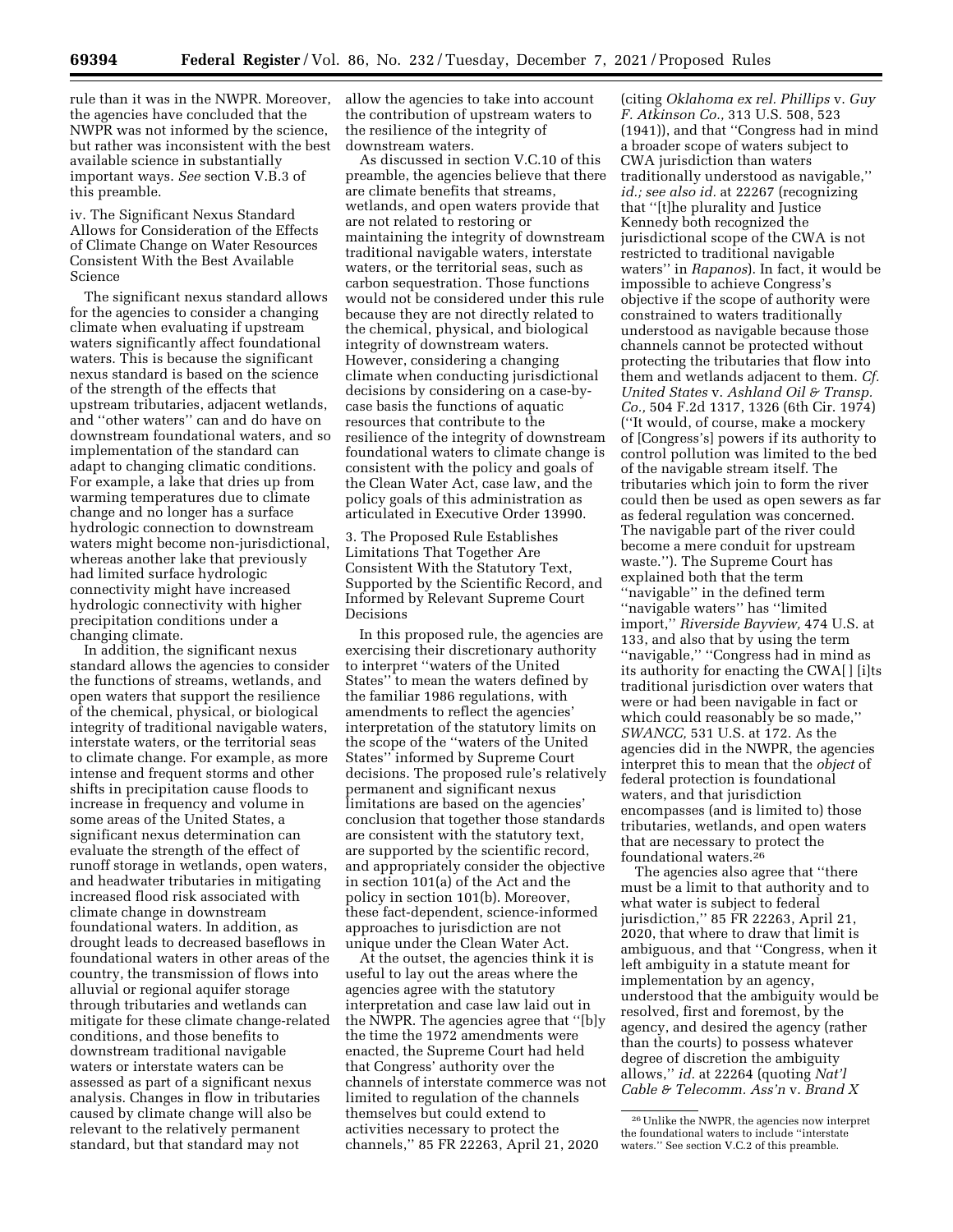*internet Servs.,* 545 U.S. 967, 982 (2005)). In determining that limit, the agencies generally continue to believe that the determination of jurisdiction with regard to wetlands adjacent to tributaries ''must be made using a basic two-step approach that considers (1) the connection of the wetland to the tributary; and (2) the status of the tributary with respect to downstream traditional navigable waters'' and that the concept of a ''connectivity gradient'' is useful. *Id.* at 22267, 22271. Similarly, for tributaries, the agencies agree that ''contribution of flow to and connection'' matters. *Id.* at 22267. At bottom, the agencies agree that the Supreme Court has indicated that the limit should relate to the ''significant effects'' of or ''significant nexus'' between that water and traditional navigable waters, interstate waters, and the territorial seas, *id* at 22263–64 (discussing Supreme Court case law, although as explained in section V.A.3.a of this preamble, the NWPR in fact removed the significant nexus test without considering an alternative approach to protecting waters that significantly affect downstream traditional navigable waters). Finally, the agencies agree that the Supreme Court has ''call[ed] into question the agencies' authority to regulate nonnavigable, isolated, intrastate waters that lack a sufficient connection to traditional navigable waters,'' *id.* at 22269, and this proposal would not assert jurisdiction over such waters.27

a. The Relatively Permanent Standard and the Significant Nexus Standard Together Advance the Objective of the Act

The proposed rule's utilization of both the relatively permanent standard and the significant nexus standard gives effect to the Act's broad terms and environmentally protective aim as well

as its limitations. *See Rapanos,* 547 U.S. at 767–69 (observing ''the evident breadth of congressional concern for protection of water quality and aquatic ecosystems'' and referring to the Act as ''a statute concerned with downstream water quality'') (Kennedy, J., concurring) (citations omitted); *Riverside Bayview,* 474 U.S. at 133 (''Congress chose to define the waters covered by the Act broadly.''). The agencies, however, are proposing that it is the significant nexus standard that advances the objective of the Act because it is linked to effects on downstream water quality while establishing a reasonable limitation on the scope of jurisdiction by requiring those links to be significant. The relatively permanent standard is administratively useful as an example of a subset of waters that will virtually always have the requisite nexus, but, on its own, is insufficiently protective to meet the objective of the Clean Water Act.

The agencies have consistently construed *Rapanos* to mean that a water is jurisdictional under the Clean Water Act if it meets either the relatively permanent standard or the significant nexus standard. The NWPR, however, interpreted the statute to *primarily* find waters jurisdictional only if they met the relatively permanent standard, as specifically interpreted in the NWPR. The NWPR argued that it reflected both the plurality and Kennedy opinions, which it characterized as having ''sufficient commonalities . . . to help instruct the agencies on where to draw the line between Federal and State waters.'' 85 FR 22268, April 21, 2020. The opinions have important differences, however. Justice Kennedy looked to the existence of a significant nexus between waters at issue and downstream traditional navigable waters, whereas the plurality held that ''waters of the United States'' is limited to ''relatively permanent'' waters connected to traditional navigable waters, and wetlands with a ''continuous surface connection'' with those waters. *Rapanos,* 547 U.S. at 742. Justice Kennedy rejected these two limitations in the plurality as ''without support in the language and purposes of the Act or in our cases interpreting it.'' *Id.* at 768; *see also id.* at 776 (''In sum the plurality's opinion is inconsistent with the Act's text, structure, and purpose.''). Yet the plurality's limitation of jurisdiction to ''relatively permanent waters'' and those with a ''continuous surface connection'' to those waters pervades the NWPR. *See* 85 FR 22338– 39; 33 CFR 328.3(a), (c)(1), (c)(6), and

(c)(12). The NWPR disregards the significant nexus standard, *see generally*  85 FR 22338–39; 33 CFR 328.3, and, in doing so, restricted the scope of the statute using limitations Justice Kennedy viewed as anathema to the purpose and text of the Clean Water Act.

The agencies propose to reject the NWPR's interpretation as inconsistent with the objective of the Clean Water Act, the science, and the case law, and instead to propose an interpretation whereby if a water meets either standard, it falls within the protections of the Clean Water Act. This section first discusses why the significant nexus test is consistent with the Act and the best available science; then explains why the relatively permanent standard is administratively useful, but limiting the scope of jurisdiction to waters meeting the relatively permanent standard is insufficient to meet the objective of the Clean Water Act; and finally, explains that fact-based standards for determining Clean Water Act jurisdiction are reasonable and not unique to the definition of ''waters of the United States.''

i. The Significant Nexus Test Is Consistent With the Act and the Best Available Science

The significant nexus standard advances the objective of the Act because it is linked to effects on downstream water quality while establishing a reasonable limitation on the scope of jurisdiction. The significant nexus standard reasonably effectuates the text of 33 U.S.C. 1362(7), which defines ''navigable waters.'' The requirement that a significant nexus exist between upstream waters, including wetlands and ''navigable waters in the traditional sense'' fulfills ''the need to give the term 'navigable' some meaning.'' *Rapanos,* 547 U.S. at 779 (Kennedy, J., concurring). With the significant nexus standard, the proposed rule is properly focused on protecting the foundational waters clearly protected by the Clean Water Act. The significant nexus is thus consistent with the text of the Act, with scientific principles and supported by the best available science, with the Act's legislative history, and with case law.

Congress was focused on water quality when it enacted the Clean Water Act and established its objective, as discussed in section V.A.2 of this preamble. The significant nexus standard is derived from the objective of the Act and thus also focused on water quality and specifically focused on the water quality of the foundational waters. As described more fully in section V.A.2.c of this preamble, *supra,* the

 $^{\rm 27}\rm{The}$  NWPR criticized the agencies' prior practice as insufficiently attentive to the concerns raised by the Supreme Court in *SWANCC* regarding jurisdiction over the ''other waters'' category defined in (a)(3) of the regulatory definition that was at issue in *SWANCC. Id.* at 22264. This criticism is inaccurate. Cognizant of the Supreme Court's direction in *SWANCC* and to ensure that any assertion of authorities over (a)(3) waters is consistent with the Court's precedents, since *SWANCC,* the agencies have required that before exercising jurisdiction over an (a)(3) water field staff get approval from headquarters. 68 FR 1991 (January 15, 2003). As a practical matter, and as discussed in more detail below, section V.C.3 of this preamble, field staff have rarely, if ever, sought such approval and therefore the agencies have not asserted jurisdiction over (a)(3) waters. But (a)(3) waters can have significant effects on foundational waters and, when they do, jurisdiction is proper and would not implicate the constitutional concerns expressed by the Court in *SWANCC* for the reasons explained herein.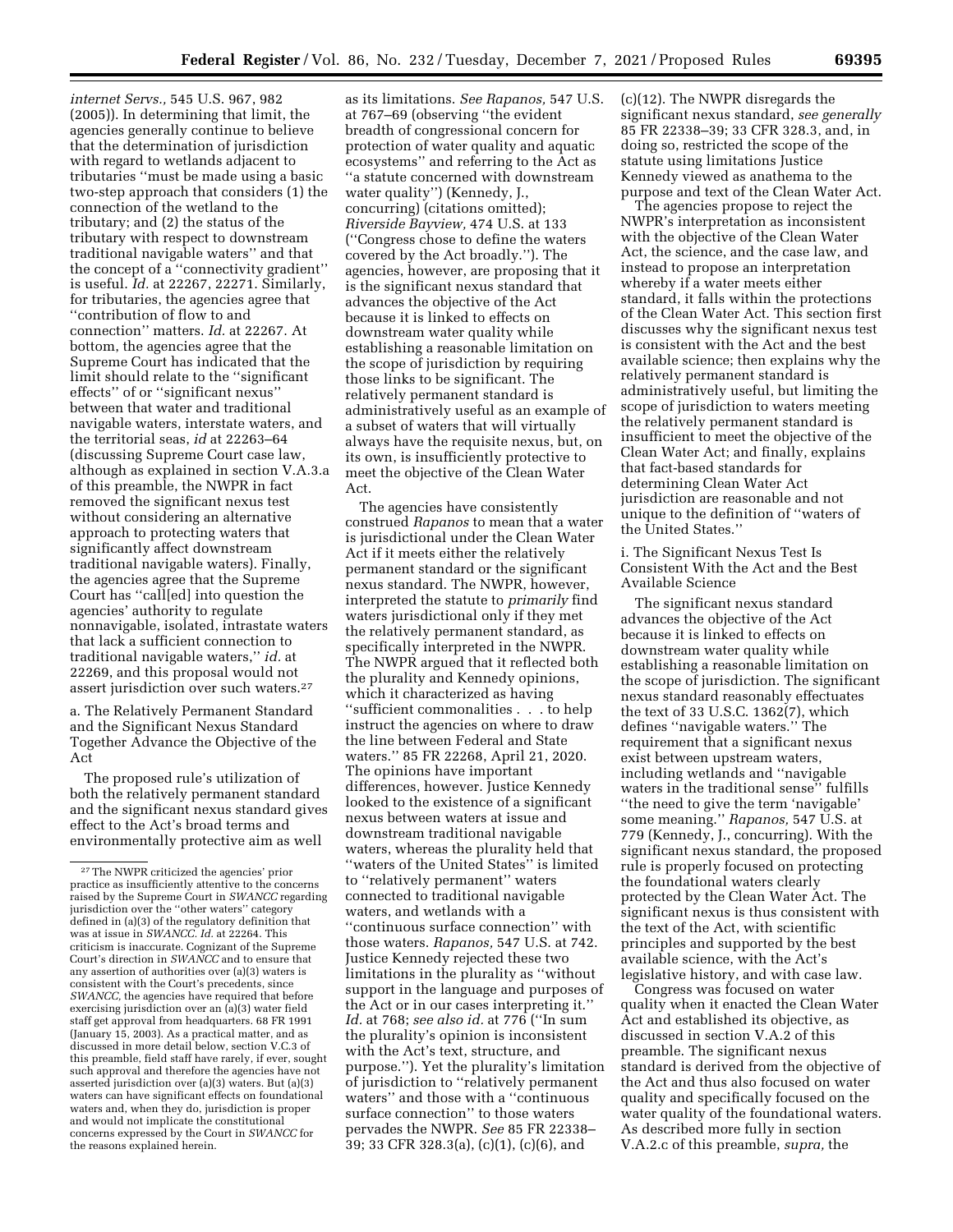significant nexus standard is consistent with scientific principles about the aquatic ecosystem: Upstream waters can significantly affect the chemical, physical, and biological integrity of downstream traditional navigable waters, interstate waters, and the territorial seas. Therefore, assessing the effects that waters have on downstream foundational waters when considered, alone or in combination with other similar waters in a region, is a reasonable means of identifying those waters necessary to protect in order to advance the objective of the Act.

A significant nexus analysis is consistent with the framework through which scientists assess a river system examining how the components of the system (*e.g.,* wetlands, tributaries), in the aggregate (in combination), in the region, contribute and connect to the river (significantly affect the chemical, physical, or biological integrity of foundational waters). Indeed, the significant nexus standard in the proposed rule reflects the type of analysis in the Science Report by describing the components of a river system and watershed; the types of physical, chemical, and biological connections that link those components; the factors that influence connectivity at various temporal and spatial scales; and methods for quantifying connectivity. The structure and function of rivers are highly dependent on the constituent materials stored in and transported through them. Most of these materials originate from either the upstream river network or other components of the river system and then are transported to the river by water movement or other mechanisms. Further, the significant nexus standard is supported by the Science Report's discussion of connectivity, a foundational concept in hydrology and freshwater ecology. *See also* Technical Support Document.

Connectivity is the degree to which components of a system are joined, or connected, by various transport mechanisms and is determined by the characteristics of both the physical landscape and the biota of the specific system. Connectivity serves to demonstrate the ''nexus'' between upstream water bodies and the downstream traditional navigable water, interstate water, or the territorial sea and, while the scientific literature does not use the term ''significant'' in the same manner used by the Supreme Court, the literature does provide information on the strength of the effects on the chemical, physical, and biological functioning of the downstream water bodies that permits the agencies to judge when an effect is

significant such that a water, alone or in combination, should be protected by the Clean Water Act in order to meet the objective of the Act. The Science Report presents evidence of connections for various categories of waters, evaluated singly or in combination, which affect downstream waters and the strength of those effects. The connections and mechanisms discussed in the Science Report include: Transport of physical materials and chemicals such as water, wood, sediment, nutrients, pesticides, and mercury; functions that jurisdictional adjacent waters perform, such as storing and cleansing water; and movement of organisms. Again, the significant nexus standard, under which waters are assessed alone or in combination for the functions they provide downstream, is consistent with the foundational scientific framework and concepts of hydrology.

The agencies' use of scientific principles to determine the scope of ''waters of the United States'' is consistent with the Supreme Court's approach in *Maui.* The Court also looked to scientific principles to inform its interpretation of the Clean Water Act's jurisdictional scope, noting: ''[m]uch water pollution does not come from a readily identifiable source. See 3 Van Nostrand's Scientific Encyclopedia, at 5801 (defining 'Water Pollution'). Rainwater, for example, can carry pollutants (say, as might otherwise collect on a roadway); it can pollute groundwater, and pollution collected by unchanneled rainwater runoff is not ordinarily considered point source pollution.'' 140 S. Ct. at 1471. The Court further observed that ''[v]irtually all water, polluted or not, eventually makes its way to navigable water. This is just as true for groundwater. See generally 2 Van Nostrand's Scientific Encyclopedia 2600 (10th ed. 2008) (defining 'Hydrology').'' *Id.* at 1470. The Court then enumerated a series of factors relevant to determining whether a discharge is jurisdictional under the Act, many of which are scientifically based, including the nature of the material through which the pollutant travels and the extent to which the pollutant is diluted or chemically changed as it travels. *Id.* at 1476–77.

In carefully considering the objective of the Act and the best available science, the proposed rule's incorporation of the significant nexus standard is consistent with the legislative history of the Clean Water Act. The Supreme Court has noted that ''some Members of this Court have consulted legislative history when interpreting *ambiguous* statutory language.'' *Bostock* v. *Clayton County, Georgia,* 140 S. Ct. 1731, 1749 (2020). In

*Bostock,* the Court stated further that ''while legislative history can never defeat unambiguous statutory text, historical sources can be useful for a different purpose: Because the law's ordinary meaning at the time of enactment usually governs, we must be sensitive to the possibility a statutory term that means one thing today or in one context might have meant something else at the time of its adoption or might mean something different in another context. And we must be attuned to the possibility that a statutory phrase ordinarily bears a different meaning than the terms do when viewed individually or literally. To ferret out such shifts in linguistic usage or subtle distinctions between literal and ordinary meaning, this Court has sometimes consulted the understandings of the law's drafters.'' *Id.* at 1750.

Bills introduced in 1972 in both the House of Representatives and the Senate defined ''navigable waters'' as ''the navigable waters of the United States.'' *See* 2 Environmental Policy Div., Library of Congress, *Legislative History of the Water Pollution Control Act Amendments of 1972* at 1069, 1698 (1973). The House and Senate Committees, however, expressed concern that the definition might be given an unduly narrow reading. Thus, the House Report observed: ''One term that the Committee was reluctant to define was the term 'navigable waters.' The reluctance was based on the fear that any interpretation would be read narrowly. However, this is not the Committee's intent. The Committee fully intends that the term 'navigable waters' be given the broadest possible constitutional interpretation unencumbered by agency determinations which have been made or may be made for administrative purposes.'' H.R. Rep. No. 92–911, at 131 (1972).

The Senate Report stated that ''[t]hrough a narrow interpretation of the definition of interstate waters the implementation [of the] 1965 Act was severely limited. Water moves in hydrologic cycles and it is essential that discharge of pollutants be controlled at the source.'' S. Rep. No. 92–414, at 77 (1971). The Conference Committee deleted the word ''navigable'' from the definition of ''navigable waters,'' broadly defining the term to include ''the waters of the United States.'' The Conference Report explained that the definition was intended to repudiate earlier limits on the reach of federal water pollution efforts: ''The conferees fully intend that the term 'navigable waters' be given the broadest possible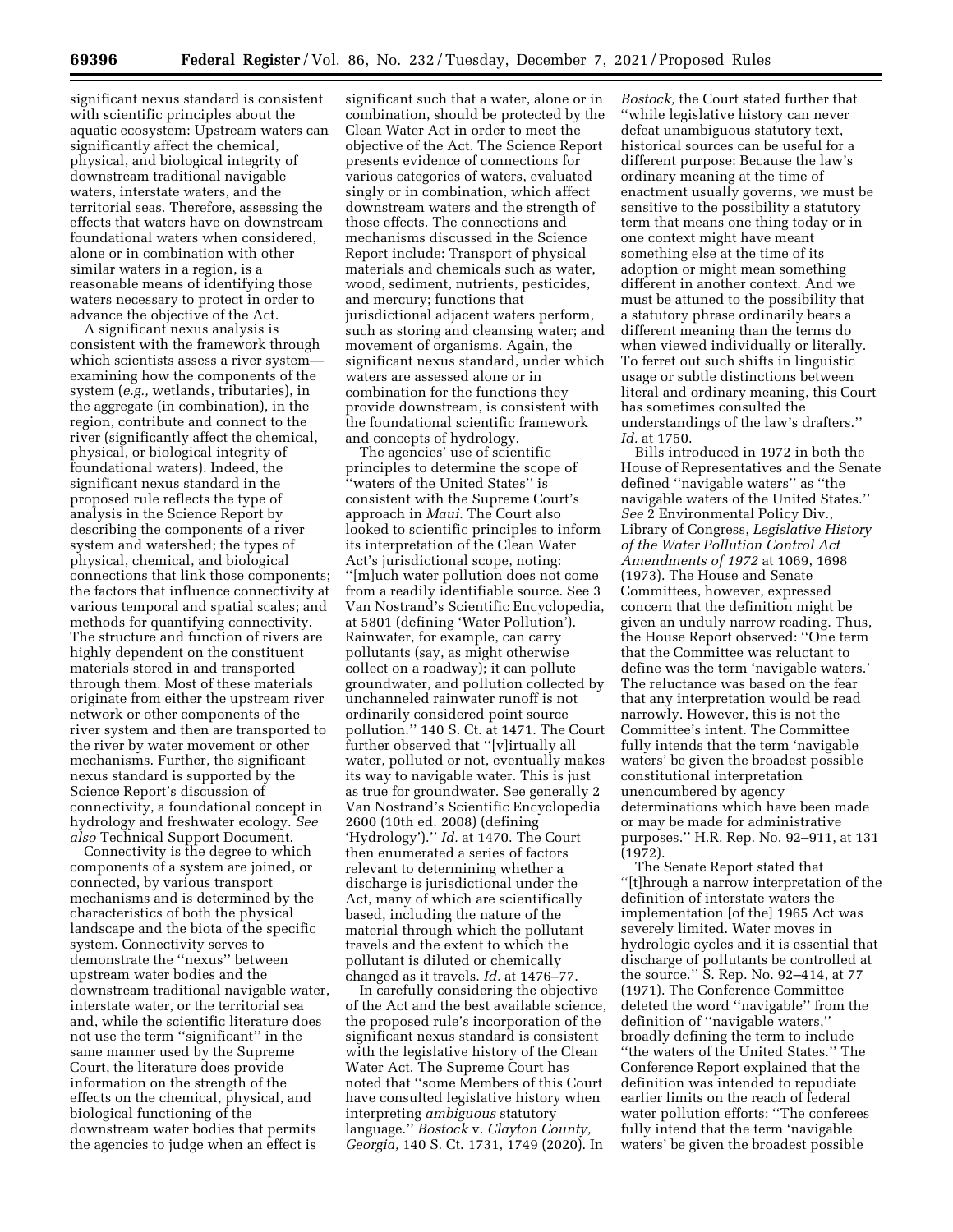constitutional interpretation unencumbered by agency determinations which have been made or may be made for administrative purposes.'' S. Conf. Rep. No. 92–1236, at 144 (1972).

The significant nexus standard is also consistent with prior Supreme Court decisions, and with every circuit decision that has gleaned a rule of law from that precedent. For example, in *Riverside Bayview,* the Court deferred to the agencies' interpretation: ''In view of the breadth of federal regulatory authority contemplated by the Act itself and the inherent difficulties of defining precise bounds to regulable waters, the Corps' ecological judgment about the relationship between waters and their adjacent wetlands provides an adequate basis for a legal judgment that adjacent wetlands may be defined as waters under the Act.'' 474 U.S. at 134. In *Rapanos,* Justice Kennedy stated of the Court in *Riverside Bayview* ''the Court indicated that 'the term ''navigable'' as used in the Act is of limited import,' 474 U.S., at 133, [and] it relied, in upholding jurisdiction, on the Corps' judgment that 'wetlands adjacent to lakes, rivers, streams, and other bodies of water may function as integral parts of the aquatic environment even when the moisture creating the wetlands does not find its source in the adjacent bodies of water,' *id.,* at 135.'' 547 U.S. at 779 (Kennedy, J., concurring). ''The implication,'' Justice Kennedy observed, ''was that wetlands' status as 'integral parts of the aquatic environment'—that is, their *significant nexus* with navigable waters—was what established the Corps' jurisdiction over them as waters of the United States.'' *Id.* (emphasis added); *see also id.* at 780 (''[W]etlands' ecological functions vis-a-vis other covered waters are the basis for the Corps' regulation of them.''). The Court in *SWANCC* also characterized its decision in *Riverside Bayview* as informed by the ''significant nexus between the wetlands and 'navigable waters.' " 531 U.S. at 167.

In *Rapanos,* Justice Kennedy reasoned that *Riverside Bayview* and *SWANCC*  ''establish the framework for'' determining whether an assertion of regulatory jurisdiction constitutes a reasonable interpretation of ''navigable waters,'' finding that ''the connection between a nonnavigable water or wetland and a navigable water may be so close, or potentially so close, that the Corps may deem the water or wetland a 'navigable water' under the Act,'' and ''[a]bsent a significant nexus, jurisdiction under the Act is lacking.'' 547 U.S. at 767. Justice Kennedy also identified many of the same valuable

functions of wetlands identified in the Science Report:

Important public interests are served by the Clean Water Act in general and by the protection of wetlands in particular. To give just one example, *amici* here have noted that nutrient-rich runoff from the Mississippi River has created a hypoxic, or oxygendepleted, ''dead zone'' in the Gulf of Mexico that at times approaches the size of Massachusetts and New Jersey. Brief for Association of State Wetland Managers et al. 21–23; Brief for Environmental Law Institute 23. Scientific evidence indicates that wetlands play a critical role in controlling and filtering runoff. See, *e.g.,* OTA 43, 48–52; R. Tiner, In Search of Swampland: A Wetland Sourcebook and Field Guide 93–95 (2d ed. 2005); Whitmire & Hamilton, Rapid Removal of Nitrate and Sulfate in Freshwater Wetland Sediments, 34 J. Env. Quality 2062 (2005).

#### *Id.* at 777–78.

The agencies are mindful of the Supreme Court's decision in *SWANCC*  regarding the specific Commerce Clause authority Congress was exercising in enacting the Clean Water Act. The Court noted that the statement in the Conference Report for the Act that the conferees ''intend that the term 'navigable waters' be given the broadest possible constitutional interpretation,'' S. Conf. Rep. No. 92–1236, at 144 (1972), signifies Congress's intent with respect to its exertion of its commerce power over navigation and no more. In light of the ambiguous nature of the phrase ''waters of the United States,'' the agencies have found the legislative history concerning the intent of Congress regarding the scope of the Act's protections under its power over navigation confirms the reasonableness of the proposed rule. The rule would ensure that all waters that either alone or in combination significantly affect the integrity of traditional navigable waters, interstate waters, or the territorial seas are protected under the Clean Water Act. The Supreme Court has long held that authority over traditional navigable waters is not limited to either protection of navigation or authority over only the traditional navigable water. Rather, ''the authority of the United States is the regulation of commerce on its waters

. . . [f]lood protection, watershed development, [and] recovery of the cost of improvements through utilization of power are likewise parts of commerce control.'' *United States* v. *Appalachian Electric Power Co.,* 311 U.S. 377, 426 (1940); *see also Oklahoma ex rel. Phillips* v. *Guy F. Atkinson Co.,* 313 U.S. 508, 525–526 (1941) (''[J]ust as control over the non-navigable parts of a river may be essential or desirable in the interests of the navigable portions, so

may the key to flood control on a navigable stream be found in whole or in part in flood control on its tributaries. . . . [T]he exercise of the granted power of Congress to regulate interstate commerce may be aided by appropriate and needful control of activities and agencies which, though intrastate, affect that commerce.''). Again, to quote the Sixth Circuit after the 1972 enactment of the Clean Water Act: ''It would, of course, make a mockery of [Congress's] powers if its authority to control pollution was limited to the bed of the navigable stream itself. The tributaries which join to form the river could then be used as open sewers as far as federal regulation was concerned. The navigable part of the river could become a mere conduit for upstream waste.'' *United States* v. *Ashland Oil & Transp. Co.,* 504 F.2d 1317, 1326 (6th Cir. 1974). The significant nexus standard included in the proposed rule remains well within the bounds of *SWANCC.* 

ii. The Relatively Permanent Standard Is Administratively Useful, but Insufficient To Meet the Objective of the Clean Water Act

The agencies also conclude that federal protection is appropriate where a water meets the relatively permanent standard. Waters that meet this standard are an example of a subset of waters that will virtually always have the requisite connection to downstream traditional navigable waters, interstate waters, or the territorial seas, and therefore properly fall within the Clean Water Act's scope. However, the relatively permanent standard is insufficient as the sole standard for geographic jurisdiction under the Clean Water Act as it is inconsistent with the Act's text and objective and runs counter to the science.

Science supports that tributaries of traditional navigable waters with relatively permanent, standing, or continuously flowing water and wetlands and relatively permanent open waters with continuous surface connections to such relatively permanent waters perform important functions that either individually or cumulatively with similarly situated waters in the region have substantial effects on the chemical, physical, or biological integrity of downstream foundational waters. *See* Technical Support Document section IV.A. For example, perennial and seasonally intermittent tributaries contribute consistent flow to downstream foundational waters, and with that flow export nutrients, sediment, and food resources, contaminants, and other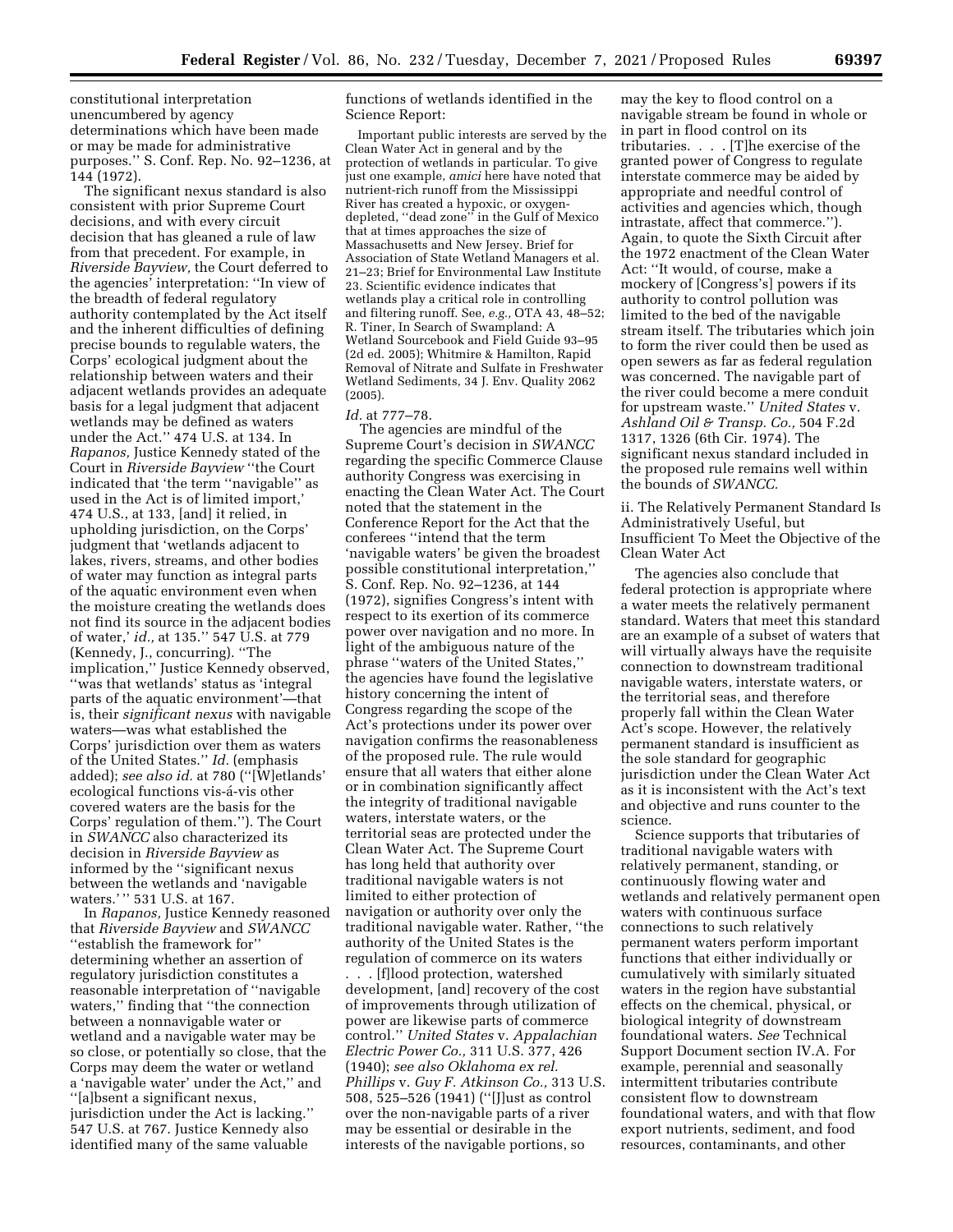materials that can both positively (*e.g.,*  by contributing to downstream baseflow, providing food for aquatic species, contributing to downstream aquatic habitat) and negatively (*e.g.,* if exporting too much sediment, runoff, or nutrients or if exporting pollutants) affect the integrity, including the water quality, of those larger downstream waters. In addition, wetlands with a continuous surface connection to such relatively permanent waters can attenuate floodwaters, trap sediment, and process and transform nutrients that might otherwise reach downstream traditional navigable waters, interstate waters, or the territorial seas. The relatively permanent standard is useful because it generally requires less information gathering and assessment and because it focuses on flow and includes wetlands with a continuous surface connection. As such, while both the significant nexus and relatively permanent standards require factspecific inquiries before determining whether a water is a ''water of the United States,'' the relatively permanent standard will generally require less assessment.

Standing alone as the sole test for Clean Water Act jurisdiction, the relatively permanent standard is insufficient. The standard's apparent exclusion of major categories of waters from the protections of the Clean Water Act, specifically with respect to tributaries that are not relatively permanent (such as ephemeral streams) and adjacent wetlands that do not have a continuous surface water connection to other jurisdictional waters, is inconsistent with the Act's text and objective and runs counter to the science demonstrating how such waters can affect the integrity of downstream waters, including traditional navigable waters, interstate waters, and territorial seas. The NWPR, for example, excluded federal jurisdiction over the many ephemeral tributaries that regularly and directly provide sources of freshwater to the sparse traditional navigable waters in the arid Southwest, such as portions of the Gila River.

As discussed in section V.A.2.c of this preamble, there is overwhelming scientific information demonstrating the effects ephemeral streams can have on downstream waters and the effects wetlands can have on downstream waters when they do not have a continuous surface connection. The science is clear that aggregate effects of ephemeral streams ''can have substantial consequences on the integrity of the downstream waters'' and that the evidence of such downstream effects is ''strong and compelling.''

Science Report at 6–10, 6–13. EPA's Science Advisory Board (SAB) Review of the draft Science Report explained that ephemeral streams ''are no less important to the integrity of the downgradient waters'' than perennial or intermittent streams. Letter from SAB to Gina McCarthy, Administrator, EPA (Oct. 17, 2014) (''SAB Review'') at 22– 23, 54 fig. 3. The agencies also find no exclusion of waters that are not relatively permanent in the text of the statute. *Rapanos,* 547 U.S. at 770 (''To be sure, Congress could draw a line to exclude irregular waterways, but nothing in the statute suggests it has done so.'') (Kennedy, J., concurring).

The science is also clear that wetlands may significantly affect downstream waters when they have other types of surface connections, such as wetlands that overflow and flood jurisdictional waters or wetlands with less frequent surface water connections due to longterm drought; wetlands with shallow subsurface connections to other protected waters; or other wetlands proximate to jurisdictional waters. Such wetlands provide a number of functions, including water storage that can help reduce downstream flooding, recharging groundwater that contributes to baseflow of downstream rivers, improving water quality through processes that remove, store, or transform pollutants such as nitrogen, phosphorus, and metals, and serving as unique and important habitats including for aquatic species that also utilize larger downstream waters. *See, e.g.,*  Science Report at 4–20 to 4–38. For example, adjacent, interdunal wetlands separated from the Atlantic Ocean only by beach dunes would not meet the relatively permanent standard, but provide numerous functions, including floodwater storage and attenuation, storage and transformation of sediments and pollutants, and important habitat for species that utilize both the wetlands and the ocean, that significantly affect the Atlantic Ocean (both a traditional navigable water and territorial sea).

In addition, the agencies see no basis in the text or the science to exclude waters from Clean Water Act jurisdiction based solely on the continuous surface connection requirement. As discussed in section V.A.2.a of this preamble, the objective of the Act is to restore and maintain the water quality of the nation's waters. Nowhere does the Act refer to a continuous surface connection, and the imposition of such a limitation would not account for the science regarding how upstream waters and wetlands affect downstream foundational waters. As discussed above in this section and

in the Technical Support Document, the science supports that wetlands and open waters that lack a continuous surface connection to relatively permanent waters can individually and cumulatively have more than a speculative or insubstantial effect on the chemical, physical, and biological integrity of traditional navigable waters, interstate waters, or the territorial seas. As a scientific matter, the agencies agree with Justice Kennedy that the Clean Water Act intends to protect waters that do not meet the relatively permanent standard, where such waters have a significant nexus. *Rapanos,* 547 U.S. at 773–74 (''Needless to say, a continuous connection is not necessary for moisture in wetlands to result from flooding—the connection might well exist only during floods.'') (Kennedy, J., concurring); *see also id* at 775 (''In many cases, moreover, filling in wetlands separated from another water by a berm can mean that floodwater, impurities, or runoff that would have been stored or contained in the wetlands will instead flow out to major waterways. With these concerns in mind, the Corps' definition of adjacency is a reasonable one, for it may be the absence of an interchange of waters prior to the dredge and fill activity that makes protection of the wetlands critical to the statutory scheme.")

While the relatively permanent standard is administratively useful and includes waters that have important effects on downstream water quality, the standard excludes many waters that properly fall within the Act's protections. As a result, the proposed rule's incorporation of both *Rapanos*  standards represents a reasonable interpretation of broad and ambiguous statutory text and a permissible way for the agencies to fulfill their congressionally delegated responsibility to interpret ''waters of the United States'' in a manner that advances the objective of the Act.

iii. Fact-Based Standards for Determining Clean Water Act Jurisdiction Are Reasonable

Finally, while a fact-dependent jurisdictional analysis of whether a water meets either the relatively permanent standard or the significant nexus standard does not necessarily provide categorical certainty, casespecific determinations of the scope of Clean Water Act jurisdiction are not unique. In the Supreme Court's most recent decision addressing a question about the jurisdictional scope of the Clean Water Act, although not the scope of ''waters of the United States,'' the Court established a standard for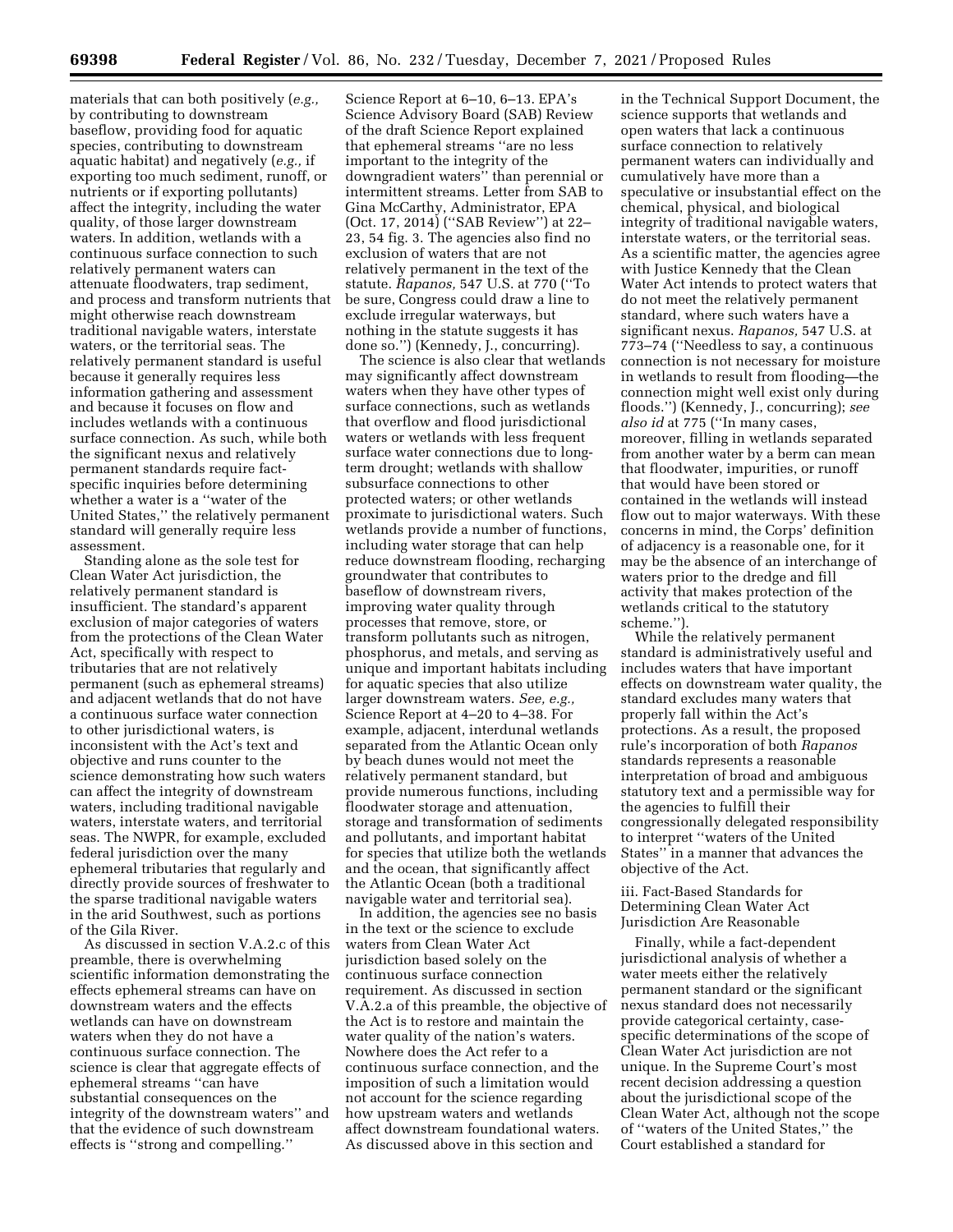determining jurisdiction that, like the significant nexus standard, does not establish bright lines marking the bounds of federal jurisdiction and instead requires an inquiry focused on the specific facts at issue and guided by the purposes Congress sought to achieve under the Act. In *Maui,* the Supreme Court considered whether discharges to groundwater that reach navigable waters are jurisdictional under the Act and thus subject to the Act's section 402 permitting program. The Court held that ''the statute requires a permit when there is a direct discharge from a point source into navigable waters or when there is the *functional equivalent of a direct discharge.*'' *Maui,* 140 S. Ct. at 1476. The Court explained that ''[w]e think this phrase best captures, in broad terms, those circumstances in which Congress intended to require a federal permit.'' *Id.* The Court further explained that, in applying its broadly worded standard, ''[t]he object in a given scenario will be to advance, in a manner consistent with the statute's language, the statutory purposes that Congress sought to achieve.'' *Id.* The Court recognized that the difficulty with its approach was that ''it does not, on its own, clearly explain how to deal with middle instances,'' but reasoned that ''there are too many potentially relevant factors applicable to factually different cases for this Court now to use more specific language.'' *Id.* The Court enumerated a series of factors relevant to determining whether a discharge is the ''functional equivalent'' of direct discharge, including the time between when the discharge occurs and when the pollutants reach the navigable water, the distance the pollutants travel to the navigable water, the nature of the material through which the pollutant travels, the extent to which the pollutant is diluted or chemically changed as it travels, the amount of pollutant entering the navigable waters relative to the amount of the pollutant that leaves the point source, the manner by or area in which the pollutant enters the navigable waters, and the degree to which the pollution (at that point) has maintained its specific identity. *Id.* at 1476–77.

The Supreme Court's ''functional equivalent'' standard has several key characteristics in common with the significant nexus standard and the agencies' approach in the proposed rule. Both standards require an analysis focused on the specific facts at issue in a particular instance. The ''functional equivalent'' standard requires consideration of facts related to the discharge at issue, the geologic substrate

through which the discharges travels, the location and nature of the receiving water, and other factors. Likewise, the significant nexus standard requires consideration of scientific principles of upstream functions and effects on the integrity of downstream waters and facts related to the specific waters at issue. Indeed, the agencies have proposed a list of factors that would be considered when assessing whether waters ''significantly affect'' foundational waters that is similar in nature to the factors identified by the Court for making a ''functional equivalent'' assessment. *See* section V.C.10 of this preamble. The relatively permanent standard also requires inquiry into specific facts about particular tributaries and wetlands, although the inquiry generally requires less information gathering and assessment than the significant nexus standard. The Court in *Maui* also explicitly rejected EPA's suggested approach which established a bright line that categorically excluded all discharges to groundwater regardless of whether they reached navigable waters and instead adopted the ''functional equivalent'' analysis. 140 S. Ct. at 1474–75. Likewise, the significant nexus standard also does not necessarily establish bright lines with respect to determining which waters have a sufficient impact on downstream traditional navigable waters, interstate waters, or the territorial seas, in contrast to the NWPR which categorically excluded all ephemeral waters in spite of their impact on the chemical, physical, and biological integrity of downstream foundational waters.

Finally, both the functional equivalent standard and the significant nexus standard should be applied while keeping in mind the purposes of the Act. As the Court explained in *Maui,*  ''[t]he underlying statutory objectives also provide guidance. Decisions should not create serious risks either of undermining state regulation of groundwater or of creating loopholes that undermine the statute's basic federal regulatory objectives.'' *Id.* at 1477. Likewise, Justice Kennedy explained that when assessing the existence of a ''significant nexus'' between wetlands and navigable waters, ''[t]he required nexus must be assessed in terms of the statute's goals and purposes.'' *Rapanos,* 547 U.S. at 779.

The agencies recognize that in both *Rapanos* and *Maui* the Supreme Court was clear that the agencies could promulgate regulations that further refine the case-specific jurisdictional tests. The agencies' goal with this proposed rule is to return to the familiar and longstanding framework that will

ensure Clean Water Act regulatory protections, informed by relevant Supreme Court decisions. The agencies also anticipate developing another rule that builds upon the regulatory foundation of this rule with the benefit of additional stakeholder engagement and which could, among many issues, consider more categorical approaches to jurisdiction.

b. The Proposed Rule Reflects Full and Appropriate Consideration of the Water Quality Objective in Section 101(a) and the Policies Relating to Responsibilities and Rights of States and Tribes Under Section 101(b) of the Act

The proposed rule reflects consideration of the statute as a whole, including the objective of the Act and the policies of the Act with respect to the role of states and tribes. As discussed in section V.A.2.a of this preamble, the agencies must consider the objective of the Clean Water Act in interpreting the scope of the statutory term ''waters of the United States.'' In this proposed rule, the agencies also consider the entire statute, including section 101(b) of the Clean Water Act, which provides that it is Congressional policy to preserve the primary responsibilities and rights of states ''to prevent, reduce, and eliminate pollution, to plan the development and use . . . of land and water resources, and to consult with the Administrator with respect to the exercise of the Administrator's authority'' under the Clean Water Act. 33 U.S.C. 1251(b). Determining where to draw the boundaries of federal jurisdiction to both ensure that the agencies achieve Congress's objective while preserving and protecting the responsibilities and rights of the states is a matter of judgment assigned by Congress to the agencies.

The agencies find that the proposed rule both advances the objective of the Act in section 101(a) and respects the role of states and tribes in 101(b).28 The proposed rule appropriately draws the boundary of waters subject to federal protection by extending, and limiting, it to the protection of upstream waters that significantly affect the integrity of waters where the federal interest is indisputable—the traditional navigable waters, interstate waters, and territorial seas. Waters that do not implicate federal interest in these foundational

<sup>28</sup>While Clean Water Act section 101(b) does not specifically identify tribes, the policy of preserving states' sovereign authority over land and water use is equally relevant to ensuring the primary authority of tribes to address pollution and plan the development and use of tribal land and water resources.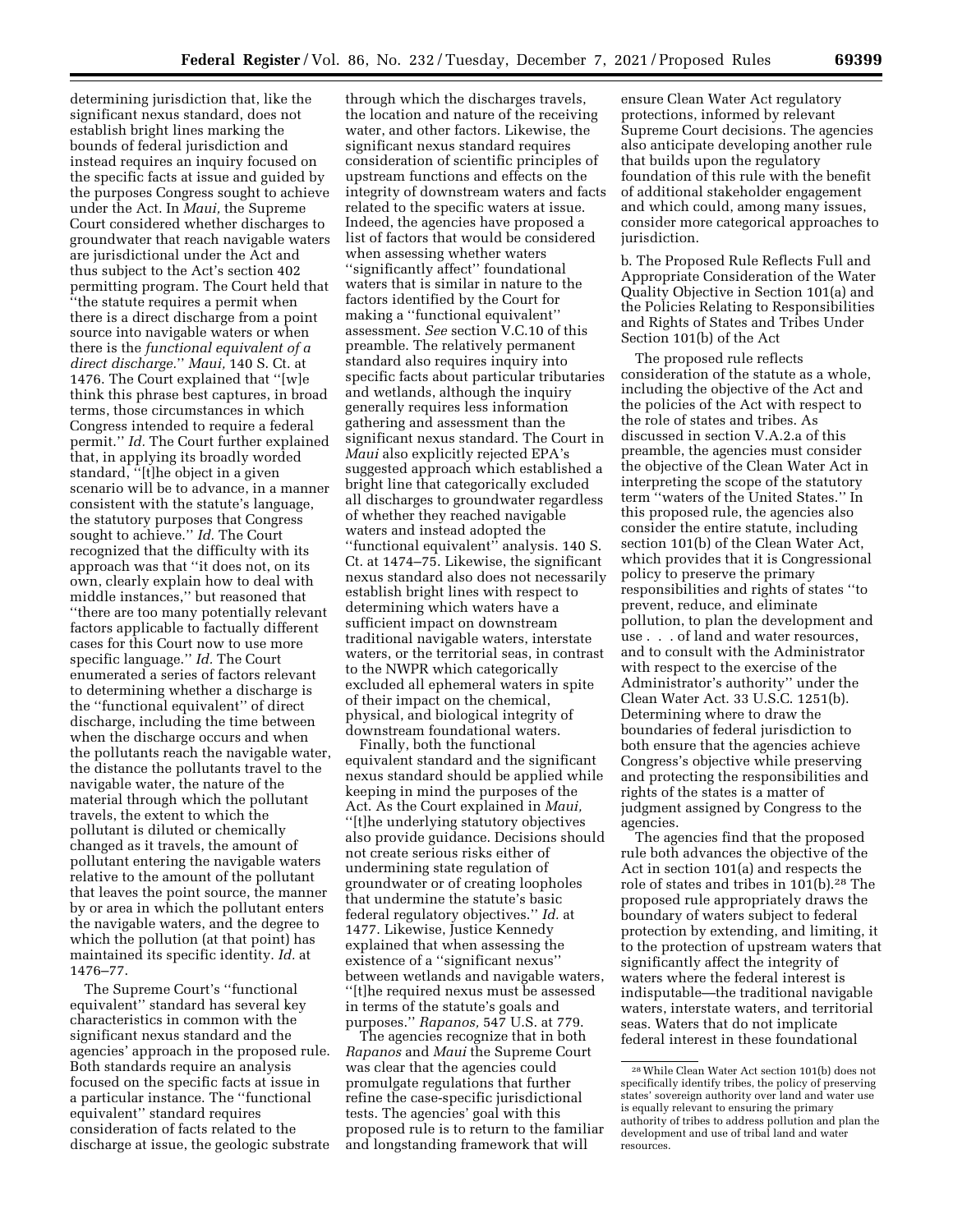waters are left entirely to state and tribal protection and management.

The scope and boundaries of the proposed definition therefore reflect the agencies' considered judgment of both the Act's objective in section 101(a) and the Congressional policy relating to states' rights and responsibilities under section 101(b). In several key respects, the agencies' consideration and weighing of these provisions in this rulemaking differs from the agencies' approach in the NWPR. Those differences and the bases for them follow.

# i. Consideration of Sections 101(a) and 101(b) in the NWPR

In promulgating the NWPR, the agencies gave predominant weight to consideration of the policy in section 101(b), citing it frequently in its rationale for the rule generally. For example, the agencies stated: ''The agencies interpret the policy of Congress, set forth in section 101(b), as relevant to all aspects of the implementation of the CWA, both implementing federally-established standards as well as the scope of waters subject to such standards and regulatory programs.'' 85 FR 22269, April 21, 2020. The agencies also opined on the relationship between its consideration of section 101(a) and 101(b): ''In developing an appropriate regulatory framework for the final rule, the agencies recognize and respect the primary responsibilities and rights of States to regulate their land and water resources as reflected in CWA section 101(b). The oft-quoted objective of the CWA to 'restore and maintain the chemical, physical, and biological integrity of the Nation's waters,' . . . must be implemented in a manner consistent with Congress' policy directives to the agencies.'' *Id.* The NWPR ultimately concluded that the rule ''appropriately balances . . . the objective of the Act and the policy of Congress set forth in CWA sections 101(a) and 101(b), respectively.'' *Id.* at 22277.

Beyond relying on section 101(b) for the agencies' overall approach to the rulemaking, the NWPR relied specifically on section 101(b) as a basis for the rule's line-drawing between jurisdictional and non-jurisdictional waters. For example, with regard to tributaries, the agencies stated that limiting jurisdiction to waters that contribute surface flow to traditional navigable waters in a typical year ''better balances the CWA's objective in section 101(a) with the need to respect State and tribal authority over land and water resources as mandated by

Congress in section 101(b).'' *Id.* at 22287. The agencies contended, moreover, that excluding ephemeral waters from jurisdiction ''respect[s] State and Tribal land use authority over features that are only episodically wet during and/or following precipitation events.'' *Id.* at 22319. With regard to wetlands, the agencies similarly relied upon ''limitations on federal authority embodied in CWA section 101(b)'' as a justification for excluding subsurface hydrologic connectivity as a basis for determining what constitutes an adjacent wetland. *Id.* at 22313.

### ii. Consideration of Sections 101(a) and 101(b) in Developing the Proposed Rule

The agencies have carefully considered sections 101(a) and 101(b) as well as the agencies' analysis and application of these provisions in promulgating the NWPR. As discussed below, based on the text of section 101(b), the structure of section 101 and the Act as a whole, Supreme Court precedent, and the history of federal water pollution laws enacted by Congress up through the 1972 Amendments, the agencies believe that the proposed rule reflects fuller and more appropriate consideration of sections 101(a) and 101(b) than the agencies undertook in promulgating the NWPR.

As a threshold matter, the agencies agree that the policy in section 101(b) is both important and relevant to the agencies' defining an appropriate scope of ''waters of the United States.'' Consistent with the text of the statute and as emphasized by the Supreme Court, federal jurisdiction under the Clean Water Act has limits. As explained above, Clean Water Act jurisdiction encompasses (and is limited to) those waters that significantly affect the indisputable federal interest in the protection of the foundational waters that prompted Congress to enact the various incarnations of the Act—*i.e.,*  traditional navigable waters, interstate waters, and the territorial seas. And consistent with the section 101(b) policy, where protection (or degradation) of waters do not implicate this federal interest, such waters fall exclusively within state or tribal regulatory authority, should they choose to exercise it.

The agencies' considered view at this time differs, however, in certain important respects from how the NWPR considered section 101(b). As the above statements make clear, section 101(b) was not simply a relevant consideration for the NWPR, but a key lynchpin of both the overall regulatory approach and the rule's specific definitions of

jurisdictional waters. In the agencies' view, the better reading of section 101(b) does not support the heavy weight accorded to it by the NWPR for either its overall approach nor its specific definitions.

#### (1) The Text of Section 101(b)

First, the agencies believe that the NWPR's reading of section 101(b) fails to align with the better reading of the text of section 101(b). For example, the agencies stated in support of the NWPR that ''[i]n developing an appropriate regulatory framework for the final rule, the agencies recognize and respect the primary responsibilities and rights of States to *regulate* their land and water resources as reflected in CWA section 101(b).'' 85 FR 22269, April 21, 2020 (emphasis added). However, this appears to be a restatement of the first sentence of section 101(b), which actually states:

It is the policy of the Congress to recognize, preserve, and protect the primary responsibilities and rights of States to prevent, reduce, and eliminate pollution, to plan the development and use (including restoration, preservation, and enhancement) of land and water resources, and to consult with the Administrator in the exercise of his authority under this Act.

The NWPR read this provision as essentially agnostic (or even in opposition) to preventing pollution and meeting the objective of Act. *See, e.g.,*  85 FR 22270, April 21, 2020 (''States are free to evaluate the most effective means of addressing their waters and may weigh the costs and benefits of doing so.''). The agencies believe the better reading of this provision is found in the text of section 101(b), as a recognition of states' authority to ''*prevent, reduce, and eliminate* pollution'' and provide support for the Administrator's exercise of his authority to advance the objective of the Act. Indeed, section 101(b)'s text is plainly focused on environmental protection (''prevent, reduce, and eliminate pollution,'' ''including restoration, preservation and enhancement[] of land and water resources'').

Section 101(b) further recognizes the very important role that the states play in achieving the Act's objective. ''Pollution'' is a defined term in the Act that means ''man-made or man-induced alteration of the chemical, physical, biological, and radiological integrity of water'' (section 502(19)) and has a broader scope than the ''discharge of a pollutant'' subject to regulatory jurisdiction under the Clean Water Act (*e.g.,* nonpoint sources of pollution). The agencies believe that Congress's use of the broad term ''pollution'' in section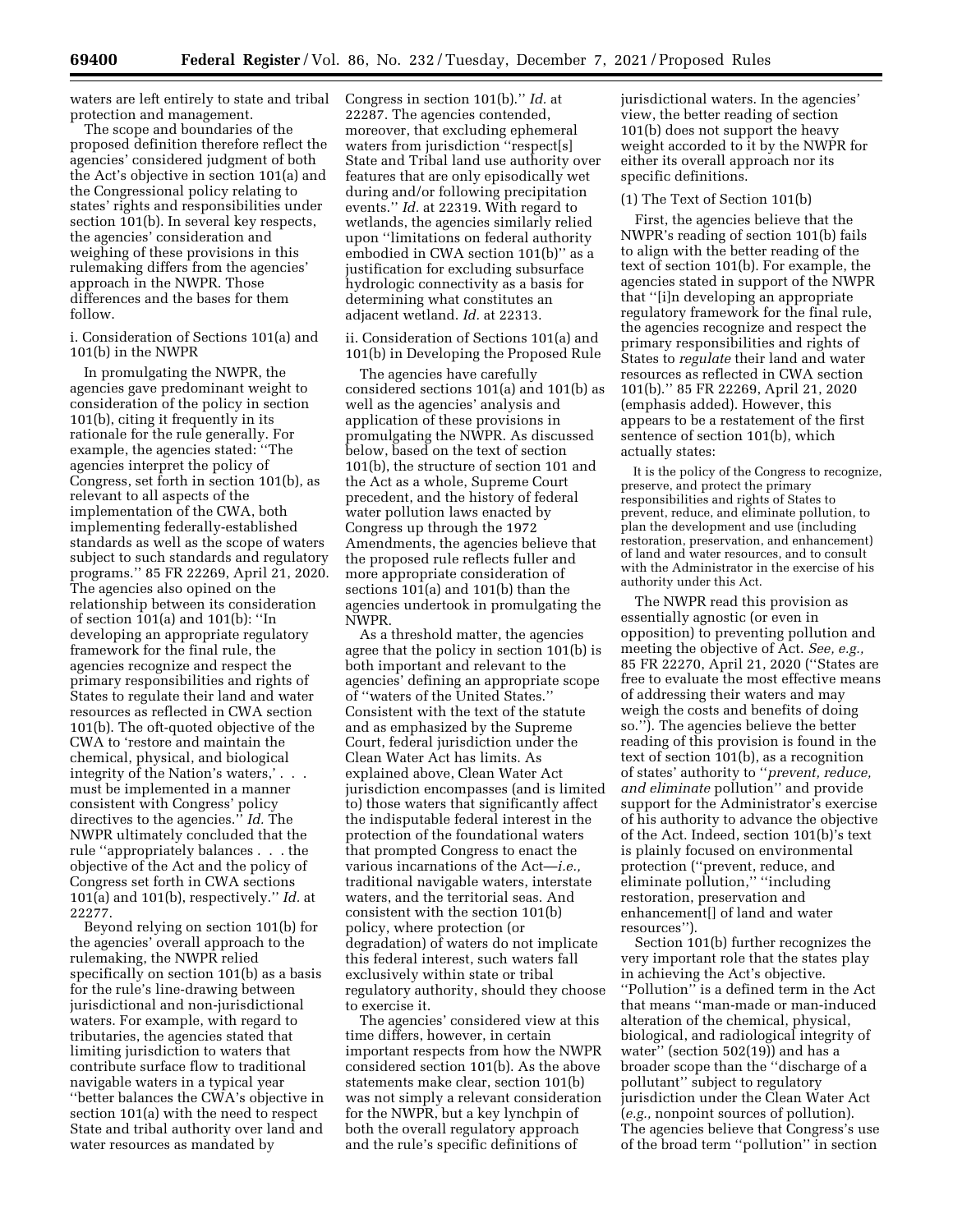101(b) indicates that the policy in this section is intended to recognize and preserve, among other things, states' authority to prevent, reduce, and eliminate all kinds of pollution, including pollution falling outside the scope of federal regulatory authority. Importantly, this includes all non-point sources, which indisputably may (and do) significantly affect the integrity of foundational waters. The agencies' proposed definition of ''waters of the United States'' does not implicate, let alone impinge, on such state authorities.

The first sentence of section 101(b) also refers to states' ''*primary*'' role in preventing, reducing, and eliminating pollution—a word that is not incompatible with overlapping federal and state authority over waters which, under the proposed rule, implicate core federal interests. Thus, the text of section 101(b) need not be read, and in the agencies' view is best not read, as a general policy in favor of preserving for states a zone of exclusive regulatory authority based on federalism principles ''to choose whether or not to regulate'' regardless of the impact of those decisions on achievement of the Act's objective. *See* 85 FR 22270, April 21, 2020.

In developing the proposed rule, the agencies also considered the language in section 101(b) referring to states' rights and responsibilities ''to plan the development and use (including restoration, preservation, and enhancement) of land and water resources.'' Planning the development, use, and protection of land and water resources is indisputably a traditional state function (*e.g.,* zoning, allocation and administration of water rights, exercise of eminent domain, preservation of lands and waters). Congress's recognition of the states' primary role in this domain does not state or even suggest a policy to limit Clean Water Act jurisdiction over waters, as would be covered under the proposed rule, implicating the core federal interest in protecting traditional navigable waters, interstate waters and the territorial seas.

Indeed, any implication to the contrary is dispelled by the remainder of section 101(b), which, among other things, expressly recognizes states' role in administering the federal permitting programs under section 402 of the Act:

It is the policy of Congress that the States manage the construction grant program under this Act and implement the permit programs under sections 402 and 404 of this Act. It is further the policy of the Congress to support and aid research relating to the prevention, reduction, and elimination of pollution, and to provide Federal technical services and

financial aid to State and interstate agencies and municipalities in connection with the prevention, reduction, and elimination of pollution.

Thus, in the agencies' view, the text of section 101(b) as a whole reflects not a general policy of deference to state regulation to the exclusion of Federal regulation, but instead a policy focused on preserving the responsibilities and rights of states to work to achieve the objective of the Act by preventing, reducing and eliminating pollution generally, including, but not limited to, through their authority over any source of pollution subject to state law, consulting with the Administrator in the exercise of his Clean Water Act authority, and implementing the Act's regulatory permitting programs, in partnership and with technical and financial support from the Federal government.

In the preamble to the NWPR, the agencies criticized prior statements they had made as taking an unduly narrow view of section  $101(b)$  "as limited to implementation of the Act's regulatory programs by States and State authority to impose conditions on 'waters of the United States.''' 85 FR 22269, April 21, 2020. As indicated above, the agencies now view the policy in section 101(b) as encompassing a broad understanding of states' roles in preventing, reducing, and eliminating pollution, and as explained above, the proposed rule reflects due consideration of this provision.

The agencies' interpretation and consideration of section 101(b) in this rulemaking is consistent with Supreme Court precedent. The Supreme Court has described, on numerous occasions, section 101(b) as creating a partnership between the federal and state governments, in which the states administer programs under federally mandated standards and are allowed to set even more stringent standards. *See Arkansas* v. *Oklahoma,* 503 U.S. at 144 (describing ''partnership between the States and the Federal government'' to meet 101(a) objective of Federal government setting pollutant discharge limitations and States implementing water quality standards for water bodies themselves); *Int'l Paper Co.* v. *Ouellette,*  479 U.S. at 489–90 (explaining 101(b) as allowing Federal government to delegate administration of point source pollution permits to states and allowing states to establish more stringent discharge limitations than federal requirements); *City of Milwaukee,* 451 U.S. at 341 (describing 101(b) as creating ''shared authority between the Federal Government and the Individual States'' that allows for the states to set more stringent standards than necessary by

federal law); *Colorado Public Interest Group,* 426 U.S. at 16, n.13 (describing 101(b) as providing states authority to develop permit programs and establishing standards more stringent than the Clean Water Act).

### (2) Relationship Between Sections 101(a) and 101(b)

The agencies have also carefully considered the policy in section 101(b) as it relates to the Act's objective in section 101(a) and have reconsidered how the agencies considered these two provisions in promulgating the NWPR.

In the preamble to the final NWPR, the agencies stated: ''The oft-quoted objective of the CWA to 'restore and maintain the chemical, physical, and biological integrity of the Nation's waters,' . . . must be implemented in a manner consistent with Congress' policy directives to the agencies.'' 85 FR 22269, April 21, 2020. As discussed above, the agencies gave section 101(b) predominant weight, and relied upon it as the basis for the rule's line-drawing between jurisdictional and nonjurisdictional waters. Upon further review and reconsideration, while the agencies agree with the view in the NWPR that section 101(b) is relevant to a rulemaking defining ''waters of the United States'' (and have given the provision due consideration, as discussed above), the agencies are giving greater weight to section 101(a) than did the NWPR, and conclude that section 101(b) is better read as supporting Congress's objective in the Clean Water Act than in tension with it.

The Clean Water Act's structure makes clear that section 101(a) is the foundational purpose of the statute that must be achieved. First, section 101(a) is the opening section of the statute and is labelled the ''objective'' of the Act. The agencies interpret its placement and its simple, declarative, and overarching statement as a powerful expression by Congress that merits significant weight in defining the scope of jurisdiction for all of the Clean Water Act's regulatory programs. In contrast, section 101(b) is one of four Congressional policies contained in section 101; the other three relate to seeking to ensure foreign countries take action to prevent, reduce, and eliminate pollution; reducing paperwork, duplication, and government delays; and state authority to allocate quantities of water within their jurisdictions. *See* 33 U.S.C.  $1251(c)$ , (f) and (g). The agencies believe that the prominently placed and single expression of the Act's overarching objective in section 101(a) merits greater weight in the agencies' decision-making than one of the four Congressional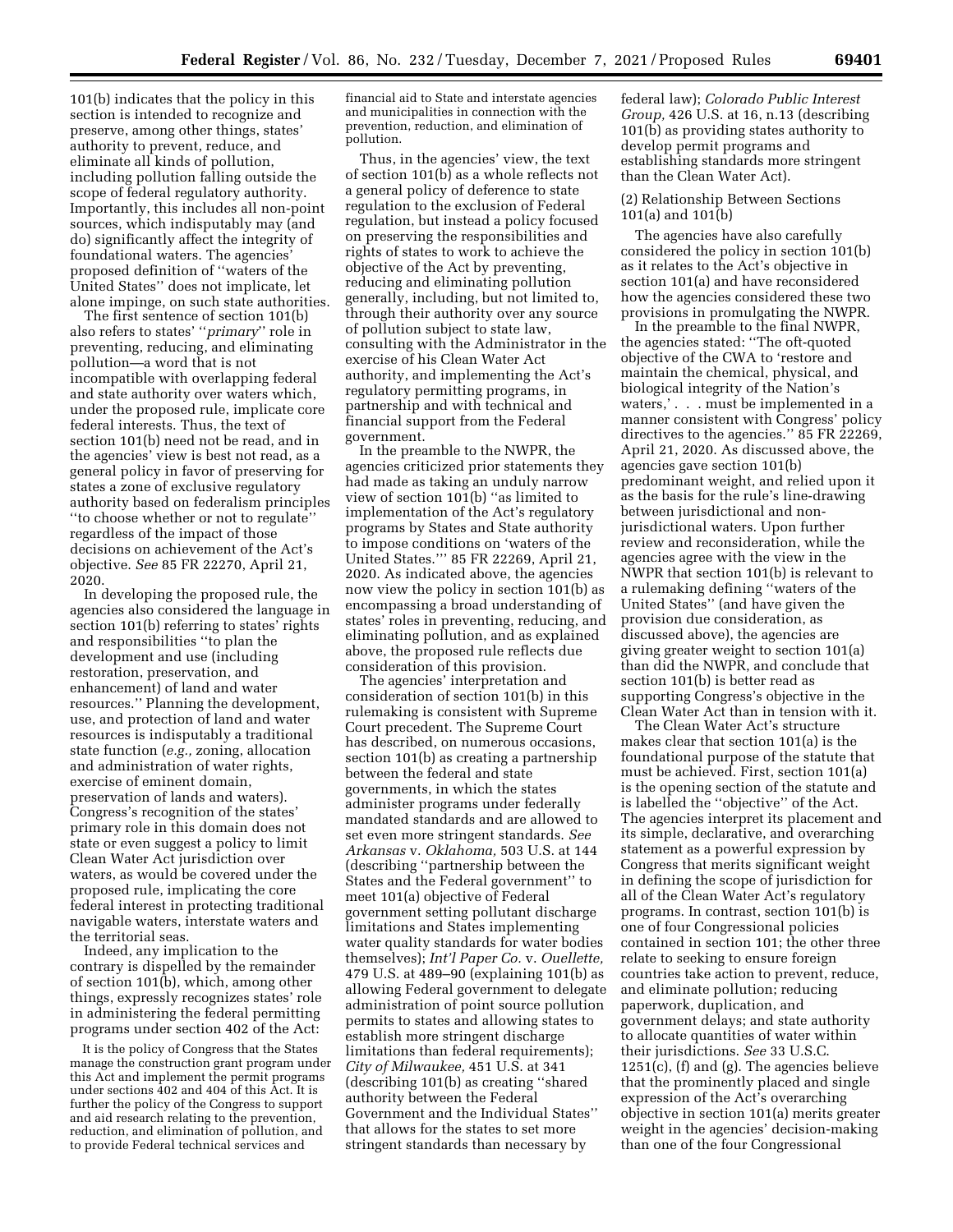policies expressed in section 101 which, while important, appear subordinate to the objective—particularly given the statutory text and structure.

The remainder of the Act's text also demonstrates how important this objective was to Congress. As the NWPR accurately stated, the objective in section 101(a) is ''oft-quoted'' 85 FR 22269, April 21, 2020. In the Clean Water Act itself, Congress refers to the objective of the Act approximately a dozen times, including in sections 122, 217, 301, 302, 304, 305, 308, 318, 402, 405, 505, 516, 518, 601, and 603. The repeated reference to section 101(a) highlights the importance of the Act's objective to the statute as a whole, supporting the agencies' giving significant weight to this provision. Section 101(b), in contrast, is not referred to elsewhere in the Act.

Indeed, while the NWPR read section 101(b) in isolation from the rest of the Clean Water Act, reviewing the statute as a whole reveals that Congress itself gave direction to the agencies on how it expected them to achieve section 101(a)'s objective and implement section 101(b)'s policy. Following section 101, the remainder of the Act provides extensive and detailed instruction on how Congress expected its objective, goals, and policies to be met through the Act. Specifically, with regard to its objective and goals in section 101(a), Congress laid out a series of detailed programs (*e.g.,* the section 303 water quality standards program, the section 402 discharge elimination program, and the section 404 dredge and fill program) designed to meet that objective. So too, Congress gave detailed instructions on how it intended to apply its policy of preserving the primary role of the states. Specifically, as referenced explicitly in section 101(b), it authorized states to implement the key permitting programs under sections 402 and 404 of the Act—*i.e.,* their authority to assume administration of the federal regulatory program for discharges of pollutants under sections 402(b) and 404(g). The Clean Water Act likewise delineates a role for states in implementing numerous other Clean Water Act programs central to achieving the Act's objective, including the water quality standards program and impaired waters and total maximum daily load program in section 303. Section 401 grants primary authority to states and authorized tribes to grant, deny, or waive certification of proposed federal licenses or permits that may discharge into ''waters of the United States'' within their borders. And under section 510, unless expressly stated, nothing in the Clean Water Act precludes or denies

the right of any state or tribe to establish more protective standards or limits than the Act. As described above, the Clean Water Act further assigns exclusive authority to the states to regulate nonpoint sources.

Thus, the agencies choose not to read the policy of section 101(b) as essentially a free-floating instruction or license for the agencies to interpret or implement other sections of the Act in a manner that impedes achievement of its overall objective, in particular definitional provisions like ''waters of the United States'' which are central to administration of the entire statute and therefore achieving that objective. To the contrary, Congress itself defined the contours of how it expected the agencies to both achieve its object in section 101(a) and implement its policy in section 101(b) through the rest of the provisions of the Act. Notably, a narrow definition of ''waters of the United States'' would not uniformly boost state authority, as the NWPR suggested, as that definition is foundational to the scope of all of these programs in which the states are assigned authority. Indeed, with regard to section 401, a narrow definition would actually *limit* states' ability to protect waters within their borders.

Finally, section 101(a) has also been ''oft-quoted'' by the courts, including the U.S. Supreme Court. *See, e.g., National Association of Manufacturers,*  138 S. Ct. at 624 (''Congress enacted the Clean Water Act in 1972 'to restore and maintain the chemical, physical, and biological integrity of the Nation's waters.' 33 U.S.C. 1251(a).''); *see supra*  section V.A.2 of this preamble (summarizing Supreme Court case law surrounding the Act's statutory objective).

The agencies' careful balancing of 101(a) and 101(b) in the proposed rule is also informed by and consistent with the Court in *SWANCC,* which noted that ''Congress chose to 'recognize, preserve, and protect the primary responsibilities and rights of States . . . to plan the development and use . . . of land and water resources. . . . ' 33 U.S.C. [section] 1251(b). We thus read the statute as written to avoid the significant constitutional and federalism questions.'' U.S. 531 at 174. Justice Kennedy further explained in *Rapanos:*  ''In *SWANCC,* by interpreting the Act to require a significant nexus with navigable waters, the Court avoided applications—those involving waters without a significant nexus—that appeared likely, as a category, to raise constitutional difficulties and federalism concerns.'' 547 U.S. at 776. Likewise here, the proposed rule—by

limiting jurisdiction only to those waters that significantly affect the integrity of waters where the federal interest is indisputable (traditional navigable waters, interstate waters, and the territorial seas)—would avoid constitutional and federalism concerns.

In sum, taking into account the prominence, text, repeated statutory references to section 101(a), the Supreme Court's highlighting of the central importance of this provision, and the fact that the vast majority of the rest of the Clean Water Act is primarily aimed towards meeting this objective, the agencies accord this section significant weight, and greater weight than the due consideration it has given section 101(b) in developing the proposed rule.

### (3) Statutory History

Finally, in considering sections 101(a) and 101(b) for purposes of interpreting the scope of ''waters of the United States,'' the agencies believe it is important to consider the statutory history that gave rise to this structure. Indeed, the agencies recognize that in passing the Federal Water Pollution Control Act Amendments of 1972, Congress was not acting on a blank slate—it was amending existing law that had primarily provided for states to establish water quality standards for a subset of waters. Water Quality Act of 1965, Public Law 89–234, 79 Stat. 903 (1965). Congress found the previous statute's focus on states' establishment and administration of water quality standards insufficient for the task of upgrading and protecting the quality of America's waters because states were lagging in establishing such standards and there was ''an almost total lack of enforcement.'' S. Rep. 92–414, S. Rep. 92–414 (1971) at 3671, 72. The Clean Water Act was enacted to address these shortcomings after ''two of the important rivers [in the Sixth] circuit, the Rouge River in Dearborn, Michigan, and the Cuyahoga River in Cleveland, Ohio, reached a point of pollution by flammable materials in the last ten years that they repeatedly caught fire.'' *United States.* v. *Ashland Oil & Transp. Co.,*  504 F.2d 1317, 1326 (6th Cir. 1974).

With the 1972 Amendments, Congress adopted an entirely new approach to water pollution control—a prohibition of discharges of pollutants unless authorized by the Act and a new, comprehensive, federal regulatory scheme grounded in technology-based effluent standards applied uniformly across industries of the same type. ''The Committee recommends the change to effluent limits as the best available mechanism to control water pollution.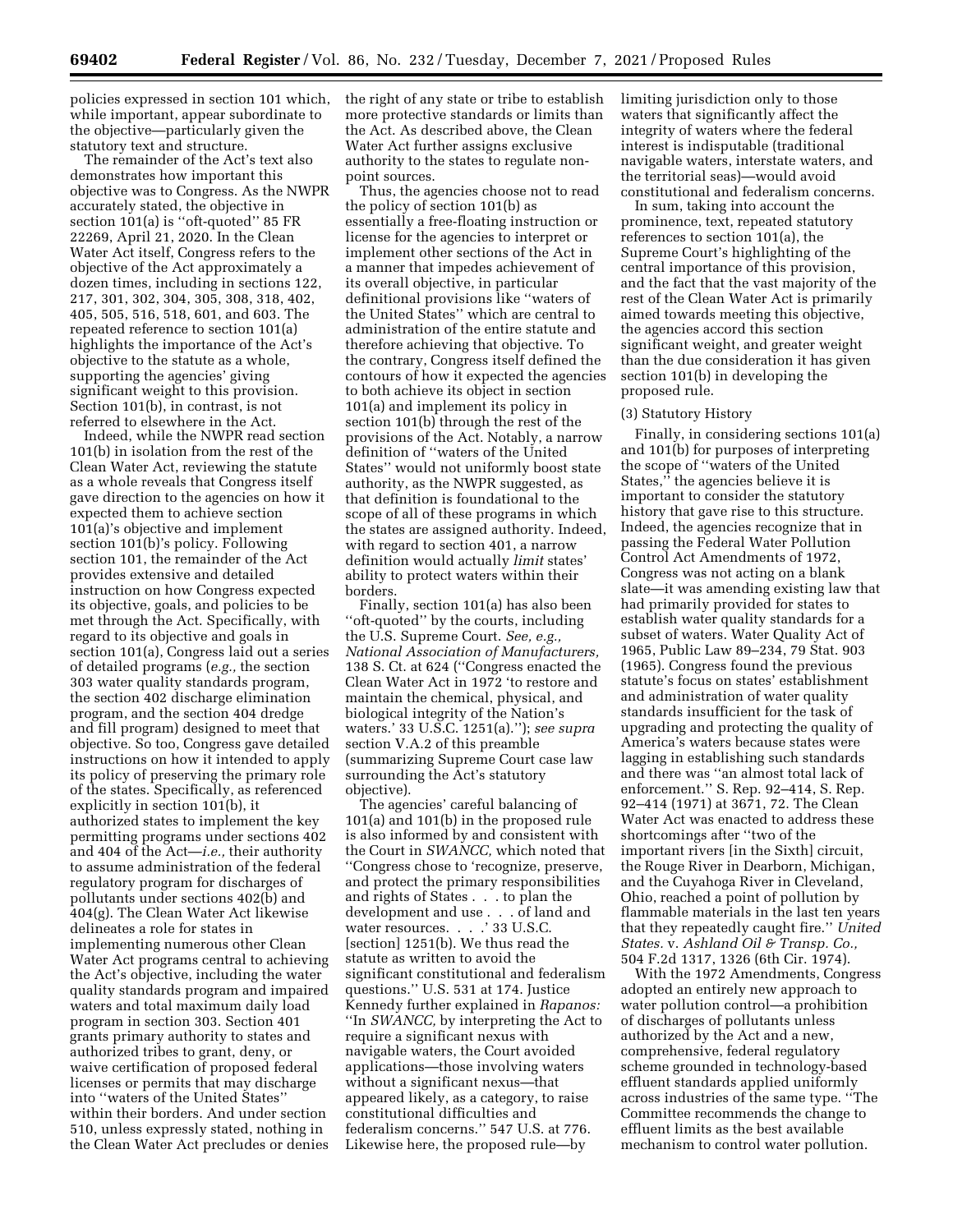With effluent limits, the Administrator can require the best control technology.'' S. Rep. 92–414 at 3675. Congress further indicated that the Clean Water Act was intended to ''restore Federal-State balance to the permit system. Talents and capacities of those States whose own programs are superior are to be called upon to administer the permit system within their boundaries. The Administrator is to suspend his activity, insofar as the permit system is concerned, in these States.'' *Id.* . Congress also viewed the prohibition on discharges of pollutants unless authorized under the Act as ''establish[ing] a direct link between the Federal government and each industrial source of discharge into the navigable waters.'' *Id.* Thus, Congress viewed the Clean Water Act as a change from previous laws that centered on states and state water quality standards to a system based on a prohibition of discharges of pollutants to waters unless permitted in accordance with a federal regulatory scheme and technology standards established by EPA. States and tribes play a vital role in the implementation and enforcement of the Clean Water Act and the proposed rule proposes limitations after carefully considering how best to identify those waters for which protections were better left to the states.

Thus, in passing the 1972 Amendments, Congress itself acted to rebalance its approach to protecting water quality—shifting from a statutory scheme dependent on state action to one rooted in a federal foundation, providing a uniform floor of water quality protection and leaving space for states to choose whether to regulate more stringently. *See Dubois* v. *U.S. Dep't of Agriculture,* 102 F.3d 1273, 1300 (1st Cir. 1996) (''Simply put, the CWA provides a federal floor, not a ceiling, on environmental protection.''). Yet, in interpreting section 101(b) as serving to limit the scope of the Federal government's authority in favor of state authority, the NWPR turned Congress's scheme in the 1972 Amendments—in which it purposefully sought to give the Federal government a greater role in water quality protection—on its head. Unlike the NWPR, which did not consider the Act's statutory history in its read of section 101(b), the agencies here interpret section 101(b) in the context of this history and Congress's deliberate choice to restructure the statute to move away from its previous reliance on state-led water pollution control.

The Supreme Court has also long recognized that Congress, in enacting the Clean Water Act, ''intended the 1972

Act amendments to 'establish an allencompassing program of water pollution regulation.''' *Int'l Paper Co.* v. *Ouellette,* 479 U.S. 481, 492–93 (1987); *see, e.g., PUD No. 1 of Jefferson Cty* v. *Washington Dep't of Ecology,* 511 U.S. 700, 704 (1994) (interpreting the scope of Clean Water Act section 401 and finding that the Act ''is a comprehensive water quality statute designed to 'restore and maintain the chemical, physical, and biological integrity of the Nation's waters,''' that ''[t]he Act also seeks to attain 'water quality which provides for the protection and propagation of fish, shellfish, and wildlife,''' and that ''to achieve these ambitious goals, the Clean Water Act establishes distinct roles for the Federal and State Governments''); *EPA* v. *California ex rel. State Water Resources Control Bd.,* 426 U.S. 200, 203, 205 n.12 (1976) (''In 1972, prompted by the conclusion of the Senate Committee on Public Works that 'the Federal water pollution control program . . . has been inadequate in every vital aspect,' Congress enacted the [Clean Water Act] declaring 'the national goal that the discharge of pollutants into the navigable waters be Eliminated by 1985.''). In the context of the scope of ''waters of the United States,'' the Court stated that Congress ''intended to repudiate limits that had been placed on federal regulation by earlier water pollution control statutes and to exercise its powers under the Commerce Clause to regulate at least some waters that would not be deemed 'navigable' under the classical understanding of that term.'' *Riverside Bayview,* 474 U.S. 121, 133. More recently, the Supreme Court in *Maui*  noted that:

Congress' purpose as reflected in the language of the Clean Water Act is to '''restore and maintain the integrity of the Nation's waters,' '' [section] 101(a), 86 Stat. 816. Prior to the Act, Federal and State Governments regulated water pollution in large part by setting water quality standards. *See EPA* v. *California ex rel. State Water Resources Control Bd.,* 426 U.S. 200, 202– 203, 96 S.Ct. 2022, 48 L.Ed.2d 578 (1976). The Act restructures federal regulation by insisting that a person wishing to discharge any pollution into navigable waters first obtain EPA's permission to do so. *See id.,* at 203–205, 96 S.Ct. 2022; *Milwaukee* v. *Illinois,*  451 U.S. 304, 310–311, 101 S.Ct. 1784, 68 L.Ed.2d 114 (1981).

#### 140 S. Ct. at 1468.

With respect to states' responsibilities and rights under section 101(b), Justice Kennedy in *Rapanos* cited state *amici*  briefs which ''note[d], among other things, that the Act protects downstream States from out-of-state pollution that they cannot themselves regulate.'' 547 U.S. at 777. Indeed, the Supreme Court

has recognized that this is an important aspect of the Clean Water Act's passage. *City of Milwaukee* involved alleged discharges of inadequately treated sewage from Milwaukee, Wisconsin sewer systems directly into Lake Michigan, which also borders Illinois. The Supreme Court noted that prior to passage of the Clean Water Act, these discharges would have had to be resolved through litigation, in which the courts must apply ''often vague and indeterminate nuisance concepts and maxims of equity jurisprudence.'' 451 U.S. at 317. The Clean Water Act, however, replaced this unpredictable and inefficient approach with ''a comprehensive regulatory program supervised by an expert administrative agency.'' *Id.* 

Yet, an overly narrow definition of jurisdictional waters—such as that under the NWPR (including the NWPR's removal from jurisdiction the longstanding category of interstate waters) —threatens a return to pre-1972 days excluding from federal protection waters that significantly affect foundational waters and risks removing from the statutory scheme instances of interstate pollution the 1972 amendments were designed to address. In response to concerns expressed by commenters regarding protection of downstream states from out-of-state pollution, the agencies in the NWPR simply stated: ''The CWA provides a number of opportunities for the EPA to mediate disputes among states, though the remedies available for crossboundary water pollution disputes over non-jurisdictional waters depends upon the parties and the issues of the case. As they do today, under the final rule remedies for pollution disputes among states that do not implicate CWA sections 319(g), 401, or 402 would likely derive from federal common law under the Supreme Court's original jurisdiction. Remedies for disputes between a state and a public or private party would likely derive from state or federal common law and be heard by state or federal courts.'' NWPR, Response to Comments, Topic 1 Legal Arguments at 26. But directing states and other parties to utilize state or federal common law to resolve such disputes overlooks ''Congress' intent in enacting the [1972] Amendments . . . to establish an all-encompassing program of water pollution regulation,'' *City of Milwaukee,* 451 U.S. at 318, and that ''the need for such an unusual exercise of lawmaking by federal courts disappears'' when Congress passes legislation that ''speak[s] directly'' to the question at issue, as Congress did in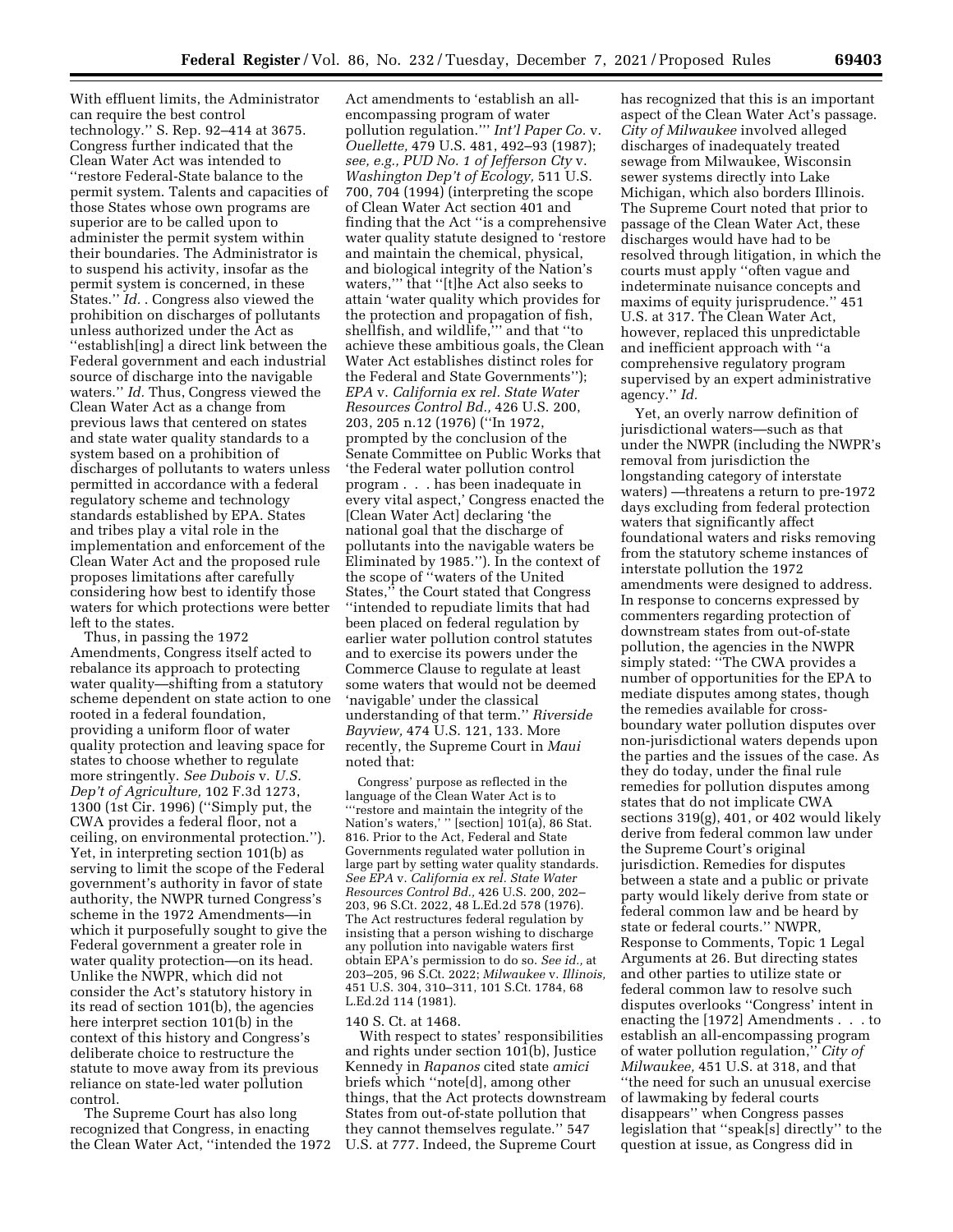passing the Clean Water Act. *Id.* at 317– 18.

By proposing regulations interpreting the Act to cover waters that meet the relatively permanent standard or the significant nexus standard, the agencies have reasonably interpreted the Act to protect those waters necessary to protect the integrity of downstream traditional navigable waters, interstate waters, and the territorial seas while leaving regulatory authority over all other waters exclusively to the states. This interpretation respects the statutory history that gave rise to the Act and gives effect to the comprehensive nature of the Clean Water Act, its objective, and the many programs affected by the scope of ''waters of the United States'' designed to meet that objective, along with other important policies of the Act, while ensuring that states have sole authority over waters with no or insignificant connection to the foundational waters clearly protected by the Clean Water Act.

(4) The Definitions of Jurisdictional Waters in the Proposed Rule Reflect Appropriate Consideration of Sections 101(a) and 101(b) of the Act

As discussed elsewhere, the proposed rule includes definitions of tributaries, adjacent wetlands, and ''other waters'' that meet the relatively permanent or significant nexus standards (*see* section V.C of this preamble). The proposed rule advances the Act's objective by helping restore and maintain the chemical, physical, and biological integrity of traditional navigable waters, interstate waters, and territorial seas waters of longstanding and indisputable federal interest—by protecting them from degradation of upstream waters that significantly affect them. At the same time, consistent with section 101(b), the proposed rule recognizes, preserves, and protects states' rights and responsibilities subject to the policy in section 101(b) of the Act by leaving within their purview all waters that do not significantly affect the foundational waters of paramount federal interest. The specific jurisdictional lines in the proposed rule demarcating jurisdictional from non-jurisdictional waters therefore bear a relationship to the nature and extent of federal and state interests at play; this line-drawing highlights the agencies' deliberate and due consideration of sections 101(a) and 101(b) in developing the proposed rule.

The agencies believe that the jurisdictional line-drawing reflected in the proposed rule better aligns with these statutory provisions than the NWPR. As noted previously, the preamble to the final NWPR cited

section 101(b) as a justification, in part, for its specific definitions of jurisdictional tributaries and adjacent wetlands. One of the most environmentally significant decisions in the NWPR was its categorical exclusion of all ephemeral streams from Clean Water Act jurisdiction. The agencies cited section 101(b) as a basis for this exclusion as ''respecting State and Tribal land use authority over features that are only episodically wet during and/or following precipitation events.'' 85 FR 22319. The agencies' explanation, however, does not link the agencies' line-drawing to the text or purpose of section 101(b). Nor do the agencies, at this time, see any linkage between the flow regime of ephemeral waters and the nature or extent of state authorities referenced in section 101(b). Indeed, as discussed elsewhere, available science unequivocally demonstrates that ephemeral tributaries can implicate the important federal interest in the protection of the integrity of traditional navigable waters, interstate waters, and territorial seas. Likewise, in categorically excluding ephemeral waters, the agencies in the NWPR cite section 101(a), but again do not explain how their decision relates to or advances the Act's objective. 85 FR 22277, April 21, 2020. In contrast, informed by the policy in section 101(b) and the Act's objective in section 101(a), the proposed role appropriately distinguishes between jurisdictional and non-jurisdictional tributaries based on whether a tributary implicates core federal interests, in which case it is covered by the rule, or fails to do so, in which case its protection and management is left to states and tribes.

The NWPR similarly relied upon section 101(b) as a basis for its definition of adjacent wetlands, in particular the decision to exclude from consideration subsurface hydrologic connection between a wetland and an adjacent water when determining jurisdiction, stating: ''[B]alancing the policy in CWA section 101(a) with the limitations on federal authority embodied in CWA section 101(b), the agencies are finalizing the definition of 'adjacent wetlands' that does not include subsurface hydrologic connectivity as a basis for determining adjacency.'' *Id.* at 22313. Again, the NWPR does not explain how excluding consideration of subsurface hydrologic connections relates to or derives from section 101(b), and the agencies do not now discern such a linkage. And as with the definition of tributaries, the NWPR does not explain how this choice relates to or advances the objective of the Act.

In contrast, the proposed rule's approach to adjacent wetlands, like its approach to jurisdictional tributaries, gives due consideration to the policy in section 101(b) and the objective in section 101(a) by tethering jurisdiction to whether the wetland implicates foundational waters with a demonstrated federal interest.

4. The Proposed Rule Is Both Familiar and Implementable

The agencies have extensive experience implementing the 1986 regulations. In addition, the scientific and technical information available to inform the significant nexus analysis and identify waters that meet the relatively permanent standard has markedly improved over time and become more easily available since the agencies first started implementing both standards. The agencies are taking comment on a range of implementation options discussed in section V.D of this preamble that would further inform the public as to the agencies' intended practice for asserting jurisdiction under the proposed rule.

Since the Court's decision in *Rapanos,* the agencies have gained more than a decade of experience implementing the 1986 regulations consistent with the relatively permanent standard and the significant nexus standard under three different presidential Administrations, beginning with the *Rapanos* Guidance issued in 2007. Even after the agencies promulgated the 2015 Clean Water Rule, they continued to implement the 1986 regulations consistent with the *Rapanos*  Guidance in certain states in response to court decisions enjoining the 2015 Clean Water Rule in various parts of the country.

The agencies repromulgated the 1986 regulations in the 2019 Repeal Rule and implemented those rules nationwide until June 22, 2020, when the NWPR became effective. The agencies explained that with the 2019 Repeal Rule, they intended to ''restore the regulatory text that existed prior to the 2015 Rule'' and that the agencies would ''implement the pre-2015 Rule regulations informed by applicable agency guidance documents and consistent with Supreme Court decisions and longstanding agency practice.'' 84 FR 56626, October 22, 2019. The agencies concluded that ''[the] final rule will provide greater regulatory certainty and national consistency while the agencies consider public comments on the proposed [2020 Rule].'' *Id.* at 56660. To further justify a return to the 1986 framework, the agencies noted that ''[t]he agencies, their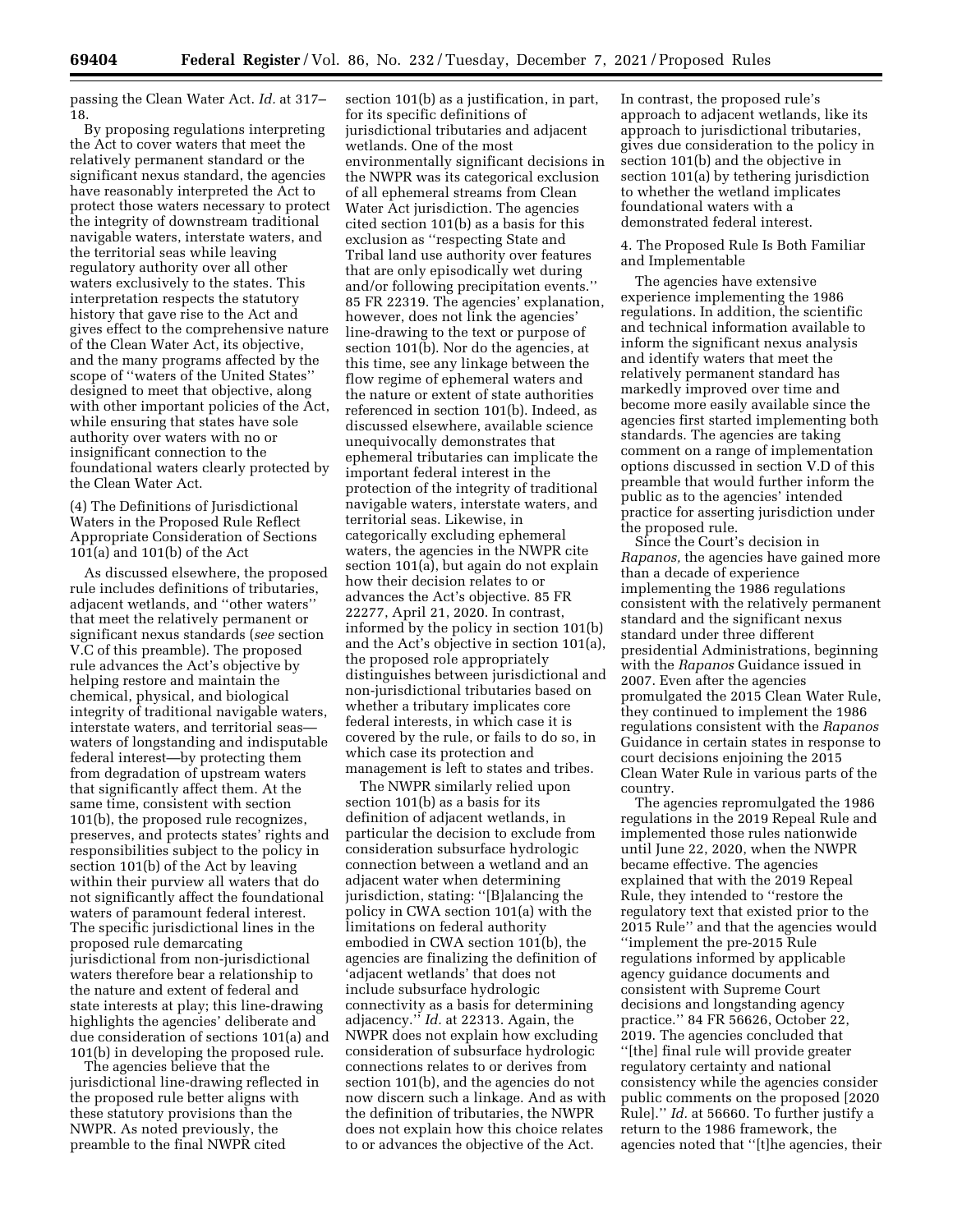coregulators, and the regulated community are . . . familiar with the pre-2015 Rule regulatory regime and have amassed significant experience operating under those pre-existing regulations. Agency staff in particular have developed significant technical expertise in implementing the 1986 regulations.'' *Id.* The 2019 Repeal Rule would thus ''provide greater certainty by reinstating nationwide a longstanding regulatory framework that is familiar to and well understood by the agencies, States, Tribes, local governments, regulated entities, and the public.'' *Id.* at 56661. Indeed, a number of regulators and regulated parties alike expressed support for returning to the pre-2015 regulations, as implemented following *SWANCC* and *Rapanos,* due in part to their experience and familiarity with that regime.29

Further, in responding to comments asserting that the agencies should not return to the pre-2015 regulatory regime because that regime would reduce regulatory certainty compared to the 2015 Clean Water Rule due to the prior regime's reliance on case-specific significant nexus determinations, the agencies explained that ''[f]ollowing the Supreme Court's decisions in *SWANCC*  and *Rapanos* . . . the Corps published a guidebook to assist district staff in issuing approved jurisdictional determinations. In particular, the guidebook outlines procedures and documentation used to support significant nexus determinations. This guidebook has been and continues to be publicly available and will continue to serve as a resource in issuing jurisdictional determinations under this final rule.'' 30 *Id.* at 56660. Even after the NWPR's June 22, 2020 effective date, the agencies continued to implement the 2019 Repeal Rule consistent with the *Rapanos* Guidance in Colorado until April 2021 due to litigation barring implementation of the NWPR in that state.

In addition to the past three presidential Administrations, courts

have also found that the 1986 regulations, implemented consistent with the *Rapanos* standards, provide an appropriate regulatory framework by which to implement the Act. Indeed, in staying the 2015 Rule nationwide, the Sixth Circuit found that returning to the ''familiar, if imperfect, pre-Rule regime'' was the best path forward pending judicial review of the 2015 Rule. *In re EPA & Dep't of Def. Final Rule,* 803 F.3d 804, 808 (6th Cir. 2015). In doing so, the court recognized that it needed to reinstate the pre-2015 regulatory *regime*—not the 1986 regulations alone—to properly preserve the status quo. *See id.* at 806 (finding that ''the status quo at issue is the pre-[2015 Rule] regime of federal-state collaboration that has been in place for several years, following the Supreme Court's decision in *Rapanos*''). Likewise, in vacating the NWPR, the Arizona district court reinstated the pre-2015 regulatory regime, noting that the regime ''is familiar to the Agencies and industry alike.'' *See Pascua Yaqui Tribe,* 2021 WL 3855977, at \*5.

The agencies acknowledge that a return to the pre-2015 regime would result in the need for case-specific analyses for certain jurisdictional determinations, potentially raising some timeliness and consistency issues that the agencies' rules in 2015 and 2020 were designed, in part, to reduce. However, the NWPR both fails to advance the Act's statutory objective and introduces new implementation uncertainties, including its own casespecific typical year analysis for most categories of jurisdictional waters. In contrast, the proposed rule is both consistent with the Act's statutory text and purposes and is longstanding and familiar to regulated parties and regulators alike. Moreover, all definitions of ''waters of the United States'' require some level of casespecific analysis, and implementation of the proposed rule will be aided by improved and increased scientific and technical information and tools that both the agencies and the public can use to determine whether waters are ''waters of the United States'' (*see* section V.D of this preamble). Accordingly, the agencies have concluded the proposed rule is consistent with the Clean Water Act and the best available science as well as familiar and implementable.

Through the various rulemakings and court decisions relating to the definition of ''waters of the United States'' since the *Rapanos* decision in 2006, the agencies have continued implementing the 1986 regulations consistent with the *Rapanos* standards nationwide or in numerous states across the country for

various periods of time. This experience has allowed the agencies to further develop expertise in implementing this regime. The agencies, most often the Corps, have made hundreds of thousands of Clean Water Act approved jurisdictional determinations since the issuance of the 2008 *Rapanos* Guidance. Of those, approximately 36,000 have required a case-specific significant nexus determination. The agencies have made such determinations in every state in the country as well as in the U.S. territories.

With field staff located in 38 Corps District offices and 10 EPA regional offices, the agencies have over a decade of nationwide experience in making decisions regarding jurisdiction under the 1986 regulations consistent with the relatively permanent standard and the significant nexus standard as interpreted by the *Rapanos* Guidance. These individual determinations have been made affirmatively for waters ranging from an ephemeral stream that flows directly into a traditional navigable water used extensively for recreational boating and fishing, to wetlands directly touching a perennial tributary, to an intermittent stream that provides flow to a drinking water source, to a group of floodplain wetlands that provide important protection from floodwaters to downstream communities alongside the traditional navigable water, to headwater mountain streams that provide high quality water that supplies baseflow and reduces the harmful concentrations of pollutants in the main part of the river below. The agencies have also made many findings of no jurisdiction under the 1986 regulations when they concluded the waters in question did not meet either the relatively permanent standard or the significant nexus standard as implemented by the *Rapanos* Guidance. This includes individual determinations for a small non-relatively permanent stream without any adjacent wetlands miles from the nearest downstream traditional navigable water, for a small wetland adjacent to a non-relatively permanent water that together did not have a case specific significant nexus under the guidance, and for a roadside ditch constructed in and draining uplands that lacked relatively permanent flow.

Through this experience, the agencies developed wide-ranging technical expertise in assessing the hydrologic flowpaths along which water and materials are transported and transformed that determine the degree of chemical, physical, or biological connectivity and effects to downstream

<sup>29</sup>*See, e.g.,* comments submitted by American Water Works Association (August 13, 2018) (Docket ID: EPA–HQ–OW–2017–0203–15559); comments submitted by North Dakota's Department of Agriculture (July 25, 2018) (Docket ID: EPA–HQ– OW–2017–0203–15541); comments submitted by the Office of the Governor of Utah (August 9, 2018) (Docket ID: EPA–HQ–OW–2017–0203–15202) (''Recodification of the regulations that existed prior to the 2015 Rule will provide continuity and certainty for regulated entities, States, the agencies' staff, and the American public.'').

<sup>30</sup>For convenience, EPA decisions on jurisdiction are referred to as jurisdictional determinations throughout this document, but such decisions are not approved jurisdictional determinations as defined and governed by the Corps regulations at 33 CFR 331.2.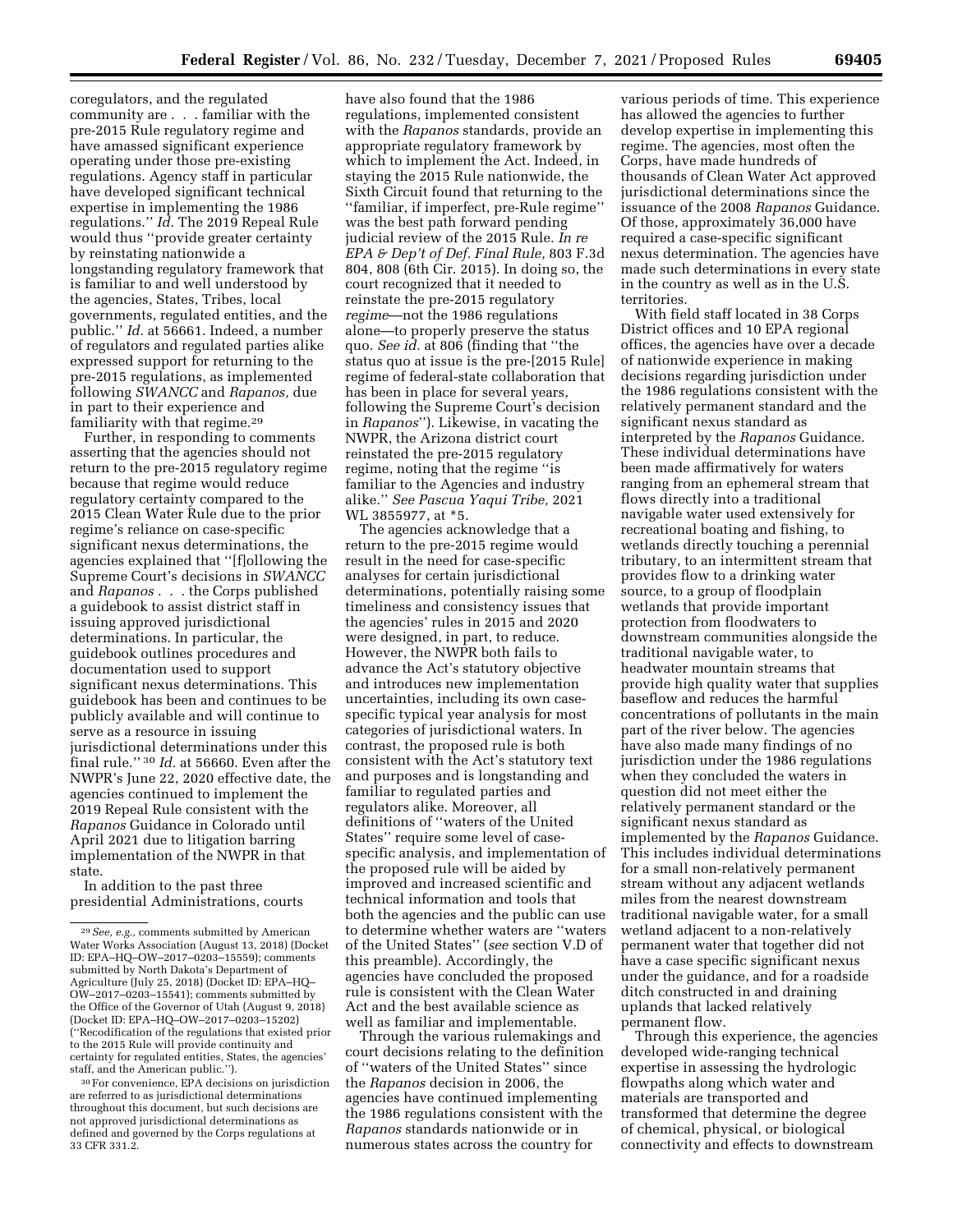waters. The agencies have also become deeply familiar with the variations in climate, geology, and terrain within and among watersheds and over time that affect the functions (such as the removal or transformation of pollutants) performed by streams, open waters, and wetlands for downstream traditional navigable waters, interstate waters, or the territorial seas. The Corps can complete jurisdictional determinations at no charge to the landowner or project proponent upon their request.

The agencies utilize many tools and many sources of information to help support decisions on jurisdiction, including U.S. Geological Survey (USGS) and state and local topographic maps, aerial photography, satellite imagery, soil surveys, National Wetland Inventory maps, floodplain maps, watershed studies, scientific literature and references, and field work. As discussed further in section V.D.3.d of this preamble, these tools have undergone significant technological advances, and become increasingly available, since the *Rapanos* decision. For example, USGS and state and local stream maps and datasets, aerial photography, gage data, watershed assessments, monitoring data, and field observations are often used to help assess the contributions of flow of tributaries, including intermittent and ephemeral streams, to downstream traditional navigable waters, interstate waters, or the territorial seas. Similarly, floodplain and topographic maps from federal, state, and local agencies, modeling tools, and field observations can be used to assess how wetlands are storing floodwaters that might otherwise affect the integrity of downstream waters. Further, the agencies utilize the large body of scientific literature regarding the functions of tributaries, including tributaries with ephemeral, intermittent, and perennial flow, and of wetlands and open waters to inform their significant nexus analyses. In addition, the agencies have experience and expertise from decades of making decisions on jurisdiction that considered hydrology, ordinary high water mark (OHWM) and its associated indicators (*see* section V.C.9.d of this preamble), biota, and other technical factors in implementing Clean Water Act programs. The agencies' immersion in the science, along with the practical expertise developed through casespecific determinations across the country for more than a decade, have helped the agencies determine which waters have a significant nexus and where to draw boundaries demarking the ''waters of the United States.''

Regulated entities and other interested parties also have significant experience with the 1986 regulations and the two *Rapanos* standards. While the agencies have been developing their expertise in implementing this regime, so have state and tribal co-regulators and regulated entities that may be subject to the Act's reach, including technical consultants that advise regulated entities on whether they may be subject to Clean Water Act requirements, and interested citizens who may play an important role in the Act's permitting process.

Due in part to the familiarity of this regime, the proposed rule would not undermine significant reliance interests in an alternative regime, including the NWPR. The Supreme Court has held that agencies' changes in position do not require any reasons ''more substantial than those required to adopt a policy in the first instance.'' *FCC* v. *Fox Television Stations, Inc.,* 556 U.S. 502, 514 (U.S. 2009). The Court acknowledges that if an agency's ''prior policy has engendered serious reliance interests,'' the agencies must not ignore them, but must provide a reasoned explanation for disregarding facts and circumstances that underlay or were engendered by the prior policy. *Id.* at 515. However, the Court emphasizes that even in the case of serious reliance interests, further justification is not required ''by the mere fact of policy change.'' *Id.* at 516.

The proposal does not implicate serious reliance interests because, first, the agencies are proposing to codify a rule similar to the definition currently being implemented nationwide. Therefore, no stakeholders are currently relying on the implementation of an alternative definition, including the NWPR. As discussed in section VI of this preamble, the proposed rule would restore a regime that is generally comparable to current practice, and there would be no appreciable cost or benefit difference between the proposed rule and the regulatory regime that the agencies are currently implementing. Second, members of the public, states, and tribes have been aware that the agencies might reconsider the NWPR for nearly a year and have had many opportunities to share their views with the agencies. President Biden indicated on his first day in office, following the issuance of Executive Order 13990, that this administration would be reviewing the NWPR and deciding whether to revise or replace the rule. See section IV.B.5 of this preamble. On June 9, 2021, the agencies announced their intention to revise or replace the rule. The agencies subsequently embarked on

an extensive stakeholder outreach process, including public meetings and state and tribal consultation. See section IV.C of this preamble. The agencies received over 32,000 recommendation letters from the public during its preproposal outreach. Third, the NWPR was only in effect for 14 months and was subject to multiple legal challenges during that entire time. Finally, as discussed in this section, members of the public are familiar with the proposed rule's regulatory framework thereby minimizing the potential disruption of a change. Regardless, even if serious reliance interests were at issue, which they are not, this proposed rule provides a thorough and reasoned explanation for the changed definition of ''waters of the United States.''

For all of these reasons, the agencies are now once again proposing to return the definition of ''waters of the United States'' to its longstanding and familiar definition reflected in the 1986 regulations, amended to reflect the agencies' current view of the limitations on their jurisdiction informed by relevant Supreme Court decisions.

#### *B. Concerns With Alternatives*

In promulgating a rule to repeal existing regulations, agencies must address and consider alternative ways of achieving the relevant statute's objectives and must provide adequate reasons to abandon those alternatives. *Motor Vehicle Mfrs. Ass'n* v. *State Farm Mut. Auto. Ins. Co.,* 463 U.S. 29, 48 (1983). As discussed below, the agencies have thoroughly considered alternatives to the proposed rule and have concluded that the proposed rule is the best path forward to meet the agencies' goals to promulgate a rule that advances the objective of the Clean Water Act, is consistent with Supreme Court decisions, is supported by the best available science, and promptly and durably restores vital protections to the nation's waters. The agencies have reconsidered the policies, interpretations, and conclusions of the NWPR and for the reasons articulated in this preamble are changing their approach. *FCC* v. *Fox Television Stations, Inc.,* 556 U.S. 502, 515 (2009).

### 1. 2015 Clean Water Rule

The agencies are not proposing to repromulgate the 2015 Clean Water Rule. While the proposed rule utilizes the best available science in support of the conclusion that the proposed rule would advance the objectives of the Act, the proposed rule is not, as aspects of the 2015 Rule were, based on categorical significant nexus determinations. Rather, the proposed rule restores the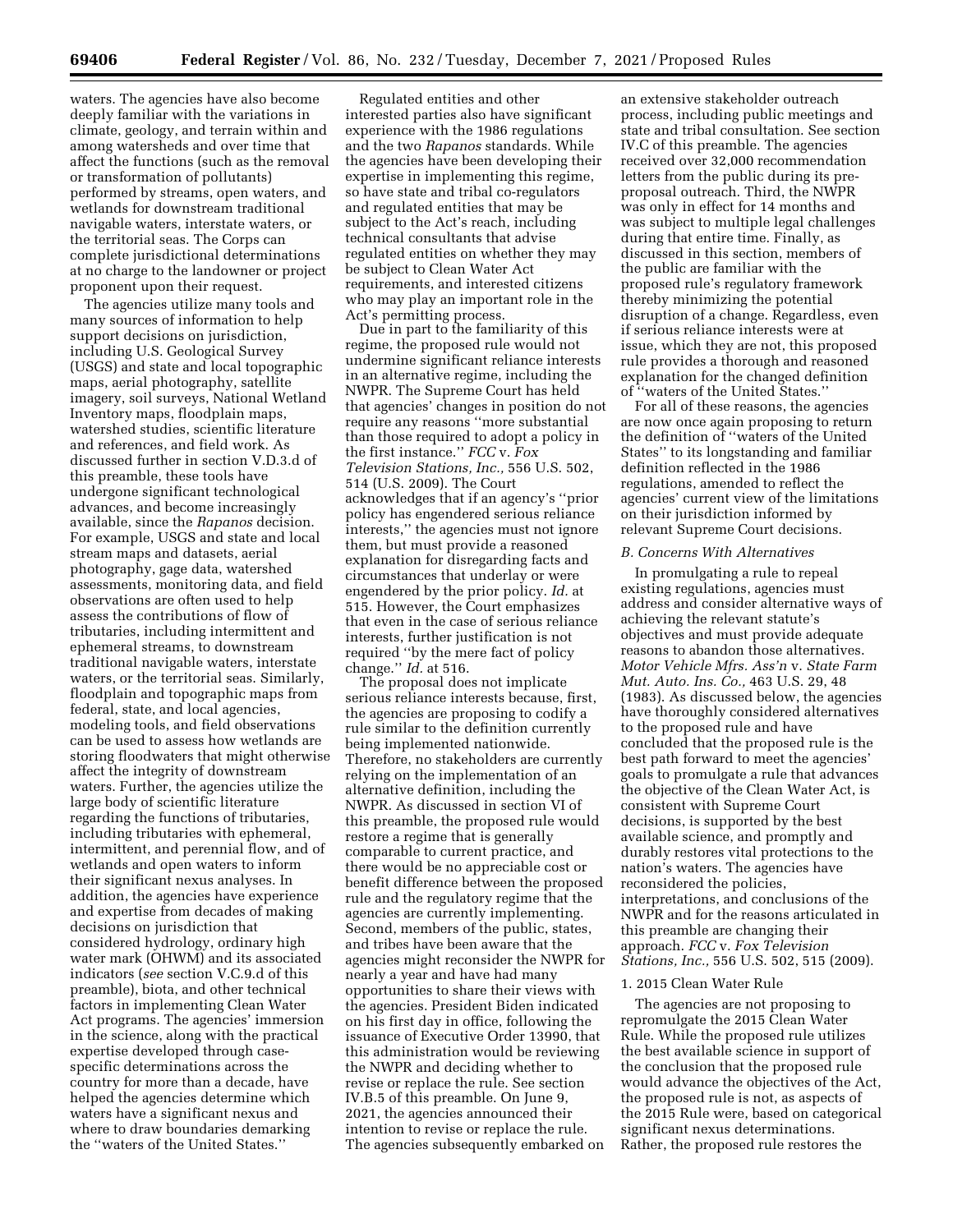longstanding and familiar categories of the 1986 regulations and proposes jurisdictional limitations based on both the relatively permanent standard and the significant nexus standard.

The 2015 Clean Water Rule, while designed to advance the objective of the Clean Water Act, is not the best alternative to meet the policy goals of the agencies: To promptly restore the protections of the longstanding regulations and avoid current and future harms to important aquatic resources, consistent with the best available science and the agencies' determination of the statutory limits on the scope of the ''waters of the United States.'' In particular, the procedural status of the 2015 Rule in light of the complex litigation surrounding it means that readoption of the rule would not meet the agencies' policy goal of promptly ensuring necessary protections for the nation's waters.

Indeed, litigation over the 2015 Rule previously led to different definitions of ''waters of the United States'' being in effect in different parts of the country. At this time, the 2015 Clean Water Rule remains subject to preliminary injunctions barring implementation of the rule in roughly half the states in the country. See section I.A of the Technical Support Document for more information on the status of the definition of ''waters of the United States'' in effect at different times across the country based on the litigation over the 2015 Rule.

### 2. 2019 Repeal Rule

As discussed in section V.A of this preamble, the agencies agree with the concept in the 2019 Repeal Rule of returning to the pre-2015 regulatory framework as a means of restoring a longstanding and familiar regulatory regime. Indeed, like the 2019 Repeal Rule, the proposed rule seeks to return generally to the longstanding regulations that existed prior to the 2015 Clean Water Rule.31 Unlike the 2019 Repeal Rule, however, the proposed rule would restore those regulations with necessary limitations to ensure the definition of ''waters of the United States'' reflects consideration of the agencies' statutory authority under the Clean Water Act and of relevant Supreme Court decisions.

Additionally, the agencies have significant concerns regarding the legal rationale underpinning the 2019 Repeal Rule. In particular, the agencies are concerned that the interpretation of relevant Supreme Court case law in the 2019 Repeal Rule is flawed and thereby led to an erroneous assessment of the legality of the 2015 Clean Water Rule. *See, e.g.,* 84 FR 56638–52, October 22, 2019. The agencies' reading of the Clean Water Act in the 2019 Repeal Rule is also inconsistent with the agencies' considered interpretation, at this time, of the Act. For these reasons, the agencies find that the 2019 Repeal Rule is not an appropriate alternative to the proposed rule.

### 3. NWPR

The agencies have also evaluated the NWPR as an alternative to the proposed rule. After carefully considering the NWPR in light of the text, objective, and legislative history of the Act, Supreme Court case law, the best available scientific information, and the agencies' experience in implementing the NWPR for over a year, the agencies do not believe the NWPR is a suitable alternative to the proposal.

a. The NWPR Fails To Advance the Objective of the Clean Water Act

The agencies do not consider the NWPR to have advanced the statutory objective of the Clean Water Act, which the Supreme Court recently emphasized is an important aspect of defining the jurisdictional scope of the Act. *See, e.g., Maui,* 140 S. Ct. 1462, 1468–69 (emphasizing the importance of considering the Clean Water Act's objective when determining the scope of the Act and finding that ''[t]he Act's provisions use specific definitional language to achieve this result,'' including the phrase ''navigable waters''). Consistent with the Supreme Court's opinion in *Maui,* a rule defining ''waters of the United States'' must consider its effects on the chemical, physical, and biological integrity of the nation's waters. And—as the text and structure of the Act, supported by legislative history and Supreme Court decisions, make clear—chemical, physical, and biological integrity refers to water quality.

The agencies do not view the objective of the Clean Water Act as the only factor relevant to determining the scope of the Act. Rather, the agencies have concluded that consistent with the text, structure, and legislative history of the Act, as well as *Maui* and the other Supreme Court decisions addressing ''waters of the United States,'' and with general principles of administrative law,

the agencies must give substantial consideration of the effects of a revised definition of ''waters of the United States'' on the integrity of the nation's waters.

The agencies view the failure of the NWPR to advance the Act's objective as an important factor in their choice not to propose a rule based on the NWPR. One critical example of the NWPR's failure to advance the objective of the Act is its removal of the significant nexus test without considering an alternative approach to protecting waters that significantly affect downstream traditional navigable waters. The significant nexus inquiry reflects and furthers the objective of the Clean Water Act by allowing for a scientific evaluation of the effect of wetlands, tributaries, and other features on downstream waters. For that reason, evolving forms of this inquiry have been present in *Riverside Bayview, SWANCC,*  and Justice Kennedy's concurring opinion in *Rapanos.* The NWPR ''eliminate[d]'' the significant nexus test, 85 FR 22325, April 21, 2020, and failed to replace it with an alternative approach that furthered the objective of the Act.

To be clear, the Supreme Court's interpretations of the scope of ''waters of the United States'' do not require adoption of a significant nexus test. The Supreme Court has held that its interpretation of a statutory term only binds the agency in future rulemakings if it has stated that ''its construction follows from the unambiguous terms of the statute and thus leaves no room for agency discretion.'' *Brand X internet Services,* 545 U.S. at 982. The term ''waters of the United States'' is no such ''unambiguous term.'' ''Waters of the United States'' can be subject to many interpretations and the agencies have ''generous leeway'' in interpreting it. *Rapanos,* 547 U.S. at 758 (Roberts, C.J., concurring in the judgment.)

While the agencies were not bound to adopt the significant nexus standard, the failure of the NWPR to adopt any standard for jurisdiction that adequately addresses the effects of degradation of upstream waters on downstream waters, including traditional navigable waters, fails to advance the Act's objective. For example, the NWPR categorically excluded ephemeral features without appropriately considering scientific information about their important effects on the integrity of downstream traditional navigable waters. In addition, in limiting the scope of protected wetlands to those that touch or demonstrate evidence of a regular surface water connection to other jurisdictional waters, the NWPR failed

<sup>31</sup> 2019 Repeal Rule, Response to Comments at 9 (''The agencies find that reinstating the longstanding and familiar pre-2015 Rule regulatory regime will provide regulatory certainty in this interim period . . . .''), 15 (''[T]his final rule to recodify the 1986 regulations will provide greater regulatory certainty and nationwide consistency while the agencies consider public comments on the proposed revised definition of ''waters of the United States.'').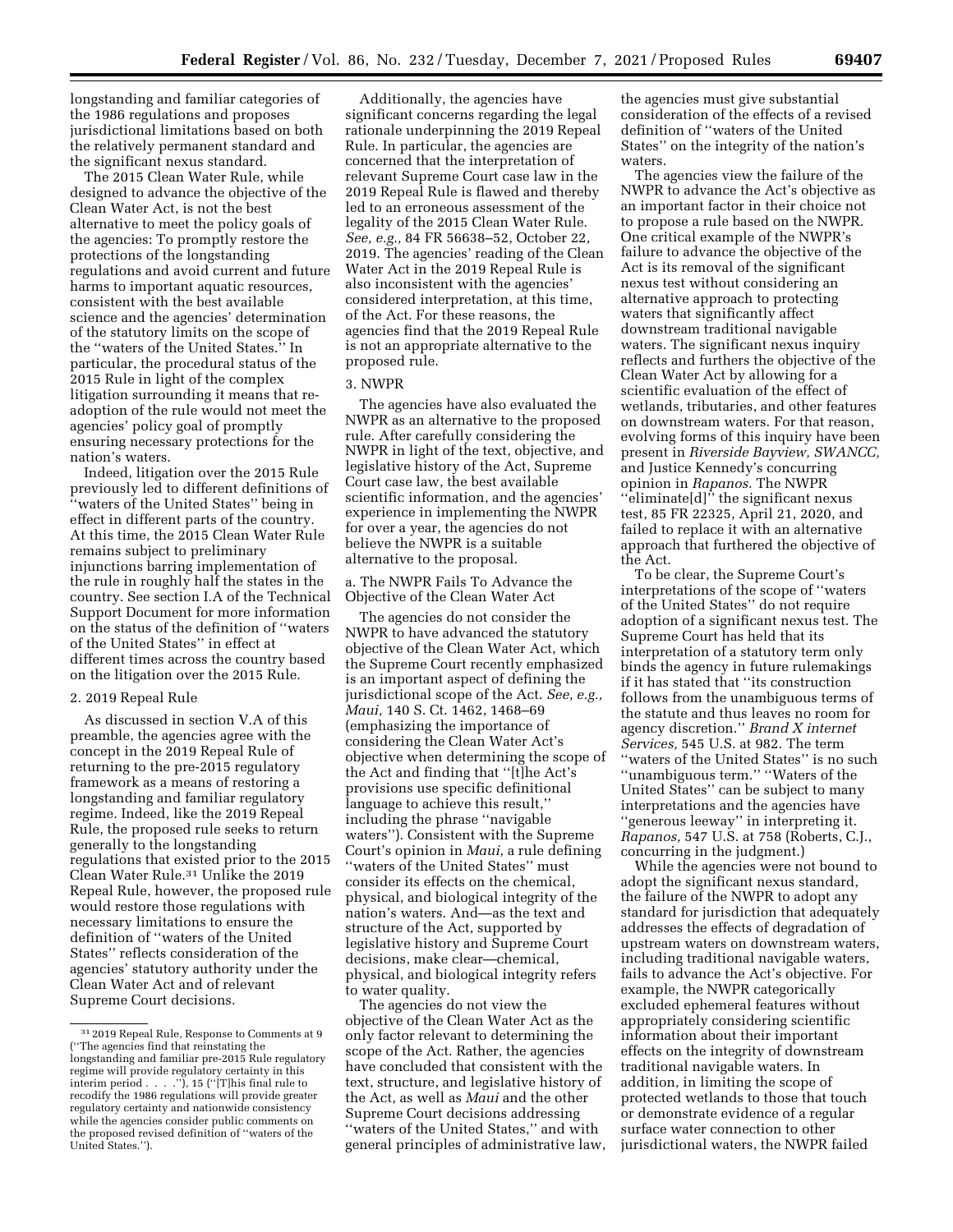to appropriately consider the many effects of other categories of wetlands on downstream waters. For example, an ephemeral stream that flows directly into the Rio Grande (a traditional navigable water) and an adjacent wetland separated from the Mississippi River (a traditional navigable water) by an artificial levee and that lacks a direct hydrologic surface connection to the river in a typical year are nonjurisdictional under the NWPR but have significant effects on traditional navigable waters.

The NWPR's assertion that it considered the objective of the Act because Clean Water Act and non-Clean Water Act state, tribal, and local efforts ''collectively pursue the objective'' does not reflect consideration of the objective as intended by Congress. The agencies contended in adopting the NWPR that the drastic reduction in the scope of Clean Water Act jurisdiction pursues the objective of the Act because it would be combined with the Clean Water Act's non-regulatory programs as well as state, tribal, and local efforts. The NWPR explained: ''The CWA's longstanding regulatory permitting programs, coupled with the controls that States, Tribes, and local entities choose to exercise over their land and water resources, will continue to address the discharge of pollutants into waters of the United States, and the CWA's non-regulatory measures will continue to address pollution of the nation's waters generally. These programs and measures collectively pursue the objective of restoring and maintaining the chemical, physical, and biological integrity of the nation's waters.'' 85 FR 22269, April 21, 2020.

The agencies agree with the NWPR's position that the Clean Water Act's nonregulatory measures, such as grantmaking and technical assistance authorities, advance the objective the Act. However, the agencies do not view these authorities as limiting the scope of ''waters of the United States,'' or as relevant to determining whether a definition of ''waters of the United States'' advances the objective of the Act. The non-regulatory Clean Water Act programs that the NWPR cites complement and support the permitting programs at the core of the Act, as opposed to limiting its scope. For example, the NWPR cited the Act's provisions to address pollution into key waters in its discussion, including the Great Lakes, 33 U.S.C. 1258, the Chesapeake Bay, *see id.* at 1267(a)(3), Long Island Sound, *see id.* at 1269(c)(2)(D), and Lake Champlain, *see id.* at 1270(g)(2). These resources are ''waters of the United States'' to which

regulatory programs apply, and the technical assistance and grants in the cited sections assist states and others in achieving the requirements of the Act, but do not limit the regulatory programs' scope.

The agencies disagree, however, with NWPR's assertion that the rule's reduction in regulatory scope achieved the objective of the Act based in part on the impacts of non-Clean Water Act programs. As discussed in section V.A.3.B of this preamble, the Clean Water Act's fundamental innovation in 1972 was ''to establish an allencompassing program of water pollution regulation,'' *Int'l Paper Co.* v. *Ouellette,* 479 U.S. 481, 492–93 (1987). The definition of ''waters of the United States'' establishes the scope of that program. The agencies therefore believe it is appropriate to consider whether the definition of the scope of waters to which the Act's water pollution regulations apply helps to achieve that objective. Thus, the NWPR's statement that the rule ''pursues'' the objective of the Act if Clean Water Act and non-Clean Water Act programs are viewed in ''combination,'' is not consistent with the better reading of text and structure of the Act, its legislative history, or Supreme Court decisions concerning the effect of enactment of the Clean Water Act in 1972, nor does it fulfill the agencies' obligation to consider the objective of the Act by assessing the water quality effects of revising the definition of ''waters of the United States.''

In sum, based on the text, structure, and history of the statute, the relevant and available science, Supreme Court case law, and the agencies' technical expertise and experience, the agencies have determined that the NWPR is not a suitable alternative to the proposed rule because it fails to achieve the objective of the Act. The NWPR does not establish either the significant nexus test or an alternative standard that advances the objective of the Clean Water Act by protecting waters, including upstream ephemeral tributaries and wetlands, where they have a significant effect on the integrity of downstream traditional navigable waters, interstate waters, and the territorial seas and does not appropriately value the importance of federal programs in achieving the objective of the Act.

b. The NWPR is Inconsistent With the Best Available Scientific Information

The NWPR's exclusion of major categories of waters from the protections of the Act, specifically in the definitions of ''tributary'' and ''adjacent wetlands,''

runs counter to the scientific record demonstrating how such waters can affect the integrity of downstream waters. Specifically, its categorical exclusion of ephemeral features and large categories of wetlands is inconsistent with the scientific record before the agencies. In addition, the NWPR's limits on the scope of protected wetlands to those that touch or demonstrate evidence of a regular surface water connection to other jurisdictional waters were counter to the ample scientific information demonstrating the effects of wetlands on downstream waters when they have other types of connections.

First, the definition of the term ''tributary'' in the NWPR categorically excluded ephemeral streams from the regulatory protections of the Act, contrary to scientific information emphasizing the vital role these streams can play in protecting the integrity of downstream waters. The science is clear that aggregate effects of ephemeral streams ''can have substantial consequences on the integrity of the downstream waters'' and that the evidence of such downstream effects is ''strong and compelling,'' as discussed above. Science Report at 6–10, 6–13. EPA's SAB Review of the draft Science Report explains that ephemeral streams ''are no less important to the integrity of the downgradient waters'' than perennial or intermittent streams. SAB Review at 22–23, 54 fig. 3. While in the arid Southwest, features flow into downstream waters less frequently than they do in the wetter East, the Science Report emphasizes that short duration flows through ephemeral streams can transport large volumes of water to downstream rivers. Science Report at 6– 10. For instance, the report notes that ephemeral streams supplied 76% of flow to the Rio Grande following a large rainstorm. *Id.* at 3–8. The SAB Review emphasizes that the ''cumulative effects'' of ephemeral flows in arid landscapes can be ''critical to the maintenance of the chemical, physical, and biological integrity'' of downstream waters. SAB Review at 22.

Similarly, the NWPR's definition of ''adjacent wetlands'' excluded many categories of wetlands that can play a vital role in protecting the integrity of waters to which they are connected, including traditional navigable waters. In defining ''adjacent wetlands,'' the NWPR limited the scope of wetlands protected by the Clean Water Act's regulatory programs to those that either abut or have evidence of certain surface water connections to other protected waters in a typical year. 85 FR 22340, April 21, 2020. Specifically, the rule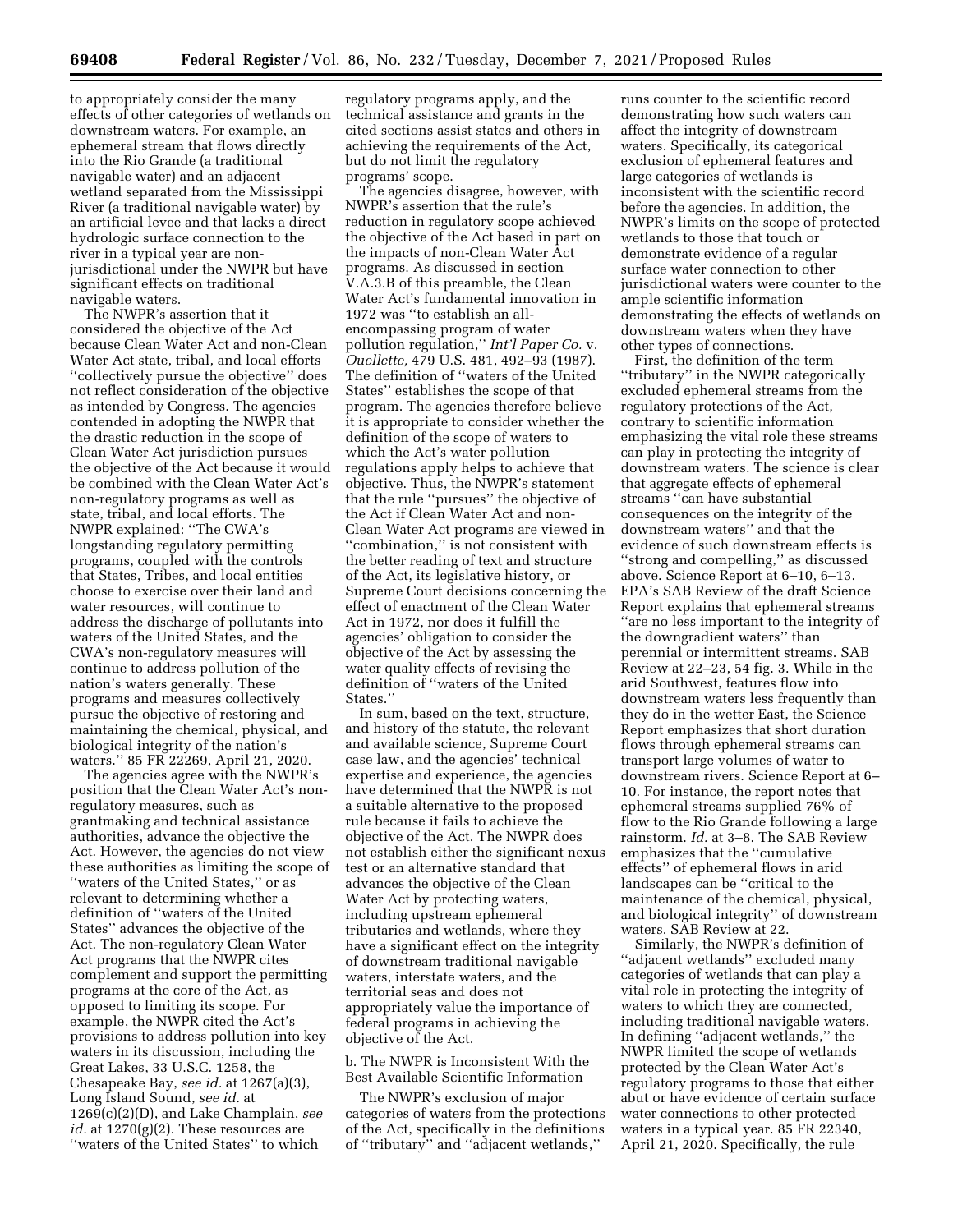encompassed wetlands that (i) abut, meaning to touch, another jurisdictional water; (ii) are flooded by a jurisdictional water in a typical year; (iii) are separated from a jurisdictional water only by a natural feature, such as a berm, which provides evidence of a direct surface hydrological connection with that water; or (iv) are separated from a jurisdictional water only by an artificial structure so long as that structure allows for a direct hydrologic surface connection between the wetlands and the water in a typical year. *Id.* As with the tributary definition, the NWPR stated that the definition of ''adjacent wetlands'' is ''informed by science.'' *Id.* at 22314. Yet the NWPR's limits on the scope of protected wetlands to those that touch or demonstrate evidence of a regular surface water connection to other jurisdictional waters were counter to the ample scientific information before the agencies demonstrating the effects of wetlands on downstream waters when they have other types of surface connections, such as wetlands that overflow and flood jurisdictional waters or wetlands with less frequent surface water connections due to long-term drought; wetlands with shallow subsurface connections to other protected waters; or other wetlands proximate to jurisdictional waters. *See Rapanos,* 547 U.S. at 786 (Kennedy, J., concurring in the judgment) (''[g]iven the role wetlands play in pollutant filtering, flood control, and runoff storage, it may well be the absence of a hydrologic connection (in the sense of interchange of waters) that shows the wetlands' significance for the aquatic system.'') *Id.* at 786.

Indeed, the overwhelming scientific information before the agencies weighs decisively against proposing the definition of ''adjacent wetlands'' in the NWPR. Available scientific information demonstrates the significant effects of categories of newly excluded wetlands on the chemical, physical, and biological integrity of downstream traditional navigable waters. For example, whereas the NWPR provided that wetlands flooded by jurisdictional waters are only protected if the flooding occurs in a ''typical year,'' the Science Report stated that wetlands that are ''rarely'' or ''infrequently'' flooded by streams and rivers can be ''highly connected'' to those waters and have ''long-lasting effects'' on them. Science Report at 4–39. The Science Report noted that effects ''critical to maintaining the health of the river'' result from large floods that provide ''infrequent connections'' with more

distant wetlands. *Id.* Reflecting these concerns, the October 16, 2019 SAB Draft Commentary on the proposed NWPR stated that the narrow definition of ''adjacent wetlands'' in the NWPR as it was proposed ''departs from established science.'' The agencies have weighed these statements and in light of the information about the importance of ''infrequently'' flooded wetlands to downstream waters, the agencies believe that the NWPR's exclusion of wetlands that lack the limited, specific types of surface water connections to other jurisdictional waters in a typical year lacked scientific support.

The SAB's assessment of the NWPR proposal recognized that the proposed rule was not consistent with the scientific information in the record, including the Draft Science Report that the SAB had previously reviewed. SAB Commentary on the Proposed Rule Defining the Scope of Waters Federally Regulated Under the Clean Water Act (February 27, 2020). The 2020 SAB Commentary emphasized that the proposal does not ''fully incorporate the body of science on connectivity'' that the SAB had reviewed in the Draft Science Report and offers ''no scientific justification for disregarding the connectivity of waters accepted by current hydrological science.'' *Id.* at 2.

The NWPR stated that the ''agencies' decisions in support of this final rule have been informed by science.'' 85 FR 22288, April 21, 2020. For example, the scientific information that the NWPR cited as a basis for excluding ephemeral tributaries is the concept of a ''connectivity gradient.'' *Id.,* citing the SAB Review. The NWPR referred to the SAB Review's recommendation that the agencies recognize that connectivity occurs along a gradient allowing for variation in chemical, physical, and biological connections. *Id.,* citing the SAB Review at 3. The NWPR asserted that there is a ''decreased'' likelihood that waters with ''less than perennial or intermittent'' flow, *i.e.,* ephemeral streams, will affect the chemical, physical, and biological integrity of downstream waters. *Id.* 

Upon careful review, however, the agencies have concluded that the NWPR's conclusion takes the SAB's recommendation out of context and is inconsistent with the information in the SAB Review as a whole. The agencies recognize that the SAB explained that the connectivity gradient the NWPR cited was just a hypothetical example 32

meant to illustrate just one aspect of connectivity—hydrological, or physical connectivity—and sheds no light on the many other ways that features connect to and affect downstream waters. According to the SAB itself, the only scientific information the agencies provided in support of categorically excluding ephemeral features does not fully represent the discussion in the cited SAB Review and runs counter to key elements of the scientific record before the agencies. *Id.* 

The NWPR also stated that the line it draws between regulated and nonregulated wetlands, which excludes large categories of wetlands previously covered by the Act, is ''informed by science.'' 85 FR 22314, April 21, 2020. The NWPR cited statements from the SAB Review to the effect that wetlands situated alongside other waters are likely to be connected to those waters, whereas ''those connections become less obvious'' as the distance ''increases.'' *Id.,* citing the SAB Review at 55; *see also id.* at 22314, citing the SAB Review at 60 (''[s]patial proximity is one important determinant [influencing the connections] between wetlands and downstream waters''). In addition, the NWPR cited a statement in the Science Report that explained, ''areas that are closer to rivers and streams have a higher probability of being connected than areas farther away.'' *Id.* at 22314, citing the Science Report at ES–4.33

Despite these citations, the NWPR's definition of adjacent is not based on proximity, but instead on factors that are distinct from proximity—*e.g.,* a ''direct hydrologic connection,'' or a ''continuous surface [water] connection.'' *See id.* at 22340. Thus, the NWPR's definition of ''adjacent wetlands'' may exclude wetlands a dozen feet away from jurisdictional waters (therefore proximate under any reasonable interpretation of the term) if they are separated by a levee that does not convey flow in a typical year, but include wetlands much further away so long as they are inundated by flooding from the jurisdictional water in a typical year.

c. The NWPR Is Difficult To Implement and Yields Inconsistent Results

In addition to the above concerns, the agencies' experience implementing the NWPR for over a year made clear that foundational concepts underlying much of the NWPR are confusing and difficult to implement in the way the NWPR required. While any rule that draws lines between jurisdictional waters and

<sup>32</sup>The figure cited is captioned in part as ''*Hypothetical illustration* of connectivity gradient and potential consequences to downstream waters.'' SAB Review at 54 (emphasis added). Nowhere in

its review does the SAB review indicate that this is the actual or only connectivity gradient.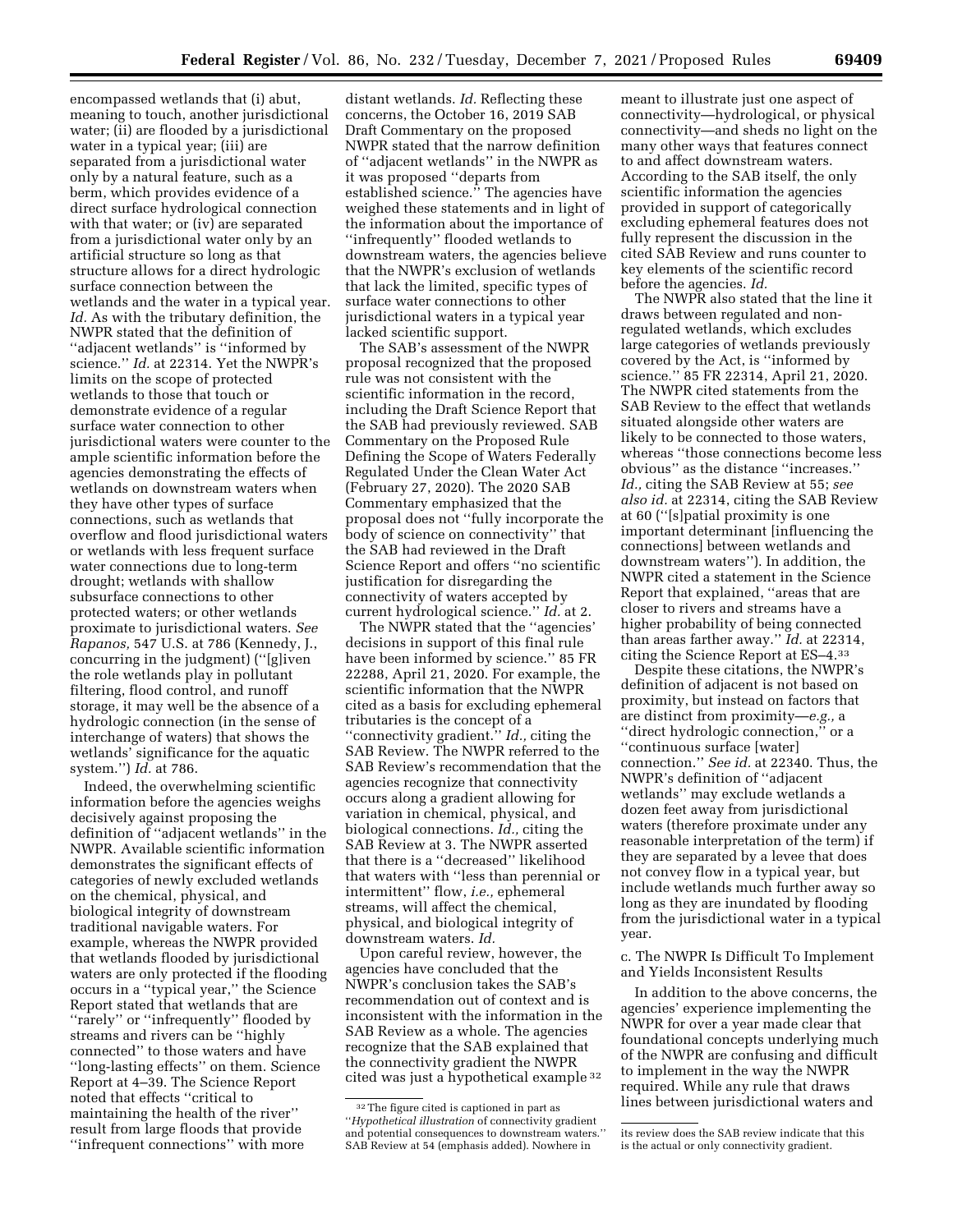non-jurisdictional waters will involve some implementation challenges, the agencies have found the challenges imposed by the NWPR to be impracticable in important respects. Based on the agencies' experience, the NWPR does not ''provide[] clarity and predictability for Federal agencies, States, Tribes, the regulated community, and the public.'' *See* 85 FR 22252, April 21, 2020. More importantly, the challenges that the NWPR imposes to establish jurisdiction for features that it appears to define as jurisdictional and that significantly affect the integrity of downstream waters further undermine the NWPR's viability as an alternative to the proposed rule.

# i. ''Typical Year'' Metric

The "typical year" is a concept fundamental to many of the NWPR's definitions. *Id.* at 22273. Under the rule, tributaries and lakes, ponds, and impoundments of jurisdictional waters are only jurisdictional if they have certain surface water connections with a traditional navigable water or territorial sea at least once in a typical year. 33 CFR 328.3(c)(6), (12). Two categories of wetlands only meet the adjacency test for jurisdiction if they have a surface water connection with other jurisdictional waters once in a typical year. *Id.* at (c)(1). As a scientific matter, the concept of ''typical year conditions,'' including precipitation normalcy, may be relevant to ensuring that certain surface water connections in natural streams are not being observed under conditions that are unusually wet or dry. In terms of implementation, the concept of precipitation normalcy is valid in certain contexts, such as to inform determinations as to the presence of a wetland. However, in many important contexts, available tools, including the tools the NWPR recommends, cannot reliably demonstrate the presence of surface water connections in a typical year, which are a necessary element of most categories of jurisdictional waters under the NWPR. However, ''typical year conditions'' are often irrelevant to the extent of flow in many human-altered streams, including effluent-dependent streams, and the NWPR did not explain why human-altered hydrology should be subject to the same typical year requirement as natural streams. These challenges undermine the NWPR's claim that it enhances the ''predictability and consistency of Clean Water Act programs . . .'' *See* 85 FR 22250, April 21, 2020.

Identifying the presence of a surface water connection in a typical year can be difficult and sometimes impossible,

as such connections are often not apparent from visual field observation alone. For example, on the day of a visit to an intermittent stream that flows only several months or several weeks a year, it is very unlikely that an observer would see a surface water connection to a downstream jurisdictional water. Similarly, though many ponds or wetlands may be frequently inundated, those in arid areas may be inundated only a few times every year, and sometimes the inundation occurs on a single day or within a matter of hours. While these waters satisfy the NWPR's jurisdictional test, agency staff would probably not be able to determine that they do, given how unlikely they would be to observe it. The difficulty of finding in a field visit the direct hydrologic connections under any interpretation of typical year permissible under the NWPR is exacerbated by the fact that the NWPR discourages reliance on field indicators. *See, e.g., id.* at 22292 (''The agencies . . . conclude that physical indicators of flow, absent verification of the actual occurrence of flow, may not accurately represent the flow classifications required for tributaries under this rule.'').

Given the insufficiency of visual field observations to assess the presence of a surface water connection as specified in the NWPR, agency staff must often expend substantial time and resources to try to obtain ancillary data to determine flow conditions at a particular site in a typical year. Hydrologic modeling tools and advanced statistical analyses could be employed where sufficient flow data are available, but often data needed to conduct such an analysis is limited or lacking altogether, especially for smaller streams. Few streams across the country have hydrologic gages that continuously measure flow, as most such gages are located on larger rivers with perennial flow.

For the same reasons that agency staff are unlikely to witness the specific surface water connections required under the NWPR during a site visit in dry regions or during the dry season, available aerial photographs, which are often taken just once per year or once every other year, are also very unlikely to capture evidence of this surface water connection between a stream and a downstream traditional navigable water or territorial sea. High-resolution satellite imagery can potentially provide additional coverage, but availability and usability vary across the country, depending on access, update intervals, cloud cover, and land cover (*i.e.,*  vegetation or trees that obscure aerial views of stream channels, requiring the

use of advanced tools to detect features of interest or the presence of water). Moreover, as the NWPR acknowledges, ''characteristics of tributaries may not be visible in aerial photographs'' taken during periods of ''high shrub or tree cover,'' 85 FR 22299, April 21, 2020. New satellites are expected to surmount some of these issues in the future, but as this information is not yet available, regulators could not use it to inform jurisdictional decisions under the NWPR. Although any definition of ''waters of the United States'' requires the use of remote tools like interpretation of aerial or satellite imagery, the NWPR made it more challenging to use these resources because of that rule's typical year criteria and the burden of proof to demonstrate that the requirement is met.

The same difficulties create challenges in detecting surface hydrologic connections that meet the NWPR's definition of ''adjacent wetlands'' or ''lakes and ponds, and impoundments of jurisdictional waters.'' Demonstrating that a wetland, lake, pond, or impoundment is inundated by flooding once in a typical year would require a field visit or a high-quality aerial photograph or satellite image coinciding with the exact time that the hydrologic connection (flooding) occurs from a tributary to a wetland, lake, pond, or impoundment. The NWPR's standard of inundation by flooding in a typical year is not tied to any more commonly calculated flood interval, such as flood recurrence intervals, and the agencies are not aware of any tool capable of collecting the type of inundation data the NWPR requires. Determining that inundation by flooding occurs in a typical year is therefore extremely difficult, and sometimes impossible. Demonstrating that an artificial feature allows for a direct hydrologic surface connection between a wetland and a tributary in a typical year poses similar obstacles, requiring either auspiciously timed field visits, aerial photography, or high-resolution satellite imagery, or data that the agencies may not be able to access, such as construction plans or operational records for an artificial levee.

The NWPR suggests the agencies ''will generally use'' precipitation data from the National Oceanic and Atmospheric Administration (NOAA) to help determine the presence of a surface water connection in a typical year, *see*  85 FR 22274, April 21, 2020, but the methodology described in the NWPR preamble for determining precipitation in a typical year makes it difficult to use these data to inform jurisdiction. NOAA precipitation totals over the three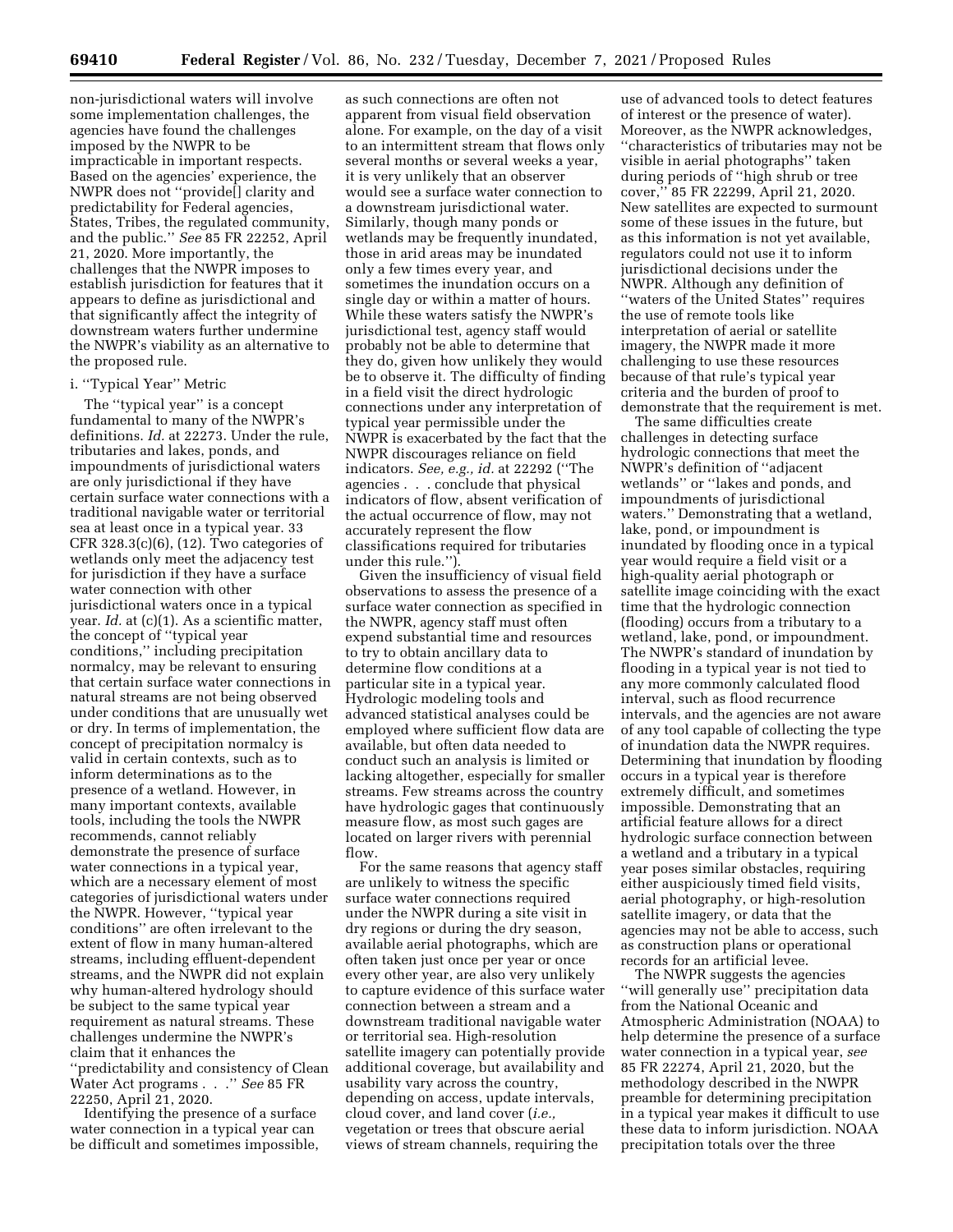months prior to a site observation are compared to precipitation totals observed over the preceding 30 years to determine if rainfall was wetter than normal, drier than normal, or normal (''typical''). Using the methodology in the preamble of the NWPR, only 40% of observations over a rolling 30-year period of record are considered ''normal,'' while 30% of observations are considered to be ''wetter than normal'' and 30% of observations are considered to be ''drier than normal.'' If surface water flow was observed during normal or dry conditions, the agencies can have higher confidence that the surface water observations represent flow in a ''typical year.'' However, if flow was observed during the 30% of conditions that are ''wetter than normal,'' the surface water observations do not reveal whether flow would occur during a typical year. And if flow was *not* observed, precipitation data from the previous three months do not indicate whether flow might occur in that particular water feature under typical year conditions at a different point in the year. Therefore, if a site visit is conducted when surface water flow is not present, the agencies' suggested approach for evaluating whether a feature meets the typical year test often does not provide meaningful and relevant information upon which the agencies could reasonably rely to make accurate determinations of jurisdiction. Under any regulatory regime, the agencies use a weight of evidence approach to determine jurisdiction, but the NWPR typical year requirement places onerous and in many instances arbitrary constraints on the data that can be used as evidence.

Use of NOAA precipitation data to assess whether surface water flow occurs in a typical year for purposes of the NWPR presents other implementation challenges. The data rely on reports from weather stations that are sometimes at a different elevation from the site in question, or far away from the site, so that their indications as to whether precipitation at a given site is normal, wetter than normal, or drier than normal can be inaccurate. More importantly, the typical year concept as applied to the NWPR does not account for the increasing number of recurrent heatwaves, droughts, storms, and other extreme weather events in many parts of the country, which can have profound impacts on local and regional streamflow. Although the concept of ''typical year'' in the NWPR factors in long-term climatic changes over time to some degree by considering a thirty-year

rolling period of data, *see* 33 CFR 328.3(c)(13), the NWPR does not allow the agencies flexibility to consider other time intervals when appropriate to reflect effects of a rapidly changing climate, including positive trends in temperature, increasing storm events, and extended droughts. In response to more rapid recent changes in climate, NOAA has developed alternative approaches for estimating climate normals, including seasonal averages computed using shorter, annuallyupdated averaging periods for temperature (10-year seasonal average) and total precipitation (15-year seasonal average). The rolling thirty-year approach to determining typical year in the NWPR does not allow the agencies to use these updated methods.

The NWPR notes that the agencies can look to sources of information other than site visits, aerial photographs, and precipitation data to assess whether a feature has surface water flow in a typical year. It identifies the Web-based Water-Budget Interactive Modeling Program, Climate Analysis for Wetlands Tables, and the Palmer Drought Severity Index, 85 FR 22275, April 21, 2020, but all of these only look at climate-related conditions generally and have well documented limitations. These methods, which provide information useful in many other contexts, often do not specifically answer the jurisdictional questions established by the NWPR. For example, they do not address whether surface water flow might connect a particular stream to a downstream traditional navigable water or territorial sea, whether a particular wetland is inundated by or connected to a jurisdictional water as required under the NWPR, or how uncertainties associated with their application at different locations and in different months affect the accuracy of condition estimates. Precipitation is an important factor but other information is also relevant to streamflow and surface water connections in particular waters, including the abundance of and contributions of flow from wetlands, upgradient streams, and open waters in the watershed, evapotranspiration rates, water withdrawals including groundwater pumping, and other climatic conditions. Yet collecting this information from a variety of sources and interpreting it can be extremely time- and resource-intensive and may require special expertise that in many cases may not be feasible given available agency staff and resources. While the agencies have substantial experience using a weight of evidence approach to determine jurisdiction, the ''typical

year'' requirement makes it significantly more difficult to interpret available data and narrows the scope of data that can be used to determine jurisdiction.

Finally, the challenges presented by determining the presence of surface water flow in a typical year are even greater when evaluating a tributary at a distance from the downstream traditional navigable water or territorial sea. Even streams that flow perennially or intermittently often travel many miles prior to reaching the closest traditional navigable water or territorial sea, meaning many downstream reaches may need to be assessed. Under the NWPR, any ephemeral reaches along that pathway that do not carry surface water flow once in a typical year would render all upstream waters nonjurisdictional. *Id.* at 22277. The need to assess lengthy tributary systems pursuant to this provision of the rule imposes an extraordinarily high burden of proof on the agencies to assess surface water flow in a typical year along the flow path, and the longer the pathway, the less feasible the analysis.

# ii. Determining Adjacency

The NWPR provides that wetlands are ''adjacent'' when they: (1) Abut a traditional navigable water or territorial sea; a tributary; or a lake, pond, or impoundment of a jurisdictional water; (2) are inundated by flooding from one of these waters in a typical year; (3) are physically separated from one of these waters only by a natural berm, bank, dune, or similar natural feature; or (4) are physically separated from one of these waters only by an artificial dike, barrier, or similar artificial structure so long as that structure allows for a direct hydrologic surface connection between the wetlands and the water in a typical year, such as through a culvert, flood or tide gate, pump, or similar artificial feature. *Id.* at 22338; 33 CFR 328.3(c)(1). In practice, agency staff have found several of these criteria for adjacency extremely difficult to implement in certain circumstances.

First, agency staff have found it difficult to distinguish between natural and artificial barriers for purposes of determining adjacency. The NWPR for the first time establishes separate tests for adjacency depending on whether the barrier between the wetland and jurisdictional water is ''natural'' or "artificial"; if a barrier is artificial, it must allow for a direct hydrological surface connection in a typical year in order for a wetland to be adjacent, whereas no such showing is necessary for natural barriers. 33 CFR 328.3(c)(1)(iv). However, many barriers between wetlands and jurisdictional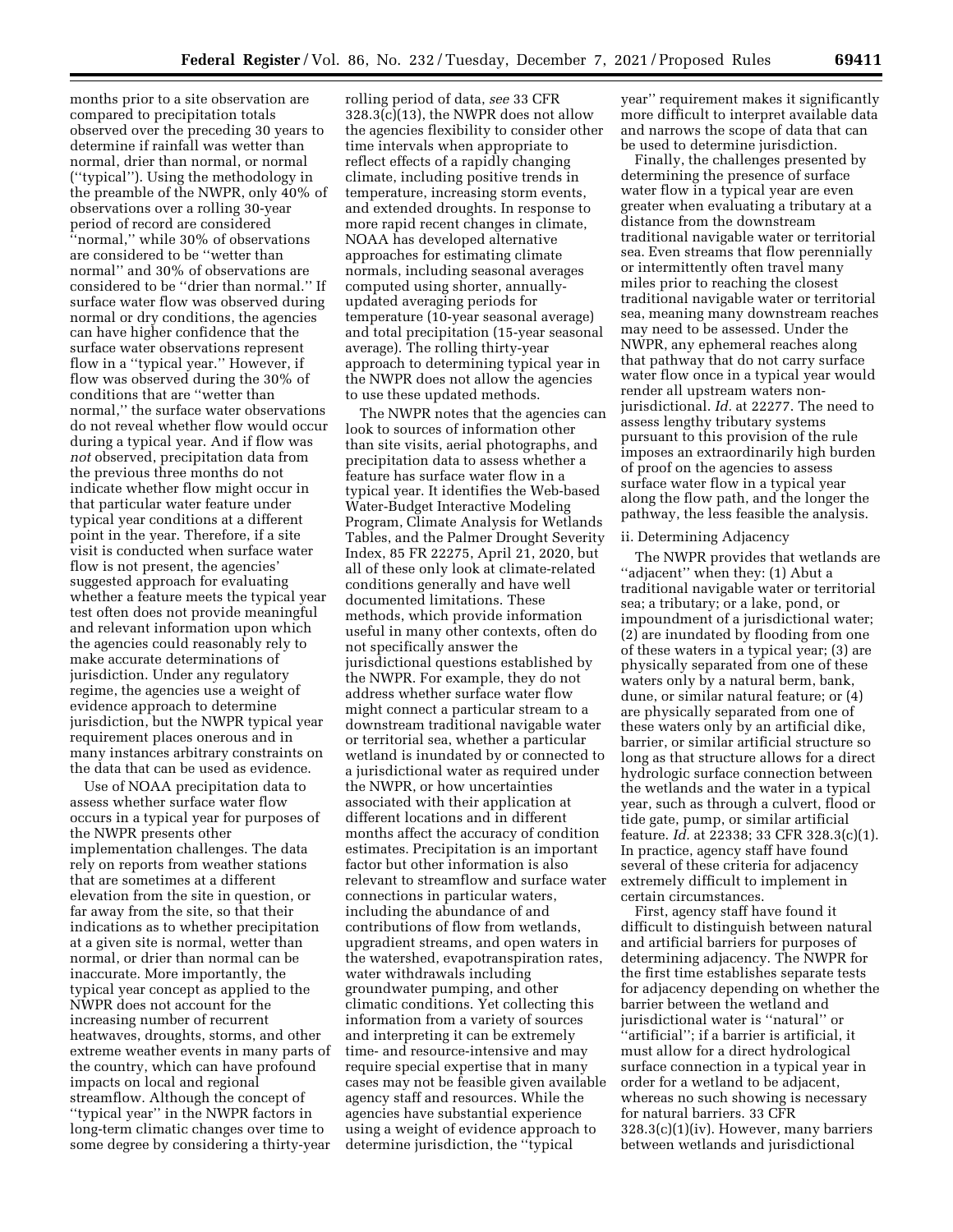waters were built decades or even a century earlier, and determining whether they were originally natural or artificial can be extremely challenging, even if inspected in person, as artificial features that are left alone often naturalize over time. It sometimes requires extensive research into historical records, and those records may not be available at all. Furthermore, some barriers may be both artificial and natural. Artificial levees and other barriers are frequently built on top of natural berms. Given the distinct regulatory consequences that flow from whether a barrier is ''artificial'' or ''natural,'' the NWPR requires the agencies to make determinations that are difficult or in some cases not possible.

The artificial barrier provision also leads to absurd results. For example, under the fourth way to meet the adjacency definition, a wetland may be jurisdictional if it is separated from a jurisdictional water by an artificial structure, such as a levee, that allows for a direct hydrologic surface connection in a typical year through a culvert. However, the same wetland would not be jurisdictional if there was no levee present, even if there was a direct hydrological surface connection in a typical year through a culvert (assuming the wetland did not meet another criterion for adjacency). The NWPR therefore establishes that certain wetlands with a direct hydrologic surface connection to a jurisdictional water are *only* jurisdictional due to the presence of an artificial barrier. This discrepancy bears no relationship to the actual connections between the features at issue and makes no scientific or practical sense.

Finally, the provision establishing that a wetland is ''adjacent'' if a jurisdictional water inundates it by flooding in a typical year is also extremely difficult to implement. *See* 33 CFR 328.3(c)(1)(ii). Inundation by flooding in a typical year is not a metric that is normally recorded either by implementing agencies or the regulated community. Available models generally focus on flood recurrence intervals, which do not necessarily correspond to the likelihood of inundation by flooding in a given or typical year. Indeed, the NWPR acknowledges that inundation by flooding in a typical year could correspond to a variety of flood recurrence intervals depending on location, climate, season, and other factors. 85 FR 22311, April 21, 2020. Given the absence of existing records of inundation by flooding, determining whether inundation by flooding has

occurred in a typical year is extremely difficult in many circumstances.

Compounding the challenge, the NWPR provides that wetlands can be jurisdictional if they are inundated by flooding from a jurisdictional water in a typical year—but inundation in the other direction, *from* the wetlands *to* the jurisdictional water, is not grounds for jurisdiction. Not only is there no compelling scientific or legal basis for distinguishing between inundation *of*  the wetland as opposed to inundation *from* the wetland, *see Riverside Bayview,* 474 U.S. at 134 (upholding the Corps' assertion of jurisdiction over ''wetlands that are not flooded by adjacent waters [but] may still tend to drain into those waters''), but determining whether the limited available photographs or other evidence of inundation reflects flooding in one direction as opposed to another compounds the difficulty in evaluating whether this standard is met. The same challenges apply to determining whether lakes, ponds, or impoundments of jurisdictional waters are inundated by flooding in a typical year, one basis for demonstrating Clean Water Act jurisdiction over these features. 85 FR 22338, April 21, 2020; 33 CFR 328.3(c)(vi).

## iii. Ditches

Among other requirements, the NWPR provides that a ditch 34 is jurisdictional as a tributary if it was originally built in a tributary or adjacent wetland, as those terms are defined in the NWPR, and emphasizes that the agencies bear the burden of proof to determine that a ditch was originally constructed in a tributary or adjacent wetland. 33 CFR 328.3(a)(2), (c)(12); 85 FR 22299, April 21, 2020. In other words, in order to find a ditch jurisdictional, the agencies must demonstrate that a ditch was (1) originally constructed in a stream (2) that, at the time of construction, had perennial or intermittent flow and (3) a surface water connection to a downstream traditional navigable water or territorial sea (4) in a ''typical year.'' Alternatively, the agencies must show that a ditch was (1) originally constructed in a wetland (2) that either abutted or had certain surface hydrologic connections to a jurisdictional water (3) in a ''typical year,'' in order to demonstrate that the ditch is jurisdictional. Americans have

been building ditches, straightening streams, and draining wetlands for hundreds of years. Therefore, to determine whether a ditch is jurisdictional under the NWPR, the agencies must address all of the implementation challenges discussed in the preceding sections involved in determining surface water connections and wetland adjacency in a typical year—but often for ditches built fifty, one hundred, or several hundred years ago. To the extent that sparse evidence is available to demonstrate a surface water connection in a typical year for tributaries using tools available today, evidence is even more difficult to find when looking so far back in time. States have approached the agencies seeking assistance in assessing the jurisdictional status of ditches, but the agencies are often unable to provide significant help given the burdens imposed by the NWPR's ditch definition.

The NWPR also provides that ditches are jurisdictional if they relocate a tributary, as that term is defined in the rule, 85 FR 22341, April 21, 2020, 33 CFR 328.3(a)(2), (c)(12), but this standard as defined is also often extremely difficult to assess. The NWPR explains that a relocated tributary is ''one in which an *entire portion* of the tributary may be moved to a different location.'' 85 FR 22290, April 21, 2020. In other words, the NWPR appears to require a ditch to divert 100% of the tributary's flow to meet the ''relocate a tributary'' test. While prior rules have defined relocated tributaries as jurisdictional, the requirement that the entire portion be relocated is new and has created significant implementation challenges. As a practical matter, when a tributary is relocated it often reroutes just a portion to the ditch. Assessing whether a ditch relocated 100% of a tributary's flow, however, as opposed to 80% or 50% of its flow, is extremely difficult and may not be possible in some circumstances. By establishing a jurisdictional standard that is extremely difficult to meet, the NWPR effectively removes from the protections of the Clean Water Act large numbers of ditches that function as tributaries and that significantly affect the integrity of downstream traditional navigable waters, interstate waters, and the territorial seas. As is the case with tributaries, lakes and ponds, impoundments, and wetlands, the NWPR's impracticable approach to ditches makes it extremely difficult to find that many waters subject to the NWPR are actually jurisdictional, further undermining the viability of the

<sup>34</sup> Ditches perform many of the same functions as natural tributaries. For example, like natural tributaries, ditches that are part of the stream network convey water that carries nutrients, pollutants, and other constituents, both good and bad, to downstream traditional navigable waters, interstate waters, and the territorial seas.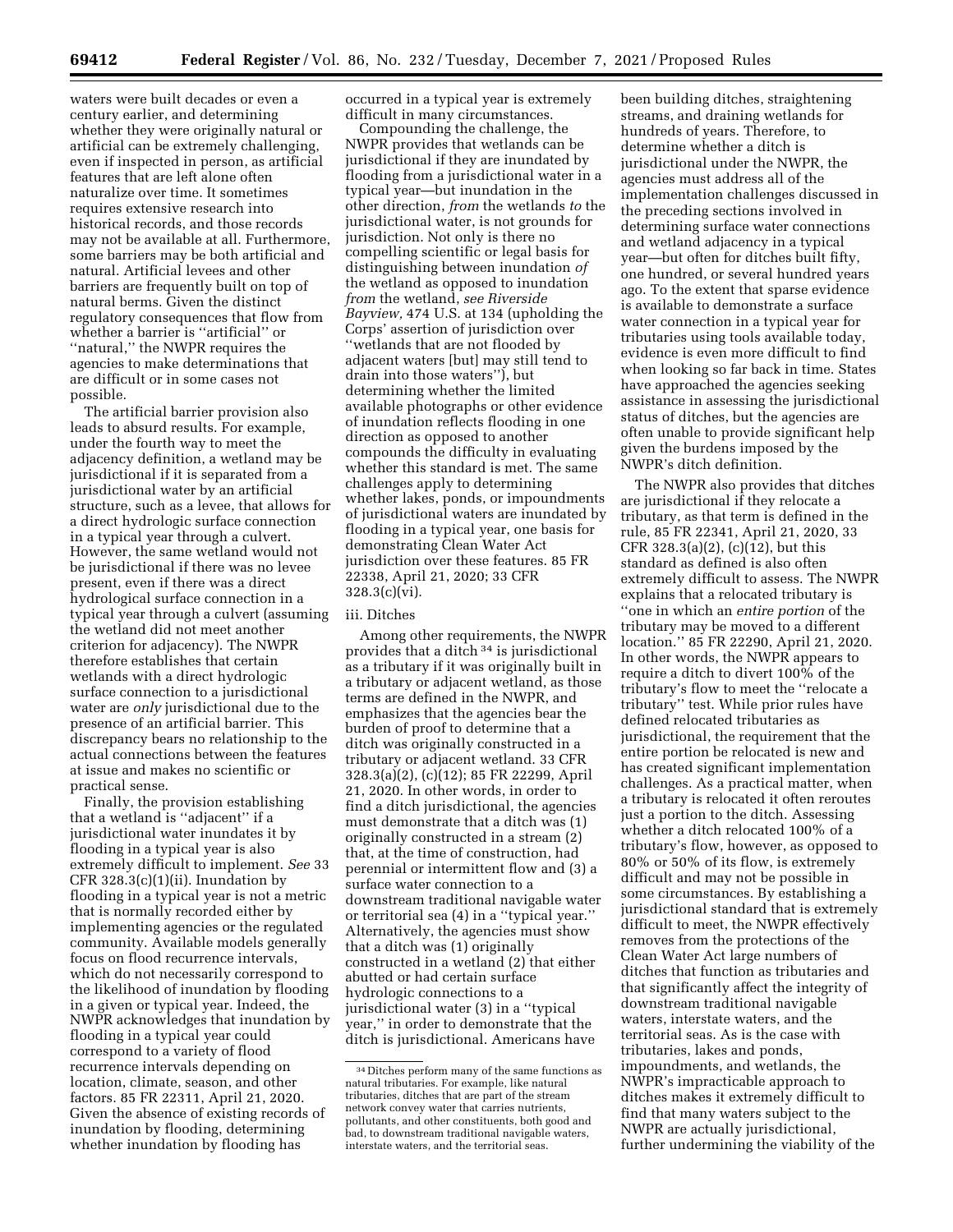NWPR as an alternative to the proposed rule.

d. The NWPR Has Significantly Reduced Clean Water Act Protections Over Waters

The failure of the NWPR to achieve the objective of the Act, as well as its inconsistency with science and the challenges it presents in implementation, have had real-world consequences. The agencies have found that substantially fewer waters are protected by the Clean Water Act under the NWPR compared to previous rules and practices. It is important to note that the definition of ''waters of the United States'' affects most Clean Water Act programs designed to restore and maintain water quality—including not only the NPDES and dredged and fill permitting programs, but water quality standards, impaired waters and total maximum daily loads, oil spill prevention, preparedness and response programs, and the state and tribal water quality certification programs—because such programs apply only to ''waters of the United States.'' While the NWPR was enacted with the expressed intent to decrease the scope of federal jurisdiction, the agencies now believe the actual decrease in water resource protections has been more pronounced than the qualitative predictions in the NWPR preamble and supporting documents anticipated and acknowledged to the public. This data supports the agencies' conclusion that the NWPR is not a suitable alternative to the proposed rule.

i. Jurisdictional Determination and Permitting Data Show a Large Drop in the Scope of Waters Protected Under the Clean Water Act.

Through an evaluation of jurisdictional determinations completed by the Corps between 2016 and 2021,<sup>35</sup>

EPA and the Army have identified consistent indicators of a substantial reduction in waters protected by the NWPR (*see* Technical Support Document section III.B.ii for additional discussion on methods and results of the agencies' analyses). These indicators include an increase in the number and proportion of jurisdictional determinations completed where aquatic resources were found to be nonjurisdictional, an increase in determinations made by the Corps that no Clean Water Act section 404 permit is required for specific projects, and an increase in requests for the Corps to complete approved jurisdictional determinations (AJDs) rather than preliminary jurisdictional determinations (PJDs), which treat a feature as jurisdictional. These trends all reflect the narrow scope of jurisdiction in the NWPR's definitions. Additionally, the agencies believe these indicators account for only a fraction of the NWPR's impacts, because many project proponents do not need to seek any form of jurisdictional determinations for waters that the NWPR categorically excludes, such as ephemeral streams, and the Corps does not have purview over such projects and does not track them. A closer look at each of these indicators will help demonstrate some of the more pronounced impacts of the NWPR on foundational waters of this country than was identified for the public in the NWPR and its supporting documents. As explained in detail above, when a water falls outside the scope of the Act, that means, among other things, that no federal water quality standards will be established, and no federal permit will be required to control the discharge of pollutants or fill into such waters. And by virtue of the fact that the NWPR's scope means that for many waters entities do not even need to seek a jurisdictional determination, it is impossible to fully understand the scope of degradation to foundational

waters caused by the NWPR's definition.

Consistent with Executive Order 13990, EPA and Army staff have reviewed jurisdictional determinations as recorded in the Corps' internal regulatory management database, referred to as the ORM2 database (*see supra* note 30), to identify any noticeable trends in jurisdictional determinations under the past recent rules defining ''waters of the United States.'' The agencies found within the AJDs completed under the NWPR, the probability of finding resources to be non-jurisdictional also increased precipitously. Of the 9,399 AJDs completed by the Corps during the first twelve months in which the NWPR was in effect,36 the agencies found approximately 75% of AJDs completed had identified non-jurisdictional water resources and approximately 25% of AJDs completed identified jurisdictional waters.37 Conversely, when the 1986 regulations and applicable guidance were in effect during the previous five years (including following the 2019 recodification of those regulations), significantly more jurisdictional waters were identified in AJDs than compared to the first twelve months of the NWPR. During similar 1-year calendar intervals when the 1986 regulations and applicable guidance were in effect, approximately 27% to 45% of AJDs completed identified non-jurisdictional aquatic resources, with percentages varying between each of the different periods, and 55% to 72% of AJDs identified jurisdictional resources.38

37This excludes drylands and waters identified as being jurisdictional only under section 10 of the Rivers and Harbors Act. In addition, under the NWPR, a single AJD in the Corps' database can include both affirmative and negative jurisdictional determinations. Under prior regulatory regimes, the Corps' database was structured such that a single AJD could be either affirmative, or negative, but not both. To account for this change in the structure of the database, a NWPR jurisdictional determination that includes both affirmative and negative jurisdictional resources was normalized and counted as two separate AJDs, one affirmative and one negative. The total number of AJDs considered after this process was carried out was 9,399. Prior to this normalization, the total number of AJDs considered was 7,769. More details on this can be found in the Technical Support Document section III.B.ii.

38The time periods evaluated were June 22, 2016 to June 21, 2017; June 22, 2017 to June 21, 2018; and December 23, 2019 to June 21, 2020. The date ranges here constitute periods of time when the 1986 regulations (including the 2019 Repeal Rule's recodification of those regulations) and applicable guidance were in effect nationally. Because the proposed rule is marking a return to prior longstanding practice, 2015 Clean Water Rule determinations were left out of this analysis.

<sup>35</sup>A jurisdictional determination is a written Corps determination that a water is subject to regulatory jurisdiction under section 404 of the Clean Water Act (33 U.S.C. 1344) or a written determination that a water is subject to regulatory jurisdiction under section 9 or 10 of the Rivers and Harbors Act of 1899 (33 U.S.C. 401 *et seq.*). Jurisdictional determinations are identified as either preliminary or approved, and both types are recorded in determinations through an internal regulatory management database, called Operation and Maintenance Business Information Link, Regulatory Module (ORM2). This database documents Department of the Army authorizations under Clean Water Act section 404 and Rivers and Harbors Act section 10, including permit application processing and jurisdictional determinations. This database does not include aquatic resources that are not associated with a jurisdictional determination or alternatives to jurisdictional determinations (such as delineation concurrences or ''No jurisdictional determination required'' findings, where the Corps finds that a

jurisdictional determination is not needed for a project), or permit request or resource impacts that are not associated with a Corps permit or enforcement action. An approved jurisdictional determination (AJD) is an official Corps document stating the presence or absence of ''waters of the United States'' on a parcel or a written statement and map identifying the limits of ''waters of the United States'' on a parcel. A preliminary jurisdictional determination (PJD) is a non-binding written indication that there may be ''waters of the United States'' on a parcel; an applicant can elect to use a PJD to voluntarily waive or set aside questions regarding Clean Water Act jurisdiction over a particular site and thus move forward assuming all waters will be treated as jurisdictional without making a formal determination.

<sup>36</sup>These AJDs were completed by the Corps between the NWPR's effective date of June 22, 2020 and June 21, 2021.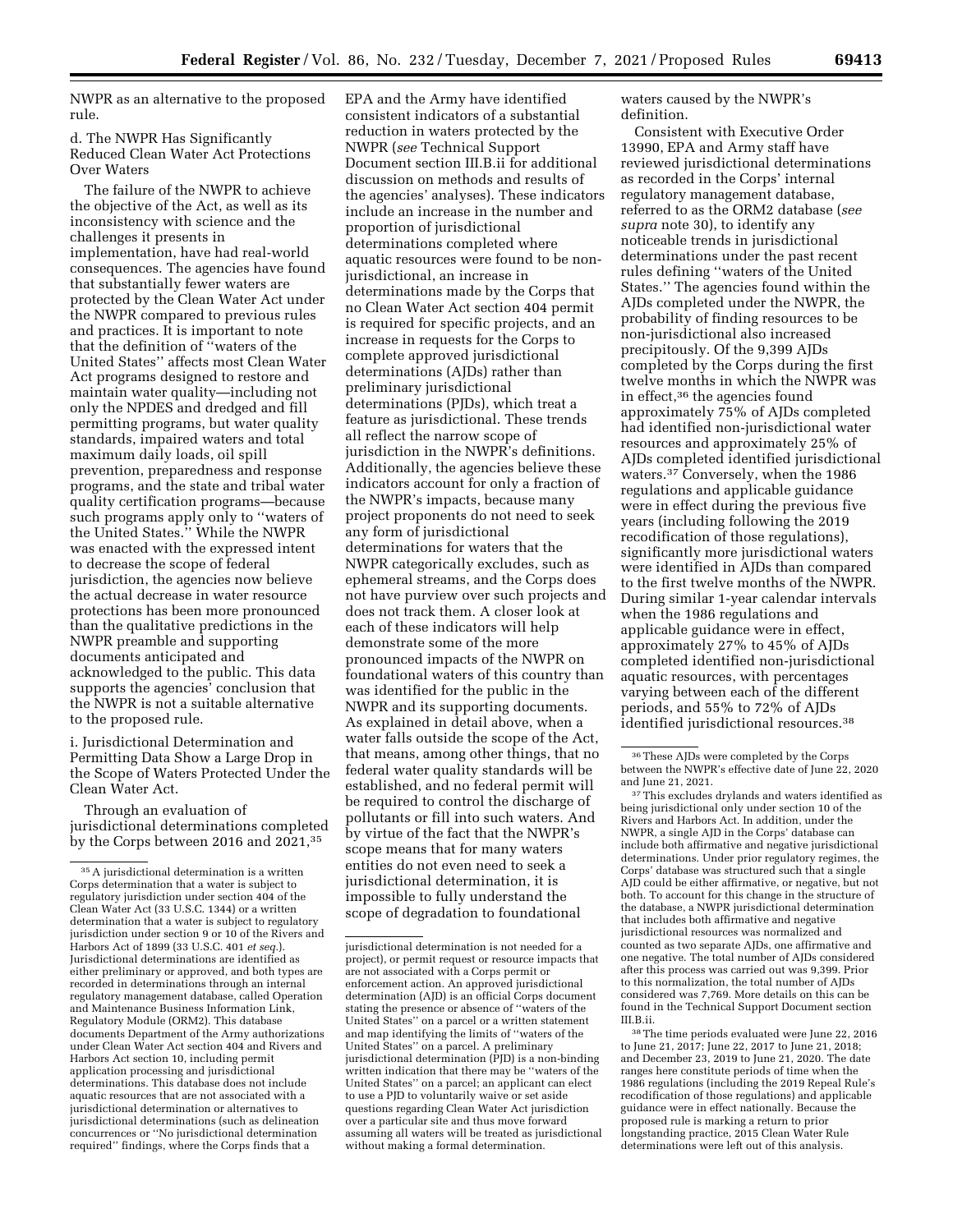The change from a range of 27% to 45% non-jurisdictional AJD findings prior to the NWPR to 75% non-jurisdictional findings following issuance of the NWPR indicates that significantly fewer waters are protected by the Clean Water Act under the NWPR (*see* Technical Support Document section III.B.ii for additional discussion).

When evaluating the effect of the NWPR on the number of jurisdictional individual aquatic resources (as opposed to the AJDs completed), the agencies found a similar significant reduction in protections. Within the first twelve months of implementation of the NWPR, the Corps documented the jurisdictional status of 48,313 individual aquatic resources or water features through AJDs completed between June 22, 2020, and June 21, 2021; of these individual aquatic resources, approximately 75% were found to be non-jurisdictional by the Corps. More specifically, 70% of streams and wetlands evaluated were found to be non-jurisdictional, including 11,044 ephemeral features (mostly streams) and 15,675 wetlands that did not meet the NWPR's revised adjacency criteria (and thus are nonjurisdictional under the NWPR). Ditches were also frequently found to be nonjurisdictional (4,706 individual exclusions), which is likely the result of the narrowed definition of a relocated tributary under the NWPR. By comparison, only 45% of aquatic resources were found to be nonjurisdictional during similar year-long calendar intervals between 2016 and 2020 under the 1986 regulations implemented consistent with Supreme Court case law.39 The agencies anticipate that this increase in nonjurisdictional determinations, to a level of approximately 75% of water bodies being non-jurisdictional under the NWPR as opposed to only 45% under the prior regulations, would reduce the integrity of the nation's waters.

Of particular concern to the agencies is the NWPR's disproportionate effect on arid regions of the country, which are dominated by ephemeral stream systems. The Corps' data show that in New Mexico, of the 263 streams assessed via AJDs in the first twelve months of implementation of the NWPR (*i.e.,* between June 22, 2020, to June 21, 2021), 100% were found to be nonjurisdictional ephemeral resources.40 In Arizona, of the 1,525 streams assessed

in AJDs in the first year of implementation of the NWPR, 1,518, or 99.5%, were found to be nonjurisdictional ephemeral resources. While the Corps found high percentages of streams in Arizona to be nonjurisdictional between 2016 and 2020, the NWPR resulted in a ten-fold increase in the total number of individual resources documented as non-jurisdictional in AJDs.

For example, the average annual number of individual stream resources considered in AJDs in Arizona between 2016–2020 was 147 (of which 138 were determined non-jurisdictional), compared to 1,525 stream reaches assessed under the NWPR (of which 1,521 were determined nonjurisdictional accounting for all exclusions). The number of stream reaches assessed in Arizona also dominated the number of evaluations completed nationally under the NWPR, which is incongruent with the geographic extent of water resources in this country. The number of stream reaches assessed in Arizona constituted 9% of the total stream reaches assessed nationally and 13% of the ephemeral reaches assessed nationally over the first twelve months in which the NWPR was implemented.41 This increase in the number of streams assessed and found to be non-jurisdictional in Arizona under the NWPR highlights the disproportionate impacts this rule had on water resource protection in this state and in similar arid regions of this country.

The number of individual stream reaches considered under PJDs also declined precipitously in these states under the NWPR, while many more streams were evaluated and determined to be non-jurisdictional through AJDs. As mentioned previously, project proponents who request an AJD obtain an official Corps document stating the presence or absence of ''waters of the United States'' on a parcel or a written statement and map identifying the limits of ''waters of the United States'' on a parcel. In contrast, an applicant can elect to use a PJD to voluntarily waive or set aside questions regarding Clean Water Act jurisdiction over a particular site and thus move forward assuming all waters will be treated as jurisdictional without making a formal determination. There are time savings and sometimes cost savings associated with requesting a PJD in lieu of an AJD. However, proportionally fewer PJDs being requested under the NWPR indicate that

fewer project proponents are requesting that aquatic resources on their project site be treated as if they are jurisdictional.

In Arizona, the annual average number of individual stream reaches considered under PJDs and similar alternatives to AJDs between 2016 to 2020 was 941, while under the NWPR in 2020–2021 it was only 45.42 When looking at the total number of individual streams reaches over time, under the NWPR Arizona experienced an approximate 95% decrease in individual stream reaches being considered via PJDs and a 9-fold increase in individual stream reaches being considered via AJDs, compared to pre-2015 regulatory practice. Similar metrics for New Mexico show an 84% decrease in individual streams being considered via PJDs and a 28-fold increase in individual streams being considered via AJDs under the NWPR. Based on averages for non-jurisdictional streams from 2016–2020 compared to non-jurisdictional streams under the NWPR, there has been a 10-fold increase in non-jurisdictional findings for streams in Arizona and a 36-fold increase in non-jurisdictional findings for streams in New Mexico following implementation of the NWPR. Compounding resource losses, eliminating these streams from jurisdiction under the NWPR also typically eliminated jurisdiction over wetlands which otherwise might meet adjacency criteria.

The NWPR also significantly reduced the number of Clean Water Act section 404 permits required for dredging and filling activity nationwide. The Corps has identified at least 368 projects from June 22, 2020 to June 21, 2021 through its ORM2 database that would have needed a Clean Water Act section 404 permit pre-NWPR, but no longer did under the NWPR's definition of ''waters of the United States.'' 43 Moreover, in comparing 2020–2021 to similar annual data from 2016 to 2020 from

43This tracking method only applies when 100% of jurisdiction is lost under NWPR (*i.e.,* if even 1 aquatic resource out of 100 that is proposed to be impacted remains jurisdictional, this method is not used). Additionally, this tracking method has not been implemented uniformly across the United States, and is likely under-representative even for those cases in which 100% of jurisdiction was lost under the NWPR.

<sup>39</sup>Based on the average annual percentage of nonjurisdictional findings.

<sup>40</sup>These non-jurisdictional ephemeral resources are predominantly ephemeral streams, but a small portion may be swales, gullies, or pools.

<sup>41</sup>There were a total of 16,787 stream reaches assessed via AJDs nationwide between June 22, 2020 and June 21, 2021.

<sup>42</sup>The AJD values associated with the NWPR fall outside of the 95% confidence interval calculated for annual data from 2016–2020. Note that in New Mexico and Arizona, the 2015 Clean Water Rule was never implemented due to litigation stays. The PJD values associated with the NWPR do not fall outside of the 95% confidence interval calculated for annual data from 2016–2020; this is likely a product of scale. See the Technical Support Document section III.B.ii for more analysis.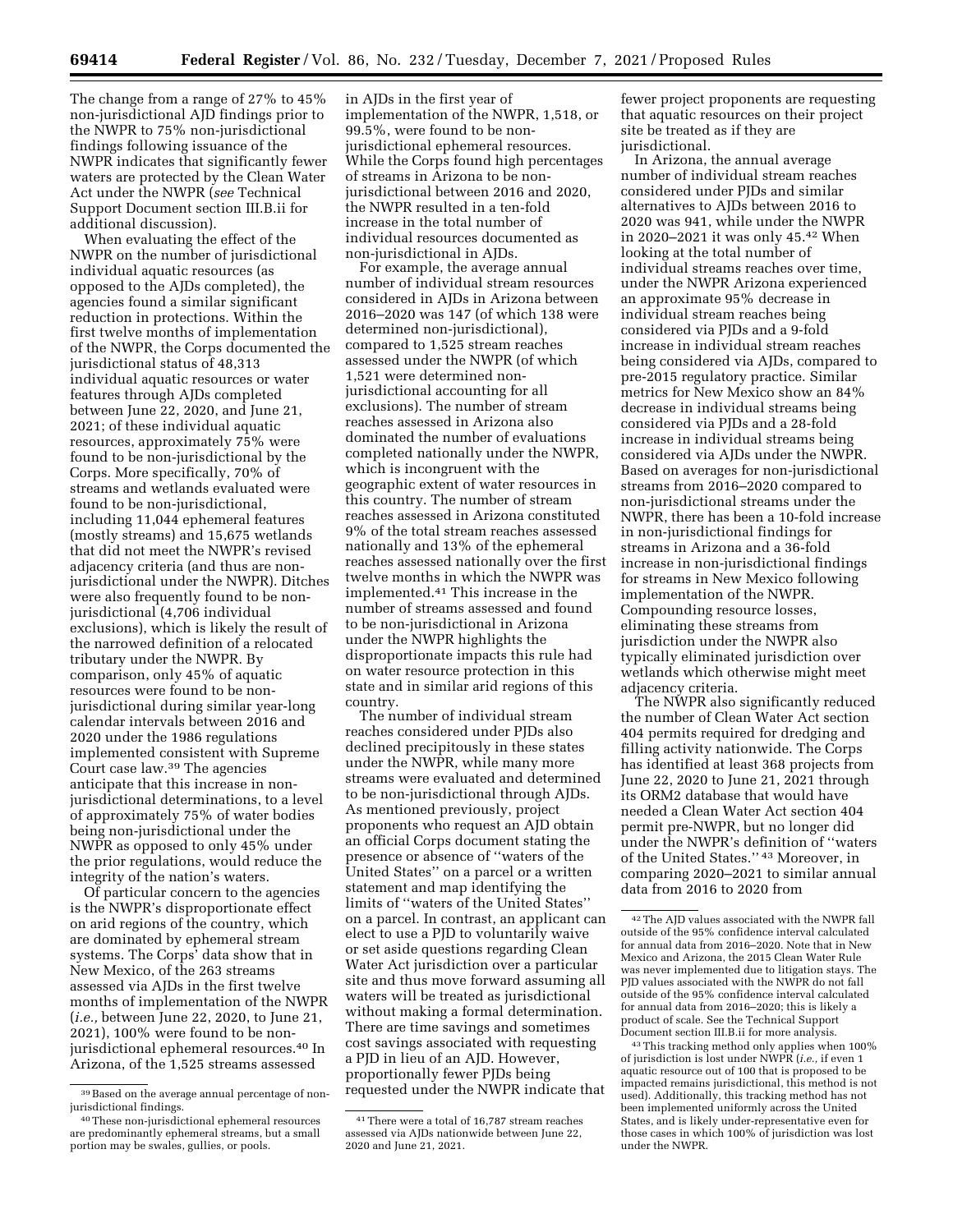implementation of the 1986 regulations consistent with Supreme Court case law, there was on average an increase of over 100% in the number of projects determined to not require section 404 permits under the Clean Water Act due to activities not occurring in ''waters of the United States'' or activities occurring in waters that were deemed no longer ''waters of the United States'' due to the NWPR. The number of projects that did not require a section 404 permit under the NWPR was likely much greater than these numbers indicate because project proponents did not need to notify the Corps if they had already received an AJD that concluded waters in the review area were not ''waters of the United States,'' and because many project proponents may not have sought a jurisdictional determination or applied for a permit at all if they believed their aquatic resources were non-jurisdictional under the NWPR. Many projects could have occurred without consultation with the Corps due to the NWPR's narrow definition of ''waters of the United States'' and expansive nonjurisdictional categories. Therefore, while the Corps' ORM2 data shed light on the trend and magnitude of impacts to the scope of jurisdiction under the NWPR, it is fair to assume that these impacts are a significant underestimate.44

# ii. States and Tribes Did Not Fill the Regulatory Gap Left by the NWPR

Some stakeholders have argued that the diminished scope of ''waters of the United States'' would not necessarily reduce protections for waters as a practical matter, because states, tribes, and local entities may regulate discharges even in the absence of Clean Water Act regulation. *See* section V.A.3.b of this preamble. This

perspective is consistent with the NWPR's emphasis that, in the face of a narrower scope of ''waters of the United States,'' ''the controls that States, Tribes, and local entities choose to exercise over their land and water resources . . .'' would help to achieve the objective of the Act. 85 FR 22259, April 21, 2020. Yet while some states and tribes regulate ''waters of the state'' or ''waters of the tribe'' more broadly than the federal government under their own laws, many newly non-jurisdictional waters under the NWPR were in states and on tribal lands that do not regulate waters beyond those covered by the Clean Water Act. Under the NWPR, discharges into these waters could have occurred without any restriction.

As discussed in the Economic Analysis for the Proposed Rule, many states and tribes do not regulate waters more broadly than the Clean Water Act requires. Economic Analysis, Chapter II; NWPR Economic Analysis at 30–31. Contrary to the predictions made in the NWPR Economic Analysis, during the year in which the NWPR was in effect, the net change made by states was deregulatory in nature. Two states which had previously protected state waters beyond the scope of ''waters of the United States'' removed these expansive protections, whereas no states that had previously lacked these broader protections established them. *See*  NWPR Economic Analysis at 39–41 (estimating that certain states are likely to continue their current permitting practices for dredged and fill material) and the Economic Analysis for the Proposed Rule Chapter II (indicating that two of those states sought to reduce the scope of state clean water protections after the NWPR was finalized, and none of them sought to expand protections.).

The agencies understand that revising state regulations and/or laws takes time and the agencies do not know how some states might have responded if the NWPR had been in place for more than a year, but the agencies have no basis to expect that more states that currently lack protections beyond the NWPR federal floor would have established them. Indeed, the External Environmental Economics Advisory Committee (E–EEAC) has stated that the model that the NWPR used to forecast state responses to that rule was overly optimistic with respect to the likelihood that states would address a federal regulatory gap, in part based on the agencies' failure to fully consider states' responses to past changes to the definition of ''waters of the United States'' (*i.e.,* only two states directly changed regulations in response to the

decision in *SWANCC* that the use of ''isolated'' non-navigable intrastate ponds by migratory birds was not by itself a sufficient basis for the exercise of federal authority under the Clean Water Act, and the agencies' significant resulting change in implementation of the Act). *See* E–EEAC Report on the Repeal of the Clean Water Rule and its Replacement with the Navigable Waters Protection Rule to Define Waters of the United States (WOTUS) 5–6, *available at [https://www.e-eeac.org/wotusreport.](https://www.e-eeac.org/wotusreport)* 

The agencies are also not aware of any tribes that expanded their clean water protections to compensate for a reduction in protections under the NWPR. During the agencies' tribal consultation and coordination for this rulemaking process, tribes overwhelmingly indicated that they lack the independent resources and expertise to protect their waters and therefore rely on Clean Water Act protections. *See*  section IV.C of this preamble and the Summary of Tribal Consultation and Coordination, available in the docket for this proposed rule. This feedback is consistent with the concerns expressed during the NWPR rulemaking process. *See, e.g.,* 85 FR 22336–22337, April 21, 2020 (''many Tribes may lack the capacity to create a tribal water program under tribal law, to administer a program, or to expand programs that currently exist. Other tribes may rely on the Federal government for enforcement of water quality violations'').

Given the limited authority of many states and tribes to regulate waters more broadly than the Federal government, the narrowing of federal jurisdiction would mean that discharges into the newly non-jurisdictional waters would in many cases no longer be subject to regulation, including permitting processes and mitigation requirements designed to protect the chemical, physical, and biological integrity of the nation's waters. The agencies have heard concerns from a broad array of stakeholders, including states, tribes, scientists, and non-governmental organizations, that corroborated the agencies' data and indicated that the NWPR's reduction in the jurisdictional scope of the Clean Water Act would cause significant environmental harms. Ephemeral streams and their associated wetlands, wetlands that do not meet the NWPR's revised adjacency criteria, and other aquatic resources not protected by the NWPR provide numerous ecosystem services. The absence of protections for such resources and any subsequent unregulated and unmitigated impacts to such resources would have caused cascading, cumulative, and substantial downstream harm, including damage

<sup>44</sup>Requests for AJDs and the jurisdictional dispositions of the aquatic resources evaluated as part of those AJDs are imperfect measures of activities that might affect those jurisdictional or non-jurisdictional aquatic resources. The AJD data in the Corps ORM2 database generally contain only records for situations in which landowners or project proponents have requested jurisdictional determinations from the Corps or that are associated with an enforcement action, and thus do not represent all aquatic resources that exist within the United States. The proportion and specific types of aquatic resources evaluated for jurisdiction via AJDs varies both geographically and also from year to year. In addition, the ORM2 data collected from AJDs conducted under different regulatory regimes have some metrics that are not directly comparable. Notwithstanding these limitations, the volume of ORM2 data on AJDs and associated aquatic resources is quite large and is tracked in a reasonably accurate fashion, and thus provides a reasonable estimate of overall trends and conditions on the ground. It represents the best data available to the agencies at this time.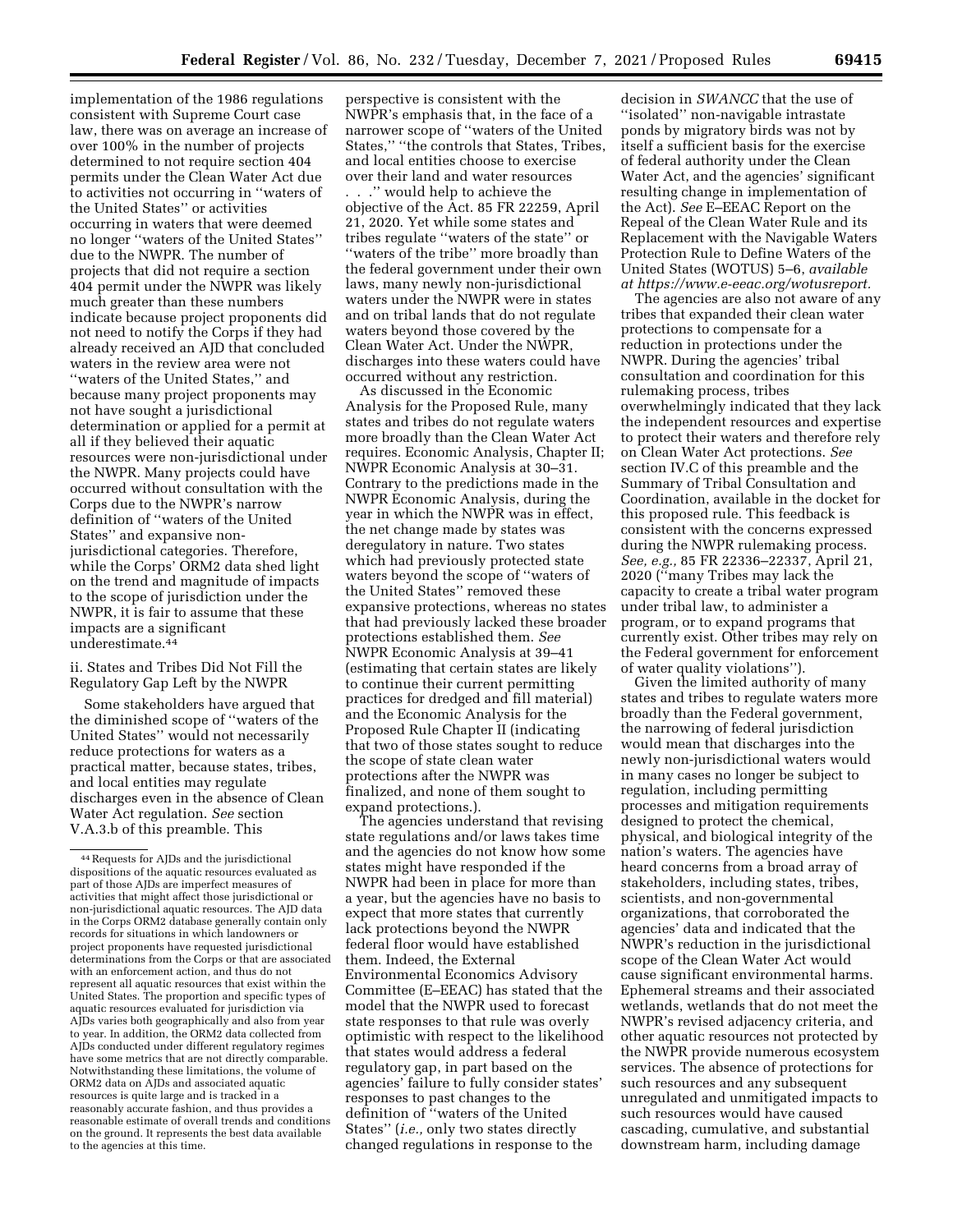connected to water supplies, water quality, flooding, drought, erosion, and habitat integrity, thereby undermining the objective of the Clean Water Act (*see*  section V.A.2 of this preamble). *See Pascua Yaqui* v. *EPA,* no. 4:20–cv– 00266, slip op. at 9–10 (citing evidence that the agencies and plaintiffs provided of a ''substantial reduction in waters covered under the NWPR'' as demonstrating ''the possibility of serious environmental harm'' that weighed in favor of vacating the rule.); *see also Navajo Nation* v. *Regan,* no. 2:20–cv–00602, slip op. at 6–7 (citing the same reduction particularly '''an increase in determinations by the Corps that waters are non-jurisdictional,' including excluded ephemeral resources, 'and an increase in projects for which CWA Section 404 permits are no longer required,''' as weighing in favor of vacatur).

In conclusion, the agencies do not believe the NWPR is a suitable alternative to the proposed rule because it failed to advance the objective of the Act, including through its elimination of the significant nexus standard and the absence of any alternative standard that would protect the chemical, physical, and biological integrity of the nation's waters; it is inconsistent with scientific information about protecting water quality; its implementation proved confusing, difficult, and often infeasible; and it drastically reduced the numbers of waters protected by the Clean Water Act, including waters that affect the integrity of downstream traditional navigable waters, interstate waters, and the territorial seas.

## *C. Proposed Rule*

The agencies are proposing to restore the longstanding, familiar 1986 regulations, with amendments to reflect the agencies' determination of the statutory limits on the scope of the ''waters of the United States'' informed by Supreme Court case law. Therefore, this proposed rule retains the structure of the agencies' 1986 definition of ''waters of the United States,'' and the text of that definition where revisions are not warranted. Continuity with the 1986 regulations will minimize confusion and provide regulatory stability for the public, the regulated community, and the agencies, while protecting the nation's waters. Each aspect of the proposed rule will be discussed in more detail below.

The implementation section V.D of this preamble identifies features that the agencies have, as a matter of practice, generally not asserted jurisdiction over and the agencies propose to continue implementing the regulations consistent

with that longstanding interpretation and practice. In addition, the agencies note that Congress has exempted or excluded certain discharges from the Clean Water Act or from specific permitting requirements. The proposed rule also would not affect any of the exemptions, including exemptions from section 404 permitting requirements provided by section 404(f), such as those for normal farming, ranching, and silviculture activities. 33 U.S.C. 1344(f); 40 CFR 232.3; 33 CFR 323.4. The proposed rule would not affect the existing statutory or regulatory exemptions or exclusions from section 402 NPDES permitting requirements, such as for agricultural stormwater discharges and return flows from irrigated agriculture, or the status of water transfers. 33 U.S.C. 1342(l)(1), (l)(2); 33 U.S.C. 1362(14); 40 CFR 122.3(f), 122.2. In addition, where waters are covered by the Clean Water Act, the agencies have adopted measures to simplify compliance with the Act such as general permits and tools for expediting the permitting process (*e.g.,* mitigation banks, in-lieu fee programs, and functional/ conditional assessment tools). The agencies intend to continue to develop general permits and simplified procedures to ensure that projects, particularly those that offer environmental or public benefits, can proceed with the necessary environmental safeguards while minimizing permitting delays.

The agencies have highlighted areas throughout the proposal where they are seeking comment on specific aspects of the revised definition of ''waters of the United States'' and implementation of that definition. The agencies are also generally seeking comment from the public on all aspects of this proposal to support development of the final rule.

### 1. Traditional Navigable Waters

The proposed rule retains the provision in the 1986 regulations that defines ''waters of the United States'' to include ''all waters that are currently used, or were used in the past, or may be susceptible to use in interstate or foreign commerce, including all waters which are subject to the ebb and flow of the tide.'' 33 CFR 328.3(a)(1) (2014); 40 CFR 122.2 (2014); 40 CFR 230.3(s)(1) (2014). Such waters are often referred to as ''traditional navigable waters.'' With respect to traditional navigable waters, the text of the 1986 regulations and the text of the NWPR are identical. The agencies are not proposing to amend this longstanding text defining ''traditional navigable waters.''

The NWPR maintained the categories of traditional navigable waters and the territorial seas in the definition of ''waters of the United States,'' but consolidated these two categories into a single paragraph in the regulatory text in order to streamline the text. 85 FR 22280, April 21, 2020. Because the 1986 regulations kept the traditional navigable waters provisions and the territorial seas provisions separate, this proposed rule does as well. The agencies are seeking comment, however, on whether it would be useful to similarly streamline the proposed rule by consolidating the traditional navigable waters, interstate waters, and the territorial seas provisions into one provision since under the 1986 regulations and the proposed rule the jurisdictional status of the other categories of waters relies on their connection to a traditional navigable water, interstate water, or the territorial seas (and, where required, meeting either the relatively permanent or the significant nexus standard). The agencies also seek comment on whether consolidation would cause confusion regarding the consistency of the proposed rule with the 1986 regulations, because such a change would require corresponding changes to cross references and the numbering of other provisions.

Supreme Court decisions have not questioned the inclusion of traditional navigable waters in the definition of ''waters of the United States.'' *E.g., SWANCC,* 531 U.S. 159, 172 (''[t]he term 'navigable' has at least the import of showing us what Congress had in mind as its authority for enacting the CWA: Its traditional jurisdiction over waters that were or had been navigable in fact or which could reasonably be so made.'').

The agencies also are making no changes to their longstanding guidance on traditional navigable waters for purposes of Clean Water Act jurisdiction. Waters will continue to be considered traditional navigable waters, and thus jurisdictional under this provision of the proposed rule, if they:

• Are subject to section 9 or 10 of the Rivers and Harbors Act of 1899;

• have been determined by a federal court to be navigable-in-fact under federal law;

• are waters currently being used for commercial navigation, including commercial waterborne recreation (for example, boat rentals, guided fishing trips, or water ski tournaments);

• have historically been used for commercial navigation, including commercial waterborne recreation; or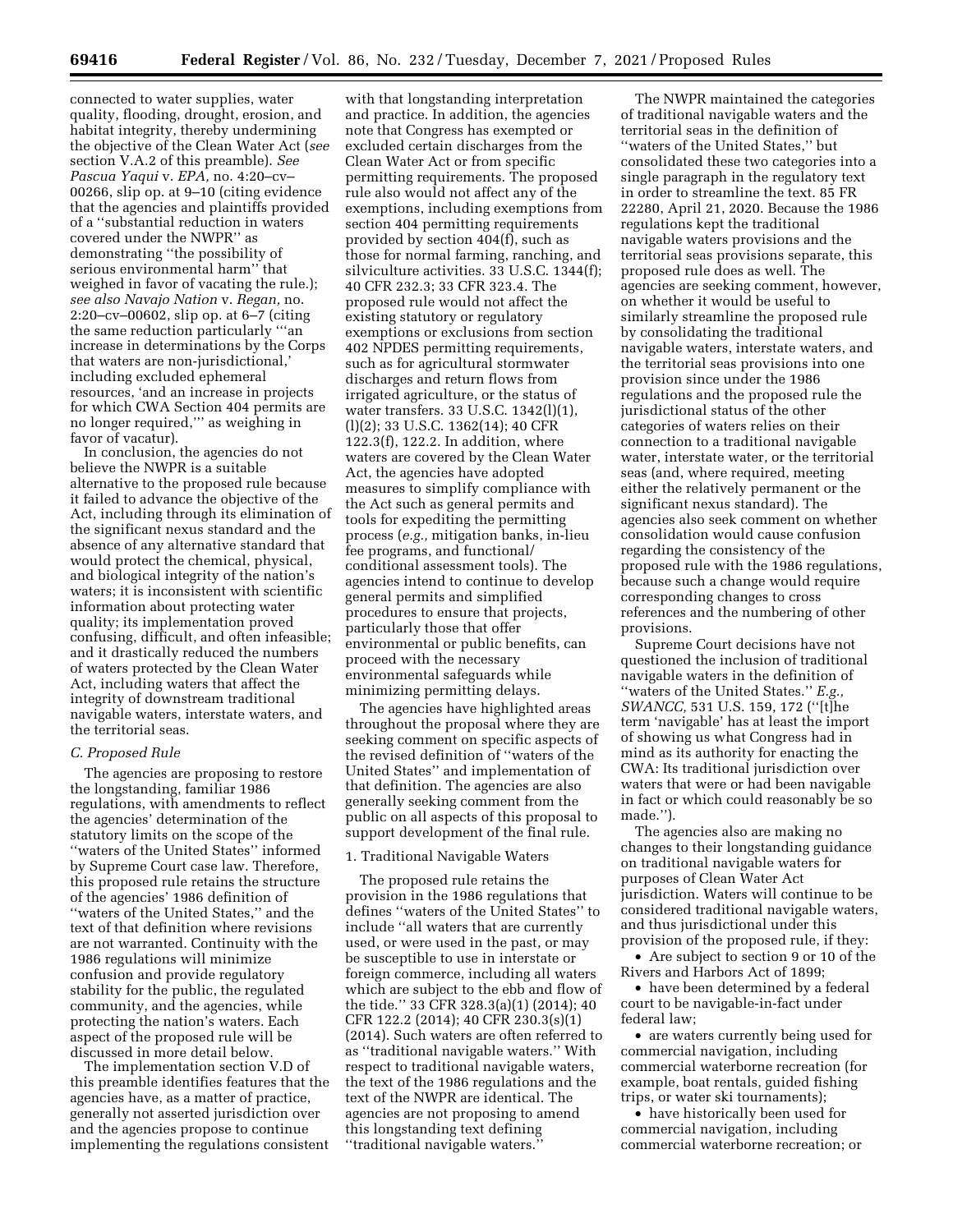• are susceptible to being used in the future for commercial navigation, including commercial waterborne recreation.

*See* ''U.S. Army Corps of Engineers Jurisdictional Determination Form Instructional Guidebook, Appendix D, 'Traditional Navigable Waters''' (hereinafter, ''Appendix D''). The NWPR also continued use of Appendix D, stating ''because the agencies have not modified the definition of 'traditional navigable waters,' the agencies are retaining Appendix D to help inform implementation of that provision of this final rule.'' 85 FR 22281, April 21, 2020.45 However, after the NWPR was promulgated the agencies issued a coordination memo that created some confusion. ''U.S. Environmental Protection Agency (EPA) and U.S. Army Corps of Engineers (Corps) Process for Elevating and Coordinating Specific Draft Determinations under the Clean Water Act (CWA)'' (hereinafter ''TNW Coordination Memo''). The memorandum established an implementation process by which the agencies elevate to their headquarters for coordination certain case-specific and stand-alone Clean Water Act traditional navigable water determinations concluding a water is ''susceptible to use'' solely based on evidence of recreation-based commerce. *Id.* On November 17, 2021, the TNW Coordination Memo was rescinded. Regardless of any confusion caused by the TNW Coordination Memo, the Supreme Court has been clear that ''[e]vidence of recreational use, depending on its nature, may bear upon susceptibility of commercial use.'' *PPL Montana* v. *Montana,* 565 U.S. 576, 600–01 (2012) (in the context of navigability at the time of statehood and quoting *Appalachian Elec. Power Co.,*  311 U.S. at 416 (''[P]ersonal or private use by boats demonstrates the availability of the stream for the simpler types of commercial navigation''); *Utah,*  283 U.S. at 82 (fact that actual use has ''been more of a private nature than of

a public, commercial sort . . . cannot be regarded as controlling'')).

# 2. Interstate Waters

The proposed rule would restore the longstanding categorical protections for interstate waters, regardless of their navigability, that were established by the earliest predecessors to the 1972 Clean Water Act and remained in place until the promulgation of the NWPR. Interstate waters are waters of the several states and therefore unambiguously ''waters of the United States.'' Categorical protection of interstate waters is the interpretation of the Clean Water Act that is most consistent with the text of the statute, including section 303(a), its purpose and history, Supreme Court case law, and the agencies' charge to implement a ''comprehensive regulatory program'' that protects the chemical, physical, and biological integrity of the nation's waters.

Until 1972, the predecessors of the Clean Water Act explicitly protected interstate waters independent of their navigability. The 1948 Water Pollution Control Act declared that the ''pollution of interstate waters'' and their tributaries is ''a public nuisance and subject to abatement.'' 33 U.S.C. 466a(d)(1) (1952) (codifying Pub. L. 80– 845 section 2(d)(1), 62 Stat. 1156 (1948)). Interstate waters were defined without reference to navigability: ''all rivers, lakes, and other waters that flow across, or form a part of, State boundaries.'' 33 U.S.C. 466i(e) (1952) (codifying Pub. L. 80–845 section 10(e), 62 Stat. 1161 (1948)).

In 1961, Congress broadened the 1948 statute and made the pollution of ''interstate or navigable waters'' subject to abatement, retaining the definition of "interstate waters."  $33$  U.S.C. 466g(a) (1964) (codifying Pub. L. 87–88 section 8(a), 75 Stat. 204, 208 (1961)). In 1965, Congress required states to develop water quality standards for ''interstate waters or portions thereof within such State.'' 33 U.S.C. 1160(c)(1) (1970) (codifying Pub. L. 89–234 section 5, 79 Stat. 903, 907 (1965)); *see also* 33 U.S.C. 1173(e) (1970) (retaining definition of ''interstate waters''). In the 1972 Act, Congress abandoned the ''abatement'' approach initiated in the 1948 statute in favor of a focus on permitting for discharges of pollutants.

The NWPR asserted that Congress' replacement of the term ''navigable or interstate waters'' with ''navigable waters'' in 1972 was an ''express rejection'' of the regulation of interstate waters as an independent category, reflecting Congress' intent to protect interstate waters only to the extent that

they are navigable. 85 FR 22583, April 21, 2020. In support of its rationale, the NWPR cited the order of the U.S. District Court for the Southern District of Georgia remanding the 2015 Clean Water Rule. *Id.;* citing *Georgia* v. *Wheeler,* 418 F. Supp. 3d 1336 (S.D. Ga. 2019). That order found that the categorical inclusion of interstate waters exceeds the agencies' authority under the Clean Water Act because it ''reads the term navigability out of the CWA,'' and would assert jurisdiction over waters that are not navigable-in-fact and otherwise have no significant nexus to any other navigable-in-fact water. *Id.* at 1358–59. The court also found the standard overly broad because it would result in Clean Water Act jurisdiction over tributaries, adjacent waters, and case-by-case waters based on their relationship to non-navigable interstate waters. *Id.* at 1359–60.

The agencies view the interpretation of the agencies' authority over interstate waters articulated in the NWPR and in *Georgia* v. *Wheeler* as inconsistent with both the text and the history of the Clean Water Act, as well as Supreme Court case law. While the term ''navigable waters'' is ambiguous in some respects, interstate waters are waters that are clearly covered by the plain language of the definition of ''navigable waters.'' Congress defined ''navigable waters'' to mean ''the waters of the United States, including the territorial seas.'' The Supreme Court has recognized that ''the power conferred by the Commerce Clause [is] broad enough to permit congressional regulation of activities causing air or water pollution, or other environmental hazards that may have effects in more than one State.'' *Hodel* v. *Virginia Surface Mining & Reclamation Ass'n,* 452 U.S. 264, 282 (1981). Interstate waters are, by their very nature, waters of the ''several States,'' U.S. Const. section 8, and, consequently, waters ''of the United States.'' The Clean Water Act reflects Congress' recognition that the degradation of water resources in one state may cause significant harms in states other than that in which the pollution occurs.

In addition, the text of the 1972 Act specifically addresses ''interstate waters'' regardless of their connection to navigability. The 1972 statute retains the term ''interstate waters'' in 33 U.S.C. 1313(a), a provision added in 1972, which provides that pre-existing water quality standards for ''interstate waters'' remain in effect unless EPA determined that they were inconsistent with any applicable requirements of the pre-1972 version of the Act. That plain language is a clear indication that Congress

<sup>45</sup>Appendix D is an attachment to the U.S. Army Corps of Engineers Jurisdictional Determination Form Instructional Guidebook that was published in 2007 concurrently with the 2007 *Rapanos*  Guidance, *available at [https://](https://usace.contentdm.oclc.org/utils/getfile/collection/p16021coll11/id/2316) [usace.contentdm.oclc.org/utils/getfile/collection/](https://usace.contentdm.oclc.org/utils/getfile/collection/p16021coll11/id/2316)* 

*[p16021coll11/id/2316.](https://usace.contentdm.oclc.org/utils/getfile/collection/p16021coll11/id/2316)* The *Rapanos* Guidance was updated in 2008, but Appendix D has remained unchanged since 2007. Appendix D notes (at page 1) that ''EPA and the Corps are providing this guidance on determining whether a water is a 'traditional navigable water' for purposes of the *Rapanos* Guidance, the Clean Water Act (CWA), and the agencies' CWA implementing regulations.'' Appendix D operates in tandem with the *Rapanos*  Guidance, along with other agency resources, to assist in guiding field implementation of Clean Water Act jurisdictional determinations.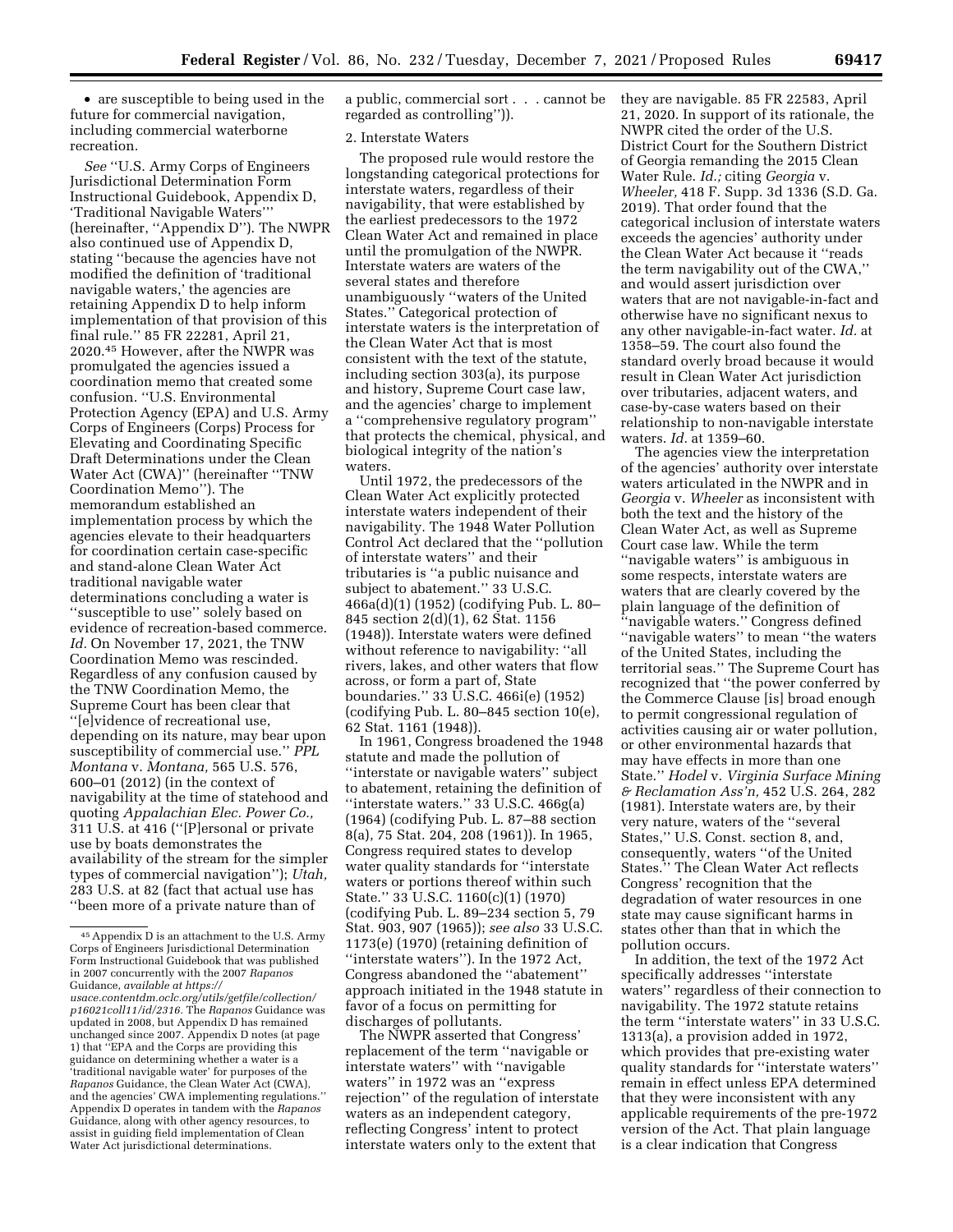intended the agencies to continue to protect the water quality of interstate waters without reference to their navigability. Excluding ''interstate waters'' as an independent category of Clean Water Act jurisdiction disregards the plain language of section 303(a).

The Supreme Court has concluded that the 1972 amendments ''were not merely another law 'touching interstate waters,'" but rather "occupied the field through the establishment of a comprehensive regulatory program supervised by an expert administrative agency.'' *City of Milwaukee* v. *Illinois,*  451 U.S. 304, 317 (1981). Thus, the 1972 amendments superseded the federal common law of nuisance as a means to protect interstate waters in favor of a statutory ''all-encompassing program of water pollution regulation,'' *id.* at 318, and they did not curtail the scope of protected waters.

Even if the text and history of the statute and Supreme Court case law interpreting the Act do not unambiguously resolve the issue, the situation addressed by the Supreme Court in the *City of Milwaukee* cases highlights the reasonableness of the agency's interpretation that the Clean Water Act protects interstate waters. The *City of Milwaukee* litigation involved alleged discharges of inadequately treated sewage from Milwaukee, Wisconsin sewer systems directly into Lake Michigan, which also borders Illinois. As the Supreme Court noted, prior to passage of the Clean Water Act, these discharges would have had to be resolved through litigation, in which the courts must apply ''often vague and indeterminate nuisance concepts and maxims of equity jurisprudence.'' *Id.* at 317. The Clean Water Act, however, replaced this unpredictable and inefficient approach with ''a comprehensive regulatory program supervised by an expert administrative agency.'' *Id.* The Court in *Arkansas* v. *Oklahoma* also stated in the context of an NPDES permit for a discharge of pollutants to interstate waters that while the Clean Water Act may place some limits on downstream states' participation in the permitting process, those limits ''do not in any way constrain the EPA's authority to require a point source to comply with downstream water quality standards.'' 503 U.S. at 106.

The potential for interstate harm, and the consequent need for federal regulation, is particularly clear with respect to water bodies that span more than one state. The alternative interpretation would leave interstate waters that do not fall within any other provisions in the definition of ''waters

of the United States'' without federal protection and parties in different states to resolve concerns about upstream discharges in non-jurisdictional waters through litigation using ''often vague and indeterminate nuisance concepts and maxims of equity jurisprudence.'' *City of Milwaukee,* 451 U.S. at 317; 85 FR 22286, April 21, 2020. Restoration of longstanding protections for interstate waters, regardless of whether they are navigable-in-fact, would enable the agencies to efficiently and effectively address interstate water quality issues. The agencies interpret interstate waters to encompass all waters that Congress has sought to protect since 1948: all rivers, lakes, and other waters that flow across, or form a part of, state boundaries. Pub. L. 80–845, sec. 10, 62 Stat. 1155, at 1161 (1948). These waters need not meet the relatively permanent standard or significant nexus standard. See Technical Support Document section I.B. for further discussion of interstate waters.

Interstate waters may be streams, lakes or ponds, or wetlands. Under this provision of the proposed rule, consistent with the pre-2015 regulatory regime, the agencies would consider lakes, ponds, and similar lentic (or still) water features, as well as wetlands, crossing state boundaries jurisdictional as interstate waters in their entirety. For streams and rivers, including impoundments, the agencies would determine the upstream and downstream extent of the stream or river crossing a state boundary or serving as a state boundary that should be considered the ''interstate water.'' One method of determining the extent of a riverine ''interstate water'' is the use of stream order. Stream order is a common, longstanding scientific concept of assigning whole numbers to indicate the branches of a stream network. Under this method, for rivers and streams the ''interstate water'' would extend upstream and downstream of the state boundary for the entire length that the water is of the same stream order. For interstate waters that are lakes and ponds or wetlands, the entire lake, pond, or wetland could be considered the interstate water through the entirety of its delineated extent. The agencies are requesting comment on this approach or others for implementing the interstate waters provision of the proposed rule. For instance, if a water serves as the state boundary, the entire length of the river that serves as the boundary could be considered the appropriate extent of the interstate water.

The agencies are seeking comment on whether interstate waters should encompass waters that flow across, or

form a part of, boundaries of federally recognized tribes because these waters flow across, or form a part of, state boundaries. *See* Public Law 80–845, sec. 10, 62 Stat. 1155, at 1161 (1948). In comments submitted to the agencies as part of the tribal consultation and coordination process for this proposed rule, several tribes and tribal organizations stated that interstate waters should include waters that border upon or traverse tribal lands, both between and from state to tribe (or vice versa) and between and from one tribe to another (in instances where tribal lands are adjacent to each other). The agencies are also interested in comments on whether and how to identify what constitutes a tribal boundary for purposes of interstate waters under the Clean Water Act, for example, boundaries associated with the term ''Indian country'' as defined at 18 U.S.C. 1151 or reservation boundaries.

## 3. Other Waters

The agencies are proposing to retain the ''other waters'' category from the 1986 regulations in the definition of ''waters of the United States,'' but with changes informed by relevant Supreme Court precedent. Under the 1986 regulations, ''other waters'' (such as intrastate rivers, lakes, and wetlands that are not otherwise jurisdictional under other sections of the rule) could be determined to be jurisdictional if the use, degradation, or destruction of the water could affect interstate or foreign commerce. The proposed rule amends the 1986 regulations to delete all of the provisions referring to authority over activities that ''could affect interstate or foreign commerce'' and replace them with the relatively permanent and significant nexus standards the agencies have developed based on their best judgment and relevant Supreme Court case law. The proposed rule provides that ''other waters'' meet the relatively permanent standard if they are relatively permanent, standing or continuously flowing bodies of water with a continuous surface connection to a traditional navigable water, interstate water, or the territorial seas. The proposed rule also provides that ''other waters'' meet the significant nexus standard if they, either alone or in combination with similarly situated waters in the region, significantly affect the chemical, physical, or biological integrity of a traditional navigable water, interstate water, or the territorial seas. Thus, the proposed rule would provide for case-specific analysis of waters not addressed by any other provision of the definition to determine whether they are ''waters of the United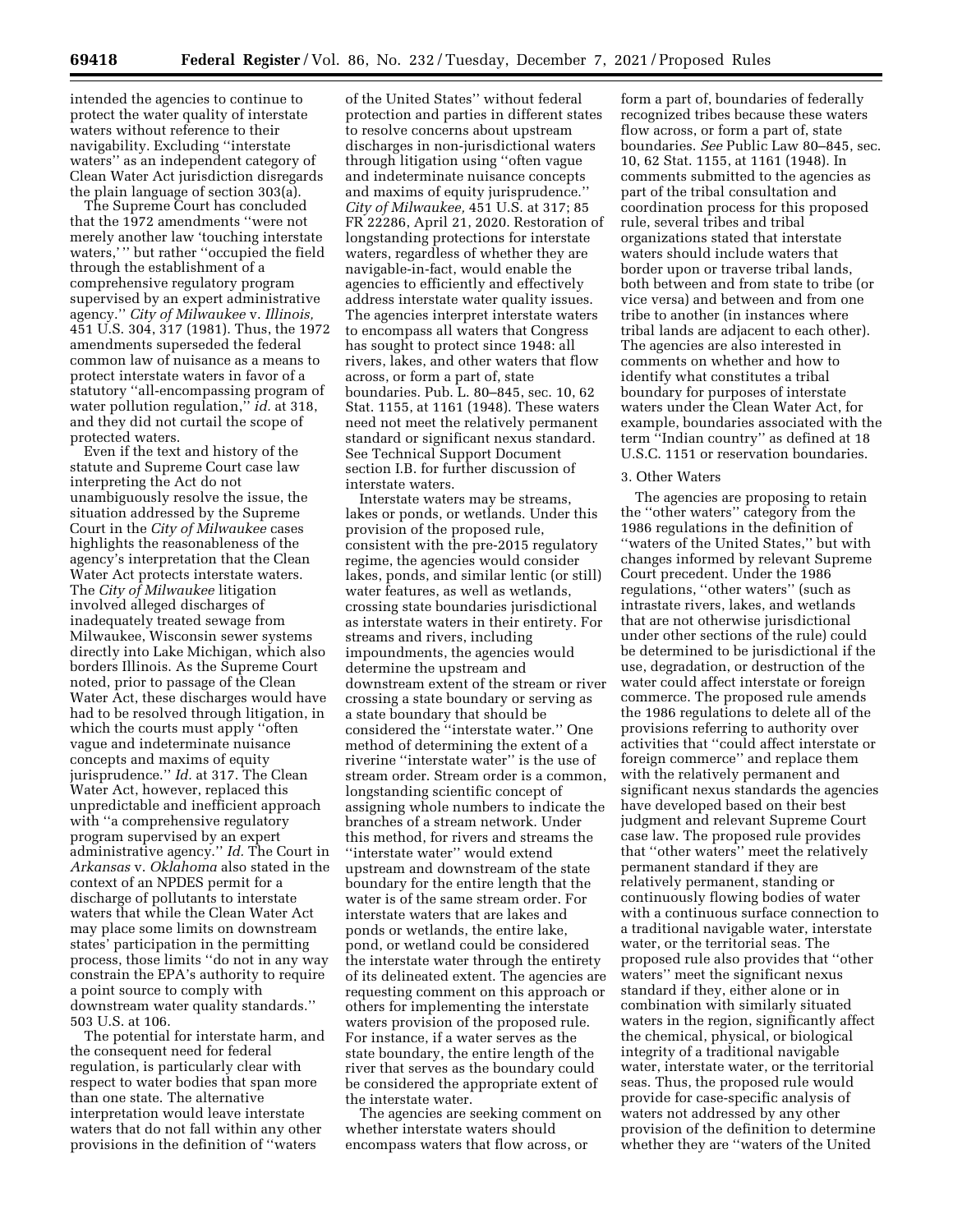States'' under the relatively permanent or significant nexus standards. In light of agency guidance discussed below, the agencies have not in practice asserted jurisdiction over ''other waters'' based on the 1986 regulations' provision since *SWANCC.* Section V.D of this preamble solicits comment on this practice and other implementation approaches for this provision of the proposed rule.

The text of the 1986 regulations reflected the agencies' interpretation at the time, based primarily on the legislative history of the Act, that the jurisdiction of the Clean Water Act extended to the maximum extent permissible under the Commerce Clause of the Constitution. *SWANCC* did not invalidate the 1986 regulations' ''other waters'' provision or any other parts of the 1986 regulations' definition of ''waters of the United States.'' Based on that case and subsequent Supreme Court decisions, the agencies conclude that asserting jurisdiction over nonnavigable, intrastate ''other waters'' based solely on whether the use, degradation, or destruction of the water could affect interstate or foreign commerce pushes the scope of the Clean Water Act beyond the limitations intended by Congress. The proposal is consistent with many of the concerns the agencies identified in guidance issued in 2003 (discussed further below). In addition, the proposed rule reflects consideration of the principles the NWPR identified as foundational to the Court's opinion in *SWANCC. See* 85 FR 22265, April 21, 2020 (''the reasoning in the SWANCC decision stands for key principles related to federalism and the balancing of the traditional power of States to regulate land and water resources within their borders with the need for national water quality regulation.'').

The proposed rule would replace the interstate commerce test with the relatively permanent and significant nexus standards because, as discussed in section V.A of this preamble, those standards are consistent with the text of the Clean Water Act, advance the objective of the Act, and are consistent with relevant decisions of the Supreme Court. Waters that do not fall within one of the more specific categories identified in the proposed rule may still meet either the relatively permanent or significant nexus standard. For example, a lake that is not a tributary and is not a wetland may have a continuous surface connection to a traditional navigable water, and the ''other waters'' provision as proposed would allow for such a water to be evaluated for jurisdiction. This is consistent with Supreme Court precedent. As the

*Rapanos* plurality concluded, ''relatively permanent, standing or continuously flowing bodies of water,'' 547 U.S. at 739, that are connected to traditional navigable waters, *id.* at 742, and waters with a ''continuous surface connection'' to such water bodies, *id.*  (Scalia, J., plurality opinion), are ''waters of the United States'' under the relatively permanent standard. And as Justice Kennedy concluded, *SWANCC*  held that ''to constitute 'navigable waters' under the Act, a water or wetland must possess a 'significant nexus' to waters that are or were navigable in fact or that could reasonably be so made.'' *Id.* at 759 (citing *SWANCC,* 531 U.S. at 167, 172).

The agencies note that in 2003, they issued a Joint Memorandum regarding *SWANCC. See* 68 FR 1991, 1995 (January 15, 2003) (''*SWANCC*  Guidance''). In the guidance, the agencies stated that in view of *SWANCC,* neither agency would assert Clean Water Act jurisdiction over isolated waters that are both intrastate and non-navigable, where the sole basis available for asserting Clean Water Act jurisdiction rests on the factors listed in the ''Migratory Bird Rule.'' In the preamble to the 1986 regulations, the agencies had stated that ''waters of the United States'' include waters ''[w]hich are or would be used as habitat by birds protected by Migratory Bird Treaties,'' as well as waters ''[w]hich are or would be used as habitat by other migratory birds which cross state lines.'' 51 FR 41216–17 (November 13, 1986). That preamble language became known as the ''Migratory Bird Rule.'' In addition to ending use of the ''Migratory Bird Rule,'' the *SWANCC* Guidance also stated that, cognizant of the Supreme Court's direction in *SWANCC,* with respect to *all* waters subject to the ''other waters'' provision, ''field staff should seek formal project-specific Headquarters approval prior to asserting jurisdiction over such waters, including permitting and enforcement actions.'' 68 FR 1996 (January 15, 2003). The *Rapanos* Guidance ''[did] not address *SWANCC* nor does it affect the Joint Memorandum regarding that decision issued by the General Counsels of EPA and the Department of the Army on January 10, 2003.'' *Rapanos* Guidance at 4 n.19. As a result of the *SWANCC*  Guidance's directive to field staff, field staff have not in practice sought Headquarters approval and the agencies have not asserted jurisdiction over waters based on the ''other waters'' provision of the 1986 regulations since then.

The ''other waters'' provision in the 1986 regulations contains a non-

exclusive list of water types that could be jurisdictional under this provision if they are not jurisdictional under the other provisions of the definition: ''[a]ll other waters such as intrastate lakes, rivers, streams (including intermittent streams), mudflats, sandflats, wetlands, sloughs, prairie potholes, wet meadows, playa lakes, or natural ponds.'' The agencies are not proposing to change this language. Rather, the agencies are proposing to replace the Commerce Clause-based standard for determining jurisdiction with the relatively permanent and significant nexus standards. It is important to note that the list of water types does not reflect a conclusion that these waters are necessarily jurisdictional; rather the list is simply meant to inform the public of types of waters that can be jurisdictional if they meet the requisite test (under the proposal, either the relatively permanent standard or the significant nexus standards), even though they do not fall within the other provisions of the proposed rule. The list led to confusion in the past when it was sometimes incorrectly read as an exclusive list. There has also been confusion about some of the listed water types; for example, the list includes intermittent streams and was meant to allow for jurisdictional evaluation of intermittent streams that do not fall within the other categories (such as intermittent streams that are not tributaries to a traditional navigable water, interstate water, or territorial sea but which under the 1986 regulations could affect interstate commerce and under the proposed rule could meet the significant nexus standard) and not to imply that intermittent streams were not jurisdictional under the tributary provision of the 1986 regulations.

The agencies are seeking comment on whether it would be helpful to the public to delete the list of water types or to otherwise provide more clarity to the list of water types in the regulation. For instance, the agencies could delete the list of water types in the ''other waters'' provision of the 1986 regulations and simply state in the rule that the ''other waters'' category includes ''all other intrastate waters (including wetlands)'' that meet either the relatively permanent standard or the significant nexus standard. However, removing the list of water types would not be meant to imply that any of the water types listed in the 1986 regulations are *not* subject to jurisdiction under this provision of the proposed rule if they meet either the relatively permanent standard or the significant nexus standard. The agencies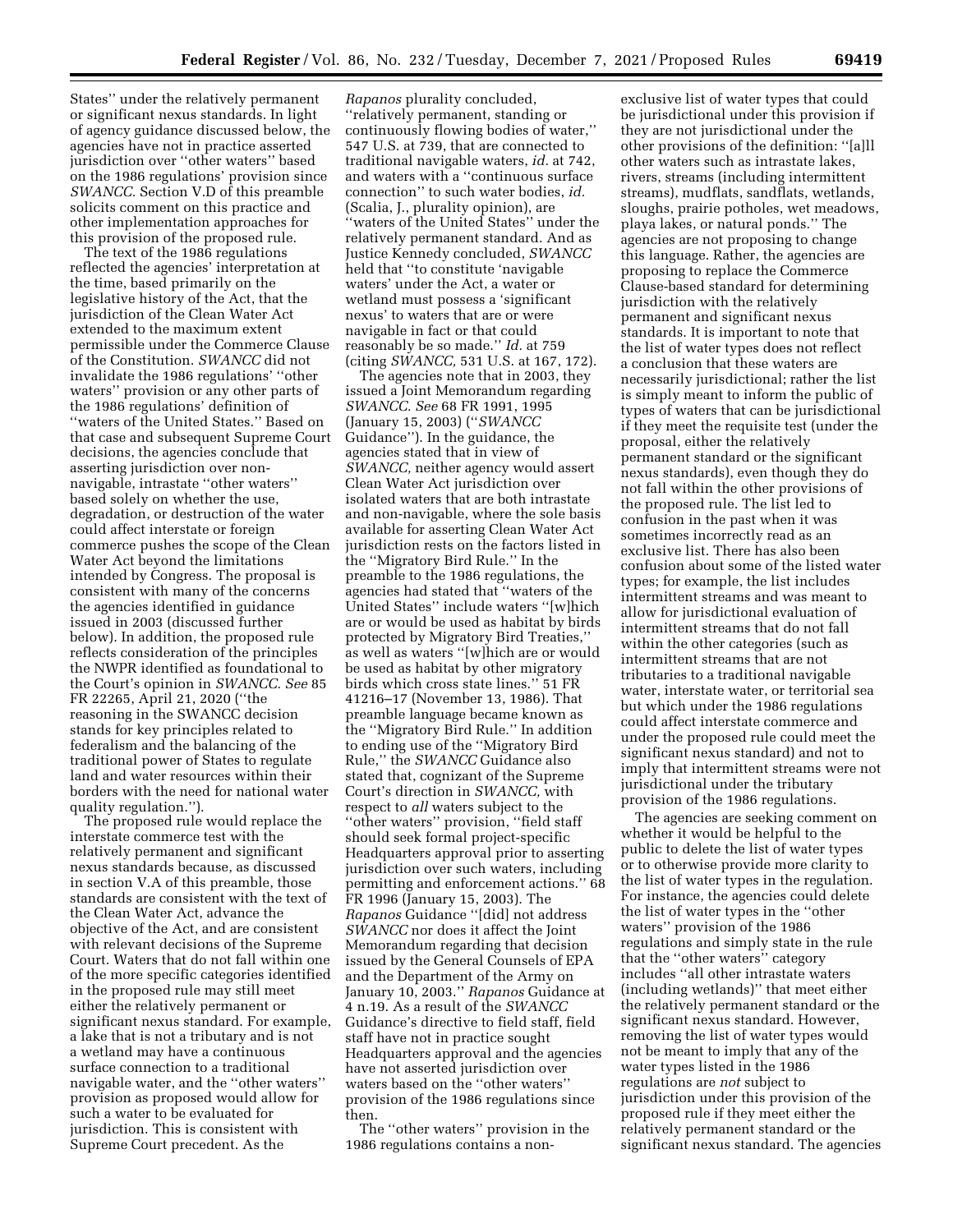also solicit comment on whether the final rule should add or delete particular water types from the list.

In the NWPR, the category of waters most analogous to the ''other waters'' category was the category for lakes, ponds, and impoundments of jurisdictional waters that met certain tests. Because those limitations on the scope of jurisdiction were not related to the effects of other waters on the water quality of foundational waters, the agencies are proposing an approach based in the relatively permanent and significant nexus standards.

## 4. Impoundments

The proposed rule retains the provision in the 1986 regulations that defines ''waters of the United States'' to include impoundments of ''waters of the United States'' with one change. Waters that are determined to be jurisdictional under the ''other waters'' provision would be excluded from this provision under the proposed rule.

The Supreme Court has confirmed that damming or impounding a ''water of the United States'' does not make the water non-jurisdictional. *See S.D. Warren Co.* v. *Maine Bd. of Envtl. Prot.,*  547 U.S. 370, 379 n.5 (2006) (''[N]or can we agree that one can denationalize national waters by exerting private control over them.''). While the definition of ''waters of the United States'' was not before the Court in *S.D. Warren,* the Court's conclusion supports the agencies' longstanding interpretation of the Clean Water Act that a ''water of the United States'' remains a ''water of the United States'' even if it is impounded, as reflected in the 1986 regulations and continued in this proposal. The Ninth Circuit has similarly found that ''it is doubtful that a mere man-made diversion would have turned what was part of the waters of the United States into something else and, thus, eliminated it from national concern.'' *United States* v. *Moses,* 496 F.3d 984, 988 (9th Cir. 2007), *cert. denied,* 554 U.S. 918 (2008).

The agencies are proposing to exclude impoundments of waters that are determined to be jurisdictional under the ''other waters'' provision. This proposal is practical: as discussed in sections V.C.5 and 7 below, the agencies are proposing that the ''tributaries'' category not include tributaries of ''other waters'' and the adjacent wetlands category not include wetlands adjacent to ''other waters.'' This change reflects the agencies' consideration of the jurisdictional concerns and limitations of *SWANCC* and *Rapanos.*  The agencies have concluded that a provision that authorizes consideration

of jurisdiction over tributaries that meet the relatively permanent or significant nexus standard when assessed based simply on connections to ''other waters'' would have too tenuous a connection to traditional navigable waters, interstate waters, or the territorial seas. The proposed rule retains the provisions of the 1986 regulations under which tributaries and adjacent wetlands to impoundments may be determined to be jurisdictional. The proposed change ensures that the impoundment of an ''other water'' does not change the jurisdictional status of tributaries or adjacent wetlands to it. This change reflects the agencies' consideration of the jurisdictional concerns and limitations of *SWANCC* and *Rapanos.*  To be clear, an impoundment of an ''other water'' could still meet the relatively permanent standard or the significant nexus standard under the ''other waters'' provision; the impoundment simply would not retain its jurisdictional status under this impoundment provision.

Impoundments of jurisdictional waters were not addressed in the *Rapanos* decision and thus were not directly addressed by the agencies in the *Rapanos* Guidance. Under the proposed rule and pre-2015 practice, impounding waters can create traditional navigable waters, even if the waters that are impounded are not themselves traditional navigable waters. In addition, under the proposed rule impounding a water can create a relatively permanent water, even if the water that is being impounded is a nonrelatively permanent water. For purposes of implementation, relatively permanent waters include waters where water is standing or ponded at least seasonally.

In the NWPR, the agencies changed their longstanding position that impoundments of jurisdictional waters remain jurisdictional and added new requirements for impoundments of jurisdictional waters to be considered ''waters of the United States.'' Specifically, under the NWPR, impoundments of jurisdictional waters had to either contribute surface water flow to a downstream jurisdictional water in a typical year or be inundated by flooding from a jurisdictional water in a typical year. In support of the NWPR's position that impounding a jurisdictional water could potentially create a non-jurisdictional feature, the agencies stated that ''the agencies are aware of no decision of the Supreme Court that has ruled that the indelibly navigable principle applies to all waters of the United States, although the principle does apply to certain

traditional navigable waters or any decision that would prohibit the United States from consenting to defederalization of a water by a lawfully issued section 404 permit.'' 85 FR 22303, April 21, 2020.

The agencies disagree that jurisdiction over impoundments of ''waters of the United States'' reflects application of the principle of indelible navigability. The indelible navigation principle is applicable to Rivers and Harbors Act jurisdiction, not Clean Water Act jurisdiction, and holds that sudden or man-made changes to a water body or its navigable capacity do not alter the extent of Rivers and Harbors Act jurisdiction, and thus the area occupied or formerly occupied by that water body will always be subject to Rivers and Harbors Act jurisdiction even when the area is no longer a water.46 The agencies are not aware of any statement relying on that concept as the justification for its longstanding position that impoundments of ''waters of the United States'' remain ''waters of the United States'' for Clean Water Act purposes, absent a legally authorized change of jurisdictional status under a Clean Water Act permit (such as a section 404 permit authorizing creation of an excluded waste treatment system).

In departing from the agencies' longstanding position regarding the jurisdictional status of impoundments, the NWPR also stated that the agencies were unaware of any judicial decision ''that would prohibit the United States from consenting to defederalization of a water by a lawfully issued section 404 permit.'' 85 FR 22303, April 21, 2020. As noted above, the agencies recognize that a lawfully issued section 404 permit, with any accompanying appropriate and practicable mitigation, can authorize filling of a ''water of the United States'' such that it is no longer a ''water of the United States.'' The ''impoundment'' provision of the definition of ''waters of the United States'' simply retains jurisdiction over ''waters of the United States'' that are naturally or artificially impounded. If the impoundment occurs pursuant to a section 404 permit and the permit

<sup>46</sup>This principle has been incorporated in the Corps' definition of ''navigable waters of the United States'' for purposes of the Rivers and Harbors Act: ''A determination of navigability, once made, applies laterally over the entire surface of the water body, and is not extinguished by later actions or events which may impede or destroy navigable capacity." 33 CFR 329.4. The rule is expanded upon in 33 CFR 329.9 and 329.13: ''an area will remain 'navigable in law,' even though no longer covered with water, whenever the change has occurred suddenly, or was caused by artificial forces intended to produce that change.'' EPA has no such regulations for purposes of implementing the Clean Water Act.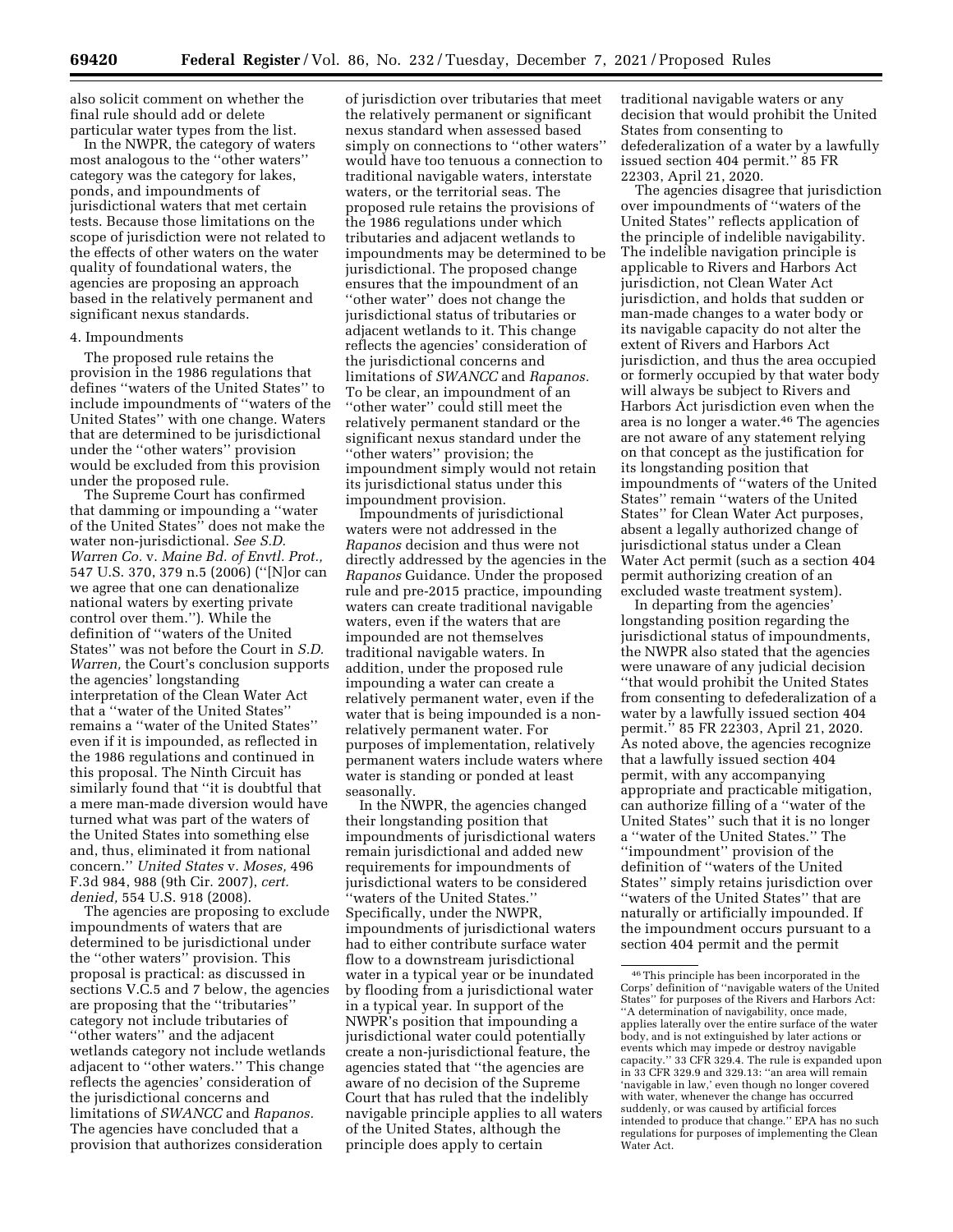authorizes the removal of the resulting impoundment from jurisdiction, such as in the case of the creation of a waste treatment system excluded from the ''waters of the United States'' by regulation, the impoundment would no longer be jurisdictional pursuant to this provision. On the flip side, an impoundment of a water that is not a ''water of the United States'' could become jurisdictional if, for example, the impounded water becomes navigable-in-fact and is thus covered under the traditional navigable waters provision of the rule.

Asserting Clean Water Act jurisdiction over impoundments also aligns with the scientific literature, as well as the agencies' scientific and technical expertise and experience, which confirm that impoundments have chemical, physical, and biological effects on downstream waters through surface or subsurface hydrologic connections. *See* Technical Support Document section IV.C. Indeed, berms, dikes, and similar features used to create impoundments typically do not block all water flow. Even dams, which are specifically designed and constructed to impound large amounts of water effectively and safely, generally do not prevent all water flow, but rather allow seepage under the foundation of the dam and through the dam itself. *See, e.g.,* International Atomic Energy Agency (''All dams are designed to lose some water through seepage.''); U.S. Bureau of Reclamation (''All dams seep, but the key is to control the seepage through properly designed and constructed filters and drains.''); Federal Energy Regulatory Commission 2005 (''Seepage through a dam or through the foundations or abutments of dams is a normal condition.''). Further, as an agency with expertise and responsibilities in engineering and public works, the Corps extensively studies water retention structures like berms, levees, and earth and rock-fill dams. The agency has found that all water retention structures are subject to seepage through their foundations and abutments. *See, e.g.,* U.S. Army Corps of Engineers 1992 at 1–1; U.S. Army Corps of Engineers 1993 at 1–1; U.S. Army Corps of Engineers 2004 at 6–1.

That said, there may be circumstances where an impoundment authorized under a section 404 permit completely and permanently severs surface or subsurface hydrologic connections. *See*  ''U.S. Army Corps of Engineers Jurisdictional Determination Form Instructional Guidebook,'' at 58. The agencies are considering whether there are certain types of impoundments such as the example in the preceding

sentence—that should be assessed under the ''other waters'' provision of the regulation. The agencies are seeking comment on this approach and accompanying implementation issues.

#### 5. Tributaries

The proposed rule retains the tributary provision of the 1986 regulations, updated to reflect consideration of relevant Supreme Court decisions. The 1986 regulations defined ''waters of the United States'' to include tributaries of traditional navigable waters, interstate waters, ''other waters,'' or impoundments. The proposed rule defines ''waters of the United States'' to include tributaries of traditional navigable waters, interstate waters, impoundments, or the territorial seas if the tributary meets either the relatively permanent standard or the significant nexus standard. The agencies solicit comment on all aspects of the tributary provision in this proposed rule.

The 1986 regulations include tributaries to interstate waters. Since interstate waters, like traditional navigable waters and the territorial seas, are foundational waters protected by the Clean Water Act, the agencies are proposing to protect them in a similar manner by providing that tributaries that meet either the relatively permanent standard or the significant nexus standard in relation to an interstate water are jurisdictional under the proposed rule. Ample scientific information makes clear that the health and productivity of rivers and lakes, including interstate waters, depends upon the functions provided by upstream tributaries. As discussed in section V.A.2.c of this preamble, tributaries, adjacent wetlands, and ''other waters'' that are relatively permanent or that have a significant nexus to downstream waters, including interstate waters, have important beneficial effects on those waters, and polluting or destroying these tributaries, adjacent wetlands, or ''other waters'' can harm downstream jurisdictional waters.

The agencies are proposing to delete the cross reference to ''other waters'' as a water to which tributaries may connect to be determined ''waters of the United States.'' This change reflects the agencies' consideration of the jurisdictional concerns and limitations of *SWANCC* and *Rapanos.* The agencies have concluded that a provision that authorizes consideration of jurisdiction over tributaries that meet the relatively permanent or significant nexus standard when assessed based simply on connections to ''other waters'' would

have too tenuous a connection to traditional navigable waters, interstate waters, or the territorial seas. Rather, any such streams that are tributaries to jurisdictional ''other waters'' could be assessed themselves under the ''other waters'' category to determine if they meet the relatively permanent or significant nexus standard. Thus, a tributary to, for example, a lake that meets the significant nexus standard under the ''other waters'' provision could not be determined to be jurisdictional simply because it significantly affects the physical integrity of the lake; rather, the tributary would need to be assessed under the ''other waters'' provision for whether it significantly affects a traditional navigable water, interstate water, or the territorial seas.

Additionally, the agencies are proposing to add the territorial seas to the list of waters to which tributaries may connect to constitute a jurisdictional tributary because the territorial seas are explicitly protected by the Clean Water Act and are a type of traditional navigable water. The agencies are unaware of a legal basis for the 1986 regulation's failure to include the term ''territorial seas'' in the original tributaries provision of the rule. The proposed rule clarifies that tributaries to the territorial seas where they meet either the relatively permanent standard or the significant nexus standard fall within the definition of ''waters of the United States.'' The territorial seas are explicitly covered by the Clean Water Act and they are also traditional navigable waters, so it is reasonable to protect tributaries to the territorial seas that meet either the relatively permanent standard or the significant nexus standard for the same reasons as tributaries to traditional navigable waters are covered.

Finally, the agencies are retaining the 1986 regulations' coverage of tributaries to impoundments, updated to include the requirement that the tributaries meet either the relatively permanent or significant nexus standard. As discussed above, the agencies' longstanding interpretation of the Clean Water Act is that a ''water of the United States'' remains a ''water of the United States'' even if it is impounded. Since the impoundment does not ''defederalize'' the ''water of the United States,'' *see S.D. Warren* at 379 n. 5, the agencies similarly interpret the Clean Water Act to continue to protect tributaries that fall within the tributary provision of the proposed rule upstream from the jurisdictional impoundment.

The agencies' longstanding interpretation of tributary for purposes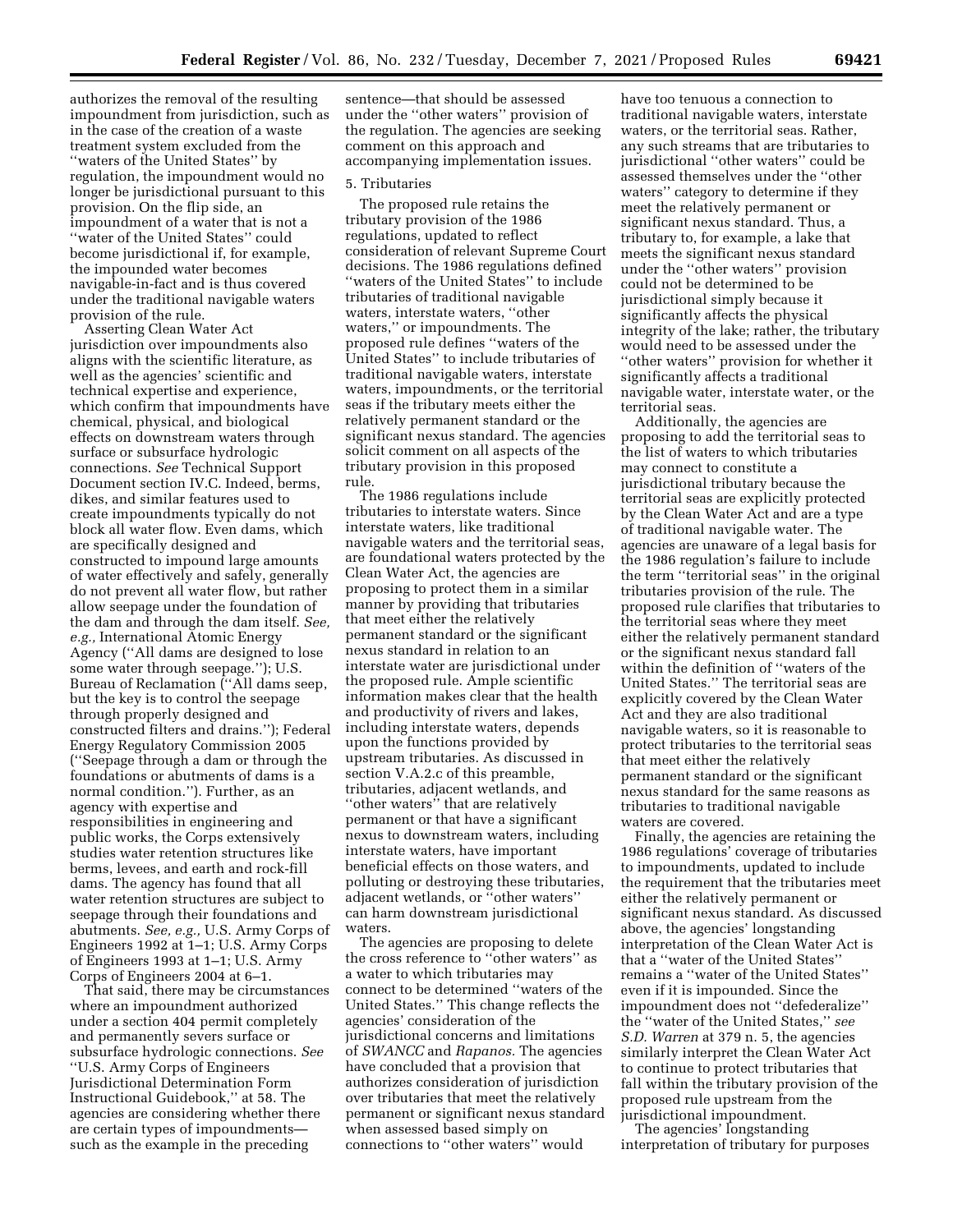of Clean Water Act jurisdiction includes not only rivers and streams, but also lakes and ponds that flow directly or indirectly to downstream traditional navigable waters, interstate waters, the territorial seas, or impoundments of jurisdictional waters. *See* ''U.S. Army Corps of Engineers Jurisdictional Determination Form Instructional Guidebook,'' at 8, 9. They may be at the headwaters of the tributary network (*e.g.,* a lake with no stream inlets that has an outlet to the tributary network) or farther downstream from the headwaters (*e.g.,* a lake with both a stream inlet and a stream outlet to the tributary network). Once a water is determined to be a tributary, under the proposed rule the tributary must meet either the relatively permanent or significant nexus standards to be jurisdictional. Implementation of those standards is addressed in section V.D of this preamble.

Finally, the 1986 regulations do not contain a definition of tributary, and the agencies are not proposing a definition in this rule. However, the agencies have decades of experience implementing the 1986 regulations. The agencies' longstanding interpretation of tributary for purposes of the definition of ''waters of the United States'' includes natural, man-altered, or man-made water bodies that flow directly or indirectly into a traditional navigable water, interstate water, or the territorial seas. *See Rapanos* Guidance at 6. Given the extensive human modification of watercourses and hydrologic systems throughout the country, it is often difficult to distinguish between natural watercourses and watercourses that are wholly or partly manmade or manaltered. Because natural, man-altered, and manmade tributaries provide many of the same functions, especially as conduits for the movement of water and pollutants to other tributaries or directly to traditional navigable waters, interstate waters, or the territorial seas, the agencies have interpreted the 1986 regulations to cover such tributaries. The OHWM, a term unchanged since 1977, *see* 41 FR 37144 (July 19, 1977); and 33 CFR 323.3(c) (1978), defines the lateral limits of jurisdiction in non-tidal waters, provided the limits of jurisdiction are not extended by adjacent wetlands.

The agencies are proposing a different approach to tributaries than the NWPR's interpretation of that term. The NWPR defined ''tributary'' as a river, stream, or similar naturally occurring surface water channel that contributes surface water flow to a territorial sea or traditional navigable water in a typical year either directly or indirectly through other tributaries, jurisdictional lakes, ponds, or impoundments, or adjacent wetlands. A tributary was required to be perennial or intermittent in a typical year. 85 FR 22251, April 21, 2020. The agencies are proposing an alternative to the NWPR's approach to tributaries for the reasons discussed in this section and in section V.B.3 of this preamble. The definition of ''tributary'' in the NWPR failed to advance the objective of the Clean Water Act and was inconsistent with scientific information about the important effects of ephemeral tributaries on the integrity of downstream traditional navigable waters. In addition, key elements of the NWPR's definition of tributary were extremely difficult to implement. All of these deficiencies are reflected in significant losses of federal protections on the ground. *See* section V.B.3 of this preamble.

## 6. Territorial Seas

The Clean Water Act, the 1986 regulations, and the NWPR all include ''the territorial seas'' as a ''water of the United States.'' This proposed rule makes no changes to that provision, and would retain the territorial seas provision near the end of the list of jurisdictional waters, consistent with the 1986 regulations.

The Clean Water Act defines ''navigable waters'' to include ''the territorial seas'' at section 502(7). The Clean Water Act then defines the ''territorial seas'' in section 502(8) as ''the belt of the seas measured from the line of ordinary low water along that portion of the coast which is in direct contact with the open sea and the line marking the seaward limit of inland waters, and extending seaward a distance of three miles.''

#### 7. Adjacent Wetlands

As discussed further in section V.C.9.b of this preamble, in this proposed rule, the agencies are retaining the definition of ''adjacent'' unchanged from the 1986 regulations, which defined ''adjacent'' as follows: ''The term adjacent means bordering, contiguous, or neighboring. Wetlands separated from other waters of the United States by man-made dikes or barriers, natural river berms, beach dunes and the like are adjacent wetlands.'' In addition to retaining the definition of ''adjacent'' from the 1986 regulations, the proposed rule adds language to the adjacent wetlands provision regarding which adjacent wetlands can be considered ''waters of the United States'' to reflect the relatively permanent and significant nexus standards. As such, adjacent

wetlands that would be jurisdictional under the proposed rule include wetlands adjacent to traditional navigable waters, interstate waters, or the territorial seas; wetlands adjacent to relatively permanent, standing, or continuously flowing impoundments or tributaries and that have a continuous surface connection to such waters; and wetlands adjacent to impoundments or tributaries that meet the significant nexus standard when the wetlands either alone or in combination with similarly situated waters in the region, significantly affect the chemical, physical, or biological integrity of foundational waters.

Under the proposed rule, the agencies would continue, as they did under the 1986 regulations and the *Rapanos*  Guidance, to assert jurisdiction over wetlands adjacent to traditional navigable waters without need for further assessment. Indeed, the *Rapanos*  decision did not affect the scope of jurisdiction over wetlands that are adjacent to traditional navigable waters because at least five justices agreed that such wetlands are ''waters of the United States.'' *See Rapanos,* 547 U.S. at 780 (Kennedy, J., concurring) (''As applied to wetlands adjacent to navigable-in-fact waters, the Corps' conclusive standard for jurisdiction rests upon a reasonable inference of ecologic interconnection, and the assertion of jurisdiction for those wetlands is sustainable under the Act by showing adjacency alone.''), *id.*  at 810 (Stevens, J. dissenting) (''Given that all four Justices who have joined this opinion would uphold the Corps' jurisdiction in both of these cases—and in all other cases in which either the plurality's or Justice Kennedy's test is satisfied—on remand each of the judgments should be reinstated if *either*  of those tests is met.''); *see also Riverside Bayview,* 474 U.S. 121, 134 (''[T]he Corps' ecological judgment about the relationship between waters and their adjacent wetlands provides an adequate basis for a legal judgment that adjacent wetlands may be defined as waters under the Act.''); *Rapanos*  Guidance at 5. Moreover, ample scientific information makes clear that the health and productivity of rivers and lakes, including foundational waters, depends upon the functions provided by upstream tributaries, adjacent wetlands, and ''other waters.''

Under the proposed rule the agencies would also define ''waters of the United States'' to include wetlands adjacent to the territorial seas as they did under the 1986 regulations without need for further assessment; the territorial seas are categorically protected under the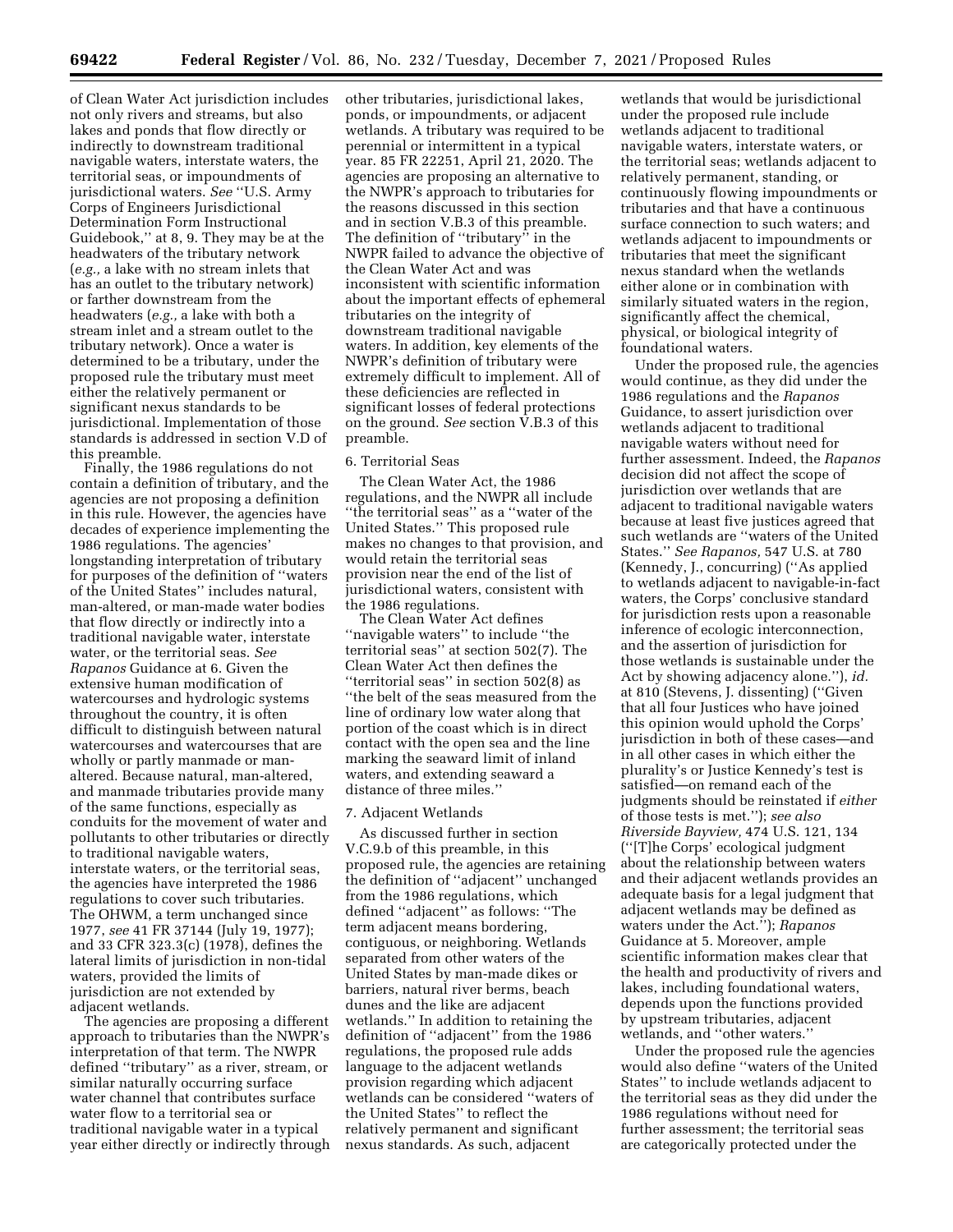Clean Water Act and are a type of traditional navigable water.

The 1986 regulations also include wetlands adjacent to interstate waters and since interstate waters, like traditional navigable waters and the territorial seas, are foundational waters protected by the Clean Water Act, under the proposed rule the agencies would define ''waters of the United States'' to include wetlands adjacent to interstate waters without need for further assessment.

The proposed rule also would add the relatively permanent standard and the significant nexus standard to the 1986 regulations' adjacent wetlands provisions for wetlands adjacent to impoundments and tributaries. The relatively permanent standard and the significant nexus standard are independent of each other and this provision in the proposed rule is structured so that jurisdiction over wetlands adjacent to jurisdictional waters would be determined using the same standard under which the impoundment or tributary would be determined to be jurisdictional. For example, a wetland adjacent to a relatively permanent tributary must have a continuous surface connection to the tributary to be jurisdictional under the relatively permanent standard. Similarly, under the significant nexus standard an adjacent wetland and a tributary would be assessed for whether the waters either alone or in combination with similarly situated waters in the region, significantly affect the chemical, physical, or biological integrity of foundational waters. Wetlands adjacent to relatively permanent tributaries but that lack a continuous surface connection to such waters would then be assessed under the significant nexus, along with the tributary.

The agencies are proposing to delete the cross reference to ''other waters'' as a water to which wetlands may be adjacent to be determined ''waters of the United States.'' This change reflects the agencies' consideration of the jurisdictional concerns and limitations of *SWANCC* and *Rapanos.* The agencies have concluded that a provision that authorizes consideration of jurisdiction over adjacent wetlands that meet the relatively permanent or significant nexus standard when assessed based simply on connections to ''other waters'' would have too tenuous a connection to traditional navigable waters, interstate waters, or the territorial seas. Rather, any such wetlands that are adjacent to jurisdictional ''other waters'' could be assessed themselves under the ''other waters'' category to determine if they

meet the relatively permanent or significant nexus standard. Thus, a wetland adjacent to, for example, a lake that meets the significant nexus standard under the ''other waters'' provision could not be determined to be jurisdictional simply because it significantly affects the physical integrity of the lake; rather, the wetland would need to be assessed under the ''other waters'' provision for whether it significantly affects a traditional navigable water, interstate water, or the territorial seas.

Finally, the agencies are retaining the 1986 regulations' coverage of wetlands adjacent to impoundments and wetlands adjacent to tributaries to impoundments, updated to include the requirement that the wetlands meet either the relatively permanent or significant nexus standard. As discussed above, the agencies' longstanding interpretation of the Clean Water Act is that a ''water of the United States'' remains a ''water of the United States'' even if it is impounded. Since the impoundment does not ''defederalize'' the ''water of the United States,'' *see S.D. Warren* 379 n.5, the agencies similarly interpret the Clean Water Act to continue to protect wetlands adjacent to the jurisdictional impoundment and adjacent to jurisdictional tributaries to the impoundment.

For wetlands adjacent to impoundments of jurisdictional waters, such waters were not addressed in the *Rapanos* decision and thus were not addressed by the agencies in the *Rapanos* Guidance. Under the proposed rule, the agencies would assess if the impoundment (*i.e.,* the water identified in paragraph (a)(4) of the proposed rule) itself is or is not a relatively permanent, standing, or continuously flowing body of water. If it is, the agencies would assess if the adjacent wetlands have a continuous surface connection with the impoundment. Wetlands adjacent to relatively permanent impoundments and that lack a continuous surface connection to the impoundment and wetlands adjacent to non-relatively permanent impoundments would be considered under the significant nexus standard. The agencies are soliciting comment on the approach in the proposed rule for wetlands adjacent to impoundments and if they should instead consider alternative approaches for wetlands adjacent to impoundments, such as determining which jurisdictional standard should apply based on the water that is being impounded (*e.g.,* if a non-relatively permanent tributary is impounded, the agencies would assess the wetlands adjacent to the impoundment under the

significant nexus standard, even if the impoundment itself contains standing water at least seasonally).

Finally, the agencies retain in the proposed rule the parenthetical from the 1986 regulations that limited the scope of jurisdictional adjacent wetlands under (a)(7) to wetlands adjacent to waters ''(other than waters that are themselves wetlands).'' Under this provision, a wetland is not jurisdictional simply because it is adjacent to another adjacent wetland. *See Universal Welding & Fabrication, Inc.* v. *United States Army Corps of Engineers,* 708 Fed. Appx. 301 (9th Cir. 2017) (''Despite the subject wetland's adjacency to another wetland, the Corps determined that its regulatory authority was not precluded by the parenthetical language within [section] 328.3(a)(7), which it interpreted as prohibiting the exercise of jurisdiction over a wetland only if based upon that wetland's adjacency to another wetland.''). The provision has created confusion, as some have argued that a wetland that is indeed adjacent to a jurisdictional tributary should not be determined to be a ''water of the United States'' simply because another adjacent wetland was located between the adjacent wetland and the tributary. Some have even suggested that the parenthetical flatly excluded all wetlands that are adjacent to other wetlands, regardless of any other considerations. These interpretations are inconsistent with the agencies' intent and longstanding interpretation of the parenthetical. *Id.* at 303 (holding the Corps' interpretation is ''the most reasonable reading of the regulation's text'' and ''[t]o the extent that Plaintiff argues that all wetlands adjacent to other wetlands fall outside the Corps' regulatory authority, regardless of their adjacency to a nonwetland water that would otherwise render them jurisdictional, we conclude that this reading is unsupported by the regulation's plain language.''). In addition, under the 1986 regulations and longstanding practice, wetlands adjacent to an interstate wetland or wetlands adjacent to tidal wetlands, which are traditional navigable waters, are jurisdictional. Because this provision has caused confusion at times for the public and the regulated community, the agencies are requesting comment on whether to remove the parenthetical ''(other than waters that are themselves wetlands)'' because it is confusing and unnecessary.

The agencies are proposing a different approach to adjacent wetlands than the NWPR's interpretation of that term. The NWPR defined ''adjacent wetlands'' to be those wetlands that abut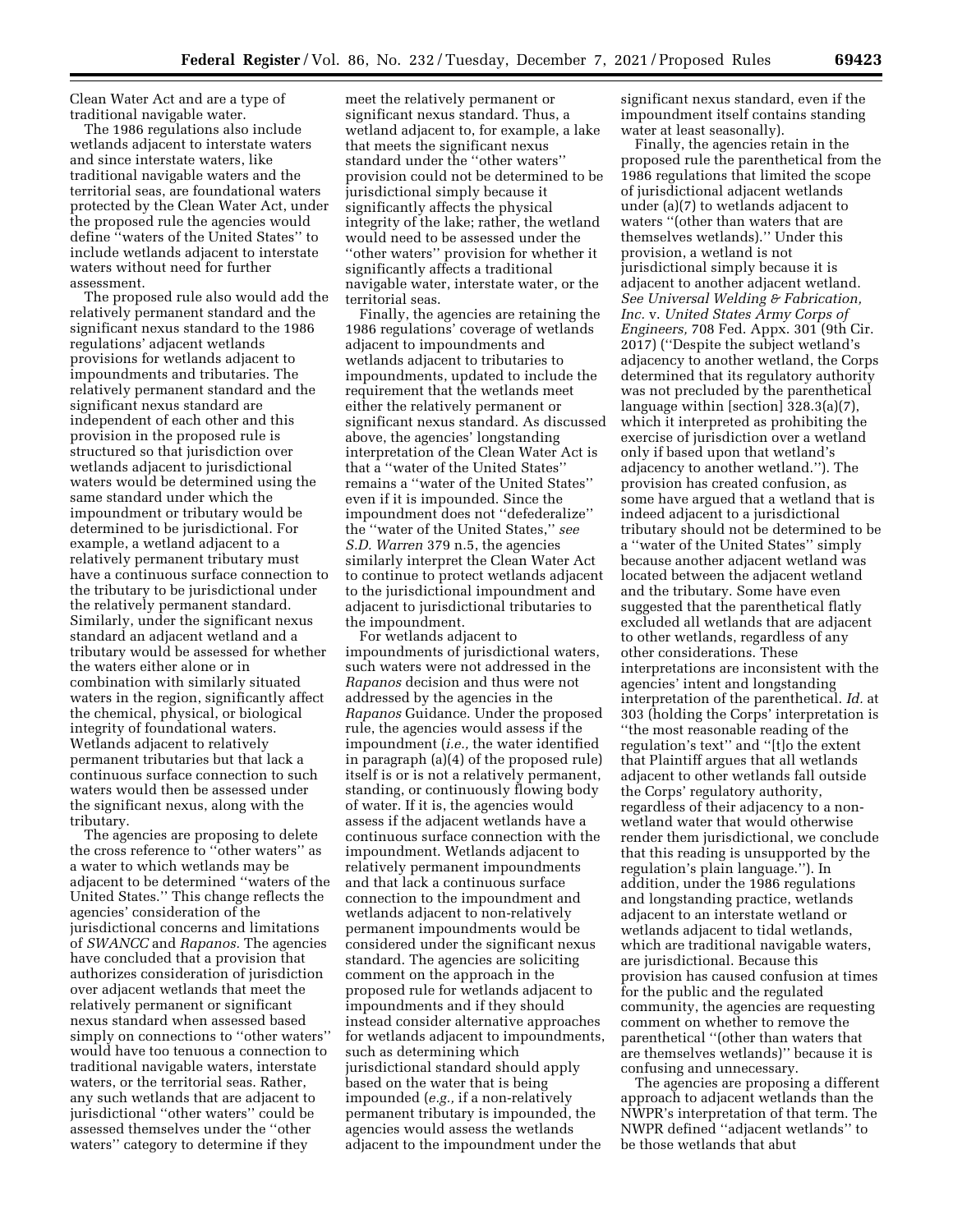jurisdictional waters and those nonabutting wetlands that are (1) ''inundated by flooding'' from a jurisdictional water in a typical year, (2) physically separated from a jurisdictional water only by certain natural features (*e.g.,* a berm, bank, or dune), or (3) physically separated from a jurisdictional water by an artificial structure that ''allows for a direct hydrologic surface connection'' between the wetland and the jurisdictional water in a typical year. 85 FR 22251, April 21, 2020. Wetlands that do not have these types of connections to other waters were not jurisdictional.

The agencies are not proposing the NWPR's approach to adjacent wetlands for the reasons discussed in this section and in section V.B.3 of this preamble. Specifically, the definition of ''adjacent wetlands'' in the NWPR failed to advance the objective of the Clean Water Act and was inconsistent with scientific information about the important effects of wetlands that do not abut jurisdictional waters and that lack evidence of surface water to such waters on the integrity of downstream foundational waters. In addition, key elements of that definition were extremely difficult to implement. These deficiencies are reflected in significant losses of federal protections on the ground. *See* section V.B.3 of this preamble.

#### 8. Exclusions

The agencies are also proposing to repromulgate two longstanding exclusions from the definition of ''waters of the United States'': the exclusion for prior converted cropland and the exclusion for waste treatment systems. These longstanding exclusions from the definition provide important clarity.47 The agencies are not proposing

to codify the list of exclusions established by the NWPR or the 2015 Clean Water Rule, as they view the two proposed regulatory exclusions as most consistent with the goal of this proposed rule to return to the familiar and longstanding framework that will ensure Clean Water Act protections, informed by relevant Supreme Court decisions. Moreover, as discussed in section V.D.1.b of this preamble, the agencies would expect to implement the proposed rule consistent with longstanding practice, pursuant to which they have generally not asserted jurisdiction over certain other features. The agencies solicit comment on this approach to codifying and implementing exclusions.

### a. Prior Converted Cropland

The proposed rule would repromulgate the regulatory exclusion for prior converted cropland first codified in 1993, which provided that prior converted cropland is ''not 'waters of the United States,''' and that ''for purposes of the Clean Water Act, the final authority regarding Clean Water Act jurisdiction remains with EPA,'' notwithstanding any other Federal agency's determination of an area's status. 58 FR 45008, 45036. This proposal would restore longstanding and familiar practice under the pre-2015 regulatory regime and generally maintain consistency between the agencies' implementation of the Clean Water Act and the U.S. Department of Agriculture's (USDA) implementation of the Food Security Act, providing certainty to farmers seeking to conserve and protect land and waters pursuant to federal law.

The concept of prior converted cropland originates in the wetland conservation provisions of the Food Security Act of 1985, 16 U.S.C. 3801 *et seq.* These provisions were intended to disincentivize the conversion of wetlands to croplands. Under the Food Security Act wetland conservation provisions, farmers who convert wetlands to make possible the production of an agricultural commodity crop lose eligibility for certain USDA program benefits. If a farmer had converted wetlands to cropland prior to December 23, 1985, then the land is considered prior converted cropland and the farmer does not lose eligibility for benefits. USDA defines prior converted cropland for Food Security Act purposes in its regulations at 7 CFR part 12. *See* 7 CFR 12.2(a) and 12.33(b).

In 1993, EPA and the Corps codified an exclusion for prior converted croplands from the definition of ''waters

of the United States'' regulated pursuant to the Clean Water Act. The exclusion stated, ''[w]aters of the United States do not include prior converted cropland. Notwithstanding the determination of an area's status as prior converted cropland by any other Federal agency, for the purposes of the Clean Water Act, the final authority regarding Clean Water Act jurisdiction remains with EPA.'' 58 FR 45008, 45036; 33 CFR 328.3(a)(8) (1994); 40 CFR 230.3(s) (1994). The preamble stated that EPA and the Corps would interpret prior converted cropland consistent with the definition in the National Food Security Act Manual (NFSAM) published by the USDA Soil Conservation Service, now known as USDA's Natural Resource Conservation Service (NRCS). 58 FR 45031. It cited USDA's definition of prior converted cropland to mean ''areas that, prior to December 23, 1985, were drained or otherwise manipulated for the purpose, or having the effect, of making production of a commodity crop possible. PC [prior converted] cropland is inundated for no more than 14 consecutive days during the growing season and excludes pothole or playa wetlands.'' *Id.* 

The purpose of the exclusion, as EPA and the Corps explained in the 1993 preamble, was to ''codify existing policy,'' as the agencies had not been implementing the Act to include prior converted cropland, and to ''help achieve consistency among various federal programs affecting wetlands.'' *Id.* The preamble further stated that excluding prior converted cropland from ''waters of the United States'' was consistent with protecting aquatic resources because ''[prior converted cropland] has been significantly modified so that it no longer exhibits its natural hydrology or vegetation. Due to this manipulation, [prior converted] cropland no longer performs the functions or has values that the area did in its natural condition. PC cropland has therefore been significantly degraded through human activity and, for this reason, such areas are not treated as wetlands under the Food Security Act. Similarly, in light of the degraded nature of these areas, we do not believe that they should be treated as wetlands for the purposes of the CWA.'' *Id.* at 45032.

The 1993 preamble stated that, consistent with the NFSAM, an area would lose its status as prior converted cropland if the cropland is ''abandoned,'' meaning that crop production ceases and the area reverts to a wetland state. *Id.* at 45033. Specifically, the preamble states that prior converted cropland that now

<sup>47</sup>The agencies note that they have never interpreted groundwater be a ''water of the United States'' under the Clean Water Act. *See, e.g.,* 80 FR 37099–37100 (explaining that the agencies have never interpreted ''waters of the United States'' to include groundwater); 85 FR 22278, April 21, 2020 (explaining that the agencies have never interpreted ''waters of the United States'' to include groundwater). The proposed rule makes no change to that longstanding interpretation. This interpretation was recently confirmed by the U.S. Supreme Court. *Maui,* 140 S.Ct. at 1472 (''The upshot is that Congress was fully aware of the need to address groundwater pollution, but it satisfied that need through a variety of state-specific controls. Congress left general groundwater regulatory authority to the States; its failure to include groundwater in the general EPA permitting provision was deliberate.'') While groundwater itself is not a "water of the United States, discharges of pollutants to groundwater that reach a jurisdictional surface require a NPDES permit where the discharge through groundwater is the ''functional equivalent'' of a direct discharge from the point source into navigable waters. *Maui,* 140 S.Ct. at 1468.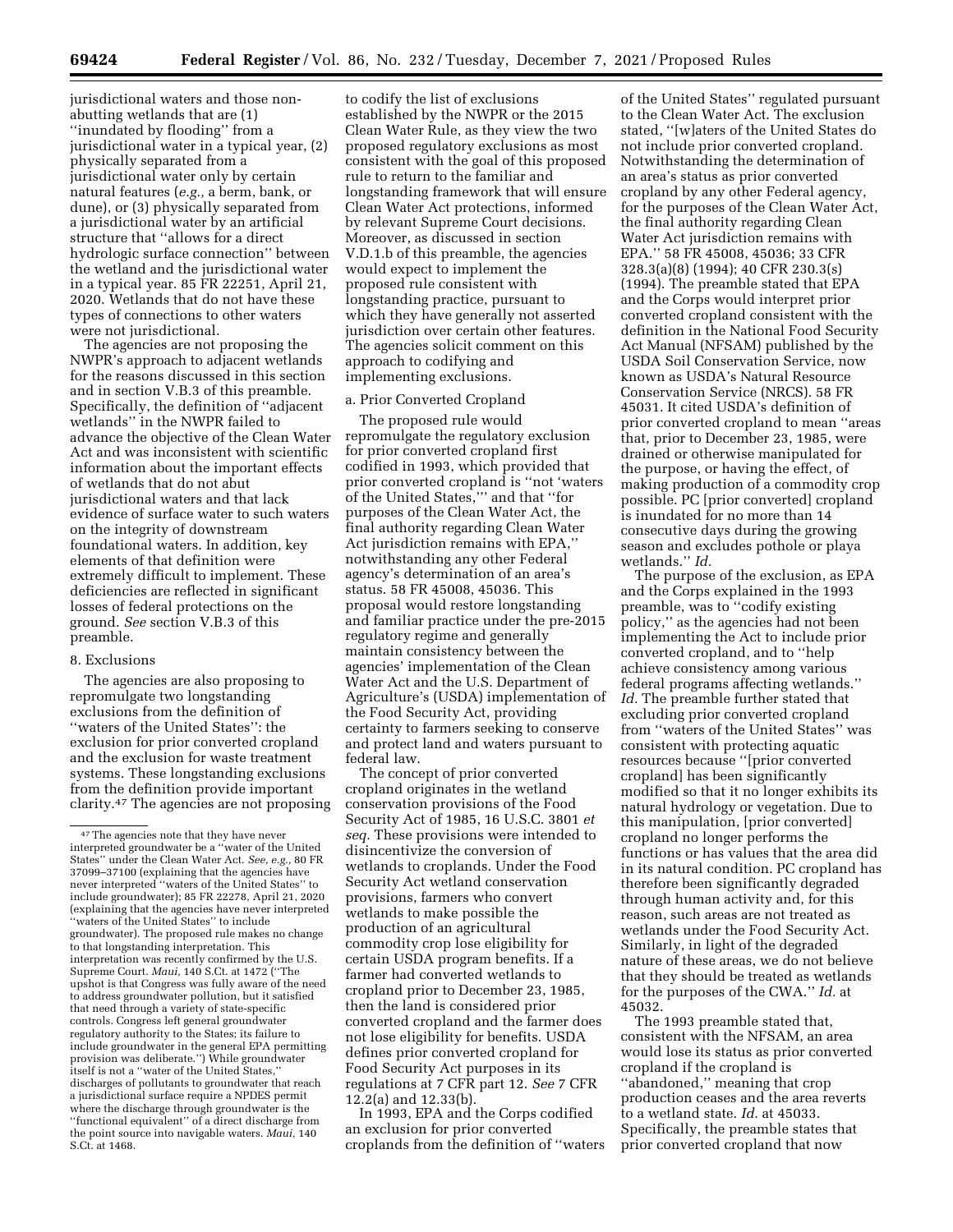meets wetland criteria will be considered abandoned unless ''once in every five years it has been used for the production of an agricultural commodity, or the area has been used and will continue to be used for the production of an agricultural commodity in a commonly used rotation with aquaculture, grasses, legumes, or pasture production.'' *Id.* at 45034.

Three years later, the Federal Agriculture Improvement and Reform Act of 1996 amended the Food Security Act and changed this ''abandonment'' principle, replacing it with a new approach referred to as ''change in use.'' *See* Public Law 104–127, 110 Stat. 888 (1996). Under the 1996 amendments, an area retains its status as prior converted cropland for purposes of the wetland conservation provisions so long as it continues to be used for agricultural purposes. H.R. Conf. Rep. No. 104–494, at 380 (1996). EPA and the Corps did not address the 1996 amendments in rulemaking. In 2005, the Corps and NRCS issued a joint Memorandum to the Field in an effort to again align the Clean Water Act section 404 program with the Food Security Act by adopting the principle that a wetland can lose prior converted cropland status following a ''change in use.'' 48 The Memorandum stated, ''[a] certified PC determination made by NRCS remains valid as long as the area is devoted to an agricultural use. If the land changes to a non-agricultural use, the PC determination is no longer applicable and a new wetland determination is required for CWA purposes.'' It defined ''agricultural use'' as ''open land planted to an agricultural crop, used for the production of food or fiber, used for haying or grazing, left idle per USDA programs, or diverted from crop production to an approved cultural practice that prevents erosion or other degradation.''

One district court set aside the Corps' adoption of change in use on the grounds that it was a substantive change in Clean Water Act implementation that the agencies had not issued through notice and comment rulemaking. *New Hope Power Co.* v. *U.S. Army Corps of Eng'rs,* 746 F. Supp. 2d 1272, 1282 (S.D. Fla. 2010). The court explained, ''prior to issuance of the policy, prior converted cropland that was shifted to non-agricultural use was treated as exempt. Following [its issuance], the opposite was true.'' *Id.* Following *New* 

*Hope Power,* the agencies did not implement change in use in areas subject to the court's jurisdiction.

The NWPR provided a definition of prior converted cropland for purposes of the Clean Water Act for the first time since 1993. Generally speaking, the NWPR's approach to prior converted cropland significantly reduced the likelihood that prior converted cropland will ever lose its excluded status. The NWPR provided that an area remains prior converted cropland for purposes of the Clean Water Act unless the area is abandoned and has reverted to wetlands, defining abandonment to occur when prior converted cropland ''is not used for, or in support of, agricultural purposes at least once in the immediately preceding five years.'' 85 FR 22339, April 21, 2020; 33 CFR 328.3(c)(9). The NWPR then presented a broad interpretation of ''agricultural purposes,'' including but not limited to crop production, haying, grazing, idling land for conservation uses (such as habitat; pollinator and wildlife management; and water storage, supply, and flood management); irrigation tailwater storage; crawfish farming; cranberry bogs; nutrient retention; and idling land for soil recovery following natural disasters such as hurricanes and drought. 85 FR 22321, April 21, 2020. Under the NWPR, prior converted cropland maintained its excluded status if it is used at least once in the five years preceding a jurisdictional determination for any of these agricultural purposes. Given the breadth of ''agricultural purposes'' under the NWPR, former cropland that reverts to wetlands otherwise meeting the definition of ''waters of the United States'' could maintain its excluded prior converted cropland status simply by, for example, being grazed or idled for habitat conservation once in five years. These wetlands could then be filled without triggering any Clean Water Act regulatory protection.

The NWPR's imprecise language in defining prior converted cropland for purposes of the Clean Water Act potentially extended prior converted cropland status far beyond those areas USDA considers prior converted cropland for purposes of the Food Security Act. Specifically, USDA's regulation defining prior converted cropland refers to conversion that makes possible production of an ''agricultural commodity,'' which provides for annual tilling of the soil, while the NWPR defined prior converted cropland to encompass any area used to produce an ''agricultural product,'' a term not used in the regulations that therefore introduces significant ambiguity and

further distinguishes the Clean Water Act's prior converted cropland exclusion from USDA's approach. *Compare* 7 CFR 12.2(a) *with* 33 CFR 328.3(c)(9). The NWPR's definition provided that the agencies would recognize prior converted cropland designations made by USDA, 33 CFR 328.3(c)(9), but the list of examples that the NWPR provided for ''agricultural product'' suggests the term is significantly broader than the USDA's exclusion for land used for ''commodity crops.'' The absence of a definition for the term ''agricultural product'' or any explanation as to how it is different from a ''commodity crop'' undermined transparency and the original purpose of the exclusion, which was to help achieve consistency among various federal programs affecting wetlands. *See*  58 FR 45031.

The proposed rule would restore the exclusion's original purpose of maintaining consistency among federal programs addressing wetlands, while furthering the objective of the Clean Water Act. *Id.* at 45031–32. As was the case between 1993 and promulgation of the NWPR, the agencies propose that, for purposes of the Clean Water Act exclusion, a landowner may demonstrate that a water retains its prior converted cropland status through a USDA prior converted cropland certification. *See id.* at 45033 (''recognizing [NRCS]'s expertise in making these [prior converted] cropland determinations, we will continue to rely generally on determinations made by [NRCS].''). The agencies' proposal would maintain the provision promulgated in 1993 that EPA retains final authority to determine whether an area is subject to the requirements of the Clean Water Act. Moreover, by limiting the implementation of the exclusion to areas with a USDA prior converted cropland certification, the exclusion would only encompass significantly degraded waters that no longer perform the functions of the waters in their natural condition. *See id.* at 45032. The proposal would therefore align the exclusion with the objective of the Clean Water Act, to restore and maintain the integrity of the nation's waters, consistent with the agencies' intent in 1993.

The agencies request comment as to whether any other changes could enhance consistency between the prior converted cropland status under the Food Security Act and the exclusion of prior converted cropland under the Clean Water Act, while effectuating the goals of the Clean Water Act. One way of increasing consistency could be to implement the text of the original prior

<sup>48</sup>This 2005 joint Memorandum was rescinded on January 28, 2020. *See [https://](https://usace.contentdm.oclc.org/utils/getfile/collection/p16021coll11/id/4288) [usace.contentdm.oclc.org/utils/getfile/collection/](https://usace.contentdm.oclc.org/utils/getfile/collection/p16021coll11/id/4288) [p16021coll11/id/4288.](https://usace.contentdm.oclc.org/utils/getfile/collection/p16021coll11/id/4288)*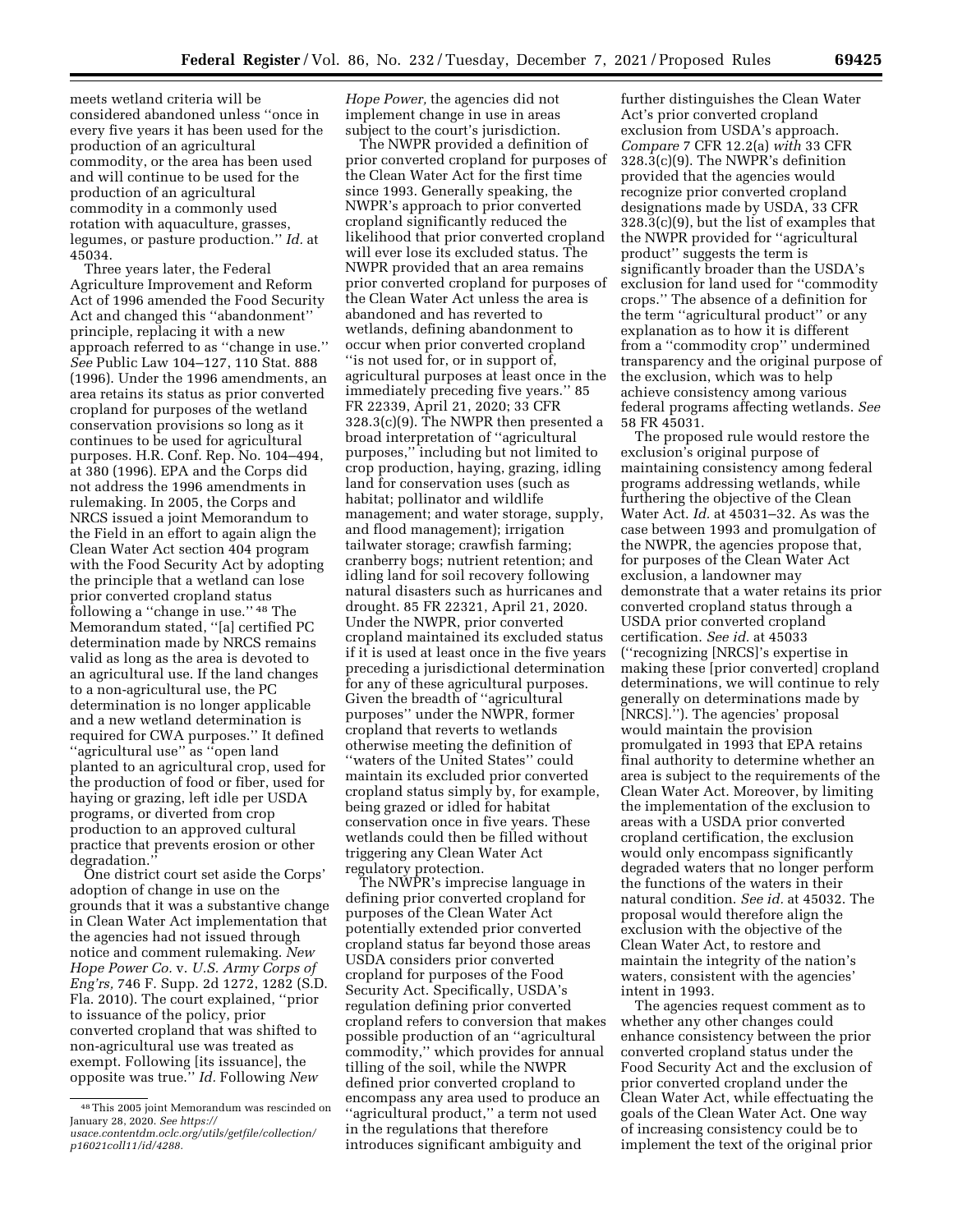converted cropland exclusion consistent with USDA's current and longstanding approach, outlined in USDA's final rule addressing the Highly Erodible Land and Wetland Conservation provisions of the Food Security Act of 1985. 85 FR 53137 (August 28, 2020). Pursuant to this approach, cropland would lose its exclusion if it ''changes use,'' as USDA interprets that term. *See* 61 FR 47036 (September 6, 1996); 7 CFR 12.30(c)(6) (''As long as the affected person is in compliance with the wetland conservation provision of this part, and as long as the area is devoted to the use and management of the land for production of food, fiber, or horticultural crops, a certification made under this section will remain valid and in effect until such time as the person affected by the certification requests review of the certification by NRCS.''). This approach would fulfill the exclusion's purpose of ensuring consistency among federal programs affecting wetlands. *See* 58 FR 45031. Alternatively, the agencies request comment as to whether to implement the exclusion consistent with the interpretation in the 1993 preamble, under which an area only loses its prior converted cropland status if the cropland is ''abandoned,'' meaning that commodity crop production ceases and the area reverts to a wetland state. *See id.* at 45033. Under this approach, an area that has been designated as prior converted cropland and has not reverted to a wetland state (meaning the area would not meet the definition of wetland) would not become a ''water of the United States'' regardless of agricultural activity. However, an area which has been designated as prior converted cropland and has reverted to a wetland state could be reviewed for a potential loss of the exclusion status under the Clean Water Act. The following scenarios provide examples of the way in which the exclusion could cease following either ''abandonment'' or ''change in use.''

First, if the agencies were to apply the abandonment principle, the reverted wetland area would only regain jurisdictional status if:

(1) The area had not been used for the production of an agricultural commodity, or the area had not been used and would continue to not be used for the production of an agricultural commodity in a commonly used rotation with aquaculture, grasses, legumes, or pasture production, at least once in every five years and

(2) the area reverts to a wetland that meets the definition of ''waters of the United States.''

Under the abandonment principle, if an agricultural producer with an area designated as prior converted cropland fails to produce an agricultural commodity, or the area fails to be used in rotation as described above, for a period of six years, and the prior converted cropland area reverts to wetland, the wetland would lose the benefit of the exclusion and discharges of a pollutant to the wetland would be subject to regulation under the Clean Water Act if it meets the definition of ''waters of the United States'' and activities taking place on it are not otherwise exempt. In a second example of abandonment, if an agricultural producer with an area designated as prior converted cropland produces an agricultural commodity two years prior to selling its property for a residential development, the area retains its prior converted cropland designation even if it reverts to wetlands that would otherwise meet the definition of ''waters of the United States.'' In this example, discharges of dredged or fill material from the construction of the residential development into the wetlands which occurred within the three years remaining out of the five-year timeframe allowed before the abandonment provision would be triggered would not require authorization under Clean Water Act section 404.

Alternatively, if the agencies were to apply the change in use principle in the second example scenario above, the reverted wetland area could regain jurisdictional status if it were subject to a change in use, meaning the area is no longer available for production of an agricultural commodity, and if the reverted wetland met the definition of ''waters of the United States.'' In that scenario, if an agricultural producer with an area certified by NRCS as prior converted cropland produces an agricultural commodity two years prior to selling their property for a residential development, the prior converted cropland designation would no longer apply when the area is no longer available for the production of an agricultural commodity crop. If the prior converted cropland area reverts to wetlands and meets the definition of ''waters of the United States'' the discharge of dredged or fill material from the construction of the residential development would require authorization under Clean Water Act section 404. The agencies hope this discussion and set of examples will illuminate the differences between interpreting the prior converted cropland designation to cease upon abandonment as opposed to change in

use, to allow for input to best inform the agencies' path forward.

The agencies solicit comment on alternative approaches to the prior converted cropland exclusion as well, including retaining the definition of prior converted cropland in the NWPR. While the agencies have concerns with that definition, as discussed above, the agencies request comment with regard to those concerns and whether they should nonetheless retain the NWPR's interpretation that prior converted cropland retains its designation so long as it has been used for agricultural purposes at least once in the preceding five years, and that agricultural purposes include crop production, haying, grazing, idling land for conservation uses (such as habitat; pollinator and wildlife management; and water storage, supply, and flood management); irrigation tailwater storage; crawfish farming; cranberry bogs; nutrient retention; and idling land for soil recovery following natural disasters like hurricanes and drought. Finally, the agencies request comment as to whether certain specific types of documentation aside from USDA certification should be considered sufficient to demonstrate that an area is prior converted cropland.

#### b. Waste Treatment System Exclusion

The agencies are also proposing to retain the waste treatment system exclusion from the 1986 regulations and return to the longstanding version of the exclusion that the agencies have implemented for decades. Specifically, the proposed rule provides that ''[w]aste treatment systems, including treatment ponds or lagoons, designed to meet the requirements of the Clean Water Act are not waters of the United States.'' This language is the same as the agencies' 1986 regulation's version of the waste treatment system exclusion, with a ministerial change to delete the exclusion's cross-reference to a definition of ''cooling ponds'' that no longer exists in the Code of Federal Regulations, and the addition of a comma that clarifies the agencies' longstanding implementation of the exclusion as applying only to systems that are designed to meet the requirements of the Act.49

EPA first promulgated the waste treatment system exclusion in a 1979

<sup>49</sup>The NWPR defined a waste treatment system as ''all components, including lagoons and treatment ponds (such as settling or cooling ponds), designed to either convey or retain, concentrate, settle, reduce, or remove pollutants, either actively or passively, from wastewater prior to discharge (or eliminating any such discharge).'' 85 FR 22339, April 21, 2020.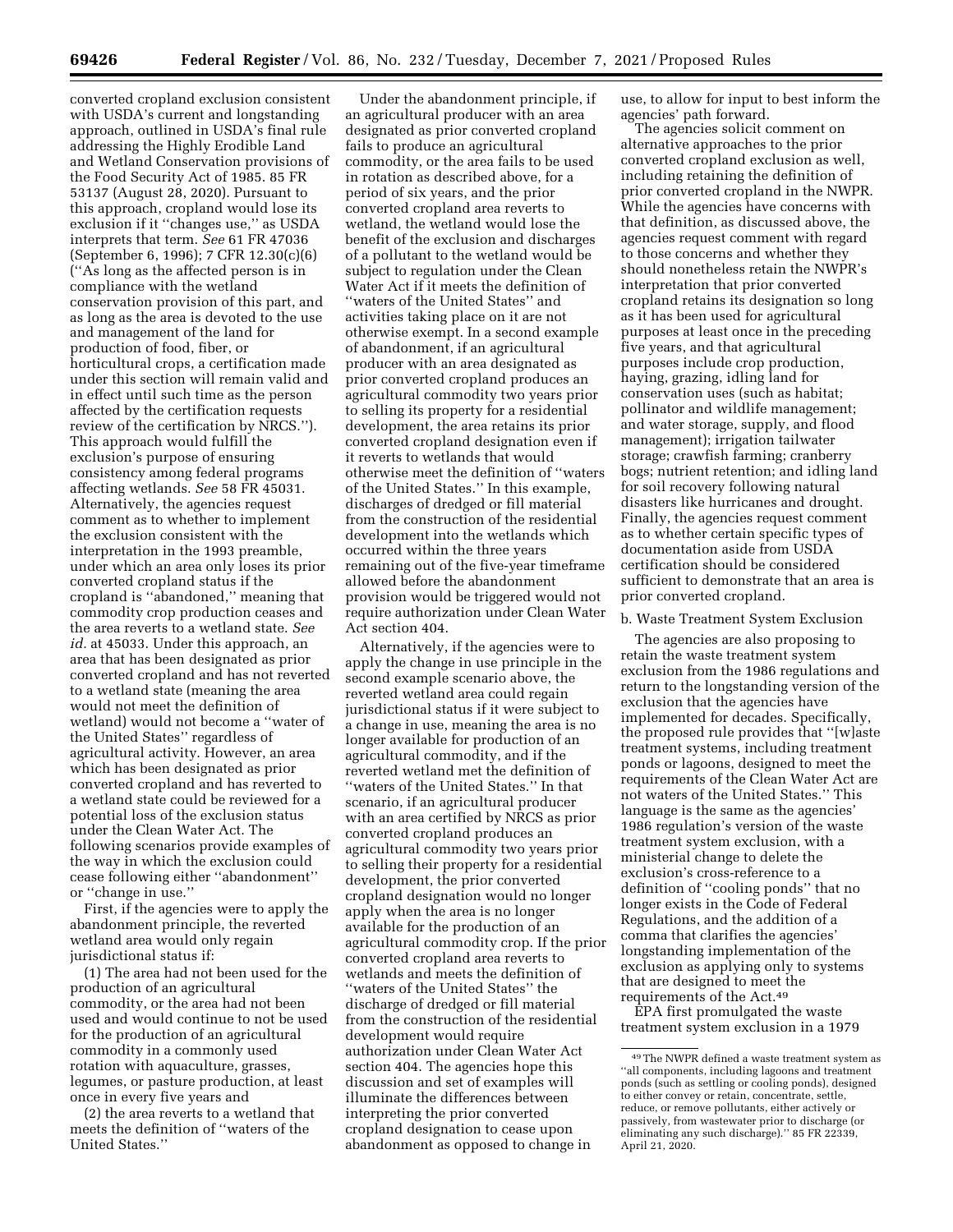notice-and-comment rulemaking revising the definition of ''waters of the United States'' in the agency's NPDES regulations. 44 FR 32854 (June 7, 1979). A ''frequently encountered comment'' was that ''waste treatment lagoons or other waste treatment systems should not be considered waters of the United States.'' *Id.* at 32858. EPA agreed, except as to cooling ponds that otherwise meet the criteria for ''waters of the United States.'' *Id.* The 1979 revised definition of ''waters of the United States'' thus provided that ''waste treatment systems (other than cooling ponds meeting the criteria of this paragraph) are not waters of the United States.'' *Id.* at 32901 (40

CFR 122.3(t) (1979)). The following year, EPA revised the exclusion, but again only in its NPDES regulations, to clarify its application to treatment ponds and lagoons and to specify the type of cooling ponds that fall outside the scope of the exclusion. 45 FR 33290, 33298 (May 19, 1980). EPA further decided to revise this version of the exclusion to clarify that ''treatment systems created in [waters of the United States] or from their impoundment remain waters of the United States,'' while ''[m]anmade waste treatment systems are not waters of the United States.'' *Id.* The revised exclusion read: ''[w]aste treatment systems, including treatment ponds or lagoons designed to meet the requirements of CWA (other than cooling ponds as defined in 40 CFR [section] 423.11(m) which also meet the criteria of this definition) are not waters of the United States.'' The provision further provided that the exclusion ''applies only to manmade bodies of water which neither were originally created in waters of the United States (such as a disposal area in wetlands) nor resulted from the impoundment of waters of the United States.'' 45 FR 33424 (40 CFR 122.3).

Two months following this revision, EPA took action to ''suspend[ ] a portion'' of the waste treatment system exclusion in its NPDES regulations in response to concerns raised in petitions for review of the revised definition of ''waters of the United States.'' 45 FR 48620 (July 21, 1980). EPA explained that industry petitioners objected to limiting the waste treatment system exclusion to manmade features, arguing that the revised exclusion ''would require them to obtain permits for discharges into existing waste treatment systems, such as power plant ash ponds, which had been in existence for many years.'' *Id.* at 48620. The petitioners argued that ''[i]n many cases, . . . EPA had issued permits for discharges from, not into, these systems.'' *Id.* Agreeing

that the regulation ''may be overly broad'' and ''should be carefully reexamined,'' EPA announced that it was ''suspending [the] effectiveness'' of the sentence limiting the exclusion to manmade bodies of water. *Id.* EPA then stated that it ''intend[ed] promptly to develop a revised definition and to publish it as a proposed rule for public comment,'' after which the agency would decide whether to ''amend the rule, or terminate the suspension.'' *Id.* 

In 1983, EPA republished the waste treatment system exclusion in its NPDES regulations with a note explaining that the agency's July 1980 action had ''suspended until further notice'' the sentence limiting the exclusion to manmade bodies of water, and that the 1983 action ''continue[d] that suspension.'' 48 FR 14146, 14157 (April 1, 1983) (40 CFR 122.2) (1984). EPA subsequently omitted the exclusion's suspended sentence altogether in revising the definition of ''waters of the United States'' in other parts of the Code of Federal Regulations. *See, e.g.,* 53 FR 20764, 20774 (June 6, 1988) (revising EPA's section 404 program definitions at 40 CFR 232.2).

Separately, the Corps published an updated definition of ''waters of the United States'' in 1986. This definition contained the waste treatment system exclusion, but it likewise did not include the exclusion's suspended sentence: ''Waste treatment systems, including treatment ponds or lagoons designed to meet the requirements of CWA (other than cooling ponds as defined in 40 CFR 123.11(m) which also meet the criteria of this definition) are not waters of the United States.'' 51 FR 41250 (November 13, 1986); 33 CFR 328.3 (1987).

Later revisions to the definition of cooling ponds rendered the exclusion's cross-reference to 40 CFR 123.11(m) outdated. *See* 47 FR 52290, 52291, 52305 (November 19, 1982) (revising regulations related to cooling waste streams and deleting definition of cooling ponds). In this rulemaking, the agencies are proposing to delete this obsolete cross-reference, consistent with other recent rulemakings addressing the definition of ''waters of the United States."<sup>50</sup>

The proposed rule also deletes the suspended sentence in EPA's NPDES regulations limiting application of the exclusion to manmade bodies of water. The suspended sentence, which appeared only in the version of the waste treatment system exclusion contained in EPA's NPDES regulations (40 CFR 122.2) prior to the NWPR, states: ''This exclusion applies only to manmade bodies of water which neither were originally created in waters of the United States (such as disposal area in wetlands) nor resulted from the impoundment of waters of the United States.'' As discussed above, EPA suspended this sentence limiting application of the exclusion in 1980. As a result, EPA has *not* limited application of the waste treatment system exclusion to manmade bodies of water for over four decades. The proposed rule maintains the NWPR's deletion of the suspended sentence in EPA's NPDES regulations and is thus consistent with the other versions of the exclusion found in EPA's and the Corps' 1986 regulations and EPA's decades-long practice implementing the exclusion under the 1986 regulations.

Indeed, for decades, both agencies have not limited application of the exclusion to manmade bodies of water. This longstanding approach to excluding waste treatment systems including those that are *not* manmade bodies of water—is a reasonable and lawful exercise of the agencies' authority to determine the scope of ''waters of the United States,'' *see Ohio Valley Envtl. Coal.* v. *Aracoma Coal Co.,*  556 F.3d 177, 212 (4th Cir. 2009) (upholding the waste treatment system exclusion as a lawful exercise of the agencies' ''authority to determine which waters are covered by the CWA''). For all of these reasons, the agencies are proposing to delete the suspended sentence referenced above. The agencies solicit comment on this approach.

Further, consistent with the 1986 regulations, the proposed rule provides that a waste treatment system must be ''designed to meet the requirements of the Clean Water Act.'' A waste treatment system may be ''designed to meet the requirements of the Clean Water Act'' where, for example, it is constructed pursuant to a Clean Water Act section 404 permit, *Ohio Valley Envtl. Coalition*  v. *Aracoma Coal Co.,* 556 F.3d 177, 214–15 (4th Cir. 2009), or where it is ''incorporated in an NPDES permit as part of a treatment system,'' *N. Cal. River Watch* v. *City of Healdsburg,* 496 F.3d 993, 1001 (9th Cir. 2007).

To be clear, the exclusion does not free a discharger from the need to comply with the Clean Water Act for pollutants discharged *from* a waste treatment system to a water of the

<sup>50</sup> 85 FR 22250, 22325 (April 21, 2020) (''One ministerial change [to the waste treatment system exclusion] is the deletion of a cross-reference to a definition of ''cooling ponds'' that no longer exists in the Code of Federal Regulations.''); 80 FR 37054, 37097 (June 29, 2015) (''One ministerial change [to the waste treatment system exclusion] is the deletion of a cross-reference in the current language to an EPA regulation that no longer exists.'').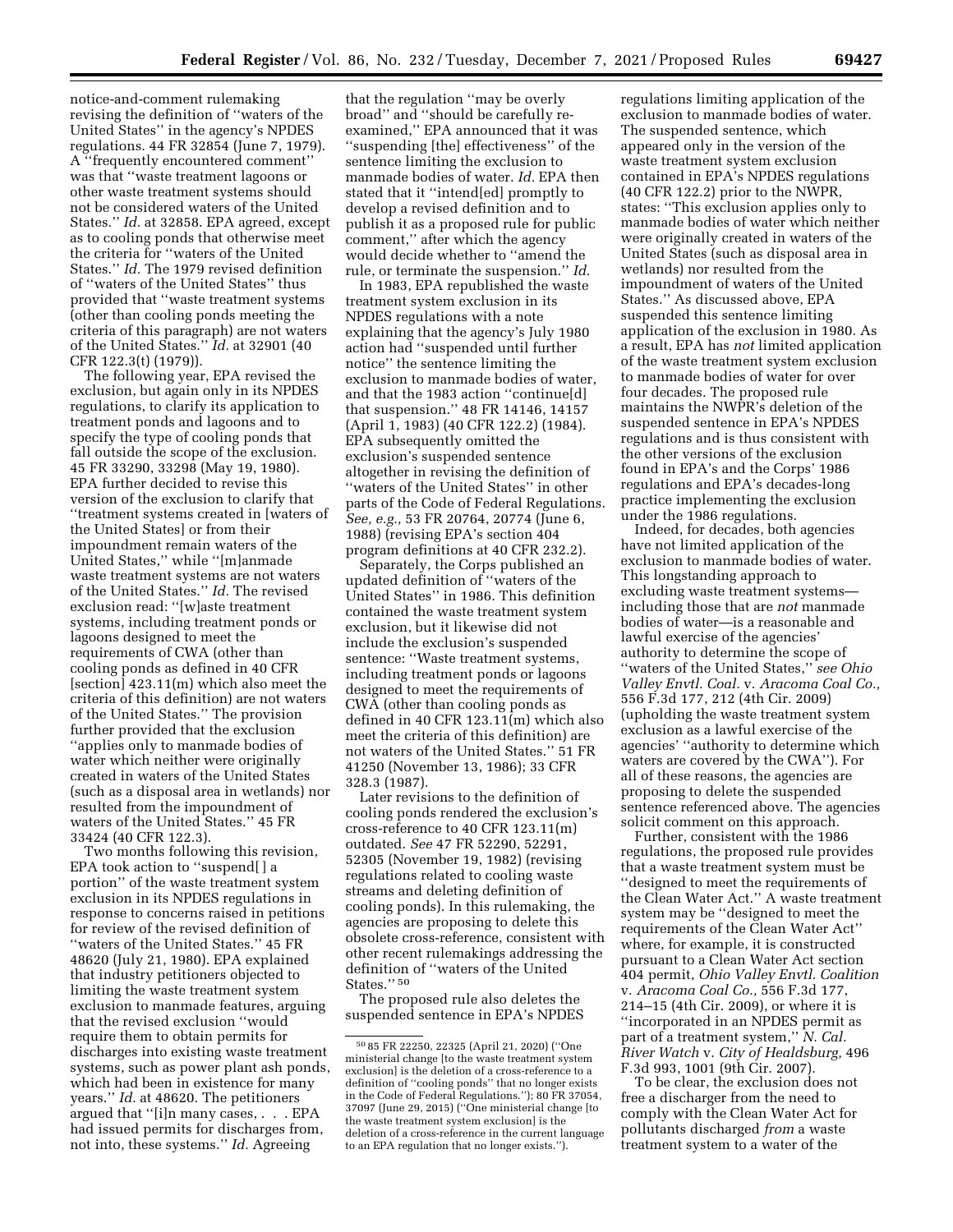United States; only discharges *into* the waste treatment system are excluded from the Act's requirements. As such, any entity would need to comply with the Clean Water Act by obtaining a section 404 permit for a new waste treatment system constructed in ''waters of the United States,'' and a section 402 permit for discharges of pollutants from a waste treatment system into ''waters of the United States.'' Further, consistent with the agencies' general practice implementing the exclusion, under the proposed rule, a waste treatment system that is abandoned or otherwise ceases to serve the treatment function for which it was designed would not continue to qualify for the exclusion and could be deemed jurisdictional if it otherwise meets the proposed rule's definition of ''waters of the United States.''

The agencies are aware of concerns raised by some stakeholders that features subject to the waste treatment system exclusion could be used by any party to dispose waste or discharge pollutants with abandon. In this proposal, the agencies are clarifying that for waters that would otherwise meet the proposed rule's definition of ''waters of the United States,'' the agencies' intent, consistent with prior practice, is that the waste treatment system exclusion is generally available only to the permittee using the system for the treatment function for which such system was designed. Relatedly, the agencies are also clarifying that, consistent with the agencies' longstanding practice, a waste treatment system does not sever upstream waters from Clean Water Act jurisdiction. In other words, discharges into those upstream waters remain subject to Clean Water Act requirements and thus may require a section 402 permit.51 The agencies request comment on whether to add language to the regulatory text of the waste treatment system exclusion clarifying these aspects of the exclusion.

## 9. Other Definitions

The proposed rule contains a number of defined terms unchanged from the 1986 regulations. Some of the terms appeared only in the Corps' regulations, but in the 2019 Rule and the NWPR, the agencies included these definitions in both agencies' regulations. The agencies are not proposing to amend the

definitions of ''wetland,'' ''high tide line," "ordinary high water mark," and ''tidal water'' from the 1986 regulations, but to provide additional clarity and consistency in comparison to the 1986 regulations, the proposed rule would include all the defined terms in EPA's regulations, where such definitions are not already contained. Only the definition of the term ''adjacent'' was amended in the NWPR; the agencies are proposing to define the term unchanged from the 1986 regulations. This section briefly describes the definitions and their history and implementation. See section V.D of this preamble for further discussion on implementation.

## a. Wetlands

The proposed rule makes no changes to the definition of ''wetlands'' contained in the NWPR, which made no changes to the 1986 regulations and defined ''wetlands'' as ''those areas that are inundated or saturated by surface or ground water at a frequency and duration sufficient to support, and that under normal circumstances do support, a prevalence of vegetation typically adapted for life in saturated soil conditions. Wetlands generally include swamps, marshes, bogs, and similar areas.'' The agencies are not proposing to amend this definition.

## b. Adjacent

The proposed rule defines the term "adjacent" with no changes from the 1986 regulations as ''bordering, contiguous, or neighboring. Wetlands separated from other 'waters of the United States' by man-made dikes or barriers, natural river berms, beach dunes and the like are 'adjacent wetlands.' '' This is a longstanding and familiar definition that is supported by Supreme Court case law and science. *See, e.g., Riverside Bayview,* 474 U.S. 121, 134 ('' . . . the Corps' ecological judgment about the relationship between waters and their adjacent wetlands provides an adequate basis for a legal judgment that adjacent wetlands may be defined as waters under the Act.''). The Supreme Court has noted that adjacent wetlands under this definition are not limited to only those that exist as a result of ''flooding or permeation by water having its source in adjacent bodies of open water,'' and that wetlands may affect the water quality in adjacent waters even when those waters do not actually inundate the wetlands. *Id.* at 134–35. As discussed in section V.C.7 of this preamble and consistent with the pre-2015 regulatory regime, to be jurisdictional under the adjacent wetlands provision of the proposed rule,

wetlands must meet this definition of adjacent *and* either be adjacent to a traditional navigable water, interstate water, or territorial sea *or* otherwise fall within the adjacent wetlands provision and meet either the relatively permanent standard or the significant nexus standard. See section V.D of this preamble for further discussion on implementation.

The NWPR substantially narrowed the definition of ''adjacent'' based primarily on the *Rapanos* plurality standard. The NWPR interprets ''adjacent wetlands'' to be those wetlands that abut jurisdictional waters and those nonabutting wetlands that are (1) ''inundated by flooding'' from a jurisdictional water in a typical year, (2) physically separated from a jurisdictional water only by certain natural features (*e.g.,* a berm, bank, or dune), or (3) physically separated from a jurisdictional water by an artificial structure that ''allows for a direct hydrologic surface connection'' between the wetland and the jurisdictional water in a typical year. 85 FR 22251, April 21, 2020. Wetlands that do not have these types of connections to other jurisdictional waters are not jurisdictional under the NWPR. The NWPR's limits on the scope of protected wetlands to those that touch or demonstrate evidence of a regular surface water connection to other jurisdictional waters are inconsistent with the scientific information in the record demonstrating the effects of wetlands on the integrity of downstream waters when they have other types of surface connections, such as wetlands that overflow and flood jurisdictional waters or wetlands with less frequent surface water connections due to longterm drought; wetlands with shallow subsurface connections to other protected waters; or other wetlands proximate to jurisdictional waters. As discussed in section V.B.3.d of this preamble, within the first year of implementation of the NWPR, 70% of streams and wetlands evaluated were found to be non-jurisdictional, including 15,675 wetlands that did not meet the NWPR's revised adjacency criteria. The agencies anticipate that this increase in determinations of wetlands to be non-jurisdictional as compared to prior regulations could reduce the integrity of the nation's waters (*see*  section V.B.3.d of this preamble), particularly in the absence of comparable state, tribal, or local regulations and associated efforts to avoid, minimize, or compensate for impacts to aquatic resources regulated under such programs.

<sup>51</sup>*See, e.g.,* Memorandum of Non-Concurrence with Jurisdictional Determinations POA–1992–574 & POA–1992–574–Z (October 25, 2007), *available at [https://usace.contentdm.oclc.org/utils/getfile/](https://usace.contentdm.oclc.org/utils/getfile/collection/p16021coll5/id/1454)  [collection/p16021coll5/id/1454](https://usace.contentdm.oclc.org/utils/getfile/collection/p16021coll5/id/1454)* (''EPA and the Corps agree that the agencies' designation of a portion of waters of the U.S. as part of a waste treatment system does not itself alter CWA jurisdiction over any waters remaining upstream of such system.'').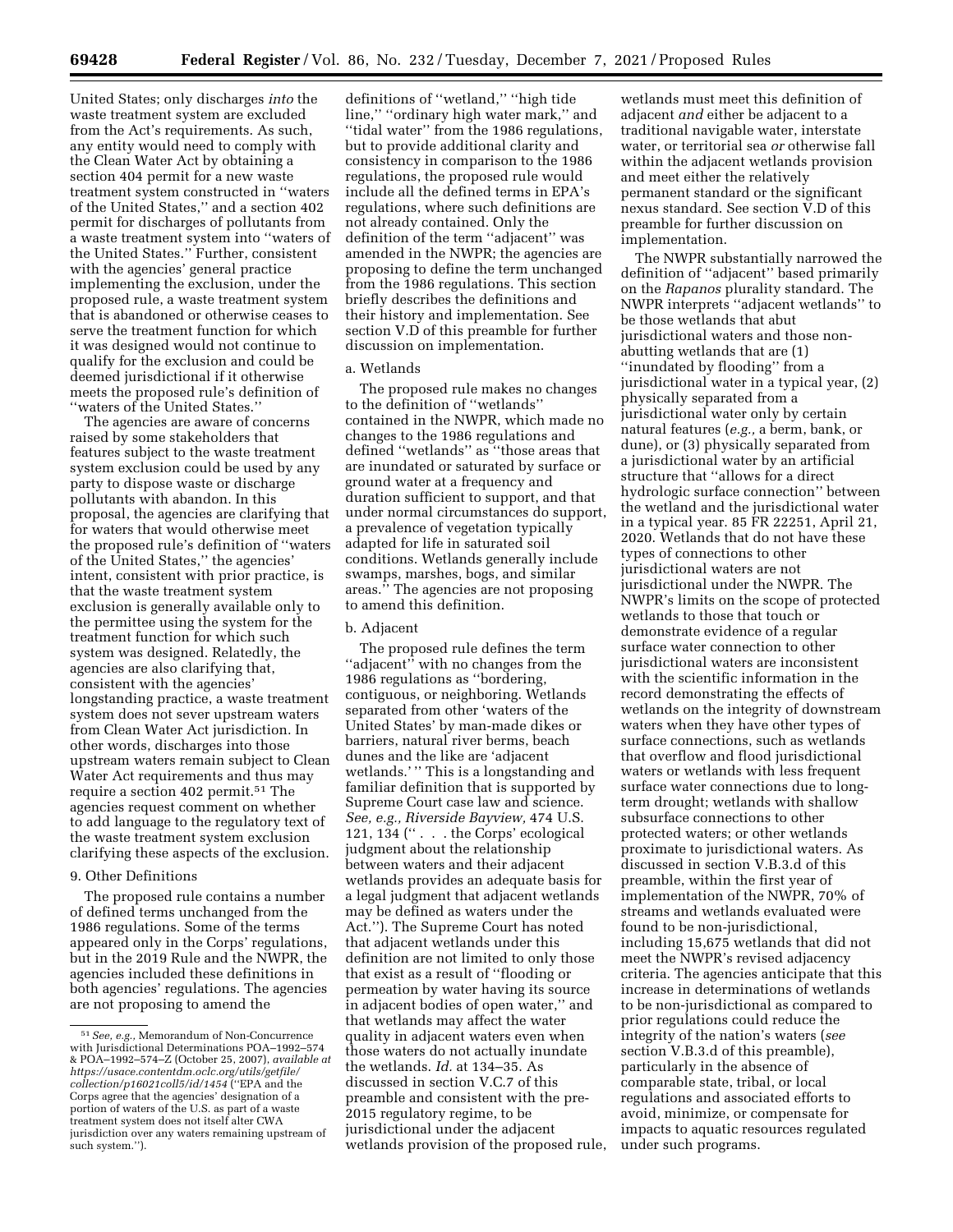Proposing the longstanding definition of ''adjacent'' is consistent with *Riverside Bayview* and Justice Kennedy's opinion in *Rapanos,* as well as with scientific information indicating that wetlands meeting this definition provide important functions that contribute to the integrity of traditional navigable waters, interstate waters, and territorial seas. See section V.A of this preamble. The agencies are proposing to retain the provision of this definition from the 1986 regulations that includes wetlands separated from other ''waters of the United States'' by man-made dikes or barriers, natural river berms, beach dunes and the like. The Supreme Court in *Riverside Bayview* deferred to the agencies' interpretation of the Clean Water Act to include adjacent wetlands. *Riverside Bayview,* 474 U.S. at 135 (''the Corps has concluded that wetlands adjacent to lakes, rivers, streams, and other bodies of water may function as integral parts of the aquatic environment even when the moisture creating the wetlands does not find its source in the adjacent bodies of water. . . . [W]e therefore conclude that a definition of 'waters of the United States' encompassing all wetlands adjacent to other bodies of water over which the Corps has jurisdiction is a permissible interpretation of the Act''). Justice Kennedy stated: ''In many cases, moreover, filling in wetlands separated from another water by a berm can mean that floodwater, impurities, or runoff that would have been stored or contained in the wetlands will instead flow out to major waterways. With these concerns in mind, the Corps' definition of adjacency is a reasonable one, for it may be the absence of an interchange of waters prior to the dredge and fill activity that makes protection of the wetlands critical to the statutory scheme.'' *Rapanos* at 775.

Wetlands separated from other ''waters of the United States'' by manmade dikes or barriers, natural river berms, or beach dunes generally continue to have a hydrologic connection to downstream waters. This is because constructed dikes or barriers, natural river berms, beach dunes, and the like typically do not block all water flow. This hydrologic connection can occur via seepage or over-topping, where water from the nearby traditional navigable water, interstate water, the territorial seas, impoundment, or tributary periodically overtops the berm or other similar feature. Water can also overtop a natural berm or artificial dike and flow from the wetland to the water to which it is adjacent.

River berms, natural levees, and beach dunes are all examples of features that

are formed by natural processes and do not isolate adjacent wetlands from the streams, lakes, or tidal waters that form them. River berms, natural levees, and the wetlands and waters behind them are part of the floodplain. Natural levees are discontinuous, which allows for a hydrologic connection to the stream or river via openings in the levees and thus the periodic mixing of river water and backwater. Beach dunes are formed by tidal or wave action, and the wetlands that establish behind them experience a fluctuating water table seasonally and yearly in synchrony with sea or lake level changes. The terms earthen dam, dike, berm, and levee are used to describe similar constructed structures whose primary purpose is to help control flood waters. Such man-made levees and similar structures also do not isolate adjacent wetlands.

In addition, adjacent wetlands separated from a jurisdictional water by a natural or man-made berm serve many of the same functions as other adjacent wetlands. There are also other important considerations, such as chemical and biological functions provided by the wetland. For instance, adjacent waters behind berms can still serve important water quality functions, serving to filter pollutants and sediment before they reach downstream waters. Wetlands behind berms, where the system is extensive, can help reduce the impacts of storm surges caused by hurricanes. Such adjacent wetlands, separated from waters by berms and the like, maintain ecological connection with those waters. For example, wetlands behind natural and artificial berms can provide important habitat for aquatic and semiaquatic species that utilize both the wetlands and the nearby water, including for basic food, shelter, and reproductive requirements. Though a berm may reduce habitat functional value and may prevent some species from moving back and forth from the wetland to the nearby jurisdictional water, many species remain able to utilize both habitats despite the presence of such a berm, and in some cases, the natural or artificial barrier can serve the purpose of providing extra refuge from predators or for rearing young or other life cycle needs.

Thus, the longstanding definition of ''adjacent'' reasonably advances the objective of the Act. To be jurisdictional under the proposed rule, however, wetlands must meet this definition of adjacent *and* either be adjacent to a traditional navigable water, interstate water, or territorial sea *or* otherwise fall within the adjacent wetlands provision and meet either the relatively

permanent standard or the significant nexus standard.

#### c. High Tide Line

The proposed rule makes no changes to the definition of ''high tide line'' contained in the NWPR, which made no changes to the 1986 regulations and defines the term ''high tide line'' as ''the line of intersection of the land with the water's surface at the maximum height reached by a rising tide. The high tide line may be determined, in the absence of actual data, by a line of oil or scum along shore objects, a more or less continuous deposit of fine shell or debris on the foreshore or berm, other physical markings or characteristics, vegetation lines, tidal gages, or other suitable means that delineate the general height reached by a rising tide. The line encompasses spring high tides and other high tides that occur with periodic frequency, but does not include storm surges in which there is a departure from the normal or predicted reach of the tide due to the piling up of water against a coast by strong winds such as those accompanying a hurricane or other intense storm.'' The agencies are not proposing to amend this definition. This definition has been in place since 1977 (*see* 42 FR 37144, July 19, 1977; and 33 CFR 323.3(c) (1978)), and like the definitions discussed above, is a well-established definition that is familiar to regulators, environmental consultants, and the scientific community. This term defines the landward limits of jurisdiction in tidal waters when there are no adjacent non-tidal ''waters of the United States.'' 51 FR 41206, 41251 (November 13, 1986).

### d. Ordinary High Water Mark

The proposed rule makes no changes to the definition of ''ordinary high water mark'' (''OHWM'') contained in the NWPR, which made no changes to the 1986 regulations and defines OHWM as ''that line on the shore established by the fluctuations of water and indicated by physical characteristics such as clear, natural line impressed on the bank, shelving, changes in the character of soil, destruction of terrestrial vegetation, the presence of litter and debris, or other appropriate means that consider the characteristics of the surrounding areas.'' This term, unchanged since 1977, *see* 41 FR 37144 (July 19, 1977) and 33 CFR 323.3(c) (1978), defines the lateral limits of jurisdiction in non-tidal waters, provided the limits of jurisdiction are not extended by adjacent wetlands. When adjacent wetlands are present, Clean Water Act jurisdiction extends beyond the OHWM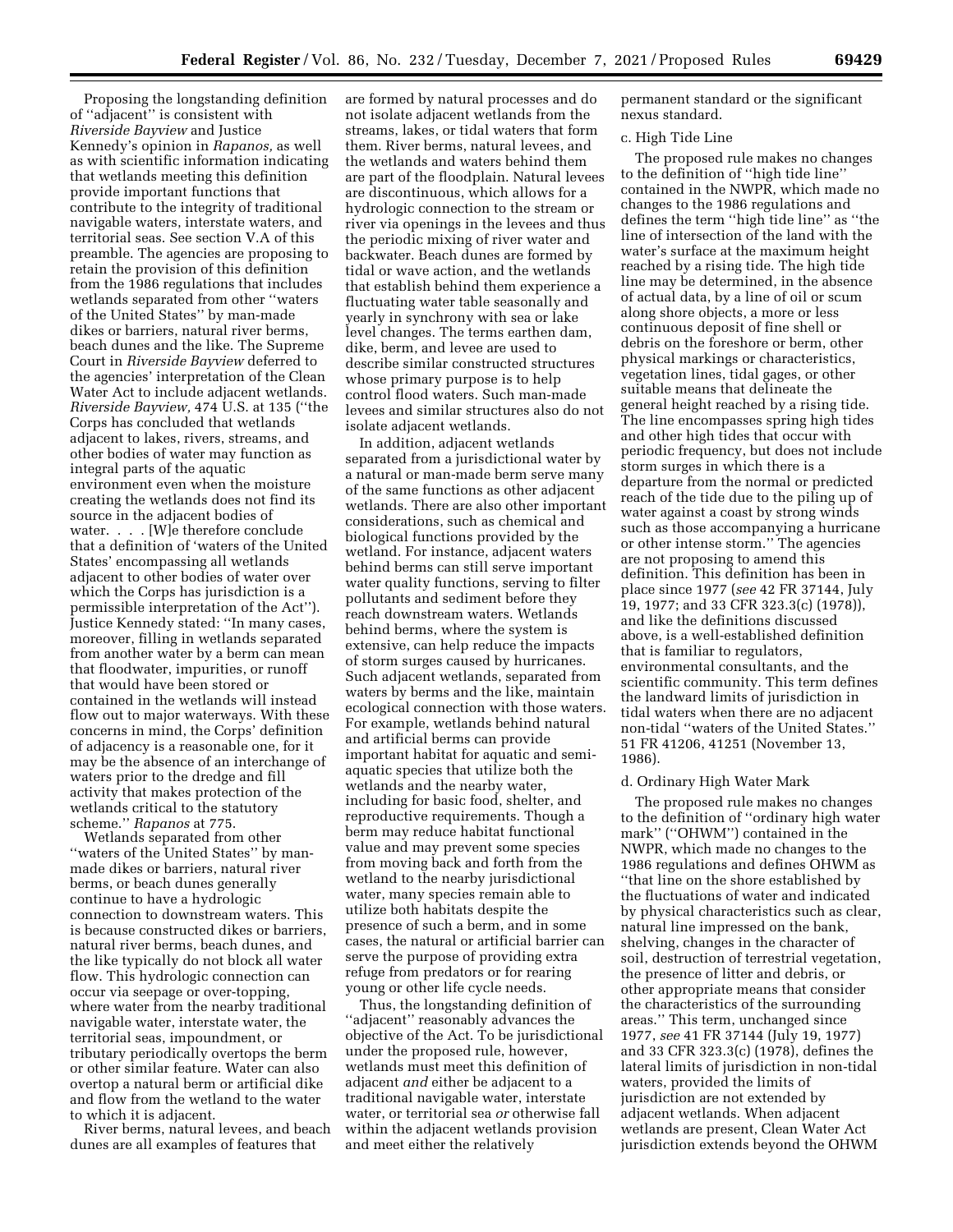to the limits of the adjacent wetlands. *Id.;* Regulatory Guidance Letter (RGL) 05–05 (December 7, 2005) at 1. The agencies are not proposing to amend this definition. Establishing the presence of a non-tidal traditional navigable water's OHWM can be informed by remote sensing and mapping information.

### e. Tidal Water

The proposed rule makes no changes to the definition of ''tidal water'' contained in the NWPR, which made no changes to the 1986 regulations, and defines the term ''tidal water'' as ''those waters that rise and fall in a predictable and measurable rhythm or cycle due to the gravitational pulls of the moon and sun. Tidal waters end where the rise and fall of the water surface can no longer be practically measured in a predictable rhythm due to masking by hydrologic, wind, or other effects.'' Although the term ''tidal waters'' was referenced throughout the Corps' 1977 regulations, including the preamble (*e.g., see* 42 FR 37123, 37128, 37132, 37144, 37161, July 19, 1977), it was not defined in regulations until 1986. As explained in the preamble to the 1986 regulations, this definition is consistent with the way the Corps has traditionally interpreted the term. 51 FR 41217, 41218 (November 13,1986). The agencies are not proposing to amend this definition.

#### 10. Significantly Affect

The proposed rule defines the term ''significantly affect'' for purposes of determining whether a water meets the significant nexus standard to mean ''more than speculative or insubstantial effects on the chemical, physical, or biological integrity of'' a traditional navigable water, interstate water, or the territorial seas. Waters, including wetlands, would be evaluated either alone, or in combination with other similarly situated waters in the region,<sup>52</sup> based on the functions the evaluated waters perform. The proposal also identifies specific ''factors'' that will be considered when assessing whether the ''functions'' provided by the water, alone or in combination, are more than

speculative or insubstantial. The factors include readily understood criteria (*e.g.,*  distance, hydrologic metrics, and climatological metrics) that influence the types and strength of chemical, physical, or biological connections and associated effects on those downstream foundational waters. The functions can include measurable indicators (*e.g.,*  nutrient recycling, runoff storage) that are tied to the chemical, physical, and biological integrity of foundational waters. The definition of ''significantly affect'' is derived from the objective of the Clean Water Act, and is informed by and consistent with Supreme Court case law. It is also informed by the agencies' technical and scientific judgment and supported by the best available science regarding what waters must be protected to achieve the Clean Water Act's objective. The proposed definition recognizes that not all waters have the requisite connection to foundational waters sufficient to be determined jurisdictional.

The significant nexus standard that would be established by the proposed rule is carefully constructed to fall within the bounds of the Clean Water Act. First, the standard is limited to consideration of effects on downstream traditional navigable waters, interstate waters, and the territorial seas. Second, the standard is limited to effects only on the three statutorily identified aspects of those foundational waters: Chemical, physical, or biological integrity. Third, the standard cannot be met by merely speculative or insubstantial effects on those aspects of those foundational waters. Thus, the agencies must assess a particular water and determine whether, based on the factual record, relevant scientific data and information, and available tools, the water, alone or combination, has a more than speculative or insubstantial effect on the chemical, physical, or biological integrity of a specific foundational water.

This section explains the proposed definition and its consistency with the *Rapanos* Guidance, then explains how the proposed definition is consistent with the best available science and case law, and, finally, provides examples of functions that are not relevant to the significant nexus standard and waters that have not met the significant nexus standard under the pre-2015 regulatory regime.

The proposed definition is consistent with the pre-2015 regulatory regime. Under the *Rapanos* Guidance, the agencies evaluate whether waters ''are likely to have an effect that is more than speculative or insubstantial on the chemical, physical, and biological

integrity of a traditional navigable water.'' *Rapanos* Guidance at 11.

In evaluating a water individually or in combination with other similarly situated waters for the presence of a significant nexus to a traditional navigable water, interstate water, or the territorial seas, the agencies consider factors that influence the types and strength of the chemical, physical, or biological connections and associated effects on those downstream waters. The agencies are proposing to include in the definition of ''significantly affect'' the factors to be considered in assessing the strength of the effects: (1) The distance from a jurisdictional water, (2) the distance from the downstream traditional navigable water, interstate water, or territorial sea, (3) hydrologic factors, including subsurface flow, (4) the size, density, and/or number of waters that have been determined to be similarly situated (and thus can be evaluated in combination), and (5) climatological variables such as temperature, rainfall, and snowpack. The agencies are seeking comment on this list of factors and whether there are other factors that influence the types and strength of the chemical, physical, or biological connections and associated effects on those downstream waters the agencies should consider.

These factors influence the strength of the connections and associated effects that streams, wetlands, and open waters have on the chemical, physical, and biological integrity of traditional navigable waters, interstate waters, and territorial seas and are not the functions themselves that the agencies might consider as part of a significant nexus standard. These factors also cannot be considered in isolation, but rather must be considered together and in the context of the case-specific analysis. For example, the likelihood of a connection with associated significant effects is generally greater with increasing number and size of the aquatic resource or resources being considered and decreasing distance from the identified foundational water as well as with increased density of the waters that can be considered in combination as similarly situated waters. However, the agencies also recognize that in watersheds with fewer aquatic resources, even a small number or low density of similarly situated waters can have disproportionate effects on downstream foundational waters. Hydrologic factors include volume (or magnitude), duration, timing, rate, and frequency of flow, size of the watershed or subwatershed, and surface and shallow subsurface hydrologic connections. The presence of a surface

<sup>52</sup>For example, under the *Rapanos* Guidance, the agencies consider the flow and functions of the reach of a tributary that is the same stream order (*i.e.,* from the point of confluence, where two lower order streams meet to form the tributary, downstream to the point such tributary enters a higher order stream) together with the functions performed by all the wetlands adjacent to that tributary in evaluating whether a significant nexus is present. *Rapanos* Guidance at 10. The agencies are taking comment on other approaches to 'similarly situated" and "in the region" in section V.D.2.b.ii of this preamble.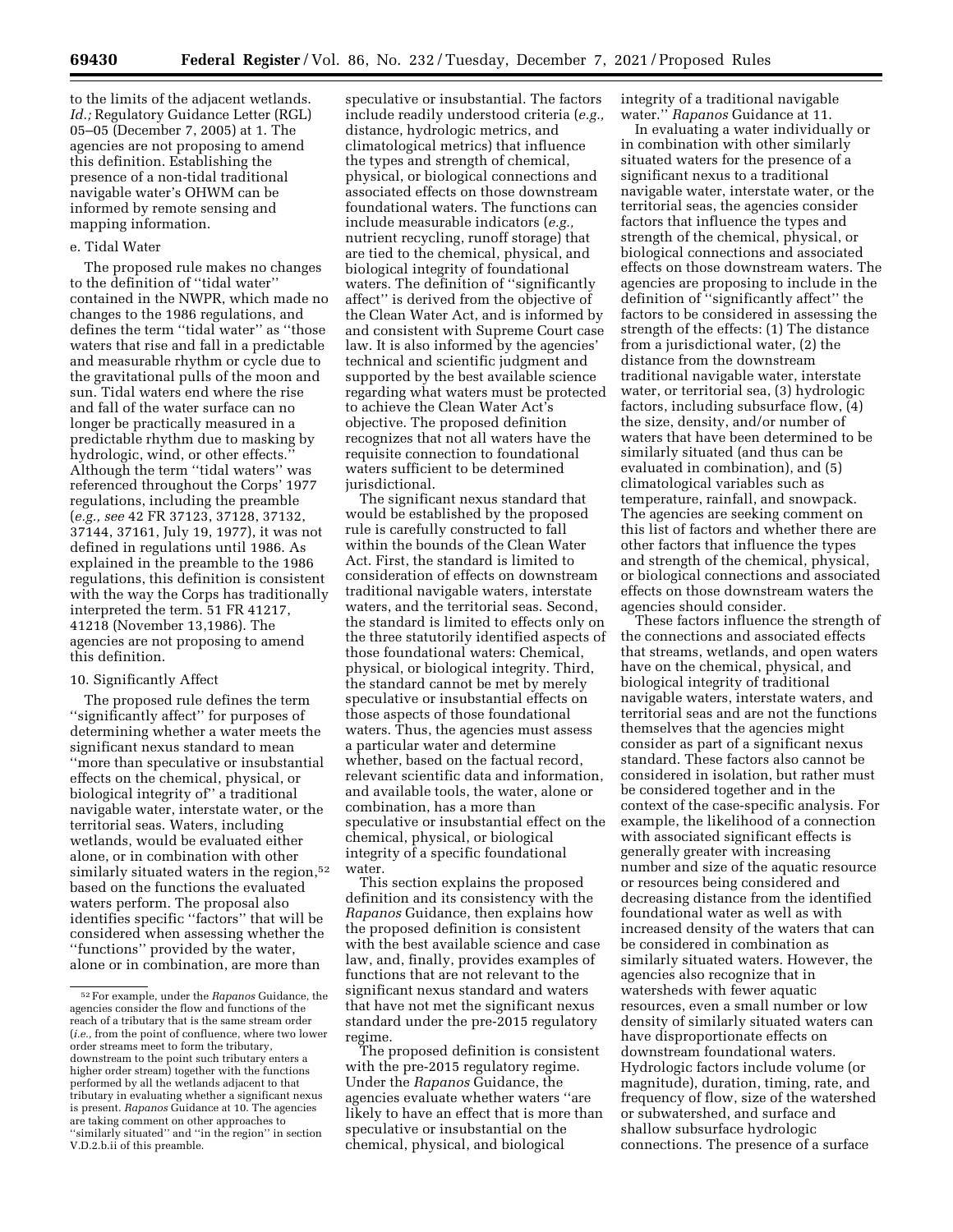or shallow subsurface hydrologic connection, as well as increased frequency, volume, or duration of such connections, can increase the chemical, physical (*i.e.,* hydrologic), or biological impact that a water has on downstream foundational waters. In other situations, streams with low duration but a high volume of flow can significantly affect downstream foundational waters by transporting large volumes of water, sediment, and woody debris that help maintain the integrity of those larger downstream waters. The lack of hydrologic connections can also contribute to the strength of effects for certain functions such as floodwater attenuation or the retention and transformation of pollutants. Climatological factors like temperature, rainfall, and snowpack in a given region can influence the agencies' consideration of the effects of subject waters on downstream foundational waters by providing information about expected hydrology and the expected seasonality of connections and associated effects. The agencies are seeking comment on whether these factors are sufficiently clear or if further explanation or examples would be useful.

The agencies are also taking comment on whether it would be useful to add to the definition of ''significantly affect'' a specific list of functions of upstream waters to assess when making a significant nexus determination. The *Rapanos* Guidance identified some relevant functions upstream waters can provide including temperature regulation, sediment trapping and transport, nutrient recycling, pollutant trapping, transformation, filtering and transport, retention and attenuation of floodwaters and runoff, contribution of flow, provision of habitat for aquatic species that also live in foundational waters (*e.g.,* for refuge, feeding, nesting, spawning, or rearing young), and provision and export of food resources for aquatic species located in foundational waters. Evaluation of such functions is consistent with the agencies' implementation of the pre-2015 regulatory regime. *See Rapanos*  Guidance at 8, 9. Under the pre-2015 regulatory regime, a water did not need to perform all of the listed functions. *See* U.S. Army Corps of Engineers Jurisdictional Determination Form Instructional Guidebook. If a water, either alone or in combination with similarly situated waters, performs one function, and that function has a more than speculative or insubstantial impact on the integrity of a traditional navigable water, interstate water, or the

territorial seas, that water would have a significant nexus.

These functions identified in the *Rapanos* Guidance that can be provided by tributaries, wetlands, and open waters are keyed to the chemical, physical, and biological integrity of traditional navigable waters, interstate waters, and the territorial seas. Water temperature is a critical factor governing the distribution and growth of aquatic life in downstream waters. Sediment storage and export via streams to downstream waters is important for maintaining the physical river network, including the formation of channel features. Nutrient recycling results in the uptake and transformation of large quantities of nitrogen and other nutrients that otherwise would be transported directly downstream, thereby decreasing impairments of downstream waters. Streams, wetlands, and open waters improve water quality through the assimilation and sequestration of pollutants, including chemical contaminants such as pesticides and metals that can degrade downstream water integrity. Small streams and wetlands are particularly effective at retaining and attenuating floodwaters. This function can reduce flood peaks downstream and can also maintain downstream river baseflows. Streams, wetlands, and open waters are the dominant sources of water in most rivers. Streams, wetlands, and open waters supply downstream waters with organic matter which supports biological activity throughout the river network and provide life-cycle dependent aquatic habitat for species located in foundational waters.

Consistent with the pre-2015 regulatory regime, the agencies are also proposing that a water may be determined to be a ''water of the United States'' when it ''significantly affects'' any one form of chemical, physical, or biological integrity of a downstream traditional navigable water, interstate water, or the territorial seas. Congress intended the Clean Water Act to ''restore and maintain'' all three forms of ''integrity,'' section 101(a), so if any one is compromised then that is contrary to the statute's stated objective. It would contravene the plain language of the statute and subvert the objective if the Clean Water Act only protected waters upon a showing that they had effects on every attribute of the integrity of a traditional navigable water, interstate water, or the territorial sea. As the agencies stated in the *Rapanos*  Guidance: ''Consistent with Justice Kennedy's instruction, EPA and the Corps will apply the significant nexus standard in a manner that restores and

maintains any of these three attributes of traditional navigable waters.'' *Rapanos* Guidance at 10, n.35 and surrounding text.

The proposed rule's definition of ''significantly affect'' also is consistent with the conclusions of the Science Report. *See* Technical Support Document section IV.E. The Science Report concluded that watersheds are integrated at multiple spatial and temporal scales by flows of surface water and ground water, transport and transformation of physical and chemical materials, and movements of organisms. Further, the Science Report stated, although all parts of a watershed are connected to some degree—by the hydrologic cycle or dispersal of organisms, for example—the degree and downstream effects of those connections vary spatially and temporally, and are determined by characteristics of the physical, chemical, and biological environments and by human activities. Those spatial and temporal variations are reflected in the agencies' proposed requirement that ''significantly affect'' means more than speculative or insubstantial, in the functions the agencies evaluate, and in the factors they use to evaluate those functions. The proposed rule's provision for waters to be assessed either alone, or in combination with other similarly situated waters in the region is consistent with the Science Report, which gave as an example that the amount of water or biomass contributed by a specific ephemeral stream in a given year might be small, but the aggregate contribution of that stream over multiple years, or by all ephemeral streams draining that watershed in a given year or over multiple years, can have substantial consequences on the integrity of the downstream waters. Similarly, the downstream effect of a single event, such as pollutant discharge into a single stream or wetland, might be negligible but the cumulative effect of multiple discharges could degrade the integrity of downstream waters. The agencies are seeking comment on how to implement this aspect of the proposed rule in section V.D.2.b of this preamble.

The agencies' definition of the term ''significantly affect'' in the proposed rule is also informed by and consistent with Supreme Court case law. The definition reflects that not all waters have a requisite connection to foundational waters sufficient to be determined jurisdictional. Under the significant nexus standard, to be jurisdictional, waters, alone or in combination with other similarly situated waters in the region, must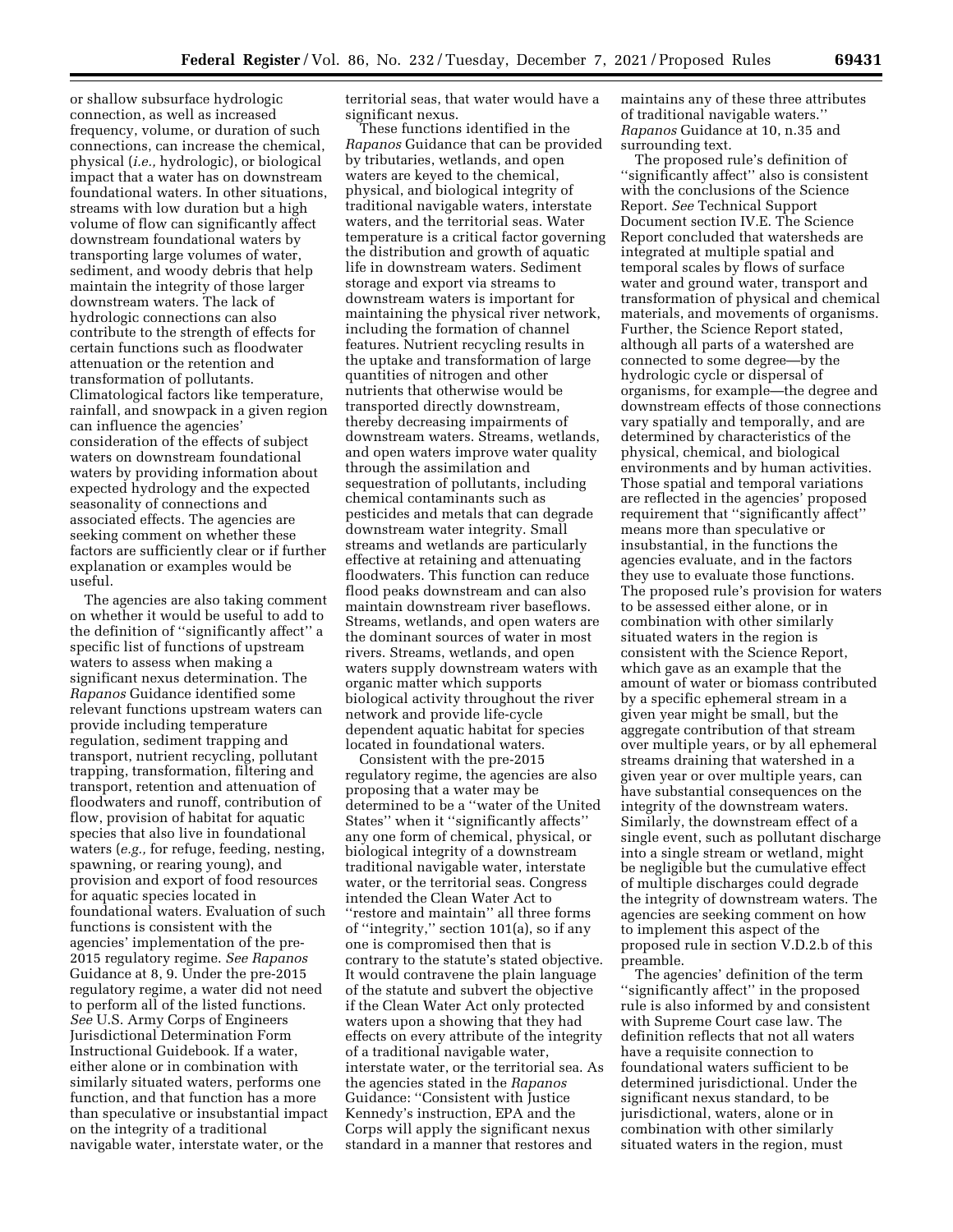significantly affect the chemical, physical, or biological integrity of a downstream traditional navigable water, interstate water, or territorial sea, and significantly affect means more than ''speculative or insubstantial.'' *Rapanos,*  at 780. The agencies propose to define ''significantly affect'' in precisely those terms.

The facts in the cases before the justices further inform the scope of the proposed definition. Justice Kennedy was clear that ''[m]uch the same evidence should permit the establishment of a significant nexus with navigable-in-fact waters, particularly if supplemented by further evidence about the significance of the tributaries to which the wetlands are connected.'' *Id.* at 784. The agencies recognize that ''more than speculative or insubstantial'' is not a bright line definition, but as the Supreme Court has recently recognized in *Maui,* the scope of Clean Water Act jurisdiction does not always lend itself to bright lines: ''In sum, we recognize that a more absolute position . . . may be easier to administer. But, as we have said, those positions have consequences that are inconsistent with major congressional objectives, as revealed by the statute's language, structure, and purposes.'' *Maui,* 140 S Ct. at 1477. Because of the factual nature of the connectivity inquiry, any standard will require some case-specific factual determinations. The NWPR acknowledged that ''[a]s to simplicity and clarity, the agencies acknowledge that field work may frequently be necessary to verify whether a feature is a water of the United States.'' 85 FR 22270, April 21, 2020. But, like the Court in *Maui,* the agencies have proposed factors to be used in assessing the strength of the effects on downstream foundational waters and have identified the functions they will consider in making significant nexus determinations under the proposed rule. This approach is consistent with major congressional objectives, as revealed by the statute's language, structure, and purposes.<sup>53</sup>

It is also important to note that the agencies' significant nexus standard in

the proposed rule is carefully tailored so that only particular types of functions provided by upstream waters can be considered. Wetlands, streams, and open waters are well-known to provide a wide variety of functions that translate into ecosystem services. A significant nexus analysis, however, is limited to an assessment of only those functions that have a nexus to the chemical, physical, or biological integrity of traditional navigable waters, interstate waters, or the territorial seas. Therefore, there are some very important functions provided by wetlands, tributaries, and ''other waters'' that will not be considered by the agencies when making jurisdictional decisions under the proposed rule because they do not have a sufficient nexus to downstream waters.

For example, for purposes of a jurisdictional analysis under the significant nexus standard, the agencies will not be taking into account the carbon sequestration benefits that aquatic resources like wetlands provide. Provision of habitat for non-aquatic species, such as migratory birds, and endemic aquatic species would not be considered as part of a significant analysis under the proposed rule.54 Furthermore, the agencies would not consider soil fertility in terrestrial systems, which is enhanced by processes in stream and wetland soils and non-floodplain wetlands that accumulate sediments, prevent or reduce soil erosion, and retain water on the landscape, benefiting soil quality and productivity in uplands. There are also a wide variety of functions that streams, wetlands, and open waters provide that translate into ecosystem services that benefit society that would not be considered in a significant nexus analysis under the proposed rule. These include recreation (*e.g.,* fishing, hunting, boating, and birdwatching), production of fuel, forage, and fibers, extraction of materials (*e.g.,* biofuels, food, such as shellfish, vegetables, seeds, nuts, rice), plants for clothes and other materials, and medical compounds from wetland and aquatic plants or animals. While these ecosystem services can contribute to the economy, they are not relevant to a significant nexus analysis that the

agencies would conduct under the proposed rule.

The agencies have more than a decade of experience implementing the significant nexus standard by making determinations of whether a water alone or in combination with similarly situated waters has a more than speculative or insubstantial effect. In their experience many waters under the proposed rule will not have a significant nexus to downstream foundational waters, and thus will not be jurisdictional under the Act, and the agencies under current practice routinely conclude that there is no significant nexus. The following are examples of waters that the agencies found to not have a significant nexus and determined to be non-jurisdictional under the pre-2015 regulatory regime. The agencies are citing these samples to provide an indication of waters that would likely not be jurisdictional under the proposed rule, though they recognize that the significant nexus determination is case-specific.

Examples of waters that were determined not to have a significant nexus to downstream foundational waters and that were non-jurisdictional under the pre-2015 regulatory regime, and which therefore would likely not be jurisdictional under the proposed rule, are a linear stream in Ohio, hundreds of feet long, which is miles from a traditional navigable water and does not provide any significant functions for that water; an ephemeral stream in Ohio in an agricultural field, which loses bed and bank and flows into an upland swale; and ditches in California that were created from uplands, drain only uplands, and that do not carry a relatively permanent flow of water.

Examples of wetlands that have been determined not to meet the significant nexus standard and therefore to be nonjurisdictional under the pre-2015 regulatory regime and would likely not be jurisdictional under the proposed rule include wetlands or open waters that drain into upland areas, such as emergent wetlands in Idaho that drain into upland swales that terminate in a closed basin upland area; wetlands in Wisconsin surrounded by uplands that do not exchange surface water or have ecological connections with the nearest tributary; wetlands in Ohio surrounded by upland that have no connections to any apparent surface water channel or to a jurisdictional water; and a nonnavigable lake in Oregon contained within a valley and that lacks surface hydrologic connections to the river network. Other wetlands determined not meet the significant nexus standard include an emergent wetland in Alaska

<sup>53</sup>Through rulemaking the agencies could make some categorical jurisdictional determination based on standards and factors that are consistent with the Act's objective. *See Riverside Bayview* at 135, n.9 (''If it is reasonable for the Corps to conclude that in the majority of cases, adjacent wetlands have significant effects on water quality and the aquatic ecosystem, its definition can stand.''); *see also Rapanos* at 780–81 (Kennedy, J.) (''Through regulations or adjudication, the Corps may choose to identify categories of tributaries that . . . are significant enough that wetlands adjacent to them are likely, in the majority of cases, to perform important functions for an aquatic system incorporating navigable waters.'').

<sup>54</sup>As the agencies have discussed, consideration of biological functions such as provision of habitat is relevant for purposes of significant nexus determinations under the proposed rule only to the extent that the functions provided by tributaries, adjacent wetlands, and ''other waters'' significantly affect the biological integrity of a downstream foundational water.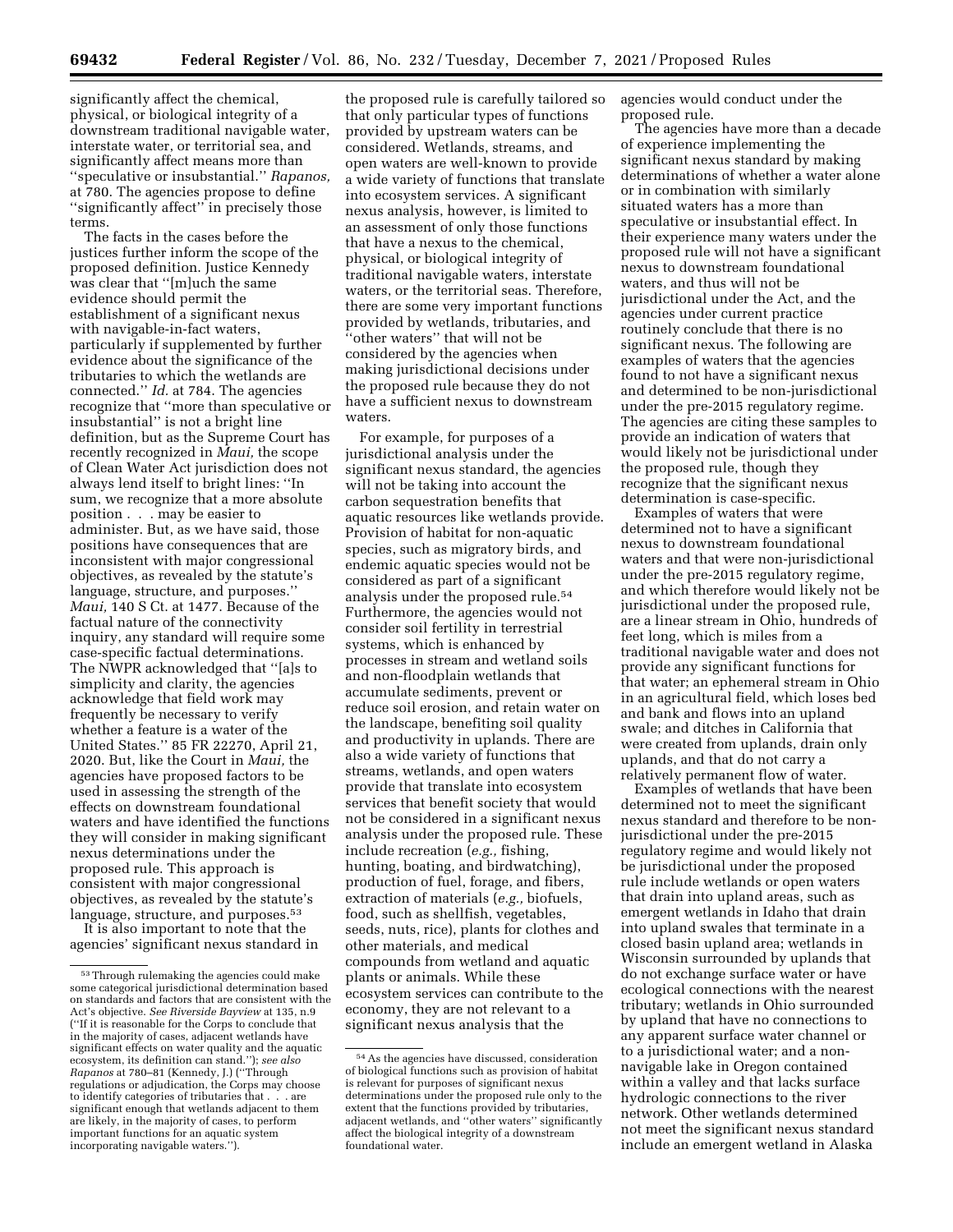surrounded by development that severed any hydrologic connections between the wetland and a nearby wetland complex and lake; wetlands in Washington separated by potential jurisdictional waters by thousands of feet of well-drained soils as well as impervious surfaces; a large forested wetland in Washington separated by the nearest jurisdictional waters by residential and commercial developments on a topography that would preclude flows into these waters and with no identified ecological connections; a wetland in Oregon surrounded by a concrete and cinder block wall, preventing any flows into downstream waters; and a wetland in Arkansas separated from other wetlands and surrounded by uplands.

While in most of these examples, the tributary, wetland, or lake may well have had some effect on traditional navigable waters, interstate waters, or the territorial seas, the agencies concluded that those effects were not significant and so concluded that jurisdiction did not lie under the Clean Water Act. See implementation section V.D of this preamble for more information on significant nexus determinations.

### *D. Implementation of Proposed Rule*

The agencies are proposing to return to the longstanding definition of ''waters of the United States'' that two other Administrations have codified over the years, updated to reflect consideration of the intervening Supreme Court decisions. This section first discusses features over which the agencies generally did not assert jurisdiction under the preambles, guidance, and practice of the pre-2015 regulatory regime. The agencies intend to continue generally not asserting jurisdiction over such features. Then the agencies explain the *Rapanos* Guidance and how they have determined jurisdiction under the two *Rapanos* standards for various categories of waters under the pre-2015 regulatory regime and solicit comment on potential alternative approaches for applying the *Rapanos* standards. The agencies then discuss the implementation tools and resources available for making such determinations. The agencies welcome comment on all of these topics, including the availability and efficacy of all of the tools and resources discussed. The agencies intend to issue an updated ''Approved Jurisdictional Determination'' form and instruction manual upon promulgating a final rule to aid the public and field staff in determining which waters are ''waters of the United States'' under the final

rule. The agencies may provide additional guidance in the final rule based on public input received on this proposal.

1. Generally Not Considered ''waters of the United States''

Under the pre-2015 regulatory regime, the waters described below were generally not considered ''waters of the United States'' even though they were not explicitly excluded by regulation. The agencies intend to continue this longstanding approach and are soliciting comment on this approach for the proposed rule. The preamble to the 1986 regulations states that the agencies ''generally do not consider [these] waters to be 'Waters of the United States.' '' 51 FR 41217. The preamble further stated that ''the Corps reserves the right on a case-by-case basis to determine that a particular waterbody within these categories of waters is a water of the United States. EPA also has the right to determine on a case-by-case basis if any of these waters are 'waters of the United States.' '' *Id.* In practice, the agencies have not generally asserted jurisdiction over such waters and would continue to implement the proposed rule consistent with this practice.

Even when not themselves considered jurisdictional waters subject to the Clean Water Act, the features described below (*e.g.,* certain ditches, swales, gullies, erosional features) may either be relevant to a ''water of the United States'' jurisdictional analysis or otherwise be subject to the Clean Water Act. The features may still contribute to a surface hydrologic connection relevant for asserting jurisdiction (*e.g.,* between an adjacent wetland and a jurisdictional water). *Rapanos* Guidance at 12. In addition, these waters may function as point sources (*i.e.*, "discernible, confined, and discrete conveyances''), such that discharges of pollutants to other waters through these features could require a Clean Water Act section 402 or 404 permit. Discharges to these waters may be subject to other Clean Water Act regulations (*e.g.,* Clean Water Act section 311). *Id.* 

### a. Certain Ditches

Under the agencies' longstanding approach to determining which waters are ''waters of the United States,'' certain ditches are generally not considered ''waters of the United States.'' The preamble to the 1986 regulations explains that ''[n]on-tidal drainage and irrigation ditches excavated on dry land'' are generally not considered ''waters of the United States.'' 51 FR 41217. The agencies shifted this approach slightly in the

*Rapanos* Guidance and explained that ''ditches (including roadside ditches) excavated wholly in and draining only uplands and that do not carry a relatively permanent flow of water are generally not waters of the United States.'' *Rapanos* Guidance at 11–12. The agencies explained that these features are generally not considered ''waters of the United States'' ''because they are not tributaries or they do not have a significant nexus to downstream traditional navigable waters.'' *Id.* 

The agencies intend to continue implementing the approach to ditches described in the *Rapanos* Guidance. This approach is more consistent with the relatively permanent standard than the approach in the preamble to the 1986 regulations. Consistent with previous practice, ditches constructed wholly in uplands and draining only uplands with ephemeral flow would generally not be considered ''waters of the United States.''

Also consistent with previous practice, the agencies would typically assess a ditch's jurisdictional status based on whether it could be considered a tributary (and, consistent with previous practice, would not assess whether the ditch was jurisdictional under the ''other waters'' provision). The implementation section below includes discussion on the application of relevant reach under the *Rapanos*  Guidance, and the agencies solicit comment on potential alternative approaches (*see* section V.D.2.b.ii.1.b of this preamble), such as whether relevant reaches can be distinguished based on a change from relatively permanent flow to non-relatively permanent flow. The agencies acknowledge that for ditches in particular there may be scenarios that make identification of relevant reach especially challenging and encourage stakeholders to identify and discuss these situations in their comments on relevant reach. The agencies specifically request comment regarding whether the interpretation of relevant reach for ditches should consider any particular factors for situations where ditches are tidal, are treated as tributaries, or contain wetlands.

In some situations, ditches with wetland characteristics have been considered jurisdictional as adjacent wetlands. In most cases, such ditches have been constructed in adjacent wetlands and would be considered part of that larger adjacent wetland. However, consistent with previous practice, wetlands that develop entirely within the confines of a ditch that was excavated in and wholly draining only uplands that does not carry a relatively permanent flow would be considered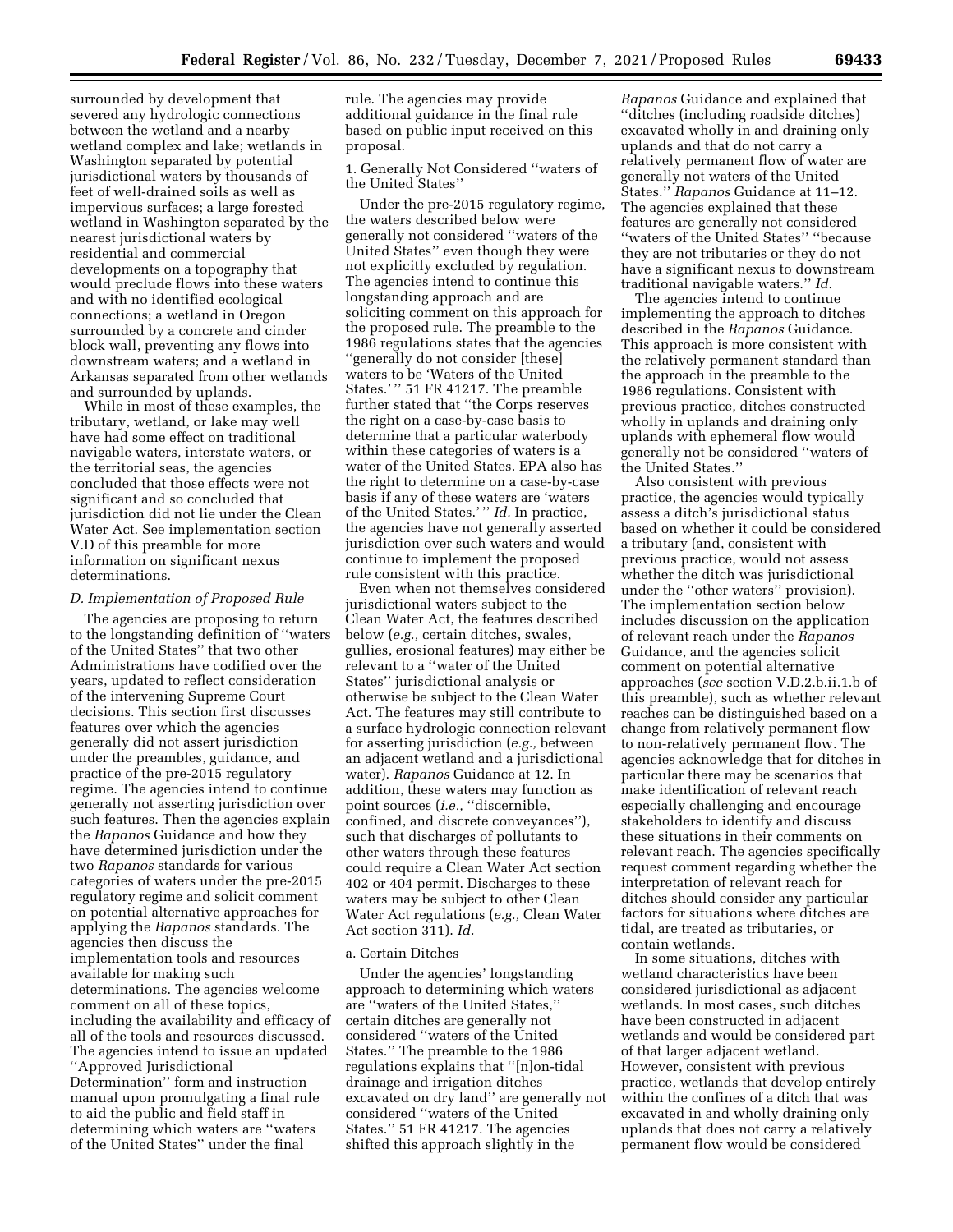part of that ditch and generally would not be considered ''waters of the United States.''

Where a ditch is jurisdictional, the agencies have historically taken the position that the ditch can be both a ''water of the United States'' and a point source and are proposing to reinstate this position. For example, in 1975, the General Counsel of EPA issued an opinion interpreting the Clean Water Act: ''it should be noted that what is prohibited by section 301 is *'any addition of any pollutant* to navigable waters from any point source.' It is therefore my opinion that, even should the finder of fact determine that any *given* irrigation ditch is a navigable water, it would still be permittable as a point source where it discharges into another navigable water body, provided that the other point source criteria are also present.'' *In re Riverside Irrigation District,* 1975 WL 23864 at \*4 (emphasis in original). The opinion stated that ''to define the waters here at issue as navigable waters and use that as a basis for exempting them from the permit requirement appears to fly directly in the face of clear legislative intent to the contrary.'' *Id.* Further, in *Rapanos,*  Justice Kennedy and the dissent rejected the conclusion that because the word ''ditch'' was in the definition of ''point source'' a ditch could never be a water of the United States: ''certain water bodies could conceivably constitute both a point source and a water.'' 547 U.S. at 772 (Kennedy, J., concurring); *see also id.* at 802 (Stevens, J., dissenting) (''The first provision relied on by the plurality—the definition of "point source" in 33 U.S.C. [section] 1362(14)—has no conceivable bearing on whether permanent tributaries should be treated differently from intermittent ones, since 'pipe[s], ditch[es], channel[s], tunnel[s], conduit[s], [and] well[s]' can all hold water permanently as well as intermittently.'').

The agencies recognize that this position is different than the position in the NWPR, which stated that a ditch is either a water of the United States or a point source. 85 FR 22297, April 21, 2020. The NWPR justified this position by noting that the Clean Water Act defines ''point sources'' to include ditches and that the plurality opinion in *Rapanos* stated that ''[t]he definitions thus conceive of 'point sources' and 'navigable waters' as separate and distinct categories. The definition of 'discharge' would make little sense if the two categories were significantly overlapping.'' 547 U.S. at 735–36 (Scalia, J., plurality), NWPR Response to Comments, section 6 at 12–13. The

NWPR, however, did not address that even this statement in the plurality opinion in *Rapanos* acknowledges that there may be some overlap between point sources and ''waters of the United States'' as indicated by its finding that the two categories should not be ''significantly'' overlapping. *Id.*  Moreover, there is no indication in the text of the Clean Water Act that ditches that meet that plain language definition of a point source cannot also be a ''water of the United States.'' The agencies therefore believe that their longstanding, historic view that a ditch can be both a point source and a water of the United States is the better interpretation.

## b. Certain Other Features

In addition to the ditches described above, the agencies have generally not asserted jurisdiction over certain other features under the pre-2015 regulatory regime and the agencies intend to continue the practice for these features. The preamble to the 1986 regulations explains that these other waters include: Artificially irrigated areas which would revert to upland if the irrigation ceased; artificial lakes or ponds created by excavating and/or diking dry land to collect and retain water and which are used exclusively for such purposes as stock watering, irrigation, settling basins, or rice growing; artificial reflecting or swimming pools or other small ornamental bodies of water created by excavating and/or diking dry land to retain water for primarily aesthetic reasons; and waterfilled depressions created in dry land incidental to construction activity and pits excavated in dry land for the purpose of obtaining fill, sand, or gravel unless and until the construction or excavation operation is abandoned and the resulting body of water meets the definition of ''waters of the United States.'' 51 FR 41217. In the *Rapanos*  Guidance, the agencies added an additional category to this list, explaining that ''[s]wales or erosional features (*e.g.,* gullies, small washes characterized by low volume, infrequent, or short duration flow) are generally not waters of the United States.'' *Rapanos* Guidance at 11–12. The agencies explained that these features are generally not ''waters of the United States'' ''because they are not tributaries or they do not have a significant nexus to downstream traditional navigable waters.'' *Id.* 

Swales and gullies are generally not jurisdictional, and these features differ from ephemeral streams because they lack indicators of an OHWM, whereas ephemeral streams typically have at least one indicator of an OHWM.

Ephemeral streams are jurisdictional where they are tributaries and have a significant nexus to downstream waters. Colloquial terminology may differ across the country; for example, some streams in the arid West are known as ''gullies'' but are in fact ephemeral streams because they have at least one indicator of an OHWM.

## 2. Determining Jurisdiction Under the Relatively Permanent Standard and the Significant Nexus Standard

In this section, the agencies explain how they have determined jurisdiction under the relatively permanent standard and significant nexus standard for various categories of waters under the pre-2015 regulatory regime. The agencies describe how each standard has been implemented consistent with the *Rapanos* Guidance, *SWANCC*  Guidance, and other aspects of longstanding practice where not addressed explicitly by the guidances. The agencies then solicit comment on implementing the standards consistent with the pre-2015 regulatory regime as well as potential alternative approaches for applying the relatively permanent and significant nexus standards. Additionally, the agencies solicit comment on whether the implementation approaches adequately account for expected changes in climate, and whether alternative approaches to implementing the relatively permanent standard and significant nexus standard should be considered.

a. ''Waters of the United States'' Under the Relatively Permanent Standard

# i. Approaches Under the Pre-2015 Regulatory Regime

### (1) Background

Under the relatively permanent standard, relatively permanent tributaries and adjacent wetlands that have a continuous surface connection to such tributaries are jurisdictional under the Clean Water Act as ''waters of the United States.'' Under the *Rapanos*  Guidance, the agencies assert jurisdiction over tributaries as ''relatively permanent'' waters where the waters typically (*e.g.,* except due to drought) flow year-round or have a continuous flow at least seasonally (*e.g.,*  typically three months). *Rapanos*  Guidance at 6–7 (citing 126 S Ct. at 2221 n.5 (Justice Scalia, plurality opinion) (explaining that ''relatively permanent'' does not necessarily exclude waters ''that might dry up in extraordinary circumstances such as drought'' or ''seasonal rivers, which contain continuous flow during some months of the year but no flow during dry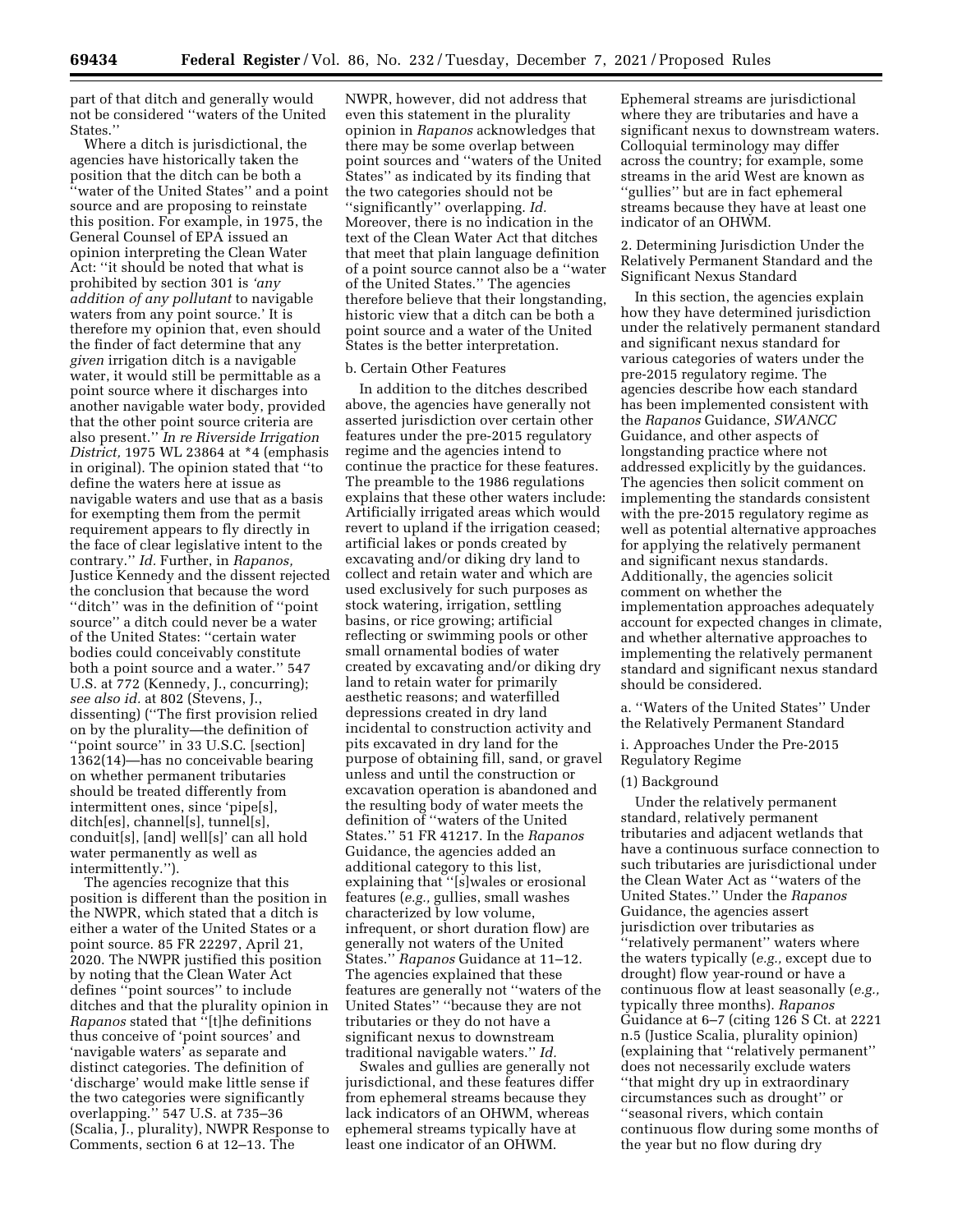months'')). The agencies also assert jurisdiction over adjacent wetlands that have a continuous surface connection to a relatively permanent, non-navigable tributary. *Id.* at 6–7.

## (2) Tributaries

Under the *Rapanos* Guidance, ''relatively permanent'' tributaries include perennial streams that typically flow year-round and intermittent streams that have continuous flow at least seasonally. However, ''relatively permanent'' tributaries do not include ephemeral streams that flow only in response to precipitation and intermittent streams which do not have continuous flow at least seasonally. Importantly, under the *Rapanos*  Guidance, some intermittent streams are considered ''relatively permanent'' and some are not. Scientists, including agency staff, have used the terms ''perennial,'' ''intermittent,'' and ''ephemeral'' for decades to characterize tributary flow classifications.

Under the *Rapanos* Guidance, a ''tributary'' includes ''the entire reach of the stream that is of the same order (*i.e.,*  from the point of confluence, where two lower order streams meet to form the tributary, downstream to the point such tributary enters a higher order stream).'' *Id.* at 6, n. 24. The flow characteristics of a particular tributary generally are evaluated at the farthest downstream limit of such tributary (*i.e.,* the point the tributary enters a higher order stream). *Id.* However, for purposes of determining whether the tributary is relatively permanent, where data indicate the flow regime at the downstream limit is not representative of the entire tributary (*e.g.,* where data indicate the tributary is relatively permanent at its downstream limit but not for the majority of its length, or vice versa), the flow regime that best characterizes the entire tributary is used. A primary factor in making this determination is the relative lengths of segments with differing flow regimes. *Id.* The agencies stated that it is reasonable to characterize the entire tributary in light of the Supreme Court's observation that the phrase ''navigable waters" generally refers to "rivers, streams, and other hydrographic features.'' *Citing Rapanos* at 734, quoting *Riverside Bayview,* 474 U.S. at 131. The entire reach of a stream is a reasonably identifiable hydrographic feature.

#### (3) Wetlands

Under the pre-2015 regime, the agencies utilize the *Rapanos* Guidance to determine where adjacent wetlands have a continuous surface connection

with a relatively permanent, nonnavigable tributary. The *Rapanos*  Guidance notes that these wetlands are a subset of the broader definition of ''adjacent'' wetlands. The plurality opinion indicates that ''continuous surface connection'' is a ''physical connection requirement.'' *Rapanos*  Guidance at 6, *citing Rapanos* at 754. Accordingly, under the *Rapanos*  Guidance, a continuous surface connection exists between a wetland and a relatively permanent, nonnavigable tributary where the wetland directly abuts the tributary (*e.g.,* they are not separated by uplands, a berm, dike, or similar feature). *Rapanos* Guidance at 7, *citing Rapanos* at 751, n. 13 (referring to ''our physical-connection requirement''). A continuous surface connection does not require surface water to be continuously present between the wetland and the tributary. *Rapanos Guidance* at 7, n.28, *citing* 33 CFR 328.3(b) and 40 CFR 232.2 (defining wetlands as ''those areas that are inundated or saturated by surface or ground water at a frequency and duration sufficient to support a prevalence of vegetation typically adapted for life in saturated soil conditions'').

In some circumstances, the United States has determined that a continuous surface connection can include a physical connection such as a nonjurisdictional ditch that connects the adjacent wetland to the relatively permanent tributary. *United States* v. *Cundiff,* 555 F.3d at 213 (holding wetlands were jurisdictional under the plurality where plaintiff created a continuous surface connection by digging ditches to enhance the acid mine drainage into the creeks and away from his wetlands; ''it does not make a difference whether the channel by which water flows from a wetland to a navigable-in-fact waterway or its tributary was manmade or formed naturally''). Generally, the agencies completed significant nexus analyses on adjacent wetlands with such connections.

The term ''adjacent'' has been defined in agency regulations since 1986 to mean ''bordering, contiguous, or neighboring.'' Wetlands separated from other ''waters of the United States'' by man-made dikes or barriers, natural river berms, beach dunes and the like are ''adjacent wetlands'' (*see* section V.C.7 of this preamble). Under the *Rapanos* Guidance, the agencies consider wetlands ''adjacent'' if one of following three criteria is satisfied. First, there is an unbroken surface or shallow subsurface connection to jurisdictional waters and this hydrologic connection

maybe intermittent. Second, they are physically separated from jurisdictional waters by man-made dikes or barriers, or natural breaks (*e.g.,* river berms, beach dunes). Or third, their proximity to a jurisdictional water is reasonably close, supporting the science-based inference that such wetlands have an ecological interconnection with jurisdictional waters and therefore, will not generally require a case-specific demonstration of an ecologic interconnection. *Rapanos* Guidance at 5–6.

As stated above, under the *Rapanos*  Guidance the agencies assert jurisdiction over wetlands that have a continuous surface connection with a relatively permanent, non-navigable tributary. These wetlands are a subset of adjacent wetlands previously discussed that must have a continuous surface connection with the tributary. This physical connection requires that the wetland not be separated from the relatively permanent, non-navigable tributary by uplands, a berm, dike, or other similar feature. Although a constant hydrologic connection is not required, there must be a continuous surface connection on the landscape for these wetlands to be jurisdictional under this standard.

It is important to note that under the pre-2015 regulatory regime, features such as uplands, a berm, dike, or similar feature that separate a wetland from a relatively permanent, non-navigable tributary may not be continuous. For example, an upland levee that separates a wetland from a relatively permanent, non-navigable tributary may have gaps along the length of the levee that provide for a connection between the wetlands and the tributary. In such cases under the pre-2015 regulatory regime, this type of connection would satisfy the physical connection requirement.

## ii. Other Potential Approaches To Implementing the Relatively Permanent Standard

The agencies are seeking comment on whether they should implement the relatively permanent standard in the proposed rule consistent with the pre-2015 regulatory regime described above and if so whether there are clarifications or other issues to be addressed. In addition, the agencies are seeking comment on other options for making jurisdictional determinations under the relatively permanent standard.

# (1) Tributaries

The *Rapanos* Guidance limits the scope of relatively permanent tributaries to perennial tributaries and certain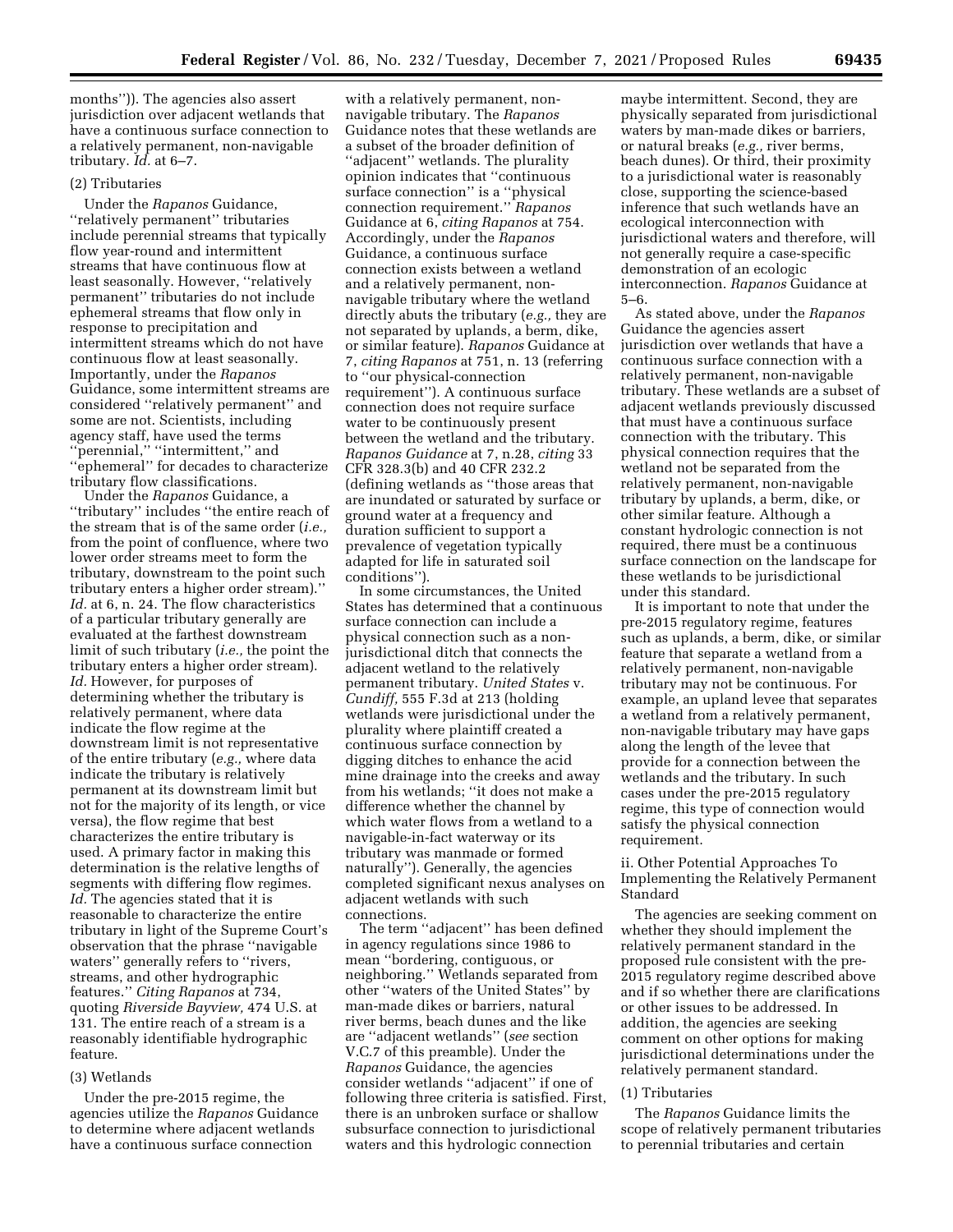intermittent tributaries. The agencies could interpret relatively permanent waters more generally to include perennial tributaries and all intermittent tributaries. With such an interpretation, the agencies could use an approach to ''perennial,'' ''intermittent,'' and ''ephemeral'' as the NWPR did and could specify that the agencies generally intend to consider perennial and intermittent tributaries as relatively permanent waters in light of their characteristics and flow, but ephemeral tributaries would not be considered relatively permanent. Such an approach would not limit intermittent tributaries under the relatively permanent standard to only those that have continuous flow at least seasonally (*e.g.,* typically three months). The agencies could clarify that intermittent streams under the relatively permanent standard may flow less than three months (*e.g.,* streams that flow ''continuously during certain times of the year,'' similar to the language in the NWPR), as certain intermittent streams may flow for shorter periods of time but are still distinct from ''ephemeral'' streams.

The *Rapanos* Guidance does not explicitly address whether intermittent flow must come from particular sources (*e.g.,* groundwater, snowpack melt, effluent flow, or upstream contributions of flow) under the relatively permanent standard. The agencies solicit comment about whether the final rule should clarify the required sources of intermittent flow, and what those sources of flow should be. For instance, the NWPR clarified that intermittent flow must occur more than in direct response to precipitation, and the NWPR explained that could mean, for example, seasonally when the groundwater table is elevated or when snowpack melts. The NWPR differentiated between ephemeral flows driven by ''snowfall,'' and intermittent flows driven by ''snowpack melt,'' where snowpack was defined as ''layers of snow that accumulate over extended periods of time in certain geographic regions or at high elevation (*e.g.,* in northern climes or mountainous regions).'' Alternatively, the final rule could allow for regionally specific interpretations of intermittent flow sources to allow for flexible implementation of the rule.

This proposed rule does not provide specific definitions for tributary flow classifications, including the terms ''perennial,'' ''intermittent,'' and ''ephemeral.'' The agencies are seeking comment on whether they should define these flow classifications in the final rule. Any specific definitions would depend in part on how the agencies

describe intermittent tributaries under the relatively permanent standard in the final rule, including the scope of intermittent tributaries and any description of required sources of flow. For example, if the agencies interpret the relatively permanent standard to include all perennial and intermittent tributaries and decide to include groundwater and snowpack melt as appropriate sources of intermittent flow, the agencies could use the same definitions as the NWPR:

• The term ''perennial'' means surface water flowing continuously year-round.

• The term "intermittent" means surface water flowing continuously during certain times of the year and more than in direct response to precipitation (*e.g.,* seasonally when the groundwater table is elevated or when snowpack melts).

• The term ''ephemeral'' means surface water flowing or pooling only in direct response to precipitation (*e.g.,*  rain or snow fall).

Alternatively, the agencies could interpret the relatively permanent standard using modified definitions of these terms.

## (2) Wetlands

In some circumstances, the United States has concluded that a nonjurisdictional ditch or other such feature can serve as a physical connection that maintains a continuous surface connection between a wetland and a relatively permanent water. *See United States* v. *Cundiff.* The agencies seek comment on whether to provide guidance on when specific features (*e.g.,*  ditches, culverts, pipes, or swales) can serve as physical connections that can maintain a continuous surface connection between a wetland and a relatively permanent water.

### (3) Open Waters

The agencies do not discuss in the *Rapanos* Guidance the assessment of open waters such as lakes and ponds under the relatively permanent waters standard. As discussed above, the agencies' longstanding position, reflected in the U.S. Army Corps of Engineers Jurisdictional Determination Instructional Guidebook, is that tributaries for purposes of the definition of ''waters of the United States'' include lakes and ponds that flow directly or indirectly to downstream traditional navigable waters, interstate waters, or the territorial seas. *See* U.S. Army Corps of Engineers Jurisdictional Determination Form Instructional Guidebook, at 8, 9. In practice, the agencies have asserted jurisdiction over

relatively permanent tributary lakes and ponds. The agencies are soliciting comment on whether they should explicitly explain this implementation approach in the final rule.

The agencies do not address the ''other waters'' category in the *Rapanos*  Guidance with respect to either the relatively permanent standard or the significant nexus standard. The proposed rule adds both standards to the ''other waters'' category. The agencies are soliciting comment on whether they should take an approach to assessing jurisdiction over nontributary open waters under the relatively permanent standard that is similar to the approach described in the *Rapanos* Guidance for assessing jurisdiction over adjacent wetlands with a continuous surface connection to relatively permanent waters. Under such an approach, the agencies would assert jurisdiction over relatively permanent open waters that have a continuous surface connection with a relatively permanent, non-navigable tributary. The agencies note that some such lakes and ponds are jurisdictional under the NWPR when they are inundated by flooding from a jurisdictional water in a typical year.

b. ''Waters of the United States'' Under the Significant Nexus Standard

ii. Approaches Under the Pre-2015 Regulatory Regime

### (1) Background

The significant nexus standard as clarified by Justice Kennedy's opinion in *Rapanos* is: ''wetlands possess the requisite nexus, and thus come within the statutory phrase 'navigable waters,' if the wetlands, either alone or in combination with similarly situated lands in the region, significantly affect the chemical, physical, and biological integrity of other covered waters more readily understood as 'navigable.''' *Rapanos* at 780. The agencies in the *Rapanos* Guidance use the significant nexus standard for determining jurisdiction over certain adjacent wetlands and tributaries. As discussed above, the proposed rule would add the significant nexus standard to the ''other waters,'' tributary, and adjacent wetland categories in the 1986 regulations. In the *Rapanos* Guidance, the agencies explain: ''While Justice Kennedy's opinion discusses the significant nexus standard primarily in the context of wetlands adjacent to non-navigable tributaries, his opinion also addresses Clean Water Act jurisdiction over tributaries themselves. Justice Kennedy states that, based on the Supreme Court's decisions in *Riverside Bayview*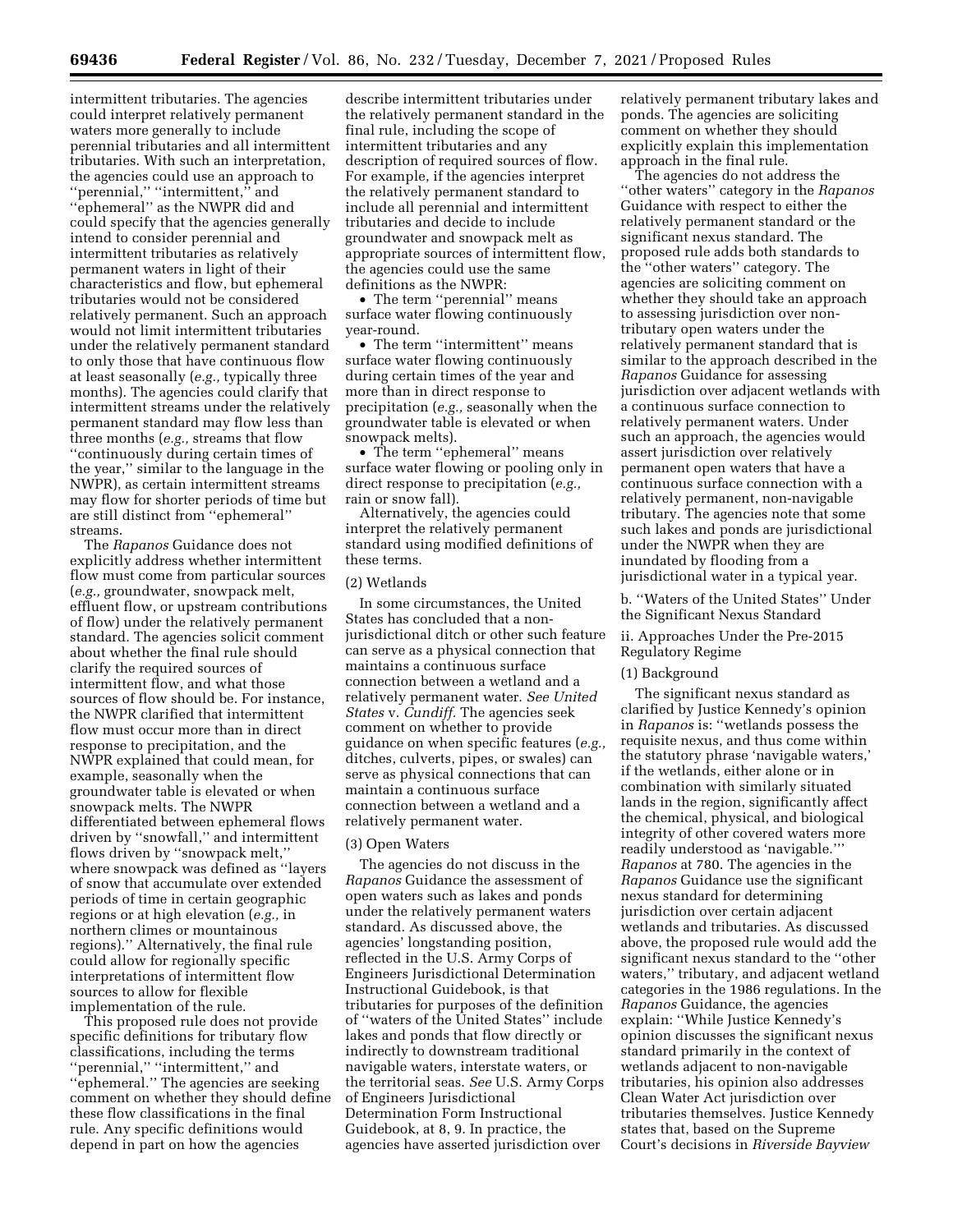and *SWANCC,* 'the connection between a non-navigable *water or wetland* may be so close, or potentially so close, that the Corps may deem the *water or wetland* a ''navigable water'' under the Act.''' *Rapanos* Guidance at 9, *citing Rapanos* at 767 (emphasis added in *Rapanos* Guidance).

#### (2) Scope of Significant Nexus Analysis

In the *Rapanos* Guidance, the agencies assess tributaries and their adjacent wetlands together and state: ''In considering how to apply the significant nexus standard, the agencies have focused on the integral relationship between the ecological characteristics of tributaries and those of their adjacent wetlands, which determines in part their contribution to restoring and maintaining the chemical, physical and biological integrity of the Nation's traditional navigable waters. The ecological relationship between tributaries and their adjacent wetlands is well documented in the scientific literature and reflects their physical proximity as well as shared hydrological and biological characteristics. The flow parameters and ecological functions that Justice Kennedy describes as most relevant to an evaluation of significant nexus result from the ecological interrelationship between tributaries and their adjacent wetlands.'' *Rapanos Guidance* at 9.

Under the *Rapanos* Guidance, when performing a significant nexus analysis, the first step is to determine the relevant reach of the tributary being assessed, even when the subject water may only include a wetland. Under the guidance, a tributary is the entire reach of the stream that is of the same order (*i.e.,*  from the point of confluence, where two lower order streams meet to form the tributary, downstream to the point such tributary enters a higher order stream). The guidance states that for purposes of demonstrating a connection to traditional navigable waters, it is appropriate and reasonable to assess the flow characteristics of the tributary at the point at which water is in fact being contributed to a higher order tributary or to a traditional navigable water. As discussed above, the agencies' longstanding position is that tributaries for purposes of the definition of ''waters of the United States'' include lakes and ponds that flow directly or indirectly to downstream traditional navigable waters, interstate waters, or the territorial seas. *See* ''U.S. Army Corps of Engineers Jurisdictional Determination Form Instructional Guidebook,'' at 8, 9. In practice, the agencies have asserted jurisdiction over tributary lakes and

ponds that meet the significant nexus standard.

After establishing the relevant reach of the tributary, under the *Rapanos*  Guidance the agencies then determine if the tributary has any adjacent wetlands. Where a tributary has no adjacent wetlands, the agencies consider the flow characteristics and functions of only the tributary itself in determining whether such tributary has a significant effect on the chemical, physical and biological integrity of downstream traditional navigable waters, interstate waters, or the territorial seas. *Rapanos* Guidance at 10. If the tributary has adjacent wetlands, the significant nexus evaluation needs to recognize the ecological relationship between tributaries and their adjacent wetlands, and their closely linked role in protecting the chemical, physical, and biological integrity of downstream traditional navigable waters. *Id.* at 10.

Under the *Rapanos* Guidance the agencies consider the flow and functions of the tributary together with the functions performed by all the wetlands adjacent to the tributary in evaluating whether a significant nexus is present. This approach reflects the agencies' interpretation in the *Rapanos*  Guidance of Justice Kennedy's term ''similarly situated'' to include all wetlands adjacent to the same tributary. Under this approach, where it is determined that a tributary and its adjacent wetlands collectively have a significant nexus with traditional navigable waters, the tributary and all of its adjacent wetlands are jurisdictional. *Id.* at 10.

In addition, the *Rapanos* Guidance states that certain ephemeral waters in the arid West are distinguishable from the geographic features like nonjurisdictional swales and erosional features, where such ephemeral waters are tributaries and they have a significant nexus to downstream traditional navigable waters. For example, in some cases these ephemeral tributaries may serve as a transitional area between the upland environment and the traditional navigable waters. The guidance explains that during and following precipitation events, ephemeral tributaries collect and transport water and sometimes sediment from the upper reaches of the landscape downstream to the traditional navigable waters. These ephemeral tributaries may provide habitat for wildlife and aquatic organisms in downstream traditional navigable waters. These biological and physical processes may further support nutrient cycling, sediment retention and transport, pollutant trapping and filtration, and improvement of water

quality, functions that may significantly affect the chemical, physical, and biological integrity of downstream traditional navigable waters. *Id.* at 12. In practice, the agencies have regulated some but not all ephemeral tributaries evaluated under the significant nexus standard under the pre-2015 regulatory regime.

### (3) Assessment of a Significant Nexus

To implement the *Rapanos* Guidance, the agencies instruct field staff evaluating the significant nexus of a tributary and its adjacent wetlands to evaluate all available hydrologic information (*e.g.,* gage data, precipitation records, flood predictions, historic records of water flow, statistical data, personal observations/records, etc.) and physical indicators of flow including the presence and characteristics of a reliable OHWM when assessing significant nexus. *Rapanos* Guidance at 10. The use of relevant geographic water quality data in conjunction with site-specific data produced from improved field sampling methodology and hydrologic modelling are important for understanding the chemical, physical, and biological functions provided by tributaries and their adjacent wetlands and their effects on downstream traditional navigable waters.

While EPA regions and Corps districts must exercise judgment to identify the OHWM on a case-by-case basis, the regulations identify the factors to be applied. These regulations have been further explained in RGL 05–05, and the Corps continues to improve regulatory practices across the country through ongoing research and the development of regional and national OHWM delineation procedures. The agencies will apply the regulations, RGL 05–05, and applicable OHWM delineation manuals and take other steps as needed to ensure that the OHWM identification factors are applied consistently nationwide. *Rapanos* Guidance at 10– 11, n. 36.

In the *Rapanos* Guidance, the agencies identify numerous functions provided by tributaries and wetlands that are relevant to the significant nexus determination. The duration, frequency, and volume of flow in a tributary, and subsequently the flow in downstream traditional navigable waters, is directly affected by the presence of adjacent wetlands that hold floodwaters, intercept sheet flow from uplands, and then release waters to tributaries in a more even and constant manner. Wetlands may also help to maintain more consistent water temperature in tributaries, which is important for some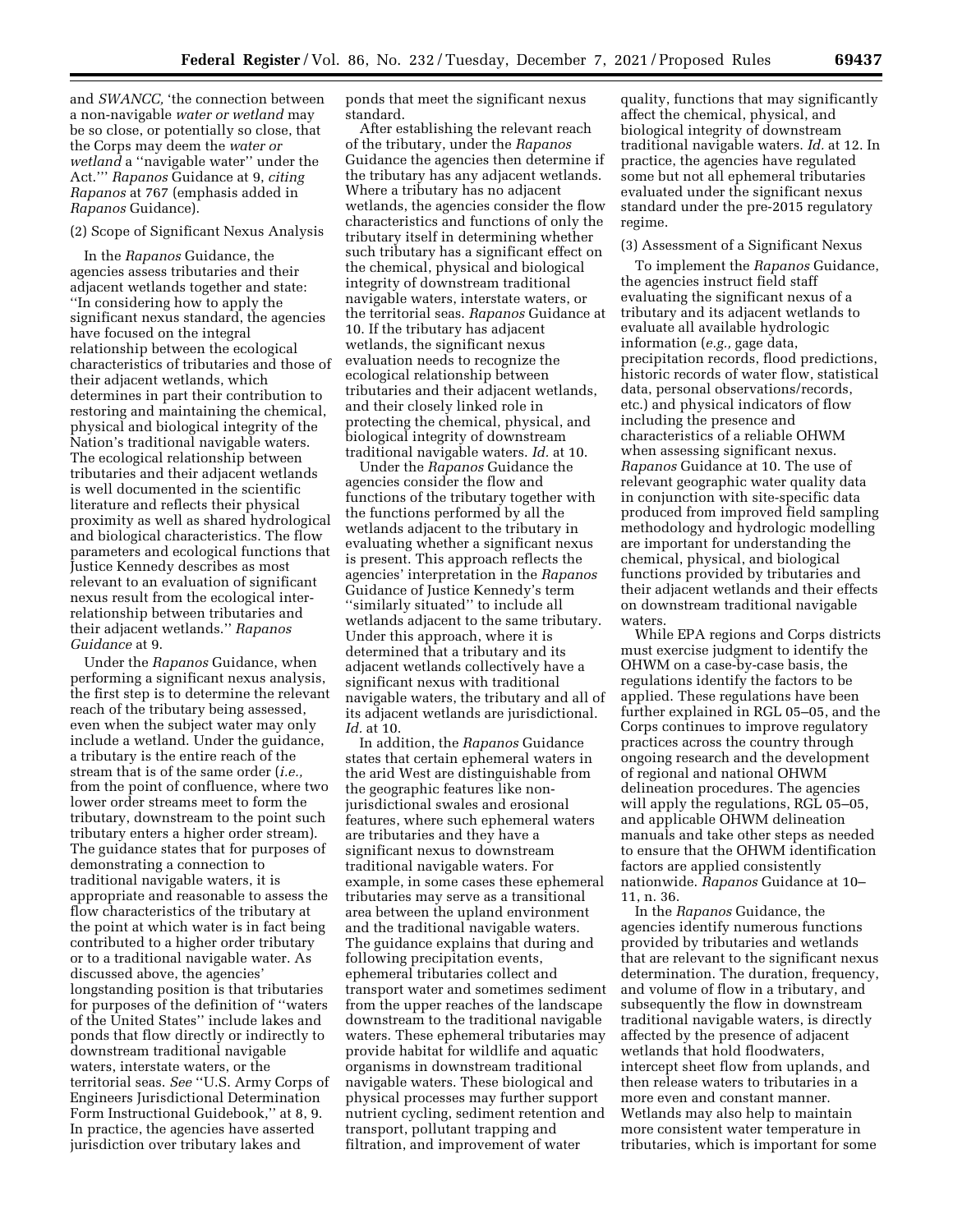aquatic species; adjacent wetlands trap and hold pollutants that may otherwise reach tributaries (and downstream traditional navigable waters) including sediments, chemicals, and other pollutants. Tributaries and adjacent wetlands provide habitat (*e.g.,* refuge, feeding, nesting, spawning, or rearing young) for many aquatic species that also live in traditional navigable waters. *Id.* at 9. Under the *Rapanos* Guidance, the agencies take into account other relevant considerations, including the functions performed by the tributary together with the functions performed by any adjacent wetlands.

Another specific consideration from the *Rapanos* Guidance is the extent to which the tributary and adjacent wetlands have the capacity to carry pollutants (*e.g.,* petroleum wastes, toxic wastes, sediment) or flood waters to traditional navigable waters, or to reduce the amount of pollutants or flood waters that would otherwise enter traditional navigable waters. *Id.* at 11; *citing Rapanos* at 782, *citing Oklahoma ex rel. Phillips* v. *Guy F. Atkinson Co.,*  313 U.S. 508, 524–25 (1941) (''Just as control over the non-navigable parts of a river may be essential or desirable in the interests of the navigable portions, so may the key to flood control on a navigable stream be found in whole or in part in flood control on its tributaries.'').

The agencies under the *Rapanos*  Guidance also evaluate ecological functions performed by the tributary and any adjacent wetlands which affect downstream traditional navigable waters, such as the capacity to transfer nutrients and organic carbon vital to support downstream foodwebs (*e.g.,*  macroinvertebrates present in headwater streams convert carbon in leaf litter making it available to species downstream), habitat services such as providing spawning areas for recreationally or commercially important species in downstream waters, and the extent to which the tributary and adjacent wetlands perform functions related to maintenance of downstream water quality such as sediment trapping. *Rapanos* Guidance at 11. In the context of the *Rapanos*  Guidance, ecological functions were meant to represent the suite of chemical, physical, and biological functions performed by the waters being assessed that affect downstream traditional navigable waters.

To demonstrate effects on physical integrity of downstream waters, the agencies have used evidence of physical connections, such as flood water or sediment retention (flood prevention). Indicators of hydrologic connections

between the water being evaluated and jurisdictional waters may also provide evidence of a physical connection. In addition, relevant considerations for physical connectivity could include rain intensity, duration of rain events or wet season, soil permeability, distance of hydrologic connection between the water and the traditional navigable water, and depth from surface to water table, all of which may indicate evidence of connection to stream baseflows, and any preferential flowpaths.

Evidence of a significant effect on the chemical integrity of foundational waters has been found by identifying the properties of the water(s) under evaluation in comparison to the traditional navigable water; signs of retention, release, or transformation of nutrients or pollutants; and the effect of landscape position on the strength of the connection to the nearest jurisdictional water and through those waters to a traditional navigable water. Relevant considerations for chemical connectivity could include hydrologic connectivity, surrounding land use and land cover, the landscape setting, and deposition of chemical constituents (*e.g.,* acidic deposition).

To determine whether a water has a significant effect on the biological integrity of traditional navigable waters, interstate waters, or territorial seas, the agencies have identified biological factors or uses present in the relevant stream reach, and then evaluated the effects of these factors or uses on the downstream waters. Examples of biological factors and uses include: Resident aquatic or semi-aquatic species present in the water being evaluated, the tributary system, and downstream traditional navigable waters (*e.g.,* fish, amphibians, aquatic and semi-aquatic reptiles, aquatic birds, benthic macroinvertebrates); whether those species show life-cycle dependency on the identified aquatic resources (foraging, feeding, nesting, breeding, spawning, use as a nursery area, etc.); and whether there is reason to expect presence or dispersal around the water being evaluated, and if so, whether such dispersal extends to the tributary system or beyond or from the tributary system to the water being evaluated. In addition, relevant factors influencing biological connectivity and effects could include species' life history traits, species' behavioral traits, dispersal range, population sizes, timing of dispersal, distance between the water being evaluated and a traditional navigable water, the presence of habitat corridors or barriers, and the number, area, and spatial distribution of habitats.

Under such an approach, non-aquatic species or species such as non-resident migratory birds do not demonstrate a life cycle dependency on the identified aquatic resources and are not evidence of a significant nexus.

As discussed in section V.C.10 of this preamble, the agencies' proposed definition of ''significantly affect'' at paragraph (g) includes a list of factors that the agencies will consider when assessing the significance of the effect of a function. These factors are consistent with the approach the agencies used in assessing significant nexus under the *Rapanos* Guidance, and the agencies are soliciting comment on whether to include these or other factors, as well as whether to include functions identified in the *Rapanos* Guidance or other functions in the proposed rule or in approaches for implementing the rule.

# ii. Other Potential Approaches To Implementing the Significant Nexus Standard

The agencies solicit comment on how to apply the significant nexus standard in the field, including whether they should implement the significant nexus standard in the proposed rule consistent with the *Rapanos* Guidance for all waters under the proposed rule that require a significant nexus evaluation *i.e.*, certain "other waters," nonrelatively permanent tributaries, and certain adjacent wetlands (*i.e.,* waters identified in paragraphs (a)(3)(ii),  $(a)(5)(ii)$ ,  $(a)(7)(iii)$  of the proposed rule). Should the agencies implement the significant nexus standard consistent with the *Rapanos* Guidance, the agencies are seeking comment on whether there are clarifications or other issues to be addressed to improve that implementation approach. The agencies are also seeking comment on other approaches to implementing the significant nexus standard, such as a broader, science-based approach to some aspects of a significant nexus analysis or an approach that tailors the scope of a significant analysis based on facts like the geographic region or type of water being assessed, as discussed below.

(1) Scope of Significant Nexus Analysis for Adjacent Wetlands and Tributaries

Under the significant nexus standard, waters possess the requisite significant nexus if they ''either alone or in combination with similarly situated [wet]lands in the region, significantly affect the chemical, physical, and biological integrity of other covered waters more readily understood as 'navigable.''' *Rapanos* at 780. These significant nexus analyses underpin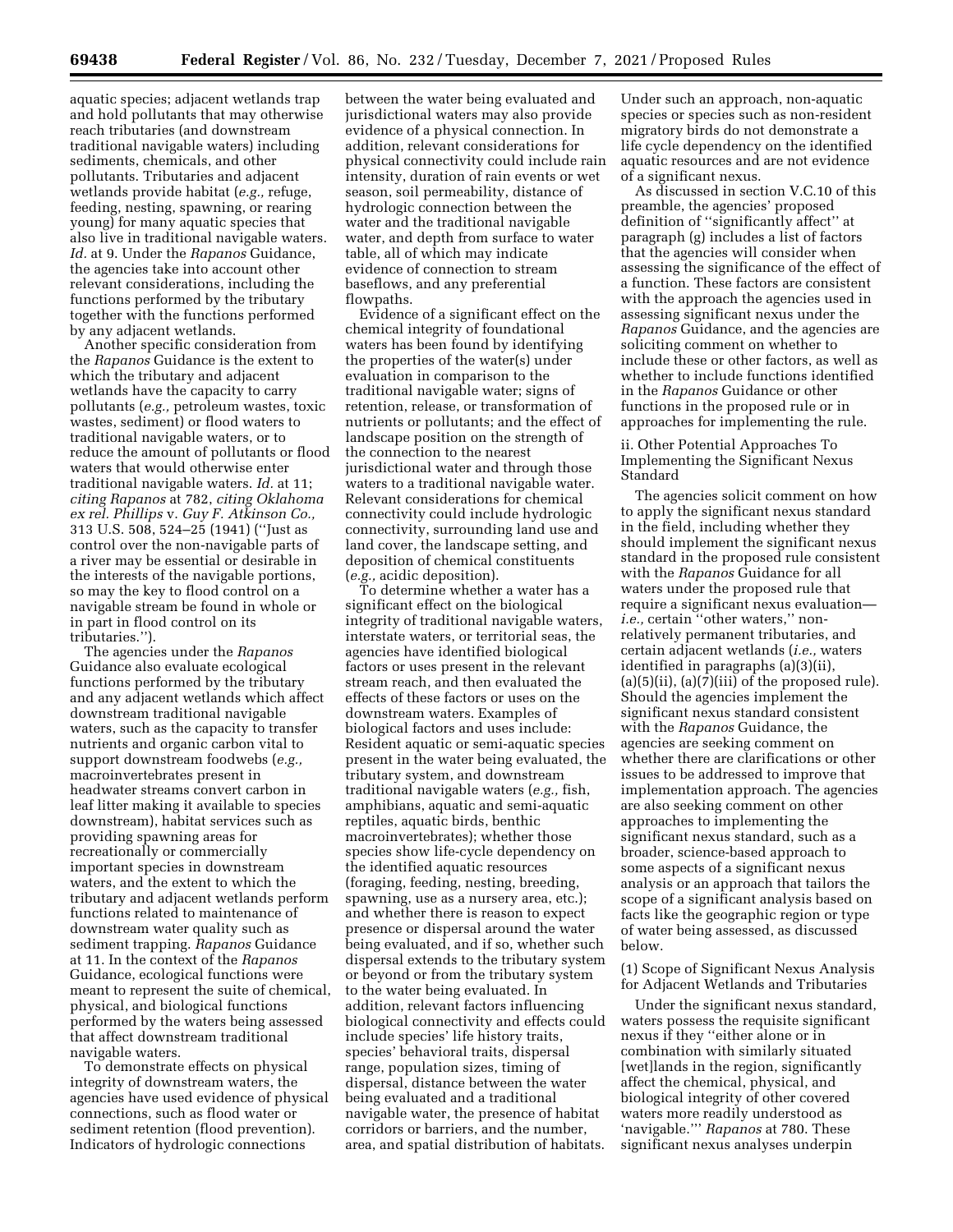determinations of jurisdiction for certain categories of waters under the proposed rule. However, several terms in this standard were not defined in *Rapanos.* The agencies are soliciting comment on approaches for implementing the proposed rule, including regarding (1) which waters are ''similarly situated,'' and thus should be analyzed in combination, in (2) the ''region,'' for purposes of a significant nexus analysis, and (3) the types of functions that should be analyzed to determine if waters significantly affect the chemical, physical, or biological integrity of traditional navigable waters, interstate waters, or the territorial seas. Discussion of the alternative approaches regarding relevant functions is in section V.D.2.b.ii.2 of this preamble.

# a. Similarly Situated Waters

As discussed above, the *Rapanos*  Guidance interpreted ''similarly situated'' to mean a tributary and its adjacent wetlands. The agencies could implement the final rule consistent with this approach or take an approach that interprets which waters are ''similarly situated'' differently than the *Rapanos*  Guidance. One such approach would be to interpret ''similarly situated'' in terms of particular waters that are providing common, or similar, functions for downstream waters such that it is reasonable to consider their effect together. Such an approach could consider tributaries to be similarly situated with other tributaries, adjacent wetlands to be similarly situated with adjacent wetlands, and ''other waters'' to be similarly situated with ''other waters'' (*e.g.,* lakes and ponds with similar functions and geographic position on the landscape). Another approach would be to consider similarly situated waters to be tributaries of the same flow regime (for example, assessing an ephemeral stream in combination with other ephemeral streams in the region). The agencies could also consider tributaries of the same stream order to be similarly situated (for example, assessing all first order streams in combination with other first order streams in the region).

The agencies note that the best available science supports evaluating the connectivity and effects of streams, wetlands, and open waters to downstream waters in a cumulative manner in context with other streams, wetlands, and open waters. *See*  Technical Support Document.

#### b. In the Region

The agencies could implement the scope of the significant nexus analysis (what is considered ''in the region'')

consistent with the *Rapanos* Guidance, which relied on a concept of a relevant ''reach'' of a tributary—defined as the entire reach of the stream that is of the same order (*i.e.,* from the point of confluence, where two lower order streams meet to form the tributary, downstream to the point such tributary enters a higher order stream). *Rapanos*  Guidance at 10.

Alternatively, the agencies could implement what is considered ''in the region'' for significant nexus evaluations with an approach different from that in the *Rapanos* Guidance. For example, the relevant reach for purposes of considering what is ''in the region'' for a significant nexus evaluation could be implemented the way the term ''reach'' was interpreted in the NWPR, meaning a section of a stream or river along which similar hydrologic conditions exist, such as discharge, depth, area, and slope. 85 FR 22290, April 21, 2020. Under the NWPR's approach, a reach can be any length of a stream or river, but for implementation purposes that length is bounded by similar flow characteristics. Similarly, the agencies could implement the ''relevant reach'' to incorporate the entire length of the stream that is of the same flow regime (*i.e.,* relatively permanent and nonrelatively permanent flow, or perennial, intermittent, and ephemeral flow). For example, if a perennial tributary becomes intermittent and then ephemeral and then perennial again, it may be viewed as four separate relevant reaches (*e.g.,* perennial reach, intermittent reach, ephemeral reach, perennial reach). Alternatively, the agencies could use an approach that is substantially similar to the *Rapanos*  Guidance but that identifies the relevant reach based on certain hydrologic or geomorphic characteristics. For instance, the relevant reach of a tributary could rely on factors identified in stream field assessments and monitoring protocols such as the similarity of the channel's substrate or geomorphic classification. Additional factors identified through field observations or remote-sensing could also be used to determine the extent of a tributary's relevant reach such as the presence of natural features like bedrock outcrops or valley confinements, and non-natural features like culverts or road crossings, which can modify or influence hydrologic characteristics and geomorphic processes. Aerial and satellite imaging, National Hydrography Dataset (NHD) Plus High Resolution data, and high resolution digital elevation models could be used to evaluate whether hydrologic and

geomorphic conditions within a channel are similar enough to be defined as the relevant reach of a tributary. Another option is for the agencies to interpret a tributary for purposes of the significant nexus analysis to be the entire length of a stream based on maps or best professional judgment.

There are also a range of approaches for determining the ''region'' in which waters to be assessed lie and which could allow for a more regionalized approach to significant nexus assessments. For example, the region could be sub-watersheds or the watershed defined by where a tributary and its upstream tributaries drain into a traditional navigable water, interstate water, or the territorial seas. If the watershed draining to the traditional navigable water, interstate water, or territorial sea is too large, the watershed could be evaluated at a subwatershed scale (*e.g.,* at the hydrologic unit code (HUC) 8, 10, or 12 watershed scale). Alternatively, the watershed could be considered just the watershed of the relevant reach (*i.e.,* catchment), and the relevant reach could be determined using the options described above. Another option is for the watershed to be delineated from the downstreammost point of the relevant reach—that is, the region would be the watershed that drains to and includes the relevant reach in question. Many existing spatial analysis tools based on watershed frameworks and elevation models can be used to delineate watersheds quickly and reliably in most parts of the country.

Other options for determining a ''region'' in which similarly situated waters would be considered cumulatively could include a narrower interpretation such as waters within a contiguous area of land with relatively homogeneous soils, vegetation, and landform (*e.g.,* plain, mountain, valley, etc.) providing similar functions such as habitat, water storage, sediment retention, and pollution sequestration. This approach would be highly case specific and rely on the use of resources such as soil surveys and possibly watershed assessment reports to determine those waters that are similarly situated within a region.

More broadly, ''region'' could be interpreted to mean an ecoregion which serves as a spatial framework for the research, assessment, management, and monitoring of ecosystems and ecosystem components. Ecoregions are areas where ecosystems (and the type, quality, and quantity of environmental resources) are generally similar (*see [https://www.epa.gov/eco-research/](https://www.epa.gov/eco-research/ecoregions) [ecoregions](https://www.epa.gov/eco-research/ecoregions)*). Ecoregions are identified by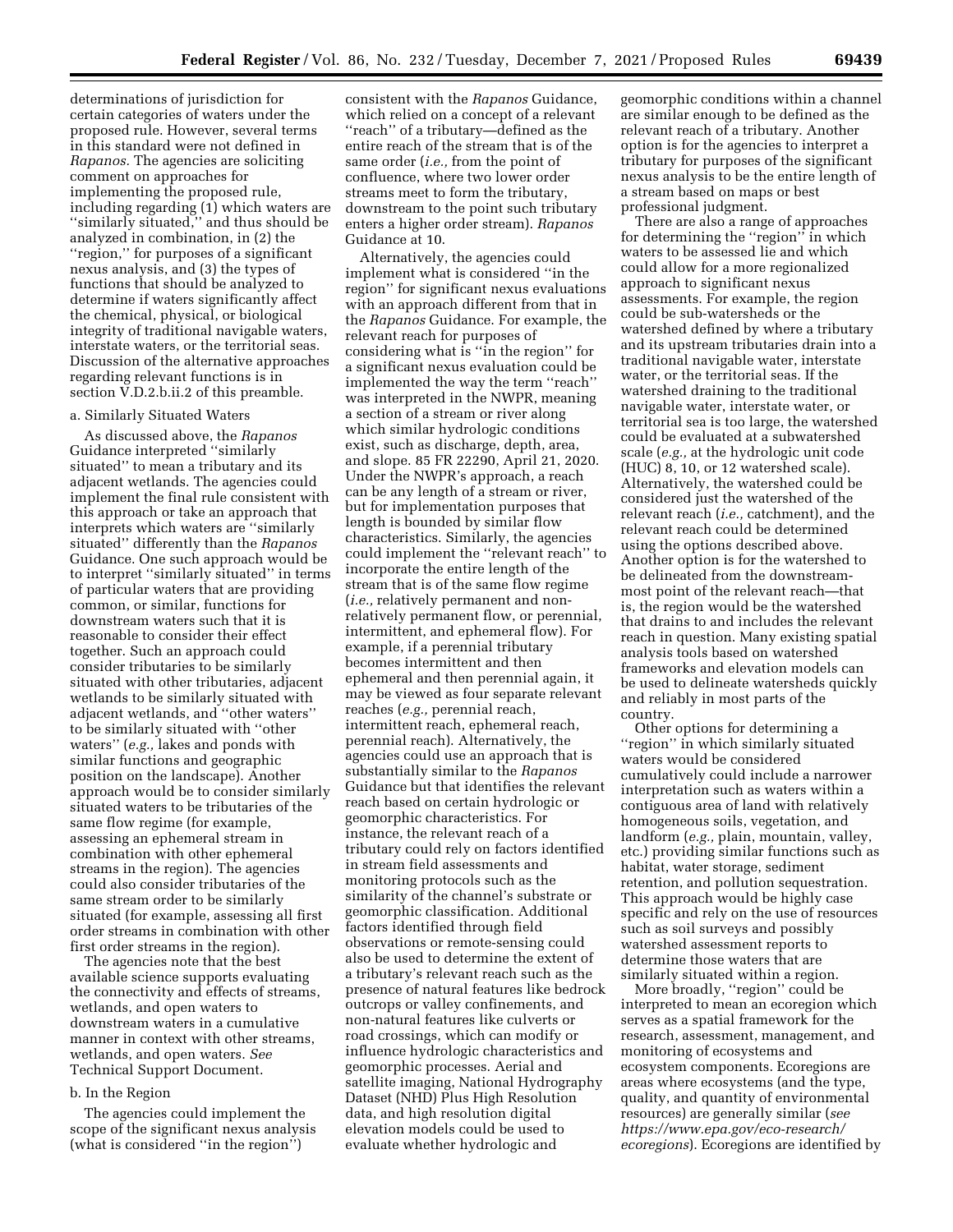analyzing the patterns and composition of biotic and abiotic phenomena that affect or reflect differences in ecosystem quality and integrity.55 56 These phenomena include geology, landforms, soils, vegetation, climate, land use, wildlife, and hydrology. Under the ecoregion approach, similarly situated waters would be considered cumulatively within an ecoregion (*see, e.g., [https://www.epa.gov/eco-research/](https://www.epa.gov/eco-research/ecoregions-north-america) [ecoregions-north-america](https://www.epa.gov/eco-research/ecoregions-north-america)*). The scale of ecoregion (*e.g.,* Level I, Level II, Level III, or Level IV ecoregions identified by EPA in North America) used for determining the ''region'' could be quite broad, such as the 12 different Level I ecological regions in the continental United States or narrower like the 105 different Level III ecological regions in the continental United States or the 967 Level IV ecoregions in the conterminous United States. Because Level I ecoregions are quite large, considerations of similarly situated waters at the Level I ecoregion scale could potentially obscure the measurable effects of a single aquatic resource on a downstream traditional navigable water, interstate water, or territorial sea. However, the scale of the similarly situated analysis within an ecoregion could be refined using the smaller Level III or Level IV ecoregions which allow local characteristics to be identified and are more specifically oriented towards environmental management strategies. Under this approach in a jurisdictional analysis, scientific literature describing or studying characteristics of the Level III or Level IV ecoregions could be used to inform the evaluation of specific ecological functions performed by similarly situated waters. A benefit of using this approach is that ecoregions are spatial datasets which have been, or could be, incorporated into many existing spatial analysis tools and mapping platforms. In addition, stakeholders have called for acknowledging regional differences in the definition of ''waters of the United States,'' and an ecoregion approach could allow for such consideration in implementation.

In addition to ecoregions, other methods of mapping boundaries where similarly situated waters could be

considered cumulatively for a significant nexus analysis would be to rely on hydrologic landscape regions or physiographic groupings. Hydrologic landscape regions are groups of watersheds that are clustered together on the basis of similarities in landsurface form, geologic texture, and climate characteristics.57 Hydrologic landscape regions are based on a concept that reflects fundamental hydrologic processes that are expected to affect water quality and other environmental characteristics. Based on a commonly used method to delineate hydrologic landscape regions that was developed by the USGS, there are 20 regions that cover the entire United States.58 This method could present similar challenges as the Level I ecoregion approach described above, whereby the hydrologic landscape region scale obscures the measurable effects of single aquatic resources. Alternatively, the agencies could rely on well-established physiographic divisions based on topography, geology, and geomorphology, including the eight physiographic regions across the contiguous United States, the 25 physiographic provinces within those regions, or the 85 physiographic sections within those regions (available at *[https://water.usgs.gov/GIS/metadata/](https://water.usgs.gov/GIS/metadata/usgswrd/XML/physio.xml)  [usgswrd/XML/physio.xml](https://water.usgs.gov/GIS/metadata/usgswrd/XML/physio.xml)*).

#### (2) Other Waters

The agencies seek comment on potential approaches to address a significant nexus analysis for waters under the ''other waters'' provision of the proposed rule. As discussed in section V.C.3 of this preamble, ''other waters'' were not addressed by the *Rapanos* Guidance. The agencies could adopt the approach used in the *SWANCC* Guidance, whereby field staff were directed to seek approval from agency headquarters before asserting jurisdiction over isolated waters that are intrastate and non-navigable. *See* 68 FR at 1996, January 15, 2003. As a matter of practice since the issuance of the *SWANCC* Guidance, the Corps has not asserted jurisdiction over such ''other waters.'' The agencies would not be precluded as a legal matter from asserting jurisdiction over ''other waters'' under this proposed rule, which would retain the ''other waters'' provision from the 1986 regulations and add the relatively permanent and significant nexus standards, but

following the *SWANCC* Guidance approach would require an additional approval process before the agencies asserted jurisdiction. The agencies could also modify the prior approach by identifying a subsection of ''other waters'' that could be determined jurisdictional without headquarters' authorization, such as lakes and ponds which meet the definition of ''adjacent,'' but do not fall within the adjacent wetlands provision because they are open waters, not wetlands (*e.g.,* oxbow lakes and ponds).

''Other waters'' that meet the definition of ''adjacent'' could be treated like adjacent wetlands under the *Rapanos* Guidance. Under such an approach, the agencies could adopt the same interpretation of ''similarly situated'' that is used to complete a significant nexus determination for adjacent wetlands (*see* section V.D.2.b.ii.1 of this preamble), or the agencies could adopt a different interpretation of ''similarly situated'' that is specifically applicable to ''other waters.''

The various options for implementing significant nexus are not mutually exclusive and the agencies are interested in any other approaches for assessing significant nexus under the proposed rule, particularly approaches that utilize existing science-based tools and resources to assist in predictability and ease of implementation for the public and the agencies.

# 3. Resources for Making Jurisdictional Determinations

Many field-based and remote tools and sources of data are available to determine Clean Water Act jurisdiction under the proposed rule. In some cases, a property owner may be able to determine whether a property includes a ''water of the United States'' based on observation or experience. In other cases, a property owner may seek assistance from a consultant to assess the jurisdictional status of features on their property. Property owners may also seek a jurisdictional determination from the Corps, which provides jurisdictional determinations as a public service. When conducting a jurisdictional determination, the Corps will review any documentation that a property owner, or consultant, provides to assist in making a jurisdictional determination. EPA staff also regularly assess the jurisdictional status of waters in implementing Clean Water Act programs. The agencies expect that EPA and Corps staff, as well as private consultants, would be the primary users of the tools and sources of remote data described below, and they have ample

<sup>55</sup>Omernik, J.M. 1987. Ecoregions of the conterminous United States. Map (scale 1:7,500,000). Annals of the Association of American Geographers 77(1):118–125.

<sup>56</sup>Omernik, J.M. 1995. Ecoregions: A spatial framework for environmental management. In: Biological Assessment and Criteria: Tools for Water Resource Planning and Decision Making. Davis, W.S. and T.P. Simon (eds.), Lewis Publishers, Boca Raton, FL. p. 49–62.

<sup>57</sup>Winter, T.C., 2001. The concept of hydrologic landscapes: Journal of the American Water Resources Association, v. 37, p. 335–349.

<sup>58</sup>Wolock, D.M. 2003. Hydrologic landscape regions of the United States (No. 2003–145). US Geological Service.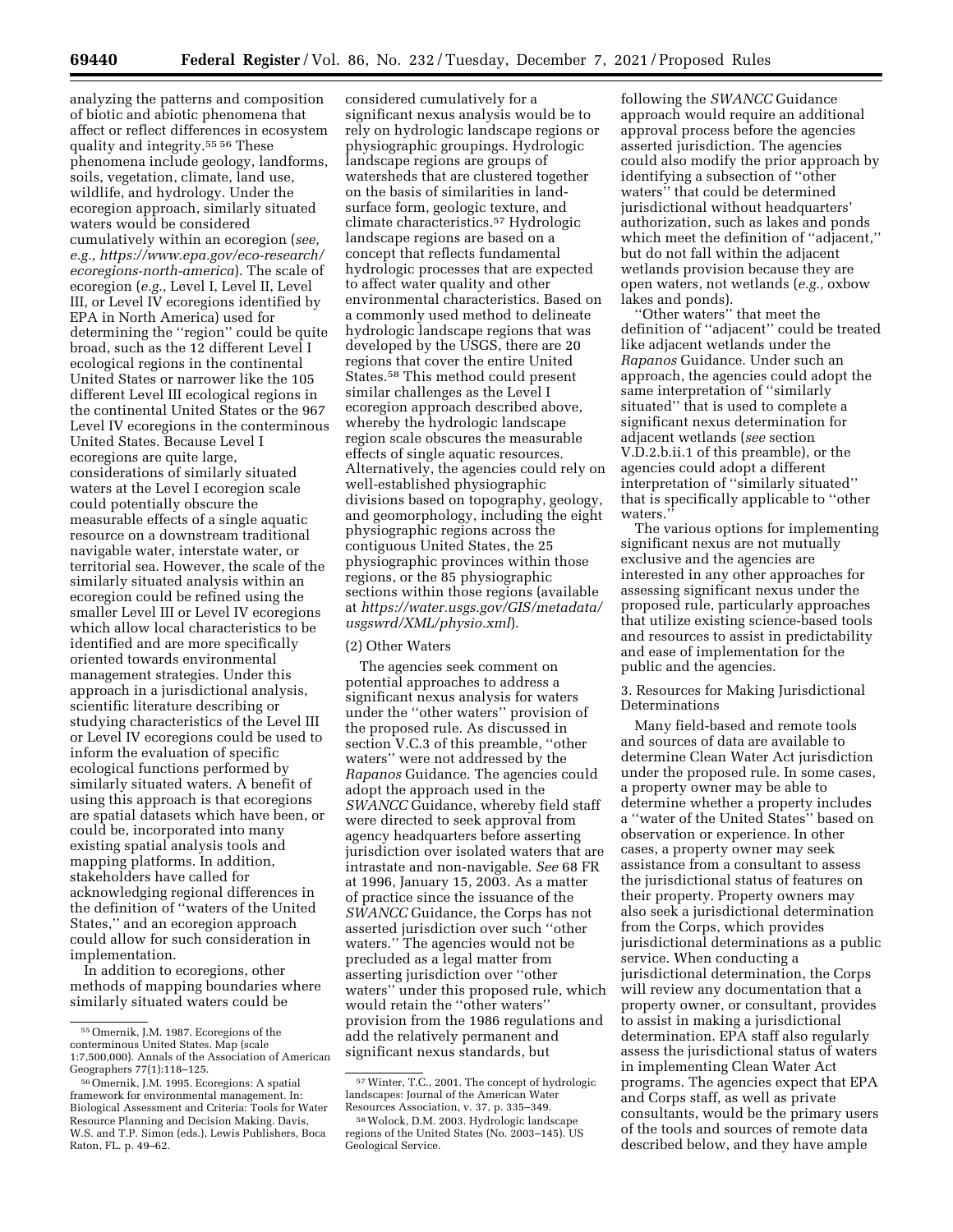experience in using them from prior regulatory regimes.

The resources covered in this section include tools for identifying relatively permanent tributaries (section V.D.3.a of this preamble); tools for identifying wetlands adjacent to traditional navigable waters, interstate waters, the territorial seas, impoundments of jurisdictional waters, or tributaries (section V.D.3.b of this preamble); and tools for applying a significant nexus standard (section V.D.3.c of this preamble). This section presents a nonexclusive list of tools that the agencies have used in the past and will continue to use to assist in making jurisdictional decisions, but other tools could also be used to determine jurisdiction. The agencies have also identified a number of recent advancements in the data, tools, and methods that can be used to make jurisdictional decisions (section V.D.3.d of this preamble).

a. Identifying Relatively Permanent Tributaries

Relatively permanent tributaries include rivers, streams, and other hydrographic features with standing or flowing bodies of water, and may also include certain lakes and ponds. These features can be identified on the landscape using various remote sensing resources such as USGS stream gage data (available at *[https://](https://waterdata.usgs.gov/nwis/rt) [waterdata.usgs.gov/nwis/rt](https://waterdata.usgs.gov/nwis/rt)*), USGS topographic maps (available at *[https://](https://www.usgs.gov/core-science-systems/ngp/tnm-delivery/topographic-maps) [www.usgs.gov/core-science-systems/](https://www.usgs.gov/core-science-systems/ngp/tnm-delivery/topographic-maps)  [ngp/tnm-delivery/topographic-maps](https://www.usgs.gov/core-science-systems/ngp/tnm-delivery/topographic-maps)*), high-resolution elevation data and associated derivatives (*e.g.,* slope or curvature metrics), Federal Emergency Management Agency (FEMA) flood zone maps (available at *[https://msc.fema.gov/](https://msc.fema.gov/portal/home) [portal/home](https://msc.fema.gov/portal/home)*), NRCS soil maps (available at *[https://](https://websoilsurvey.sc.egov.usda.gov/App/WebSoilSurvey.aspx)*

*[websoilsurvey.sc.egov.usda.gov/App/](https://websoilsurvey.sc.egov.usda.gov/App/WebSoilSurvey.aspx) [WebSoilSurvey.aspx](https://websoilsurvey.sc.egov.usda.gov/App/WebSoilSurvey.aspx)*), NHD data, National Wetland Inventory (NWI) data, maps and geospatial datasets from state, tribal, or local governments, and/or aerial or satellite imagery. For example, tributaries are observable in aerial imagery and high-resolution satellite imagery by their topographic expression, characteristic linear and curvilinear patterns, dark photographic tones, or the presence of riparian vegetation. USGS topographic maps often include different symbols to indicate mapped hydrographic features such as perennial and intermittent tributaries (*see* ''Topographic Map Symbols,'' available at *[https://](https://pubs.usgs.gov/gip/TopographicMapSymbols/topomapsymbols.pdf) [pubs.usgs.gov/gip/](https://pubs.usgs.gov/gip/TopographicMapSymbols/topomapsymbols.pdf)* 

*[TopographicMapSymbols/](https://pubs.usgs.gov/gip/TopographicMapSymbols/topomapsymbols.pdf)  [topomapsymbols.pdf](https://pubs.usgs.gov/gip/TopographicMapSymbols/topomapsymbols.pdf)*). Due to limitations associated with some remote

tools, field verification for accuracy may be necessary, and some examples of field indicators will be discussed in more detail below.

Under the *Rapanos* Guidance, tributaries may be considered relatively permanent if they typically flow yearround or have continuous flow at least seasonally (*e.g.,* typically three months). A key factor that the agencies typically consider when assessing the length and timing of expected ''seasonal'' flows is the geographic region. The time period, including length, constituting ''seasonal'' varies across the country due to many relevant factors including climate, hydrology, topography, soils, and other conditions. For example, in parts of the southeastern United States (Southeast), precipitation is distributed somewhat uniformly throughout the year, but increased evapotranspiration during the growing season can reduce surficial ground water levels and lead to reduced or absent surface flows late in the growing season (*e.g.,* late summer or early autumn). Consequently, ''seasonal'' flows in the Southeast may typically occur in the winter or early spring. In other areas, snowmelt drives streamflow more than rainfall, with seasonal flow coinciding with warming temperatures typically in the spring or early summer. In addition, the agencies have found that two months of continuous flow, for example, is considered ''seasonal'' flow in certain regions of the country and can be sufficient to support a relatively permanent designation.59 Sources of information that can facilitate the evaluation of seasonal flow from snowmelt are NOAA national snow analyses maps (available at *[https://](https://www.nohrsc.noaa.gov/nsa/) [www.nohrsc.noaa.gov/nsa/](https://www.nohrsc.noaa.gov/nsa/)*), NRCS sources (available at *[https://](https://www.wcc.nrcs.usda.gov/snow/) [www.wcc.nrcs.usda.gov/snow/](https://www.wcc.nrcs.usda.gov/snow/)*), or use of hydrographs to indicate a large increase in stream discharge due to the late spring/early summer thaws of melting snow. The agencies have experience evaluating seasonal flow and will continue to use multiple tools, including remote and field-based indicators to inform decisions.

While not providing explicit flow classifications (*e.g.,* perennial, intermittent, or ephemeral), various remote or desktop tools can help the agencies and the public better understand streamflow and inform determinations of flow classifications. These tools include local maps, StreamStats by the USGS (available at *<https://streamstats.usgs.gov/ss/>*), Probability of Streamflow Permanence (PROSPER) by the USGS, which provides streamflow permanence probabilities during the summer for stream reaches in the Pacific Northwest (available at *[https://www.usgs.gov/](https://www.usgs.gov/centers/wy-mt-water/science/probability-streamflowpermanence-prosper)  [centers/wy-mt-water/science/](https://www.usgs.gov/centers/wy-mt-water/science/probability-streamflowpermanence-prosper)  [probability-streamflowpermanence](https://www.usgs.gov/centers/wy-mt-water/science/probability-streamflowpermanence-prosper)[prosper](https://www.usgs.gov/centers/wy-mt-water/science/probability-streamflowpermanence-prosper)*), and NRCS hydrologic tools and soil maps. Other tools include regional desktop tools that provide for the hydrologic estimation of a discharge sufficient to generate intermittent or perennial flow (*e.g.,* a regional regression analysis or hydrologic modeling), or modeling tools using drainage area, precipitation data, climate, topography, land use, vegetation cover, geology, and/or other publicly available information. Some models that are developed for use at the reach scale may be localized in their geographic scope.

Remote or desktop tools can also illustrate the relative permanence of flow. Aerial photographs showing visible water on multiple dates can provide evidence of the sufficient frequency and duration of surface flow to facilitate a potential flow classification. Aerial photographs may also show other indicators commonly used to identify the presence of an OHWM (*see* definition of OHWM in section V.C.9.d of this preamble and *[https://www.erdc.usace.army.mil/](https://www.erdc.usace.army.mil/Media/Fact-Sheets/Fact-Sheet-Article-View/Article/486085/ordinary-high-water-mark-ohwm-research-development-and-training/)  [Media/Fact-Sheets/Fact-Sheet-Article-](https://www.erdc.usace.army.mil/Media/Fact-Sheets/Fact-Sheet-Article-View/Article/486085/ordinary-high-water-mark-ohwm-research-development-and-training/)[View/Article/486085/ordinary-high](https://www.erdc.usace.army.mil/Media/Fact-Sheets/Fact-Sheet-Article-View/Article/486085/ordinary-high-water-mark-ohwm-research-development-and-training/)[water-mark-ohwm-research](https://www.erdc.usace.army.mil/Media/Fact-Sheets/Fact-Sheet-Article-View/Article/486085/ordinary-high-water-mark-ohwm-research-development-and-training/)[development-and-training/](https://www.erdc.usace.army.mil/Media/Fact-Sheets/Fact-Sheet-Article-View/Article/486085/ordinary-high-water-mark-ohwm-research-development-and-training/)*). These may include the destruction of terrestrial vegetation, the absence of vegetation in a channel, and stream channel morphology with evidence of scour, material sorting, and deposition. These indicators from aerial photographs can be correlated to the presence of USGS stream data to support a potential flow classification for a tributary. In addition to aerial photographs, desktop tools, such as a regional regression analysis and the Hydrologic Modeling System (HEC–HMS), provide for the hydrologic estimation of stream discharge in tributaries under regional conditions. The increasing availability of light detection and ranging (LIDAR) derived data can also be used to help implement this proposed rule. Where LIDAR data have been processed to create elevation data such as a bare earth model, detailed depictions of the land surface are available and subtle elevation changes can indicate a tributary's bed and banks and channel morphology. Visible linear and curvilinear incisions on a bare earth model can help inform the potential

<sup>59</sup>*See, e.g.,* Memorandum to Assert Jurisdiction for NWP–2007–945 (January 23, 2008), *available at [https://usace.contentdm.oclc.org/utils/getfile/](https://usace.contentdm.oclc.org/utils/getfile/collection/p16021coll5/id/1437)  [collection/p16021coll5/id/1437.](https://usace.contentdm.oclc.org/utils/getfile/collection/p16021coll5/id/1437)*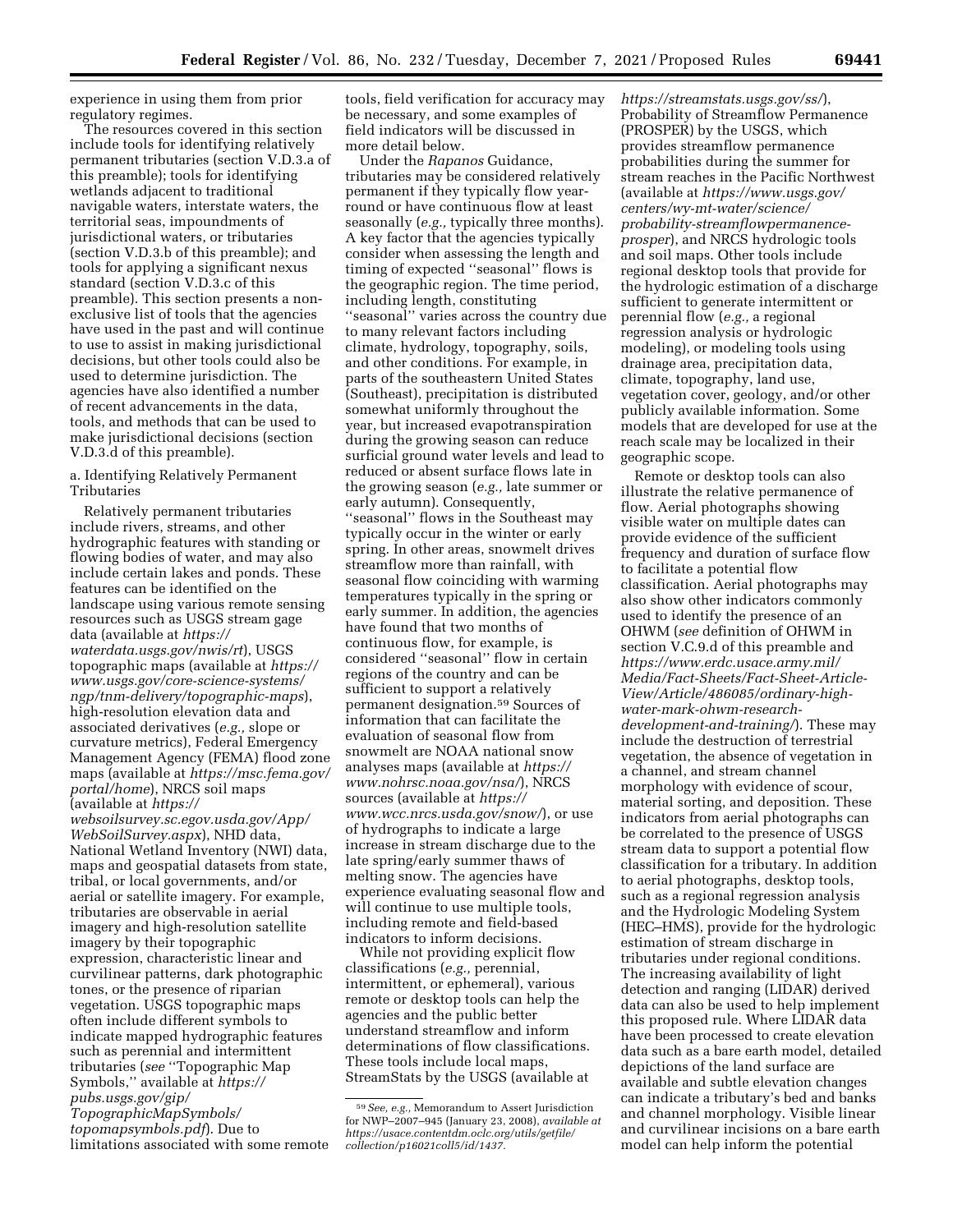flow regime of a water in greater detail than aerial photography interpretation alone. Several tools (*e.g.,* TauDEM, Whitebox, GeoNet) can assist in developing potential stream networks based on contributing areas, curvature, and flowpaths using GIS. Potential LIDAR-indicated tributaries can be correlated with aerial photography or high-resolution satellite imagery interpretation and USGS stream gage data, to reasonably conclude the presence of an OHWM and shed light on the potential flow regime.

Field indicators for the region can be used to verify desktop assessments of the relative permanence of a tributary, when necessary. Geomorphic indicators could include active/relict floodplain, substrate sorting, clearly defined and continuous bed and banks, depositional bars and benches, and recent alluvial deposits. Hydrologic indicators might include wrack/drift deposits, hydric soils, or water-stained leaves. Biologic indicators could include aquatic mollusks, crayfish, benthic macroinvertebrates, algae, and wetland or submerged aquatic plants. Regionalized streamflow duration assessment methods (SDAMs) that use physical and biological field indicators, such as the presence of hydrophytic vegetation and benthic macroinvertebrates, can also be used to determine the flow duration class of a tributary as perennial, intermittent, or ephemeral (*e.g.,* the Streamflow Methodology for Identification of Intermittent and Perennial Streams and Their Origins, developed by the North Carolina Division of Water Quality, available at *[http://portal.ncdenr.org/c/](http://portal.ncdenr.org/c/document_library/get_file?uuid=0ddc6ea1-d736-4b55-8e50-169a4476de96&groupId=38364) document*\_*[library/get](http://portal.ncdenr.org/c/document_library/get_file?uuid=0ddc6ea1-d736-4b55-8e50-169a4476de96&groupId=38364)*\_ *[file?uuid=0ddc6ea1-d736-4b55-8e50-](http://portal.ncdenr.org/c/document_library/get_file?uuid=0ddc6ea1-d736-4b55-8e50-169a4476de96&groupId=38364)  [169a4476de96&groupId=38364](http://portal.ncdenr.org/c/document_library/get_file?uuid=0ddc6ea1-d736-4b55-8e50-169a4476de96&groupId=38364)*). EPA, the Corps, and the State of Oregon developed a regionalized SDAM that has been validated for use throughout the Pacific Northwest (available at *[http://www.epa.gov/measurements/](http://www.epa.gov/measurements/streamflow-duration-assessment-method-pacific-northwest) [streamflow-duration-assessment](http://www.epa.gov/measurements/streamflow-duration-assessment-method-pacific-northwest)[method-pacific-northwest](http://www.epa.gov/measurements/streamflow-duration-assessment-method-pacific-northwest)*). EPA and the Corps have also developed a beta SDAM for the arid West (available at *[https://](https://www.epa.gov/streamflow-duration-assessment/beta-streamflow-duration-assessment-method-arid-west) [www.epa.gov/streamflow-duration](https://www.epa.gov/streamflow-duration-assessment/beta-streamflow-duration-assessment-method-arid-west)[assessment/beta-streamflow-duration](https://www.epa.gov/streamflow-duration-assessment/beta-streamflow-duration-assessment-method-arid-west)[assessment-method-arid-west](https://www.epa.gov/streamflow-duration-assessment/beta-streamflow-duration-assessment-method-arid-west)*) and are working to develop additional regionalized SDAMs in other parts of the country. Flow duration classifications can then be used to assist in determining the relative permanence of the tributary. Ultimately, multiple indicators, data points, and sources of information may be used to determine flow classification.

b. Identifying Wetlands Adjacent to Traditional Navigable Waters, Interstate Waters, Territorial Seas, Impoundments, or Tributaries

Before determining if a wetland is jurisdictional, the agencies first determine if the wetland in question meets the definition of ''wetlands'' (*see*  section V.C.9.a of this preamble). As under prior regimes, wetlands are identified in the field in accordance with Corps' 1987 Wetland Delineation Manual and applicable regional delineation manuals. Field work is often necessary to confirm the presence of a wetland and to accurately delineate its boundaries. However, in addition to field observations on hydrology, vegetation, and soils, remote tools and resources can be used to support the identification of a wetland, including USGS topographic maps (*available at [https://www.usgs.gov/core-science](https://www.usgs.gov/core-science-systems/ngp/tnm-delivery/topographic-maps)[systems/ngp/tnm-delivery/topographic](https://www.usgs.gov/core-science-systems/ngp/tnm-delivery/topographic-maps)[maps](https://www.usgs.gov/core-science-systems/ngp/tnm-delivery/topographic-maps)*), NRCS soil maps and properties of soils including flood frequency and duration, ponding frequency and duration, hydric soils, and drainage class (available at *[https://](https://websoilsurvey.sc.egov.usda.gov/App/WebSoilSurvey.aspx) [websoilsurvey.sc.egov.usda.gov/App/](https://websoilsurvey.sc.egov.usda.gov/App/WebSoilSurvey.aspx) [WebSoilSurvey.aspx](https://websoilsurvey.sc.egov.usda.gov/App/WebSoilSurvey.aspx)* or via the NRCS Soil Survey Geographic Database (SSURGO) available at *[https://](https://catalog.data.gov/dataset/soil-survey-geographic-database-ssurgo) [catalog.data.gov/dataset/soil-survey](https://catalog.data.gov/dataset/soil-survey-geographic-database-ssurgo)[geographic-database-ssurgo](https://catalog.data.gov/dataset/soil-survey-geographic-database-ssurgo)*), aerial or high-resolution satellite imagery, highresolution elevation data (*e.g., [https://](https://apps.nationalmap.gov/downloader/#/) [apps.nationalmap.gov/downloader/#/](https://apps.nationalmap.gov/downloader/#/)*), and NWI maps (available at *[https://](https://www.fws.gov/wetlands/data/mapper.html) [www.fws.gov/wetlands/data/](https://www.fws.gov/wetlands/data/mapper.html)  [mapper.html](https://www.fws.gov/wetlands/data/mapper.html)*).

Once a feature is identified as a wetland, if the wetland itself is not a traditional navigable water (*i.e.,* it is not a tidal wetland) or an interstate water, the agencies assess whether it is adjacent to a traditional navigable water, interstate water, territorial sea, jurisdictional impoundment, or jurisdictional tributary. A variety of remote tools can help to assess adjacency, including maps, highresolution elevation data, aerial photographs, and high-resolution satellite imagery. For example, USGS topographic maps, elevation data, and NHD data may identify a physical barrier or illustrate the location of the traditional navigable water, interstate water, territorial sea, jurisdictional impoundment, or jurisdictional tributary; the wetland's proximity to the jurisdictional water; and the nature of topographic relief between the two aquatic resources. Aerial photographs or high-resolution satellite imagery may illustrate hydrophytic vegetation from the boundary (*e.g.,* ordinary high water

mark for non-tidal waters or high tide line for tidal waters) of the traditional navigable water, interstate water, territorial sea, jurisdictional impoundment, or jurisdictional tributary to the wetland boundary, or the presence of water or soil saturation. NRCS soil maps may identify the presence of hydric soil types, soil saturation, or potential surface or subsurface hydrologic connections. Additionally, methods that overlay depressions on the landscape with hydric soils and hydrophytic vegetation can be used to identify likely wetlands and hydrologic connections. NWI maps may identify that the wetlands are near the traditional navigable water, interstate water, territorial sea, jurisdictional impoundment, or jurisdictional tributary. Field work can help confirm the presence and location of the OHWM or high tide line of the traditional navigable water, interstate water, territorial sea, jurisdictional impoundment, or jurisdictional tributary and can provide additional information about the wetland's potential adjacency to that water (*e.g.,*  by traversing the landscape from the traditional navigable water, interstate water, territorial sea, jurisdictional impoundment, or jurisdictional tributary to the wetland and examining topographic and geomorphic features, as well as hydrologic and biologic indicators). Wetlands adjacent to traditional navigable waters, interstate waters, or the territorial seas do not need further analysis to determine if they are ''waters of the United States.''

For a wetland adjacent to relatively permanent, non-navigable tributaries and relatively permanent impoundments of jurisdictional waters, similar remote tools and resources as those described above may be used to identify if the wetland has a continuous surface connection to such waters. The tools and resources most useful for addressing this standard are those that reveal breaks in the surface connection between the wetland and the relatively permanent water, such as separations by uplands, or a berm, dike, or similar feature. For example, USGS topographic maps may show topographic highs between the two features, or simple indices can be calculated based on topography to indicate where these connectivity breaks occur. FEMA flood zone or other floodplain maps may indicate constricted floodplains along the length of the tributary channel with physical separation of flood waters that could indicate a break. High-resolution elevation data can illustrate topographic highs between the two features that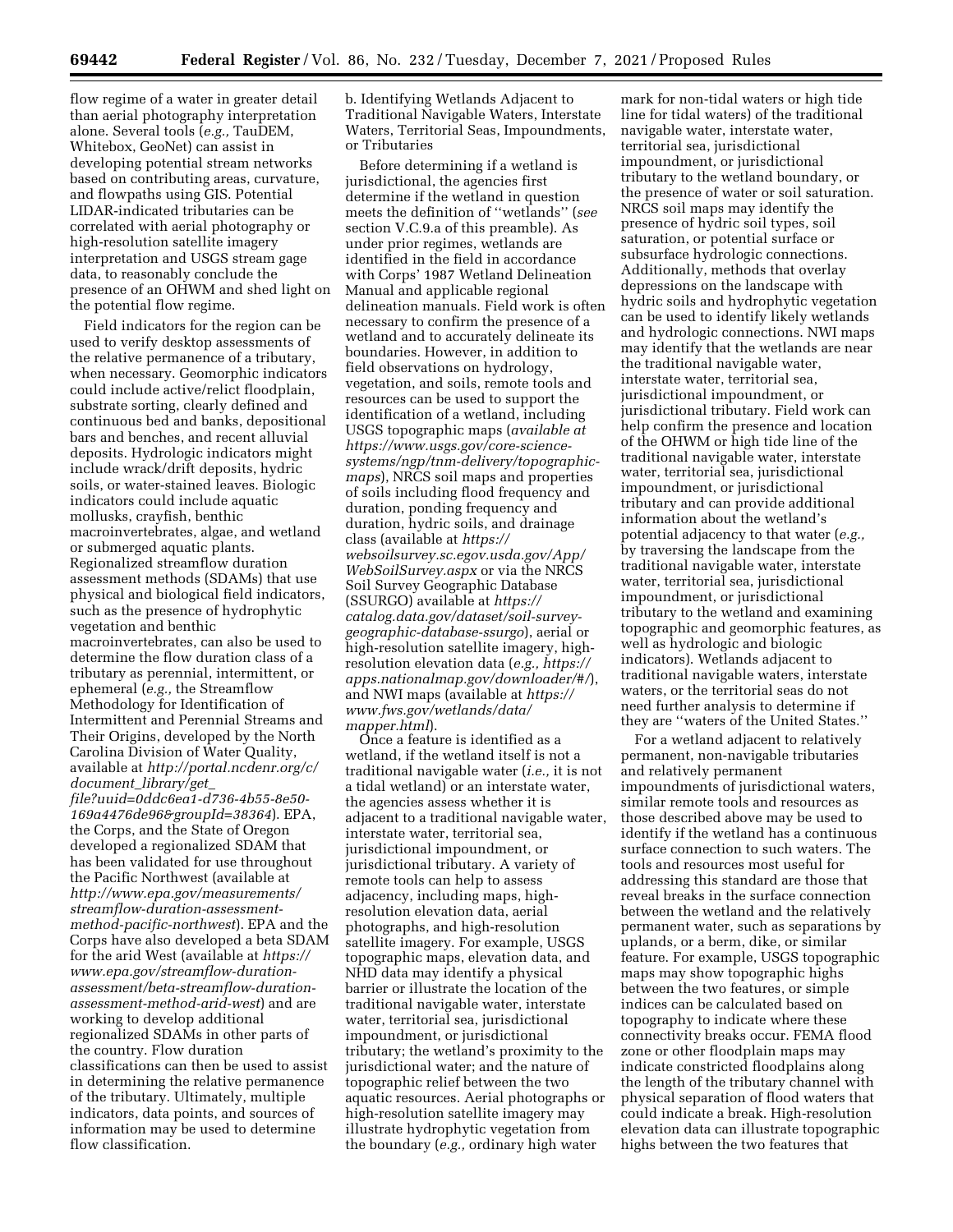extend along the tributary channel. Aerial photographs or high-resolution satellite imagery may illustrate upland vegetation along the tributary channel between the two features, or bright soil signatures indicative of higher ground. NRCS soil maps may identify mapped linear, upland soil types along the tributary channel. Field work may help to confirm the presence and location of the relatively permanent, non-navigable tributary's OHWM. In addition, field work may confirm whether there is a continuous physical connection between the wetland and the relatively permanent, non-navigable tributary, or identify breaks that may sever the continuous surface connection (*e.g.,* by traversing the landscape from the tributary to the wetland and examining topographic and geomorphic features, as well as hydrologic and biologic indicators).

For adjacent wetlands that lack a continuous surface connection to jurisdictional relatively permanent tributaries or jurisdictional relatively permanent impoundments or that are adjacent to non-relatively permanent tributaries, the agencies will conduct a significant nexus analysis to assess if the wetlands are jurisdictional. Tools to assess if the adjacent wetlands significantly affect foundational waters are discussed in section V.D.3.c of this preamble.

## c. Applying the Significant Nexus Standard

The agencies have used many tools and sources of information to assess significant effects on the chemical, physical, and biological integrity of downstream traditional navigable waters, interstate waters, or the territorial seas. Some tools and resources that the agencies have used to provide and evaluate evidence of a significant effect on the physical integrity of foundational waters include USGS stream gage data, floodplain maps, statistical analyses, hydrologic models and modeling tools such as USGS's StreamStats (available at *[https://](https://streamstats.usgs.gov/ss/)  [streamstats.usgs.gov/ss/](https://streamstats.usgs.gov/ss/)*) or the Corps' Hydrologic Engineering Centers River System Analysis System (HEC–RAS), physical indicators of flow such as the presence and characteristics of a reliable OHWM with a channel defined by bed and banks, or other physical indicators of flow including such characteristics as shelving, wracking, water staining, sediment sorting, and scour, information from NRCS soil surveys, precipitation and rainfall data, and NRCS snow telemetry (SNOTEL) data or NOAA national snow analyses maps.

To evaluate the evidence of a significant effect on the biological integrity of foundational waters, the agencies and practitioners have used tools and resources such as: population survey data and reports from federal, state, and tribal resource agencies, natural history museum collections databases, bioassessment program databases, fish passage inventories, U.S. Fish and Wildlife Service (FWS) Critical Habitat layers, species distribution models, and scientific literature and references from studies pertinent to the distribution and natural history of the species under consideration.

Tools and resources that provide and evaluate evidence of a significant effect on the chemical integrity of foundational waters include data from USGS water quality monitoring stations, state, tribal, and local water quality reports, water quality monitoring and assessment databases, EPA's How's My Waterway (available at *[https://](https://www.epa.gov/waterdata/hows-my-waterway) [www.epa.gov/waterdata/hows-my](https://www.epa.gov/waterdata/hows-my-waterway)[waterway](https://www.epa.gov/waterdata/hows-my-waterway)*), which identifies Clean Water Act section 303(d) listed waters, water quality impairments, and total maximum daily loads, watershed studies, stormwater runoff data or models, EPA's NEPAssist (available at *<https://www.epa.gov/nepa/nepassist>*), which provides locations and information on wastewater discharge facilities and hazardous-waste sites, the National Land Cover Database (NLCD), and scientific literature and references from studies pertinent to the parameters being reviewed. EPA has developed a web-based interactive water quality and quantity modeling system (Hydrologic and Water Quality System, HAWQS; available at *[https://www.epa.gov/](https://www.epa.gov/waterdata/hawqs-hydrologic-and-water-quality-system) [waterdata/hawqs-hydrologic-and-water](https://www.epa.gov/waterdata/hawqs-hydrologic-and-water-quality-system)[quality-system](https://www.epa.gov/waterdata/hawqs-hydrologic-and-water-quality-system)*) that is being used to assess cumulative effects of wetlands on other waters they may drain into. Additional approaches to quantifying the hydrologic storage capacity of wetlands include statistical models, such as pairing LIDAR-based topography with precipitation totals. Both statistical and process-based models have been used to quantify the nutrient filtering capabilities of nonfloodplain wetlands, and in some cases to assess the effects of non-floodplain wetland nutrient removal, retention, or transformation on downstream water quality. Evaluations of a significant effect on the chemical integrity of a traditional navigable water, interstate water, or territorial sea may include qualitative reviews of available information or incorporate quantitative analysis components including predictive transport modeling.

A variety of modeling approaches can be used to quantify the connectivity and cumulative effects of wetlands, including non-floodplain wetlands, on other waters. Some examples include the Soil and Water Assessment Tool (SWAT, available at *[https://](https://swat.tamu.edu/) [swat.tamu.edu/](https://swat.tamu.edu/)*), the Hydrologic Simulation Program in Fortran (*see [https://www.epa.gov/ceam/](https://www.epa.gov/ceam/hydrological-simulation-program-fortran-hspf) [hydrological-simulation-program](https://www.epa.gov/ceam/hydrological-simulation-program-fortran-hspf)[fortran-hspf](https://www.epa.gov/ceam/hydrological-simulation-program-fortran-hspf)*), and DRAINMOD for Watersheds (DRAINWAT, available at *[https://www.bae.ncsu.edu/agricultural](https://www.bae.ncsu.edu/agricultural-water-management/drainmod/)[water-management/drainmod/](https://www.bae.ncsu.edu/agricultural-water-management/drainmod/)*). Other examples of models applicable to identifying effects of wetlands on downstream waters include the USGS hydrologic model MODFLOW (available at *[https://www.usgs.gov/mission-areas/](https://www.usgs.gov/mission-areas/water-resources/science/modflow-and-related-programs?qt-science_center_objects=0#qt-science_center_objects) [water-resources/science/modflow-and](https://www.usgs.gov/mission-areas/water-resources/science/modflow-and-related-programs?qt-science_center_objects=0#qt-science_center_objects)[related-programs?qt-science](https://www.usgs.gov/mission-areas/water-resources/science/modflow-and-related-programs?qt-science_center_objects=0#qt-science_center_objects)*\_*center*\_ *[objects=0#qt-science](https://www.usgs.gov/mission-areas/water-resources/science/modflow-and-related-programs?qt-science_center_objects=0#qt-science_center_objects)*\_*center*\_*objects*) and the USGS flow simulation model VS2DI (available at *[https://](https://www.usgs.gov/software/vs2di-version-13) [www.usgs.gov/software/vs2di-version-](https://www.usgs.gov/software/vs2di-version-13)[13](https://www.usgs.gov/software/vs2di-version-13)*).

d. Advancements in Implementation Data, Tools, and Methods

Since the *Rapanos* decision, there have been dramatic advancements in the data, tools, and methods used to make jurisdictional determinations, including in the digital availability of information and data. In 2006, when the agencies began to implement the *Rapanos* and *Carabell* decisions, there were fewer implementation tools and support resources to guide staff in defensible jurisdictional decisionmaking under the relatively permanent and significant nexus standards. Agency staff were forced to heavily rely on information provided in applicant submittals and available aerial imagery to make jurisdictional decisions or to schedule an in-person site visit to review the property themselves. The U.S. Army Corps of Engineers Jurisdictional Determination Form Instructional Guidebook encouraged practitioners to utilize maps, aerial photography, soil surveys, watershed studies, scientific literature, previous jurisdictional determinations for the review area, and local development plans to complete accurate jurisdictional decisions or analysis. For more complicated situations or decisions involving significant nexus evaluations, the Guidebook encouraged practitioners to identify and evaluate the functions relevant to the significant nexus by incorporating literature citations and/or references from studies pertinent to the parameters being reviewed. For significant nexus decisions specifically, the Guidebook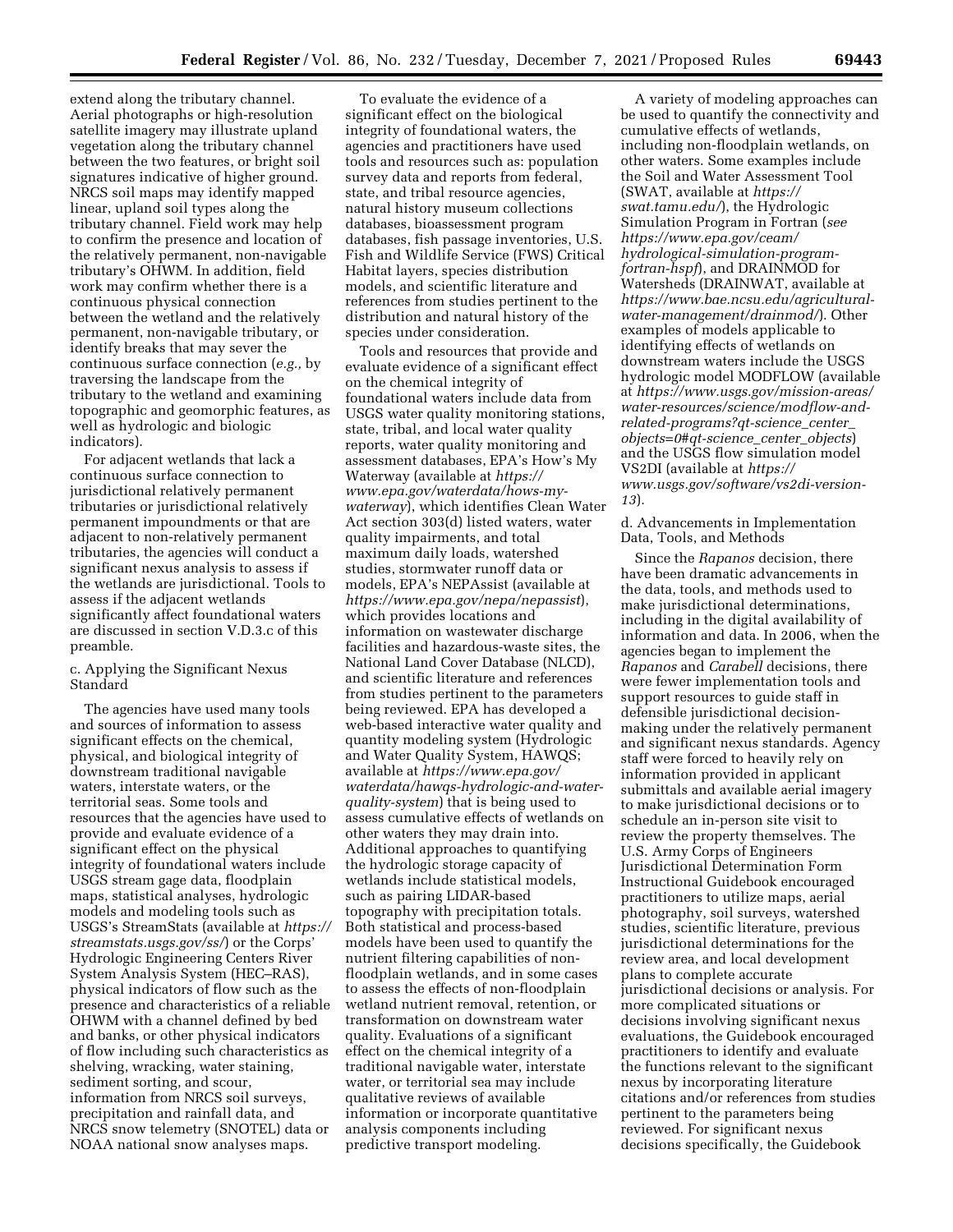instructed Corps field staff to consider all available hydrologic information (*e.g.,* gage data, precipitation records, flood predictions, historic records of water flow, statistical data, personal observations/records, etc.) and physical indicators of flow including the presence and characteristics of a reliable OHWM.

The Corps also issued Regulatory Guidance Letter (RGL) No. 07–01 60 in 2007 that laid out principal considerations for evaluating the significant nexus of a tributary and its adjacent wetlands which included the volume, duration, and frequency of flow of water in the tributary, proximity of the tributary to a traditional navigable water, and functions performed by the tributary and its adjacent wetlands. This RGL highlighted wetland delineation data sheets, delineation maps, and aerial photographs as important for adequate information to support all jurisdictional decision-making. Gathering the data necessary to support preliminary or approved jurisdictional decisions was often time consuming for staff and the regulated public, and there were not many nationally available repositories for much of the information that the agency staff utilized in decision-making, particularly during the first years of implementing of the guidance. Despite these challenges, the agencies and others in the practitioner community gained significant collective experience implementing the relatively permanent and significant nexus standards from 2006 to 2015.

Since 2015, there have been dramatic improvements to the quantity and quality of water resource information available on the internet. The agencies can use online mapping tools to determine whether waters are connected or sufficiently close to a water of the United States, and new user interfaces have been developed that make it easier and quicker to access information from a wide variety of sources. Furthermore, some information used to only be available in hard-copy paper files, including water resource inventories and habitat assessments, and many of these resources have been made available online or updated with new information. An overview of several tools and data that have been developed or improved since 2015 can help demonstrate how the agencies are now able to make case-specific evaluations more quickly and consistently than ever before.

Advancements in geographic information systems (GIS) technology and cloud-hosting services have led to an evolution in user interfaces for publicly available datasets frequently used in jurisdictional decision-making such as the NWI, USGS NHD, soil surveys, aerial imagery and other geospatial analysis tools like USGS StreamStats. Not only are the individual datasets more easily accessible to users, but it has also become much easier for users to quickly integrate these various datasets using desktop or online tools like map viewers to consolidate and evaluate the relevant data in one visual platform. The EPA Watershed Assessment, Tracking, and Environmental Results System (WATERS) GeoViewer is an example of a web mapping application that provides accessibility to many spatial dataset layers like NHDPlus and watershed reports for analysis and interpretation. Other websites like the Corps' Jurisdictional Determinations and Permits Decision site and webservices like EPA's Enforcement and Compliance History Online (ECHO) Map Services allow users to find geospatial and technical information about Clean Water Act section 404 and NPDES permitted discharges. Information on approved jurisdictional determinations finalized by the Corps is also available on the Corps' Jurisdictional Determinations and Permit Decisions site and EPA's Clean Water Act Approved Jurisdictional Determinations website.

The data that are available online have increased in quality as well as quantity. The NHD has undergone extensive improvements in data availability, reliability, and resolution since 2015, including the release of NHDPlus High Resolution datasets for the conterminous U.S. and Hawaii, with Alaska under development. One notable improvement in NHD data quality is that the flow-direction network data is much more accurate than in the past. Improvements have also been made to the NWI website and geospatial database, which has served as the primary source of wetland information in the United States for many years. In 2016, NWI developed a more comprehensive dataset (NWI Version 2) that is inclusive of all surface water features in addition to wetlands. The agencies can use this dataset to help assess potential hydrologic connectivity between waterways and wetlands in support of jurisdictional decisions. For example, the NWI Version 2 dataset can be used in part to help the agencies identify wetlands that do not meet the

definition of adjacent (''other waters''). This NWI Version 2 dataset provides more complete geospatial data on surface waters and wetlands than has been available in the past and provides a more efficient means to make determinations of flow and water movement in surface water basins and channels, as well as in wetlands.

The availability of aerial and satellite imagery has improved dramatically since 2015, which is used to observe the presence or absence of flow and identify relatively permanent flow in tributary streams and hydrologic connections to waters. The agencies often use a series of aerial and satellite images, spanning multiple years and taken under normal climatic conditions, to determine the flow classification for a tributary, as a first step to determine if additional field-based information is needed to determine the flow classification. The growth of the satellite imagery industry through services such as DigitalGlobe (available at *[https://](https://discover.digitalglobe.com/) [discover.digitalglobe.com/](https://discover.digitalglobe.com/)*) in addition to resources for aerial photography and imagery, such as USGS EarthExplorer (available at *[https://](https://earthexplorer.usgs.gov/) [earthexplorer.usgs.gov/](https://earthexplorer.usgs.gov/)*) and National Aeronautics and Space Administration (NASA) Earth Data (available at *[https://](https://earthdata.nasa.gov/) [earthdata.nasa.gov/](https://earthdata.nasa.gov/)*) have reduced the

need to perform as many field investigations to verify Clean Water Act jurisdiction, though some of these services charge a fee for use. The USGS Landsat Level-3 Dynamic Surface Water Extent (DSWE) product (available at *[https://www.usgs.gov/core-science](https://www.usgs.gov/core-science-systems/nli/landsat/landsat-dynamic-surface-water-extent?qt-science_support_page_related_con=0#qt-science_support_page_related_con)[systems/nli/landsat/landsat-dynamic](https://www.usgs.gov/core-science-systems/nli/landsat/landsat-dynamic-surface-water-extent?qt-science_support_page_related_con=0#qt-science_support_page_related_con)[surface-water-extent?qt-science](https://www.usgs.gov/core-science-systems/nli/landsat/landsat-dynamic-surface-water-extent?qt-science_support_page_related_con=0#qt-science_support_page_related_con)*\_ *support*\_*page*\_*related*\_*[con=0#qt](https://www.usgs.gov/core-science-systems/nli/landsat/landsat-dynamic-surface-water-extent?qt-science_support_page_related_con=0#qt-science_support_page_related_con)science*\_*[support](https://www.usgs.gov/core-science-systems/nli/landsat/landsat-dynamic-surface-water-extent?qt-science_support_page_related_con=0#qt-science_support_page_related_con)*\_*page*\_*related*\_*con*) is a specific example of a tool that may be useful for identifying surface water inundation on the landscape in certain geographic areas.

Similarly, the availability of LIDAR data has increased in availability and utility for determining Clean Water Act jurisdiction. Where LIDAR data have been processed to create a bare earth model, detailed depictions of the land surface reveal subtle elevation changes and characteristics of the land surface, including the identification of tributaries. LIDAR-indicated tributaries can be correlated with aerial photography interpretation to reasonably conclude the presence of a channel with relatively permanent flow in the absence of a field visit. The agencies have been using such remote sensing and desktop tools to assist with identifying jurisdictional tributaries for many years, and such tools are particularly critical where data from the

<sup>60</sup> It should be noted that RGL No. 07–01 was later superseded by RGL 08–02 and RGL 16–01, neither of which addressed significant nexus evaluations.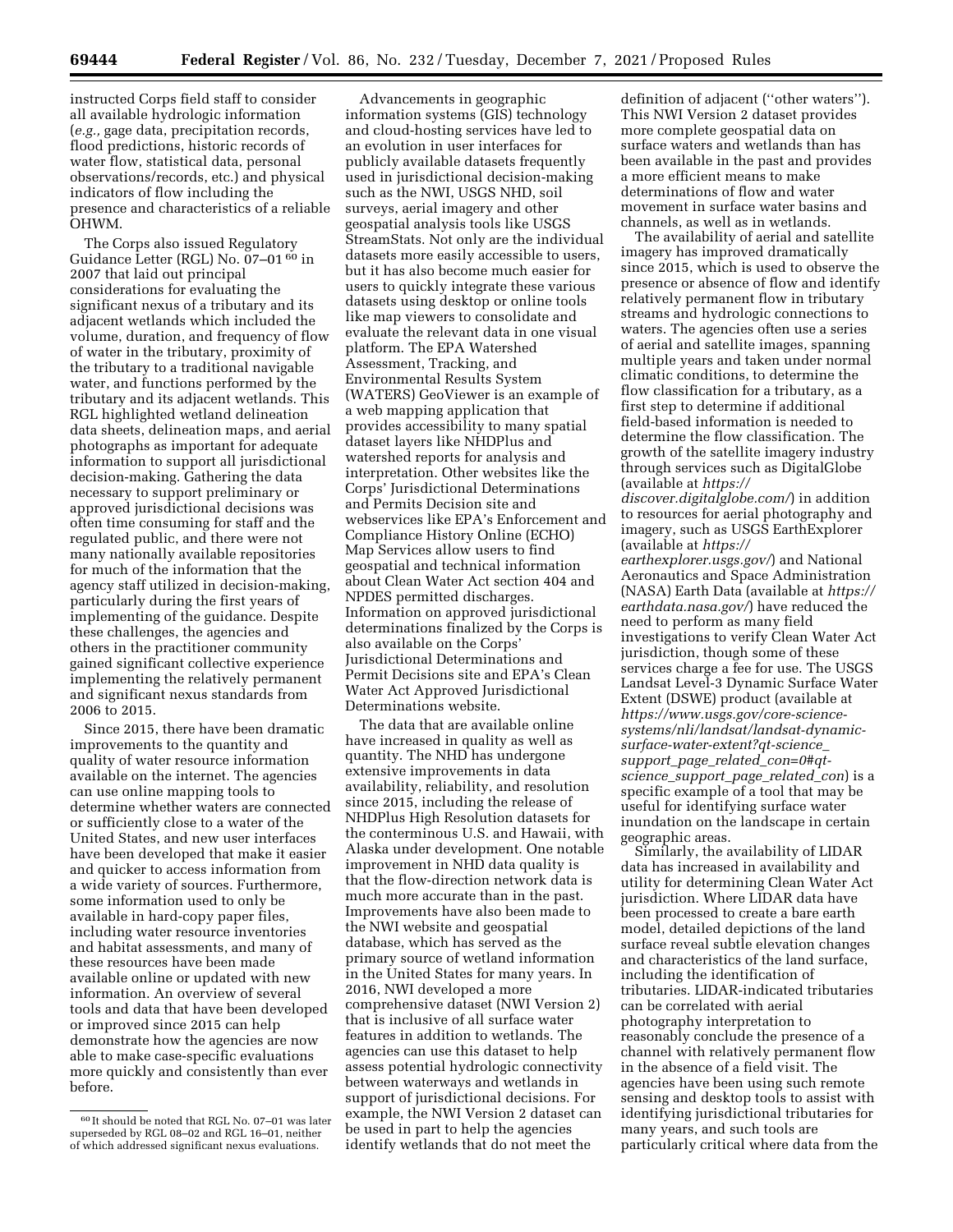field are unavailable or a field visit is not possible. High-resolution LIDAR data are becoming more widespread for engineering and land use planning purposes.

Since 2015, tools have been developed that automate some of the standard practices the agencies rely on to assist in determinations. One example of this automation is the Antecedent Precipitation Tool (APT), which was released to the public in 2020 and had been used internally by the agencies prior to its public release. The APT is a desktop tool developed by the Corps and is commonly used by the agencies to help determine whether field data collection and other sitespecific observations occurred under normal climatic conditions. In addition to providing a standardized methodology to evaluate normal precipitation conditions (''precipitation normalcy''), the APT can also be used to assess the presence of drought conditions, as well as the approximate dates of the wet and dry seasons for a given location. As discussed in section V.B.3 of this preamble, above, precipitation data are often not useful in providing evidence as to whether a surface water connection exists in a typical year, as required by the NWPR. However, the agencies have long used the methods employed in the APT to provide evidence that wetland delineations are made under normal circumstances or to account for abnormalities during interpretation of data. The development and public release of the APT has accelerated the speed at which these analyses are completed, standardized methods, which reduces errors, and enabled more people to perform these analyses themselves, including members of the public. The APT will continue to be an important tool to support jurisdictional decision-making.

Site visits are still sometimes needed to perform on-site observations of surface hydrology or collect field-based indicators of relatively permanent flow (*e.g.,* the presence of riparian vegetation, or certain aquatic macroinvertebrates). The methods and instruments used to collect field data have also improved since 2015, such as the development of rapid, field-based SDAMs that use physical and biological indicators to determine the flow duration class of a stream reach. The agencies have previously used existing SDAMs developed by federal and state agencies to identify perennial, intermittent, or ephemeral streams, and will continue to use these tools whenever they are determined to be a reliable source of information for the specific water

feature of interest. The agencies are currently working to develop regionspecific SDAMs for nationwide coverage, which will promote consistent implementation across the United States in a manner that accounts for differences between each ecoregion. Additional information on the agencies' efforts to develop SDAMs is available at *[https://www.epa.gov/streamflow](https://www.epa.gov/streamflow-duration-assessment)[duration-assessment.](https://www.epa.gov/streamflow-duration-assessment)* 

## *E. Publicly Available Jurisdictional Information and Permit Data*

The agencies intend to work to enhance information that is already available to the public on jurisdictional determinations. The Corps maintains a website at *[https://](https://permits.ops.usace.army.mil/orm-public) [permits.ops.usace.army.mil/orm-public](https://permits.ops.usace.army.mil/orm-public)*  that presents information on the Corps' approved jurisdictional determinations and Clean Water Act section 404 permit decisions. Similarly, EPA maintains a website at *[https://watersgeo.epa.gov/](https://watersgeo.epa.gov/cwa/CWA-JDs/)  [cwa/CWA-JDs/](https://watersgeo.epa.gov/cwa/CWA-JDs/)* that presents information on approved jurisdictional determinations made by the Corps under the Clean Water Act since August 28, 2015. These websites will incorporate approved jurisdictional determinations made under the revised definition of ''waters of the United States.'' EPA also maintains on its website information on certain dischargers permitted under Clean Water Act section 402, including the Permit Compliance System and Integrated Compliance Information System database (*[https://www.epa.gov/](https://www.epa.gov/enviro/pcs-icis-overview) [enviro/pcs-icis-overview](https://www.epa.gov/enviro/pcs-icis-overview)*), as well as the EnviroMapper (*[https://enviro.epa.gov/](https://enviro.epa.gov/enviro/em4ef.home) [enviro/em4ef.home](https://enviro.epa.gov/enviro/em4ef.home)*), and How's My Waterway (*[https://www.epa.gov/](https://www.epa.gov/waterdata/hows-my-waterway)  [waterdata/hows-my-waterway](https://www.epa.gov/waterdata/hows-my-waterway)*). The agencies also intend to provide links to the public to any guidance, forms, or memoranda of agreement relevant to the definition of ''waters of the United States.''

EPA and the Army have also been working with other federal agencies on improving aquatic resource mapping and modeling, including working with the Department of Interior (DOI) to better align their regulatory needs with DOI's existing processes and national mapping capabilities. EPA, USGS, and FWS have a long history of working together to map the nation's aquatic resources. The agencies will continue to collaborate with DOI to enhance the NHD, NWI, and other products to better map the nation's water resources while enhancing the utility of such geospatial products to the Clean Water Act programs that EPA and the Corps implement.

# *F. Placement of the Definition of*  ''*Waters of the United States*'' *in the Code of Federal Regulations*

The definition of ''waters of the United States'' had historically been placed in eleven locations in the Code of Federal Regulations (CFR). For the sake of simplicity, in the NWPR, the agencies codified the definition of ''waters of the United States'' in only two places in the CFR—in Title 33 of the CFR, which implements the Corps' statutory authority, at 33 CFR 328.3, and in Title 40, which generally implements EPA's statutory authority, at 40 CFR 120.2. In the sections of the CFR where EPA's definition previously existed, 40 CFR 110.1, 112.2, 116.3, 117.1, 122.2, 230.3, 232.2, 300.5, 302.3, 401.11, and Appendix E to 40 CFR part 300, the NWPR cross-references the newly created section of the regulations containing the definition of ''waters of the United States.'' The agencies placed EPA's definition of ''waters of the United States'' in a previously unassigned part of 40 CFR and stated that the change in placement had no implications on Clean Water Act program implementation; rather, the placement made it clearer to members of the public that there is a single definition of ''waters of the United States'' applicable to the Clean Water Act and its implementing regulations. 85 FR 22328–29, April 21, 2020. The agencies agree with this approach and propose no change to the placement of the definition of ''waters of the United States.'' As the agencies indicated in the NWPR, the placement of the definition in two locations, at 33 CFR 328.3 and 40 CFR 120.2, increases convenience for the reader but has no substantive implications for the scope of Clean Water Act jurisdiction. 85 FR 22328, April 21, 2020.

The agencies are proposing to delete the definition of ''navigable waters'' at 120.2 and to add it to the ''purpose and scope'' of part 120 at 40 CFR 120.1. The agencies are also proposing to add additional clarifying text to the ''purpose and scope'' at 40 CFR 120.1. The agencies intend this to be an editorial and clarifying change and not a substantive change from EPA's regulations at 40 CFR 120. The agencies believe that this minor revision adds consistency between EPA's regulations at 40 CFR 120 and the Corps' regulations defining ''waters of the United States'' at 33 CFR 328.3. As a result of this non-substantive revision, the agencies' definitions would have parallel numerical and alphabetical subsections, providing clarity for the public. The Corps similarly includes the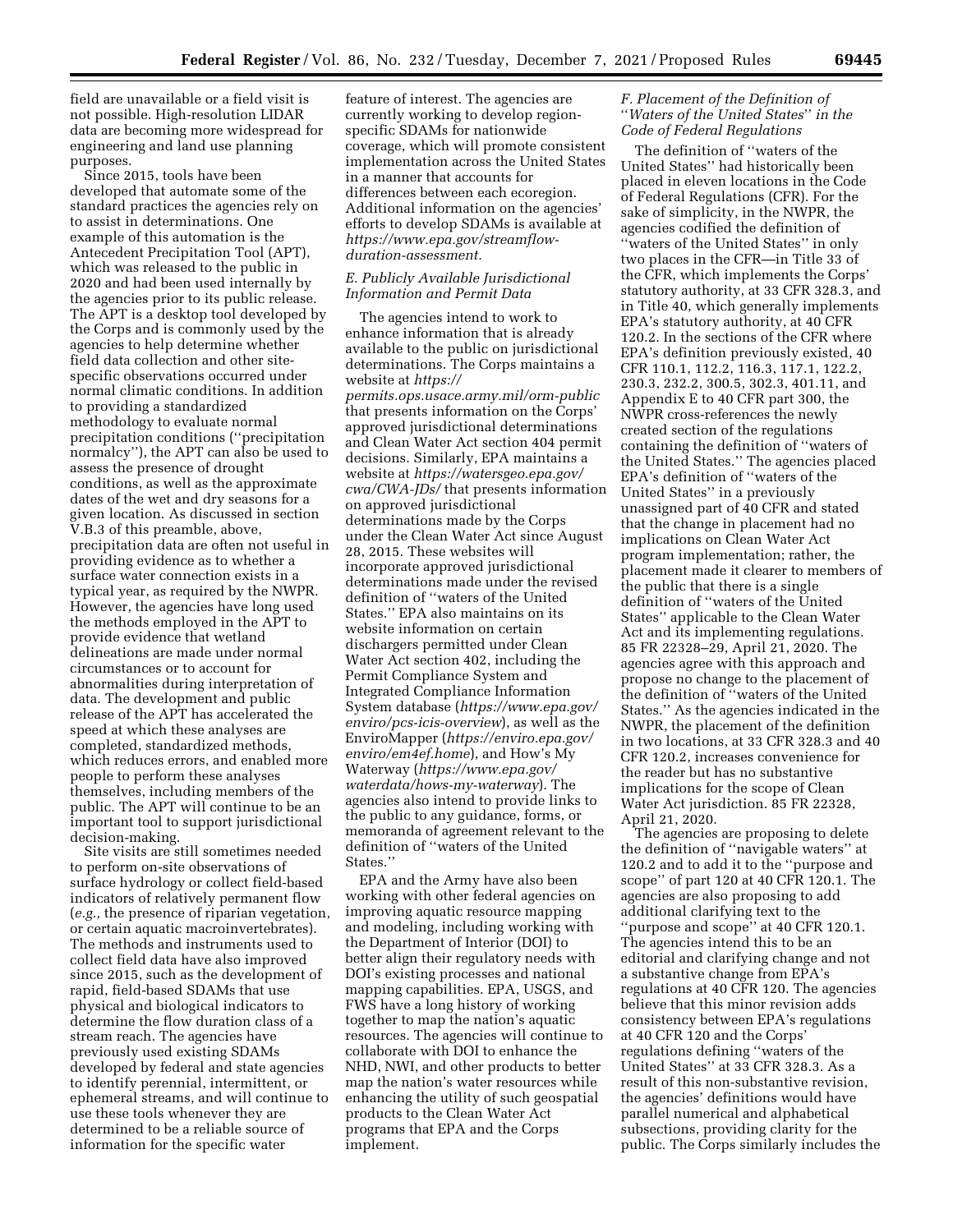definition of ''navigable waters'' within 33 CFR 328.1, which contains the purpose of the Corps' regulations at part 328. The agencies propose to retain the same definition of ''navigable waters'' within 40 CFR 120.1 as the term is defined at section 502(7) of the Clean Water Act and as it was defined in the NWPR at 40 CFR 120.2, which is ''the waters of the United States, including the territorial seas.''

The agencies solicit comment on their deletion of the definition of ''navigable waters'' at 40 CFR 120.2 and adding it instead with the ''purpose and scope'' at 40 CFR 120.1.

### **VI. Summary of Supporting Analyses**

This section provides an overview of the supporting analyses for the proposed rule. Additional detail on these analyses is contained in and described more fully in the Economic Analysis for the Proposed Rule and the Technical Support Document for the Proposed Rule. Copies of these documents are available in the docket for this proposed action.

This proposed rule establishing the definition of ''waters of the United States'' by itself imposes no costs or benefits. Potential costs and benefits would only be incurred as a result of actions taken under existing Clean Water Act programs (*i.e.,* sections 303, 311, 401, 402, and 404) that would not otherwise be modified by this proposed rule. Entities currently are, and would continue to be, regulated under these programs that protect ''waters of the United States'' from pollution and destruction. Each of these programs may subsequently impose costs as a result of implementation of their specific regulations.

While the rule imposes no costs and generates no benefits under the primary baseline, the agencies nonetheless analyzed its benefits and costs relative to a secondary baseline and have prepared an illustrative economic analysis to provide the public with information on the potential benefits and costs associated with various Clean Water Act programs that could result under a state of the world without the proposed rule that would have the NWPR still in effect. The agencies prepared this economic analysis pursuant to the requirements of Executive Orders 12866 and 13563 to provide information to the public.

Two courts have vacated the NWPR and since then, the agencies have been implementing the pre-2015 regulatory regime, which is very similar to the proposed rule. While the NWPR has been vacated, the agencies have chosen to provide additional information to the

public and have considered two baselines in the Economic Analysis for the Proposed Rule: A primary baseline of the pre-2015 regulatory regime, and a secondary baseline of the NWPR. Because the agencies are not currently implementing the NWPR, the proposed rule would not depart in material respects from current practice; as such, the agencies find that the proposed rule generally maintains the legal status quo such that there would be no appreciable costs or benefits in comparison to the primary baseline of the pre-2015 regulatory regime.

The agencies use the NWPR as a secondary baseline to provide information to the public on the estimated differential effects of the proposed rule in comparison to the NWPR. The agencies estimated that the NWPR would result in an increase in non-jurisdictional findings in jurisdictional determinations compared to prior regulations and practice, and that compared to the NWPR, the proposed rule would define more waters as within the scope of the Clean Water Act.

Under the primary baseline, there are no costs or benefits as the regulatory scope between the presently implemented pre-2015 regulatory regime is approximately the same as the proposed rule. Comparatively, under the secondary NWPR baseline, quantified benefits for the 404 program are estimated to be between \$376 and \$590 million annually, while costs are estimated to be between \$109 and \$276 million annually. The analysis of estimated costs and benefits of the proposed rule is contained in the Economic Analysis for the Proposed Rule and is available in the docket for this action.

The agencies recognize that the burdens of environmental pollution and climate change often fall disproportionately on population groups of concern (*e.g.,* minority, lowincome, and indigenous populations as specified in Executive Order 12898) and are quantifying impacts to these groups in the Economic Analysis for the Proposed Rule. Compared to the average population, these groups are more likely to experience water-related environmental and social stressors like contaminated drinking water, limited access to clean water, and inadequate water infrastructure—all of which increase their likelihood of being exposed to pollutants. In addition to external stressors, behavioral and cultural characteristics of these groups, like engaging in subsistence fishing and consuming higher rates of fish from polluted waters, increases their

vulnerability to pollution. Taken together, these environmental, social, and behavioral factors often increase these groups' risk of experiencing negative health outcomes because of their exposure to environmental contaminants.

Climate change will exacerbate the existing risks faced by population groups of concern as identified by Executive Order 12898, in addition to giving rise to new risks and challenges, and such impacts are generally greater for disadvantaged communities. In particular, risks like sea level rise, flooding, and drought can all have disproportionate effects on these communities. Because of existing environmental and social stressors and their reliance on natural resources that may be negatively impacted by climate change (*e.g.,* fish and other aquatic life that provide income or food), these communities may be less able to mitigate and adapt to the effects of climate change.

The NWPR decreased the scope of Clean Water Act jurisdiction across the country, including in geographic regions where regulation of waters beyond those covered by the Act is not authorized under current state or tribal law (*see*  section V.B.3 of this preamble). Absent regulations governing discharges of pollutants into previously jurisdictional waters, communities composed of groups of concern where these waters are located may experience increased water pollution and impacts from associated increases in health risk. Further, the NWPR categorically excluded ephemeral streams from jurisdiction, which disproportionately impacts tribes and communities of concern in the arid West. Tribes may lack the authority and often the resources to regulate waters within their boundaries, and may also be affected by pollution from adjacent jurisdictions. Therefore, the change in jurisdiction under the NWPR may have disproportionately exposed tribes to increased pollution and health risks. In this proposed rule the agencies affirm their commitment to assessing the impacts of a revised definition of ''waters of the United States'' on population groups of concern.

For the proposed rule, consistent with Executive Order 12898 and Executive Order 14008 on ''Tackling the Climate Crisis at Home and Abroad'' (86 FR 7619; January 27, 2021), the agencies examined whether the change in benefits from the reinstatement of the pre-2015 practice may be differentially distributed among population groups of concern in the affected areas when compared to the secondary baseline of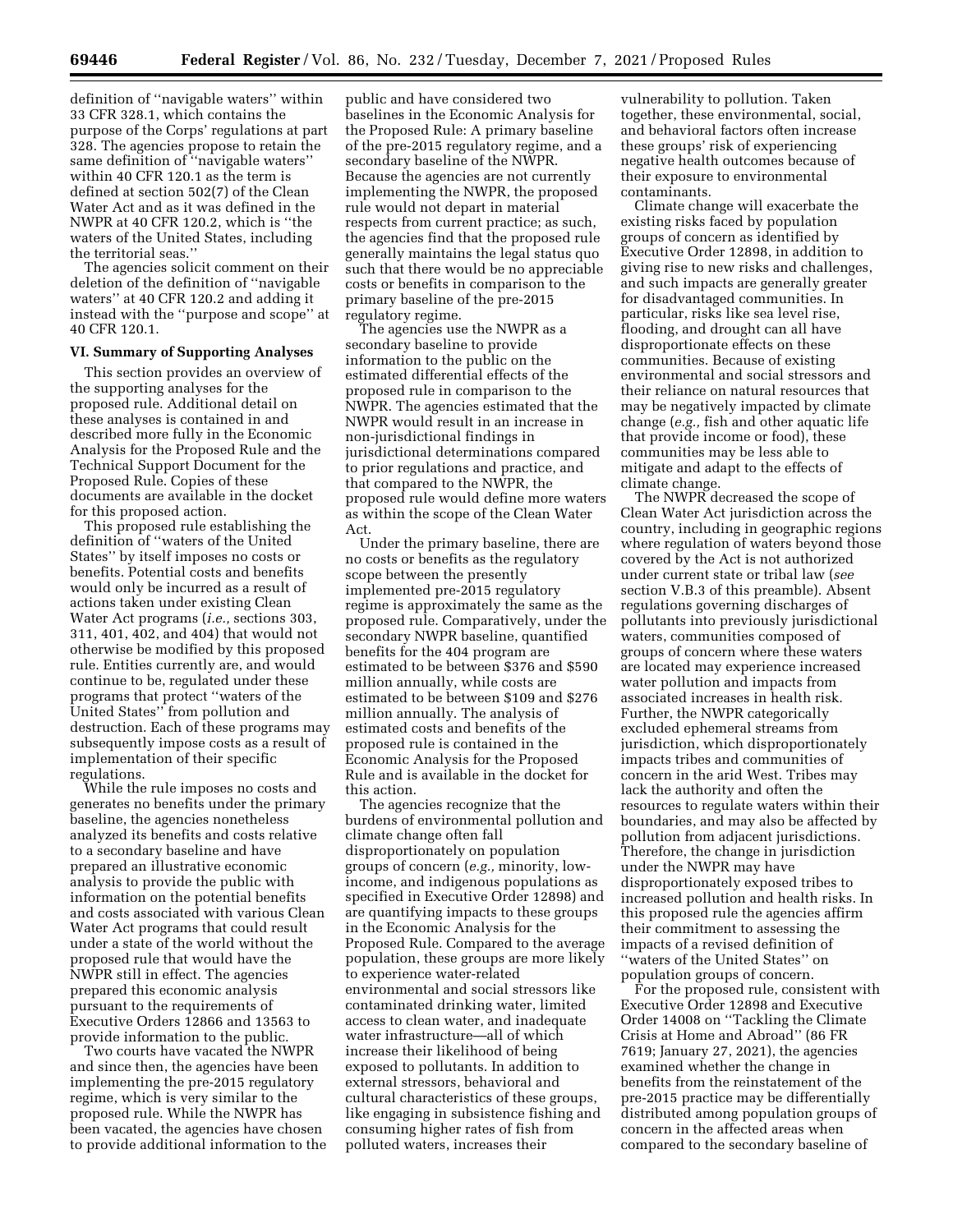the NWPR. In determining the potential for concerns in affected areas, the agencies considered the following factors in this analysis: Population characteristics, proximity to effects of the proposed rule, and selected indicators of vulnerability to environmental risk. The results of the agencies' analysis are presented in the Economic Analysis for the Proposed Rule. The change between the pre-2015 regulatory regime and NWPR in the number of impacted waters was approximated using Corps AJD and permit data. The analysis showed that for most of the HUC 12 wetlands and affected waters impacted by the proposed rule, there was no evidence of potential environmental justice concerns warranting further analysis; for a select set of HUC 12 wetlands and impacted waters, potential environmental justice concerns may exist, and additional analyses may be warranted. Additionally, analyses assessing the potential for impacts on tribes found an overlap in several states between tribal land and HUC 12 watersheds with relatively large wetland and affected waters changes, warranting further analysis. In the final rule, the agencies plan to expand upon the environmental justice analysis by including additional indicators of vulnerability to environmental risk in screening for potential environmental justice concerns and by adding illustrative case studies to evaluate localized impacts for areas where the need for additional analyses was identified.

The Technical Support Document provides additional legal, scientific, and technical discussion for issues raised in this proposed rule. Appendix A of the Technical Support Document contains a glossary of terms used in the document. Appendix B of the Technical Support Document contains the references cited in the document. Appendix C of the Technical Support Document is a list of citations that have been published since the 2015 Science Report and that contain findings relevant to the report's conclusions. Appendix D is the legal definition of ''traditional navigable waters'' (Appendix D from the U.S. Army Corps of Engineers Jurisdictional Determination Form Instructional Guidebook).

## **VII. Statutory and Executive Order Reviews**

Additional information about these statutes and Executive Orders can be found at *[http://www2.epa.gov/laws](http://www2.epa.gov/laws-regulations/laws-and-executive-orders)[regulations/laws-and-executive-orders.](http://www2.epa.gov/laws-regulations/laws-and-executive-orders)* 

## *A. Executive Order 12866: Regulatory Planning and Review; Executive Order 13563: Improving Regulation and Regulatory Review*

This action is a significant regulatory action that was submitted to the Office of Management and Budget (OMB) for review. Any changes made in response to OMB recommendations have been documented in the docket for this action. The agencies prepared an economic analysis of the potential costs and benefits associated with this action. This analysis, the Economic Analysis for the Proposed ''Revised Definition of 'Waters of the United States'" Rule, is available in the docket for this action and briefly summarized in section VI of this preamble.

## *B. Paperwork Reduction Act (PRA)*

This action does not impose an information collection burden under the PRA because it does not contain any information collection activities. However, this action may change terms and concepts used by EPA and Army to implement certain programs. The agencies thus may need to revise some of their collections of information to be consistent with this action.

### *C. Regulatory Flexibility Act (RFA)*

The agencies certify that this proposed rule will not have a significant economic impact on a substantial number of small entities under the RFA. This rule would codify a regulatory regime generally comparable to the one currently being implemented nationwide due to the vacatur of the 2020 definition of ''waters of the United States.'' On this basis alone, the proposed rule would not impose any requirements on small entities. Additionally, the agencies note that the proposed rule does not ''subject'' any entities of any size to any specific regulatory burden. It is designed to clarify the statutory term ''navigable waters,'' defined as ''waters of the United States,'' which defines the scope of Clean Water Act jurisdiction 33 U.S.C. 1362(7). The scope of Clean Water Act jurisdiction is informed by the text, structure and history of the Clean Water Act and Supreme Court case law, including the geographical and hydrological factors identified in *Rapanos* v. *United States,* 547 U.S. 715 (2006). None of these factors are readily informed by the RFA. *See, e.g., Cement Kiln Recycling Coal.* v. *EPA,* 255 F.3d 869 (D.C. Cir. 2001) (''[T]o require an agency to assess the impact on all of the nation's small businesses possibly affected by a rule would be to convert every rulemaking process into a massive

exercise in economic modeling, an approach we have already rejected.''); *Michigan* v. *EPA,* 213 F.3d 663, 688–89 (D.C. Cir. 2000) (holding that the RFA imposes ''no obligation to conduct a small entity impact analysis of effects'' on entities which it regulates only ''indirectly''); *Am. Trucking Ass'n* v. *EPA,* 175 F.3d 1027, 1045 (D.C. Cir. 1999) (''[A]n agency may justify its certification under the RFA upon the ''factual basis'' that the rule does not directly regulate any small entities.''); *Mid-Tex Elec. Co-op, Inc.* v. *FERC,* 773 F.2d 327, 343 (D.C. Cir. 1985) (''Congress did not intend to require that every agency consider every indirect effect that any regulation might have on small businesses in any stratum of the national economy.'').

Nevertheless, the agencies recognize that the scope of the term ''waters of the United States'' is of great national interest, including within the small business community. In light of this interest, the agencies sought early input from representatives of small entities while formulating a proposed definition of this term, including holding a public meeting dedicated to hearing feedback from small entities on August 25, 2021 (*see [https://www.epa.gov/wotus/2021](https://www.epa.gov/wotus/2021-waters-united-states-public-meeting-materials)  wat[ers-united-states-public-meeting](https://www.epa.gov/wotus/2021-waters-united-states-public-meeting-materials)[materials](https://www.epa.gov/wotus/2021-waters-united-states-public-meeting-materials)*). A variety of small entities such as farmers and ranchers, environmental and conservation nonprofits, as well as building, consulting, and brewing businesses provided their input on both the policies under discussion in the proposed rulemaking and their interest in additional outreach and engagement with small entities, including their desire for a SBREFA panel. The agencies have addressed this feedback in the preamble relating to these topics and in the discussion above.

### *D. Unfunded Mandates Reform Act (UMRA)*

This action does not contain any unfunded mandate as described in UMRA, 2 U.S.C. 1531–1538, and does not significantly or uniquely affect small governments. The proposed definition of ''waters of the United States'' applies broadly to Clean Water Act programs. The action imposes no enforceable duty on any state, local, or tribal governments, or the private sector.

### *E. Executive Order 13132: Federalism*

Under the technical requirements of Executive Order 13132 (64 FR 43255, August 10, 1999), the agencies have determined that this proposed rule may have federalism implications but believe that the requirements of the Executive Order will be satisfied, in any event.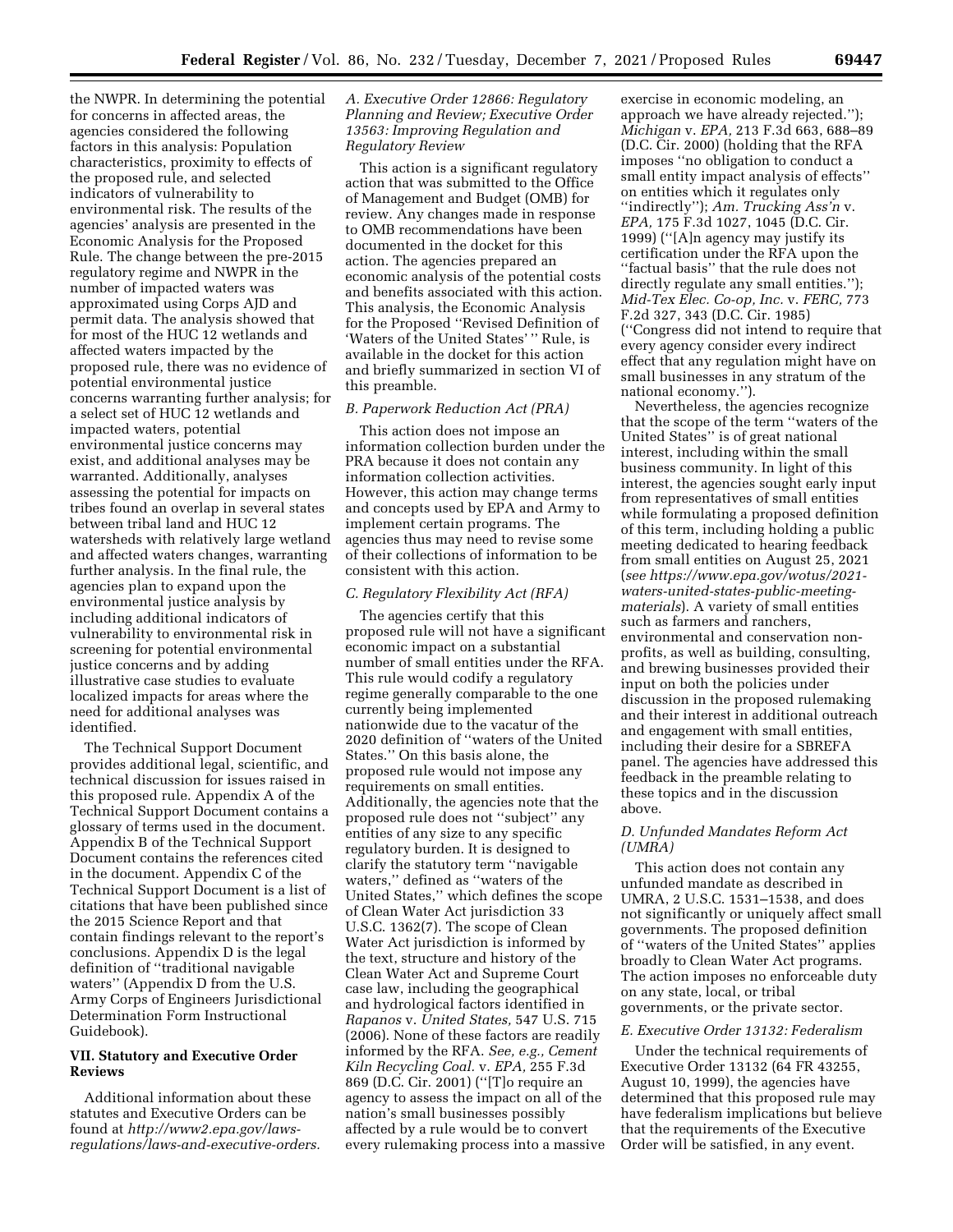The agencies believe that a revised definition of ''waters of the United States'' may be of significant interest to state and local governments. Consistent with the agencies' policies to promote communications between the Federal government and state and local governments, EPA and the Army consulted with representatives of state and local governments early in the process of developing the proposed rule to permit them to have meaningful and timely input into its development.

Consulting with state and local government officials, or their representative national organizations, is an important step in the process prior to proposing regulations that may have federalism implications under the terms of Executive Order 13132. The agencies engaged state and local governments over a 60-day federalism consultation period during development of this proposed rule, beginning with the initial federalism consultation meeting on August 5, 2021, and concluding on October 4, 2021. Twenty intergovernmental organizations, including eight of the ten organizations identified in EPA's 2008 Executive Order 13132 Guidance, attended the initial Federalism consultation meeting, as well as 12 associations representing state and local governments. Organizations in attendance included the following: National Governors Association, National Conference of State Legislatures, United States Conference of Mayors, National League of Cities, National Association of Counties, National Association of Towns and Townships, County Executives of America, Environmental Council of the States, Association of State Wetland Managers, Association of State Drinking Water Administrators, National Association of State Departments of Agriculture, Western States Water Council, National Association of Clean Water Agencies, National Rural Water Association, National Association of Attorneys General, National Water Resources Association, National Municipal Stormwater Alliance, Western Governors' Association, American Water Works Association, and Association of Metropolitan Water Agencies. All letters received by the agencies during this consultation may be found in the docket (Docket ID No. EPA–HQ–OW–2021–0602) for this proposed rule.

These meetings and the letters provided by representatives provide a wide and diverse range of interests, positions, comments, and recommendations to the agencies. The agencies have prepared a report

summarizing their consultation and additional outreach to state and local governments and the results of this outreach. A copy of the draft report is available in the docket (Docket ID. No. EPA–HQ–OW–2021–0602) for this proposed rule.

## *F. Executive Order 13175: Consultation and Coordination With Indian Tribal Governments*

This action may have tribal implications. However, it will neither impose substantial direct compliance costs on federally recognized tribal governments, nor preempt tribal law.

EPA and the Army consulted with tribal officials under the *EPA Policy on Consultation and Coordination with Indian Tribes* and the *Department of the Army American Indian and Alaska Native Policy* early in the process of developing this regulation to permit them to have meaningful and timely input into its development.

The agencies initiated a tribal consultation and coordination process before proposing this rule by sending a ''Notification of Consultation and Coordination'' letter on July 30, 2021, to all 574 tribes federally recognized at that time. The letter invited tribal leaders and designated consultation representatives to participate in the tribal consultation and coordination process. The agencies engaged tribes over a 66-day tribal consultation period during development of this proposed rule, including via two webinars on August 19, 2021, and August 24, 2021, in which the agencies answered questions directly from tribal representatives and heard their initial feedback on the agencies' rulemaking effort. The agencies met with two tribes at a staff-level and with two tribes at a leader-to-leader level. Additional consultations may be requested and scheduled after the rule is proposed. All letters received by the agencies during this consultation may be found in the docket (Docket ID. No. EPA–HQ–OW– 2021–0602) for this proposed rule. The agencies have prepared a report summarizing the consultation and further engagement with tribal nations. This report (Docket ID. No. EPA–HQ– OW–2021–0602) is available in the docket for this proposed rule.

## *G. Executive Order 13045: Protection of Children From Environmental Health Risks and Safety Risks*

EPA interprets Executive Order 13045 as applying only to those regulatory actions that concern environmental health or safety risks that EPA has reason to believe may disproportionately affect children, per

the definition of ''covered regulatory action'' in section 2–202 of the Executive Order. This action is not subject to Executive Order 13045 because it does not concern an environmental health risk or safety risk.

## *H. Executive Order 13211: Actions Concerning Regulations That Significantly Affect Energy Supply, Distribution, or Use*

This action is not a ''significant energy action'' because it is not likely to have a significant adverse effect on the supply, distribution, or use of energy.

## *I. National Technology Transfer and Advancement Act*

This rulemaking does not involve technical standards.

## *J. Executive Order 12898: Federal Actions To Address Environmental Justice in Minority Populations and Low-Income Populations*

EPA and Army believe that this action does not have disproportionately high and adverse human health or environmental effects on minority populations, low-income populations, and/or indigenous peoples, as specified in Executive Order 12898 (59 FR 7629, February 16, 1994).

The documentation for this decision is contained in in the Economic Analysis for the Proposed Rule, which can be found in the docket for this action.

### **List of Subjects**

#### *33 CFR Part 328*

Administrative practice and procedure, Environmental protection, Navigation (water), Water pollution control, Waterways.

### *40 CFR Part 120*

Environmental protection, Water pollution control, Waterways.

#### **Jaime A. Pinkham,**

*Acting Assistant Secretary of the Army (Civil Works), Department of the Army.* 

### **Michael S. Regan,**

*Administrator, Environmental Protection Agency.* 

## **Title 33—Navigation and Navigable Waters**

For the reasons set out in the preamble, title 33, chapter II of the Code of Federal Regulations is proposed to be amended as follows:

# **PART 328—DEFINITION OF WATERS OF THE UNITED STATES**

■ 1. The authority citation for part 328 continues to read as follows:

**Authority:** 33 U.S.C. 1251 *et seq.*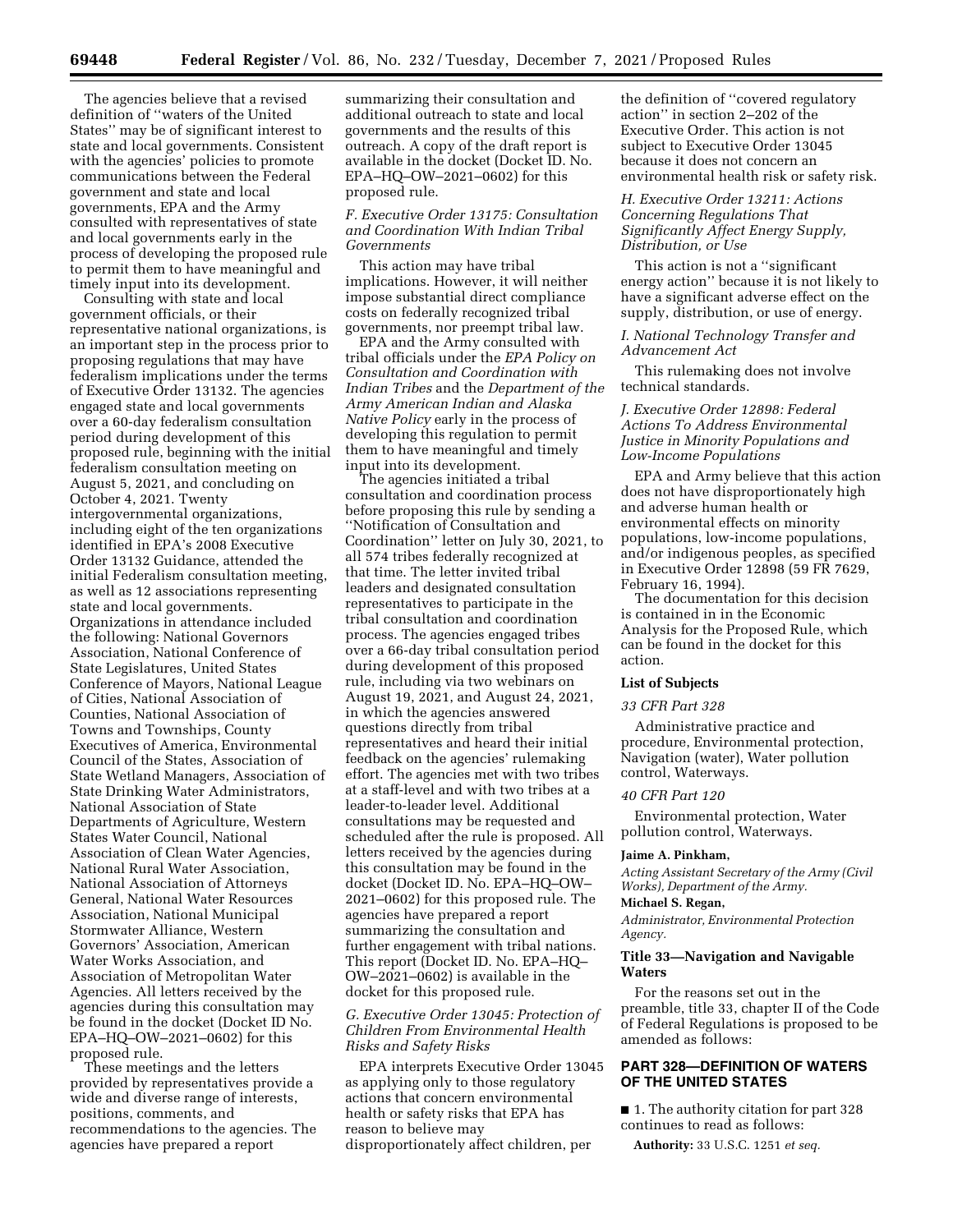■ 2. Revise § 328.3 to read as follows:

### **§ 328.3 Definitions.**

For the purpose of this regulation these terms are defined as follows:

(a) *Waters of the United States* means: (1) All waters which are currently used, or were used in the past, or may be susceptible to use in interstate or foreign commerce, including all waters which are subject to the ebb and flow of the tide;

(2) All interstate waters including interstate wetlands;

(3) All other waters such as intrastate lakes, rivers, streams (including intermittent streams), mudflats, sandflats, wetlands, sloughs, prairie potholes, wet meadows, playa lakes, or natural ponds:

(i) That are relatively permanent, standing or continuously flowing bodies of water with a continuous surface connection to the waters identified in paragraph  $(a)(1)$ ,  $(a)(2)$ ,  $(a)(5)(i)$ , or  $(a)(6)$ of this section; or

(ii) That either alone or in combination with similarly situated waters in the region, significantly affect the chemical, physical, or biological integrity of waters identified in paragraph  $(a)(1)$ ,  $(2)$ , or  $(6)$  of this section;

(4) All impoundments of waters otherwise defined as waters of the United States under the definition, other than impoundments of waters identified under paragraph (a)(3) of this section;

(5) Tributaries of waters identified in paragraph  $(a)(1)$ ,  $(2)$ ,  $(4)$ , or  $(6)$  of this section:

(i) That are relatively permanent, standing or continuously flowing bodies of water; or

(ii) That either alone or in combination with similarly situated waters in the region, significantly affect the chemical, physical, or biological integrity of waters identified in paragraph  $(a)(1)$ ,  $(2)$ , or  $(6)$  of this section;

(6) The territorial seas;

(7) Wetlands adjacent to the following waters (other than waters that are themselves wetlands):

(i) Waters identified in paragraph (a)(1), (2), or (6) of this section; or

(ii) Relatively permanent, standing or continuously flowing bodies of water identified in paragraph (a)(4) or (a)(5)(i) of this section and with a continuous surface connection to such waters; or

(iii) Waters identified in paragraph  $(a)(4)$  or  $(a)(5)(ii)$  of this section when the wetlands either alone or in combination with similarly situated waters in the region, significantly affect the chemical, physical, or biological integrity of waters identified in

paragraph  $(a)(1)$ ,  $(2)$ , or  $(6)$  of this section;

(8) Waste treatment systems, including treatment ponds or lagoons, designed to meet the requirements of the Clean Water Act are not waters of the United States; and

(9) Waters of the United States do not include prior converted cropland. Notwithstanding the determination of an area's status as prior converted cropland by any other Federal agency, for the purposes of the Clean Water Act, the final authority regarding Clean Water Act jurisdiction remains with EPA.

(b) *Wetlands* means those areas that are inundated or saturated by surface or ground water at a frequency and duration sufficient to support, and that under normal circumstances do support, a prevalence of vegetation typically adapted for life in saturated soil conditions. Wetlands generally include swamps, marshes, bogs, and similar areas.

(c) *Adjacent* means bordering, contiguous, or neighboring. Wetlands separated from other waters of the United States by man-made dikes or barriers, natural river berms, beach dunes and the like are ''adjacent wetlands.''

(d) *High tide line* means the line of intersection of the land with the water's surface at the maximum height reached by a rising tide. The high tide line may be determined, in the absence of actual data, by a line of oil or scum along shore objects, a more or less continuous deposit of fine shell or debris on the foreshore or berm, other physical markings or characteristics, vegetation lines, tidal gages, or other suitable means that delineate the general height reached by a rising tide. The line encompasses spring high tides and other high tides that occur with periodic frequency but does not include storm surges in which there is a departure from the normal or predicted reach of the tide due to the piling up of water against a coast by strong winds such as those accompanying a hurricane or other intense storm.

(e) *Ordinary high water mark* means that line on the shore established by the fluctuations of water and indicated by physical characteristics such as clear, natural line impressed on the bank, shelving, changes in the character of soil, destruction of terrestrial vegetation, the presence of litter and debris, or other appropriate means that consider the characteristics of the surrounding areas.

(f) *Tidal waters* means those waters that rise and fall in a predictable and measurable rhythm or cycle due to the

gravitational pulls of the moon and sun. Tidal waters end where the rise and fall of the water surface can no longer be practically measured in a predictable rhythm due to masking by hydrologic, wind, or other effects.

(g) *Significantly affect* means more than speculative or insubstantial effects on the chemical, physical, or biological integrity of waters identified in paragraph  $(a)(1)$ ,  $(2)$ , or  $(6)$  of this section. When assessing whether the effect that the functions waters have on waters identified in paragraph (a)(1), (2), or (6) of this section is more than speculative or insubstantial, the agencies will consider:

(1) The distance from a water of the United States;

(2) The distance from a water identified in paragraph (a)(1), (2), or (6) of this section;

(3) Hydrologic factors, including shallow subsurface flow;

(4) The size, density, and/or number of waters that have been determined to be similarly situated; and

(5) Climatological variables such as temperature, rainfall, and snowpack.

### **Title 40—Protection of Environment**

For reasons set out in the preamble, title 40, chapter I of the Code of Federal Regulations is proposed to be amended as follows:

## **PART 120—DEFINITION OF WATERS OF THE UNITED STATES**

■ 3. The authority citation for part 120 continues to read as follows:

**Authority:** 33 U.S.C. 1251 *et seq.* 

■ 4. Revise § 120.1 to read as follows:

### **§ 120.1 Purpose and scope.**

This part contains the definition of ''waters of the United States'' for purposes of the Clean Water Act, 33 U.S.C. 1251 *et seq.* and its implementing regulations. EPA regulations implementing the Clean Water Act use the term ''navigable waters,'' which is defined at section 502(7) of the Clean Water Act as ''the waters of the United States, including the territorial seas,'' or the term ''waters of the United States.'' In light of the statutory definition, the definition in this section establishes the scope of the terms ''waters of the United States'' and ''navigable waters'' in EPA's regulations.

■ 5. Revise § 120.2 to read as follows:

#### **§ 120.2 Definitions.**

For the purposes of this part, the following terms shall have the meanings indicated:

(a) *Waters of the United States* means: (1) All waters which are currently

used, or were used in the past, or may